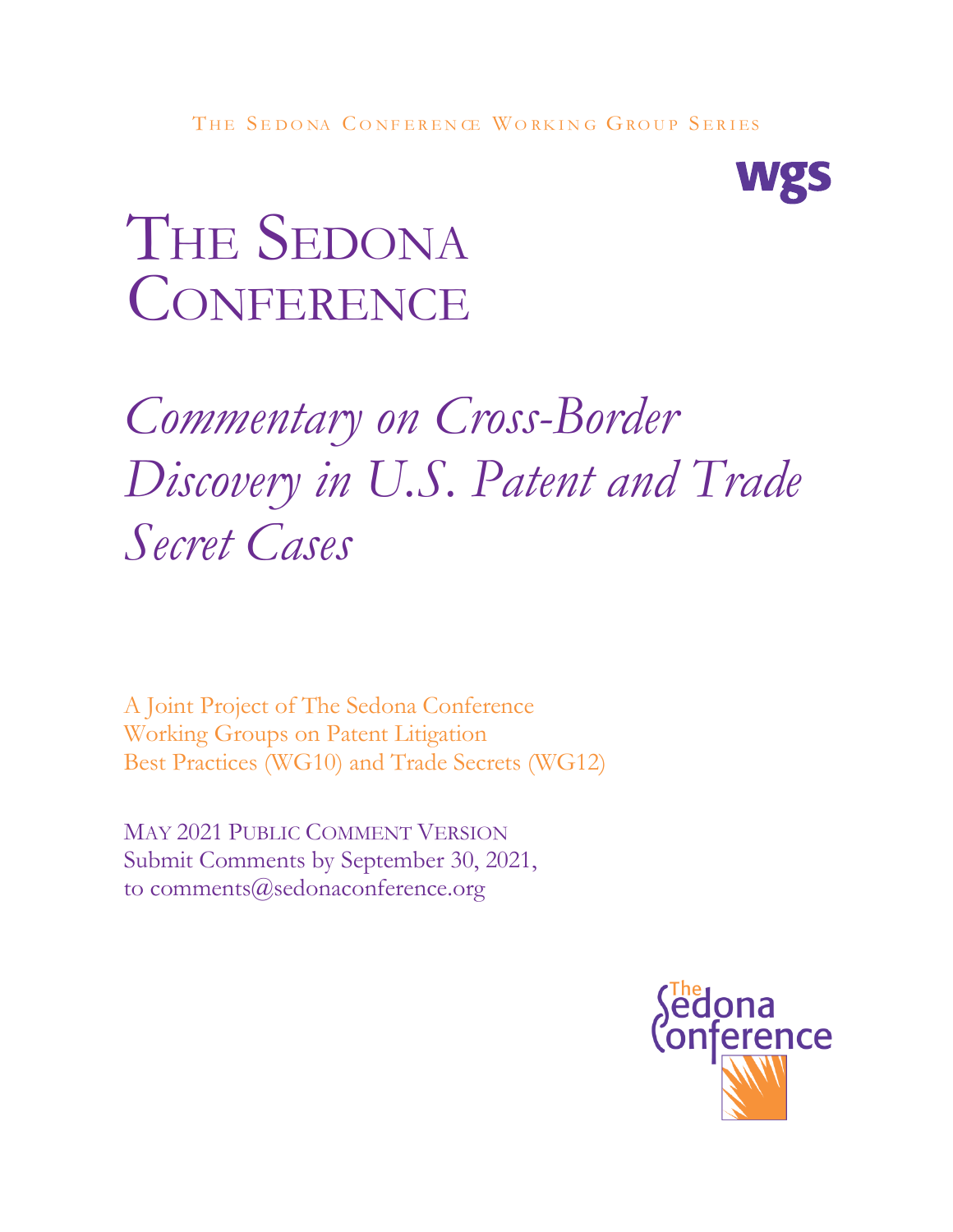### **The Sedona Conference Commentary on Cross-Border Discovery in U.S. Patent and Trade Secret Cases**

*A Joint Project of The Sedona Conference Working Groups on Patent Litigation Best Practices (WG10) and Trade Secrets (WG12)*

#### MAY 2021 PUBLIC COMMENT VERSION

| Author:                                    | The Sedona Conference                      |                                                         |
|--------------------------------------------|--------------------------------------------|---------------------------------------------------------|
| Editors-in-Chief:                          | G. Brian Busey<br>Monte Cooper             |                                                         |
| <b>Managing Editor:</b>                    | Jim W. Ko                                  |                                                         |
| WG10 Chair:<br><b>WG10 Vice-Chair:</b>     | <b>Matthew Powers</b><br>Teresa Rea        |                                                         |
| WG12 Chair:<br><b>WG12 Vice-Chair:</b>     | James Pooley<br>Victoria Cundiff           |                                                         |
| <b>Contributing Editors:</b>               | Francesca Fosson<br>Byron Holz<br>Nikki Vo | Leslie Hayden<br>Thomas McMasters<br>Kenneth J. Withers |
| WG10 Judicial Advisors: Hon. Hildy Bowbeer |                                            | Hon. Nina Wang                                          |

The opinions expressed in this publication, unless otherwise attributed, represent consensus views of the members of The Sedona Conference's Working Groups 10 and 12. They do not necessarily represent the views of any of the individual participants or their employers, clients, or any organizations to which they may belong, nor do they necessarily represent official positions of The Sedona Conference.

We thank all of our Working Group Series Annual Sponsors, whose support is essential to our ability to develop Working Group Series publications. For a listing of our sponsors, click on the "Sponsors" navigation bar on the homepage of our website.

REPRINT REQUESTS:

Requests for reprints or reprint information should be directed to Craig W. Weinlein, Executive Director, The Sedona Conference, at info@sedonaconference.org or 602-258-4910.

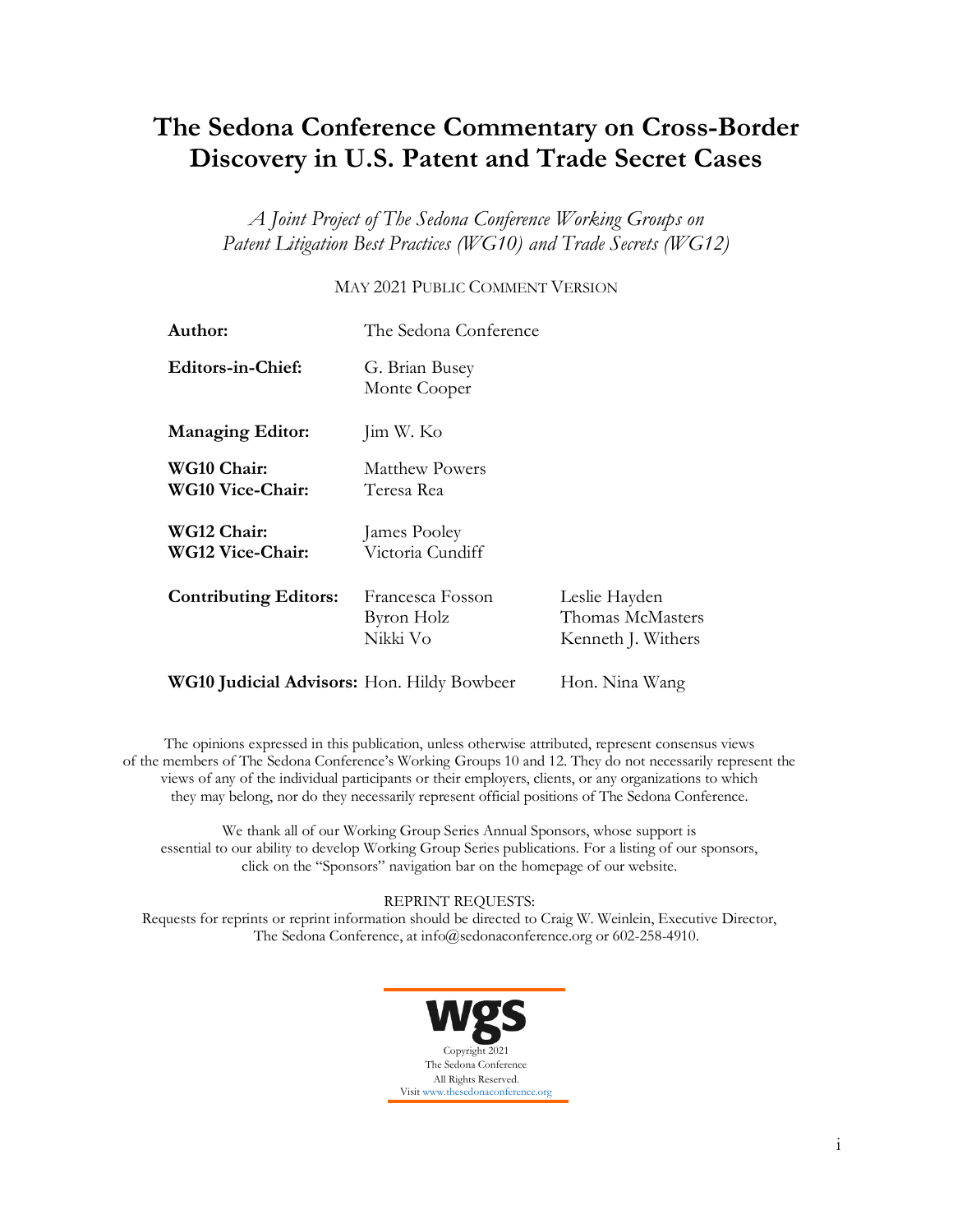### **Preface**

Welcome to the May 2021 Public Comment Version of The Sedona Conference *Commentary on Cross-Border Discovery in U.S. Patent and Trade Secret Cases*, a joint project of The Sedona Conference Working Groups on Patent Litigation Best Practices (WG10) and Trade Secrets (WG12). This is one of a series of Working Group commentaries published by The Sedona Conference, a  $501(c)(3)$ research and educational institute dedicated to the advanced study of law and policy in the areas of antitrust law, complex litigation, and intellectual property rights. The mission of The Sedona Conference is to move the law forward in a reasoned and just way.

WG10 was formed in late 2012 under the leadership of its now Chair Emeriti, the Honorable Paul R. Michel and Robert G. Sterne, and led from 2014 to 2017 by Chair Emeritus Gary Hoffman. The Sedona Conference and the entire patent litigation community owe them a great debt of gratitude. The mission of WG10 is "to develop best practices and recommendations for patent litigation case management in the post-[America Invents Act] environment." The Working Group consists of approximately 200 active members representing all stakeholders in patent litigation.

The mission of WG12, formed in February 2018, is "to develop consensus and nonpartisan principles for managing trade secret litigation and well-vetted guidelines for consideration in protecting trade secrets, recognizing that every organization has and uses trade secrets, that trade secret disputes frequently intersect with other important public policies such as employee mobility and international trade, and that trade secret disputes are litigated in both state and federal courts." The Working Group consists of members representing all stakeholders in trade secret law and litigation.

The Joint WG10 and WG12 *Commentary on Cross-Border Discovery in U.S. Patent and Trade Secret Cases* drafting team was launched in 2019, and the draft *Commentary* was a focus of dialogue at the WG12 Annual Meeting, Online, in November 2020; the WG9&10 Joint Annual Meeting, Online, in November 2020; the WG12 Annual Meeting in Charlotte, North Carolina, in November 2019; and the WG9&10 Joint Annual Meeting, in Philadelphia, Pennsylvania, in March 2019.

This Chapter represents the collective efforts of many individual contributors. On behalf of The Sedona Conference, I thank in particular the Editors-in-Chief Monte Cooper and G. Brian Busey, who have led this drafting process and have reviewed the comments received through the Working Group Series review and comment process. I further thank Matthew Powers and Teresa Rea, who serve as WG9&10 Chair and Vice-Chair, and James Pooley and Victoria Cundiff, who serve as WG12 Chair and Vice-Chair, for their oversight. I also thank everyone else involved for their time and attention during the drafting and editing process, including Francesca Fosson, Leslie Hayden, Byron Holz, Thomas McMasters, Nikki Vo, and Kenneth J. Withers. I further thank Jordan Cowman and William Marsillo who reviewed the draft as representatives of The Sedona Conference's Working Group 6 on International Electronic Information Management, Discovery, and Disclosure. In addition, I thank volunteer Laura Santana for her special assistance and contributions to this effort.

The Working Groups have had the benefit of candid comments by the Honorable Hildy Bowbeer and the Honorable Nina Wang , who are serving as Judicial Advisors for this *Commentary on Cross-Border Discovery in U.S. Patent and Trade Secret Cases*. The statements in this *Commentary* are solely those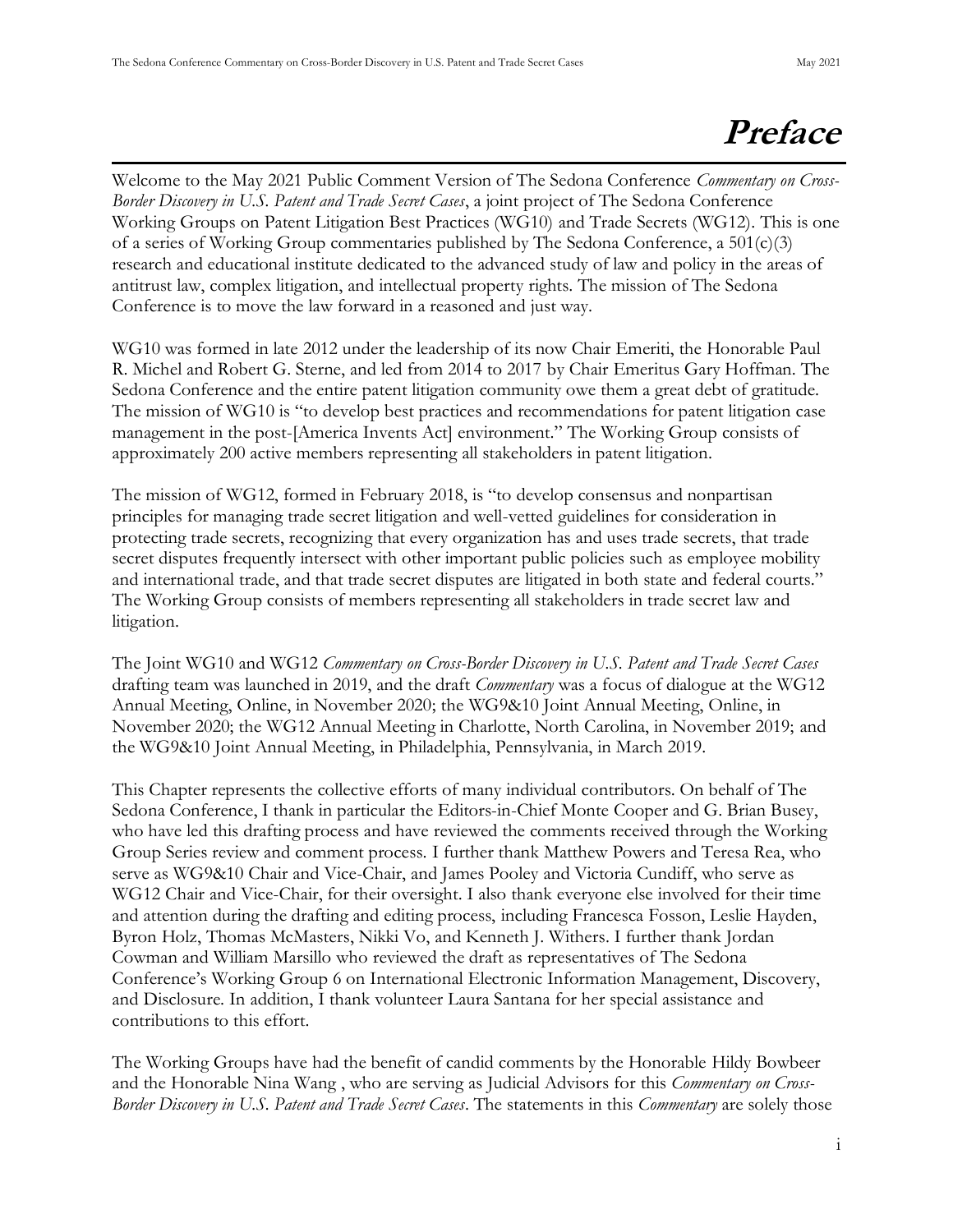of the nonjudicial members of the Working Groups; they do not represent any judicial endorsement of the recommended practices.

Please note that this version of the *Commentary on Cross-Border Discovery in U.S. Patent and Trade Secret Cases* is open for public comment through September 30, 2021, and suggestions for improvements are welcome. After the deadline for public comment has passed, the drafting team will review the comments and determine what edits are appropriate for the final version. Please send comments to [comments@sedonaconference.org.](mailto:comments@sedonaconference.org)

The Chapter will be regularly updated to account for future significant developments impacting this topic. The Sedona Conference hopes and anticipates that the output of its Working Groups will evolve into authoritative statements of law, both as it is and as it should be.

Craig W. Weinlein Executive Director The Sedona Conference May 2021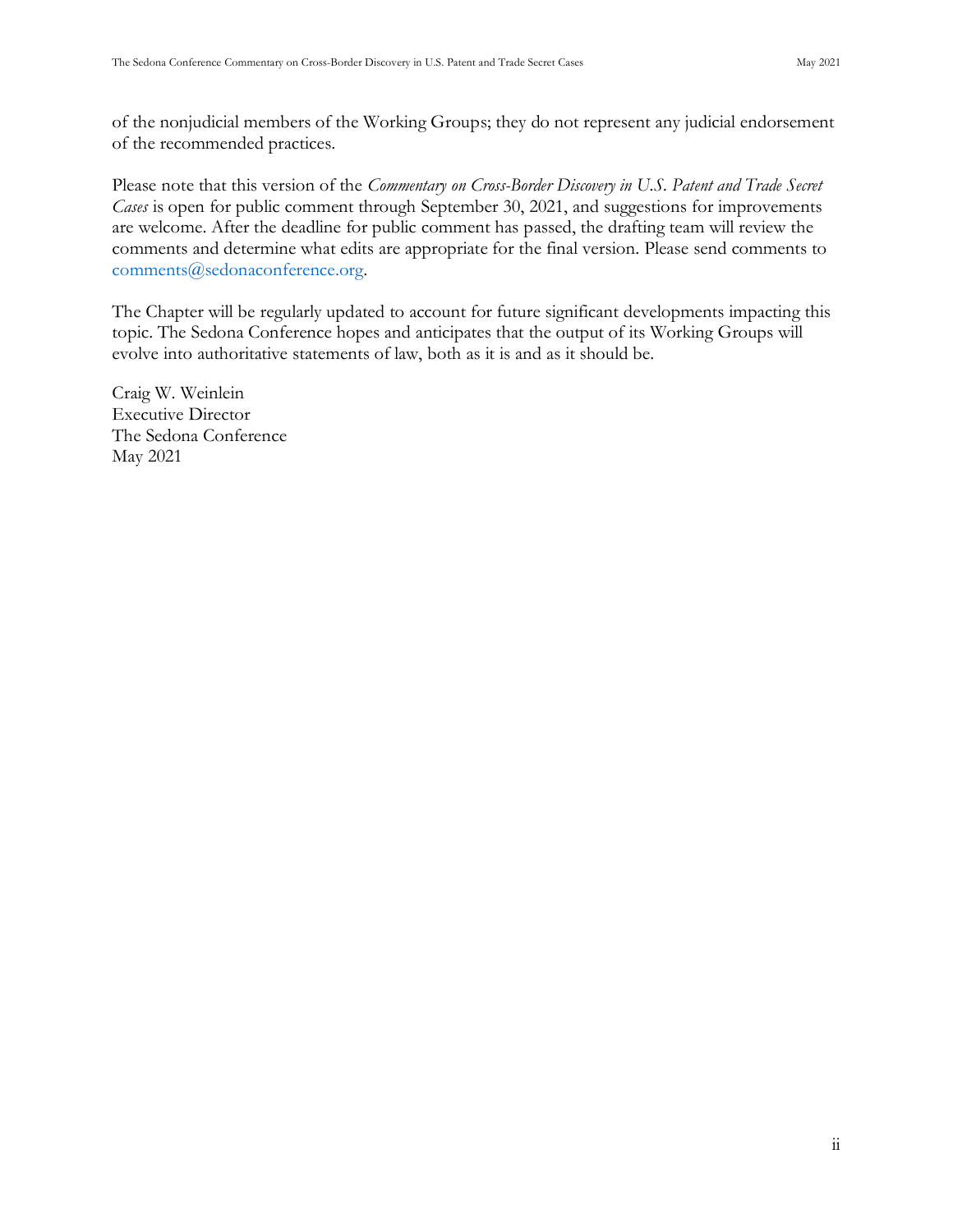### **Foreword**

Increasingly, patent and trade secret disputes may be global in scope, involving multinational corporations and international activities. As a result, evidence supporting claims and defenses in resulting litigation frequently exists outside U.S. boundaries. This development in patent and trade secret litigation in U.S. courts often necessitates cross-border discovery that raises complex issues of international comity.

This *Commentary on Cross-Border Discovery in U.S. Patent and Trade Secret Cases* is offers best practices to counsel, parties, and the courts on case management where cross-border discovery is necessary. In particular, the best practices address mechanisms the courts and counsel can use to plan for and streamline issues that arise from extended timelines involved with cross-border discovery, for example, letters of request under the Hague Convention on Taking Evidence Abroad.

Another focus of the *Commentary* is on access to proof issues where cross-border discovery is critical in patent and trade secret cases. The best practices address many of the comity factors that the U.S. Supreme Court identified in its seminal decision in *Société Nationale Industrielle Aerospatiale v. U.S. District Court for the Southern District of Iowa* to guide district courts when resolving disputes relating to cross-border discovery.

The editors would like to express their appreciation to the members of the drafting team, including the Honorable Hildy Bowbeer and the Honorable Nina Wang, who have served as judicial advisors for this effort. The editors also wish to note that the drafting team expects to continue work on a subsequent Part II of the *Commentary* focusing on, among other issues, privilege issues relating to cross-border discovery, foreign enforcement of discovery orders, and the use of discovery taken in the U.S. pursuant to 28 U.S.C. § 1782 for use in foreign litigation.

> G. Brian Busey Monte Cooper Editors-in-Chief

Matthew Powers Teresa Rea Chair & Vice-Chair, Working Group 10 Steering Committee

James Pooley Victoria Cundiff Chair & Vice-Chair, Working Group 12 Steering Committee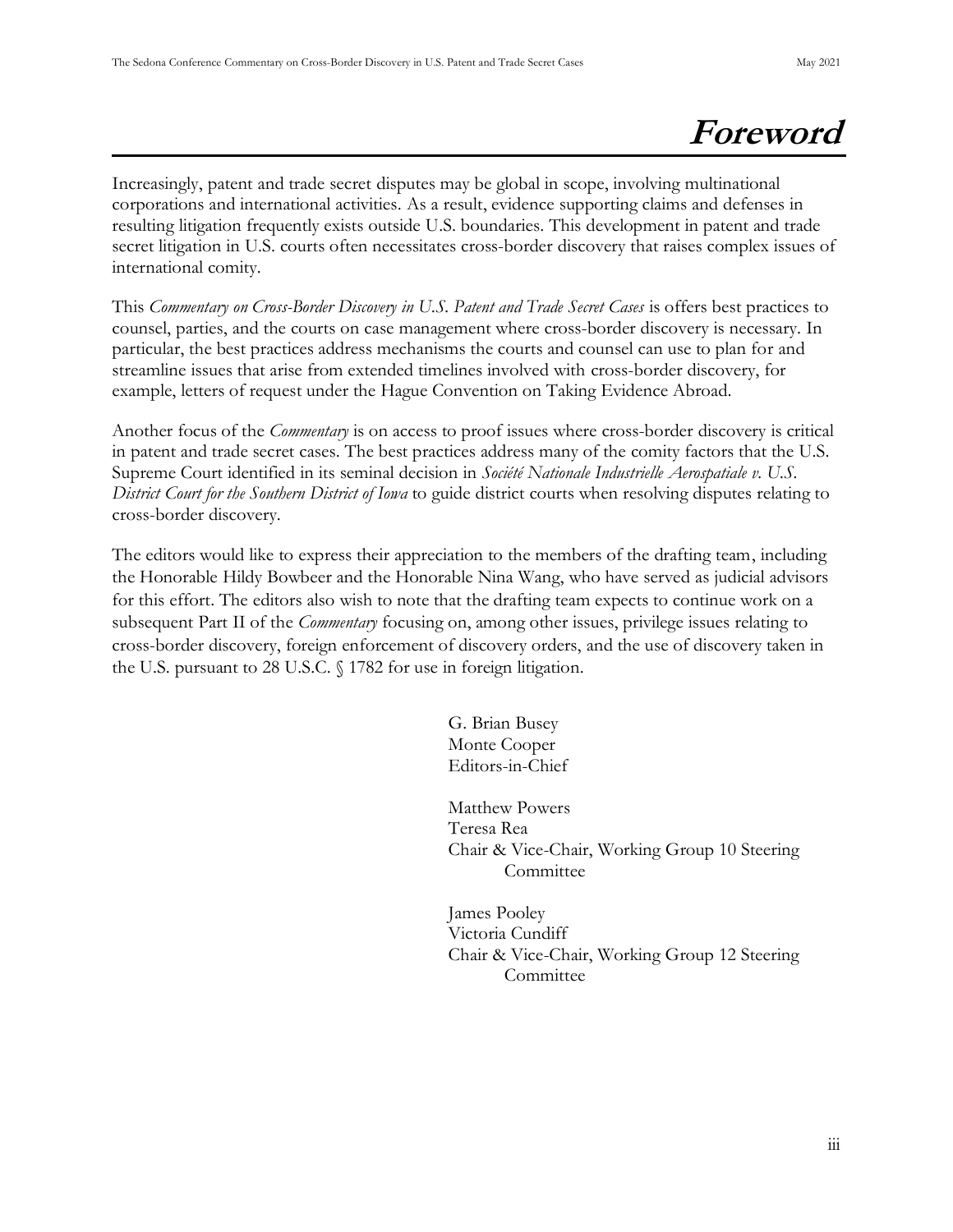### **Table of Contents**

|                |                                                                                         | Cross-Border Discovery in Patent and Trade Secret Cases Best Practices "At a Glance"     |  |
|----------------|-----------------------------------------------------------------------------------------|------------------------------------------------------------------------------------------|--|
| I.             |                                                                                         |                                                                                          |  |
| Π.             | The Special Problems of Cross-Border Discovery in U.S. Patent and Trade Secret Cases  4 |                                                                                          |  |
|                | А.                                                                                      | IP Laws Are Generally a Matter of National and Local Sovereignty4                        |  |
| <b>B.</b>      |                                                                                         |                                                                                          |  |
| III.           | Case Management of Cross-Border Discovery Issues in Patent and Trade Secret Cases7      |                                                                                          |  |
|                | A.                                                                                      |                                                                                          |  |
|                | <b>B.</b>                                                                               |                                                                                          |  |
| C.<br>D.<br>Ε. |                                                                                         |                                                                                          |  |
|                |                                                                                         | Managing Cross-Border Discovery To Countries with Travel Restrictions 27                 |  |
|                |                                                                                         |                                                                                          |  |
| IV.            |                                                                                         | Enforcing Access to Proof in Cross-Border Discovery in Patent and Trade Secret Cases  36 |  |
|                | А.                                                                                      |                                                                                          |  |
|                | <b>B.</b>                                                                               |                                                                                          |  |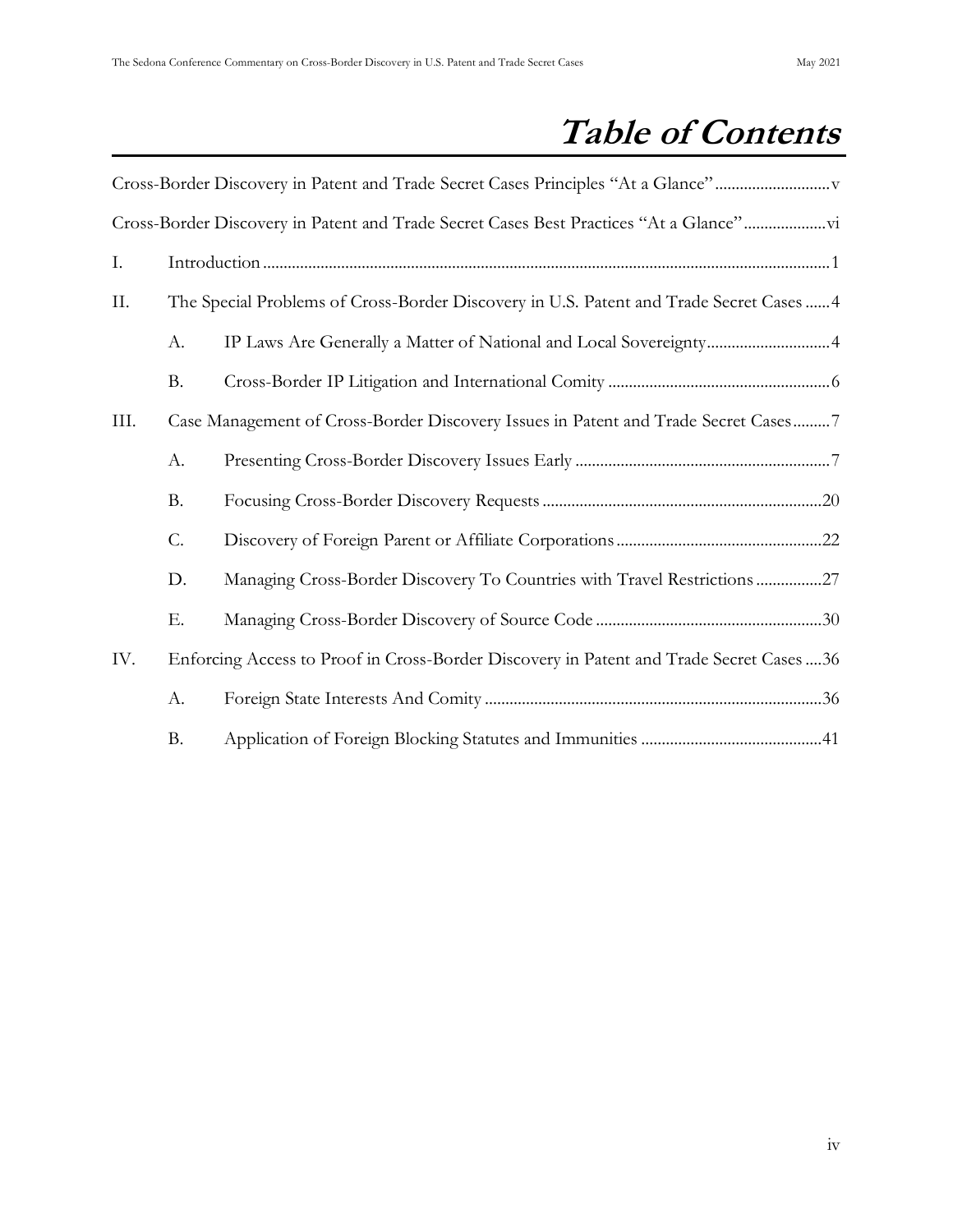### <span id="page-6-0"></span>**Cross-Border Discovery in Patent and Trade Secret Cases Principles "At a Glance"**

Principle No. 1 – [Because of the complexities associated with cross-border discovery and the time](#page-9-1)  [sensitivity of certain case management deadlines in patent or trade secret litigation, the parties](#page-9-1)  [should engage with each other and the court at the earliest possible point in](#page-9-1) the litigation [preferably before the case management conference](#page-9-1)—about what cross-border discovery may be [required, what impediments to that discovery may exist, and how they and the court can work](#page-9-1)  [together to facilitate the discovery. The parties should continually reassess the need for such](#page-9-1)  [discovery throughout the litigation so that issues can be promptly identified and efficiently resolved.](#page-9-1) [..............................................................................................................................................................................1](#page-9-1)

Principle No. 2 – [In setting and enforcing expectations throughout the litigation for the scope,](#page-10-0)  [timing, and mechanisms for cross-border discovery, the court may balance the proportionality of](#page-10-0)  [such discovery under Federal Rule of Civil Procedure 26\(b\)\(1\) with case management concerns,](#page-10-0)  [including: the impact on case management deadlines; the existence of legal impediments to the](#page-10-0)  [discovery in the country where the discovery is located; the cost and logistical challenges of](#page-10-0)  [international travel; and the importance of the discovery to the issues in the case.](#page-10-0) ................................2

Principle No. 3 – [For cross-border discovery issues, the parties should be prepared to address with](#page-10-1)  [the court considerations of comity, especially where blocking statutes or data privacy concerns are at](#page-10-1)  [issue. The comity analysis may emphasize certain factors, such as whether noncompliance with the](#page-10-1)  [request would undermine important intellectual property interests of the United States, and whether](#page-10-1)  [compliance with the request would undermine important interests of the state where the](#page-10-1)  information [is located........................................................................................................................................2](#page-10-1)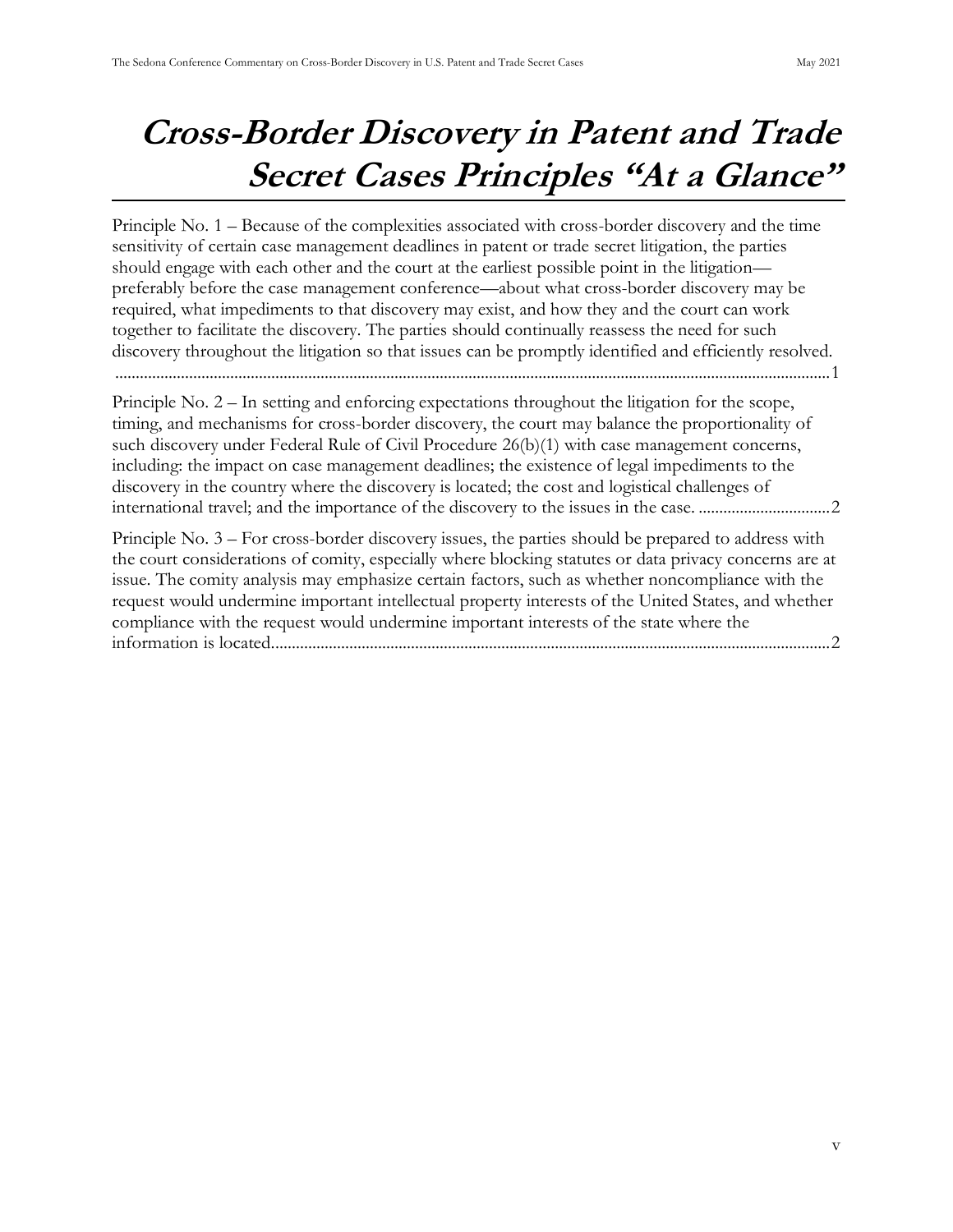### <span id="page-7-0"></span>**Cross-Border Discovery in Patent and Trade Secret Cases Best Practices "At a Glance"**

Best Practice 1 – [If evidence from foreign sources is likely to be relevant, the parties should raise](#page-15-2)  [this to the other party and the court at the outset of the case.](#page-15-2) ...................................................................7 Best Practice 2 – [If a party anticipates it may need to seek, or will argue that the other party must](#page-20-0)  [seek, discovery from foreign sources of evidence via the](#page-20-0) Hague Convention, it should alert the court [at the first opportunity so this might be built into the initial case management and scheduling order.](#page-20-0) [............................................................................................................................................................................12](#page-20-0) Best Practice 3 – [If the parties anticipate that evidence from foreign sources may be significant to](#page-24-0)  [the case, the parties should address in the Federal Rule of Civil Procedure 26\(f\) discovery plan any](#page-24-0)  [specific issues relating to foreign electronically-stored and other information, including any foreign](#page-24-0)  [privacy or other statutes that may restrict such discovery.](#page-24-0) ........................................................................16 Best Practice 4 – [If after the case management conference, a discovery dispute arises related to the](#page-25-0)  [need for cross-border discovery, the court may consider to what extent the parties diligently](#page-25-0)  attempted to raise the issue to [the court.......................................................................................................17](#page-25-0) Best Practice 5 – [In considering a request for foreign discovery, the court may consider the impact](#page-26-0)  [such discovery will have on case management deadlines under both its case management authority](#page-26-0)  [and when applying a proportionality analysis under Rule 26\(b\)\(1\).](#page-26-0) .........................................................18 Best Practice 6 – [If the parties expect that foreign sources of evidence may be significant to the case,](#page-27-0)  [the court may consider delaying an initial case management conference or holding a supplemental](#page-27-0)  [case management conference to address cross-border discovery issues.](#page-27-0) ................................................19 Best Practice  $7 - A$  party seeking foreign sources of evidence via a foreign authority should first [explore voluntary discovery and then, if needed, make detailed and narrowly tailored requests](#page-28-1)  [mindful of relevant foreign requirements and restrictions.](#page-28-1) .......................................................................20 Best Practice 8 – [A party seeking to compel evidence under Federal Rule of Civil Procedure 34 or 45](#page-30-1)  [from a foreign parent or affiliate of a party or nonparty should first attempt to demonstrate to a](#page-30-1)  court that the party or non[party has "possession, custody, or control" of that evidence.](#page-30-1) ...................22 Best Practice 9 – [In disputes about whether evidence from a foreign parent or affiliate of a party or](#page-33-0)  [domestic nonparty may be relevant, the party opposing production should bear the initial burden of](#page-33-0)  [demonstrating to the court that there is no actual possession of the evidence by the parent or](#page-33-0)  affiliate. [..............................................................................................................................................................25](#page-33-0) Best Practice 10 – [If one or more parties establish a need for cross-border discovery, but](#page-35-1)  [international travel or access to the witnesses and sources of proof is restricted or otherwise](#page-35-1)  [impractical, the court may facilitate access to the sources of proof by allowing the parties to use](#page-35-1)  [alternative technologies...................................................................................................................................27](#page-35-1) Best Practice 11 – [The parties should discuss with each other and then with the court special](#page-37-0)  [procedures that may be needed when obtaining remote access to particularly sensitive documents or](#page-37-0)  [information located in a foreign jurisdiction................................................................................................29](#page-37-0) Best Practice 12 – [If access to source code located outside the United States is required, the parties](#page-38-1) 

[should discuss with each other and then with the court how to facilitate access to the source code.](#page-38-1) 30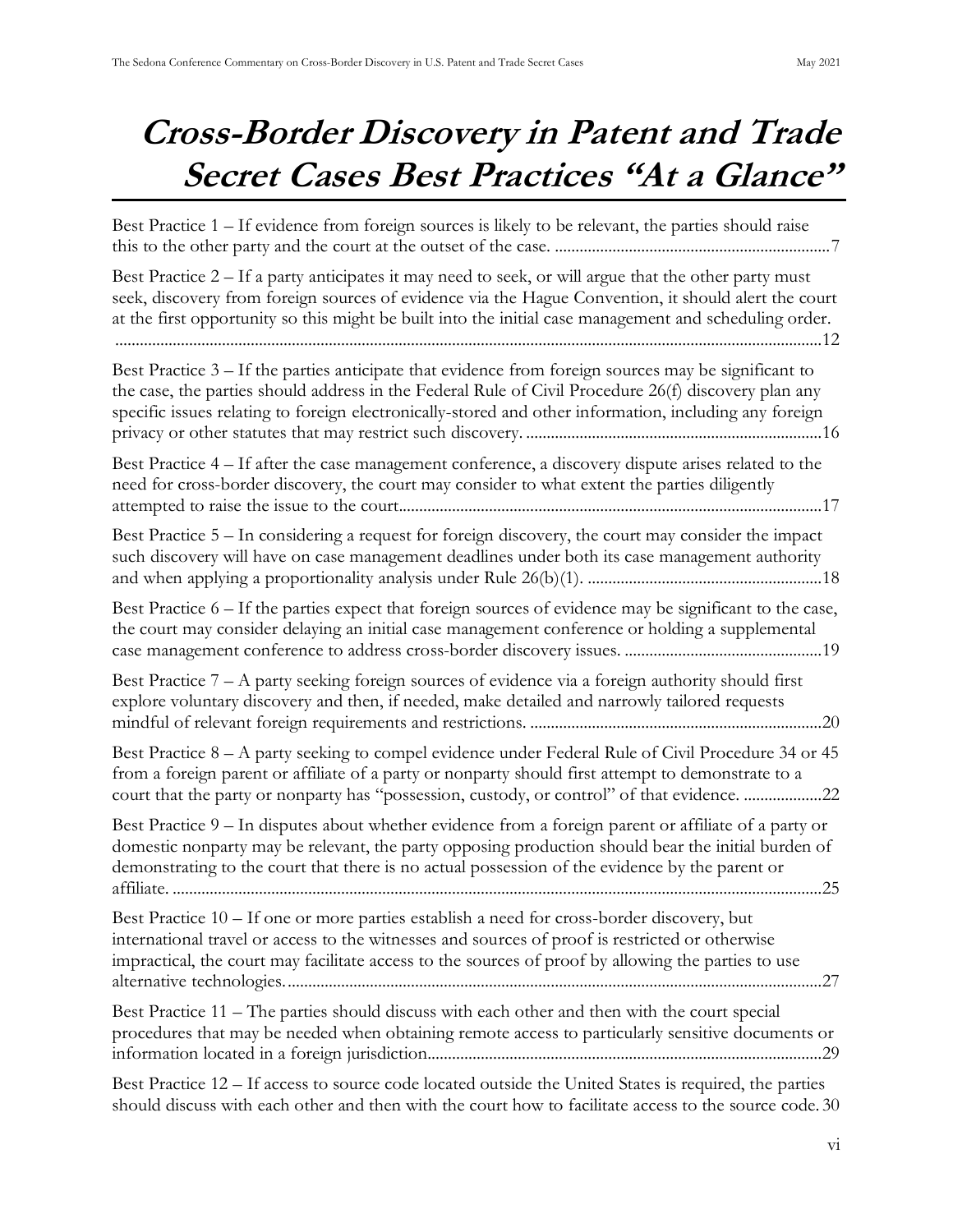| Best Practice 13 – If source code for a deposition outside the United States is required, the parties<br>should attempt to reach agreement on how to maximize the security of the source code34                                                                                                                                                                                              |
|----------------------------------------------------------------------------------------------------------------------------------------------------------------------------------------------------------------------------------------------------------------------------------------------------------------------------------------------------------------------------------------------|
| Best Practice 14 – If source code located outside the United States is required for foreign deposition<br>or at trial, the parties ordinarily should limit their use of source code during deposition or at trial to                                                                                                                                                                         |
| Best Practice 15 - In resolving disputes relating to foreign discovery, the parties should be prepared                                                                                                                                                                                                                                                                                       |
| Best Practice 16 - In resolving disputes relating to cross-border discovery, particular emphasis<br>should be placed upon whether noncompliance with the request would undermine important<br>intellectual property interests of the United States, and whether compliance with the request would<br>undermine important interests of the foreign state where the information is located. 39 |
| Best Practice 17 – If a party resists cross-border discovery based on blocking and privacy statutes, it                                                                                                                                                                                                                                                                                      |
| Best Practice 18 – If the party opposing discovery contends it will be subject to civil or criminal<br>penalties in the foreign jurisdiction, that party should bear the burden of establishing this                                                                                                                                                                                         |
| Best Practice 19 – If a foreign individual or entity refuses or threatens to refuse to comply with a<br>discovery order, the parties should be prepared to address whether any limiting or immunity statutes                                                                                                                                                                                 |
| Best Practice 20 – Parties faced with objections to cross-border discovery of important evidence in<br>patent and trade secrets litigation that are based on foreign blocking or privacy statutes should timely<br>move to compel such discovery and demonstrate satisfaction of the Aerospatiale factors48                                                                                  |
| Best Practice 21 – If a party moves to compel cross-border discovery over the other party's foreign<br>blocking or privacy statutes objections, it should demonstrate that there are no viable alternatives to                                                                                                                                                                               |
| Best Practice 22 – In patent and trade secret cases where a party is found to have resisted or only<br>selectively produced core discovery in bad faith based on foreign blocking or privacy statutes, it may<br>be appropriate for a court to consider shifting the burden of persuasion to the resisting party, when                                                                       |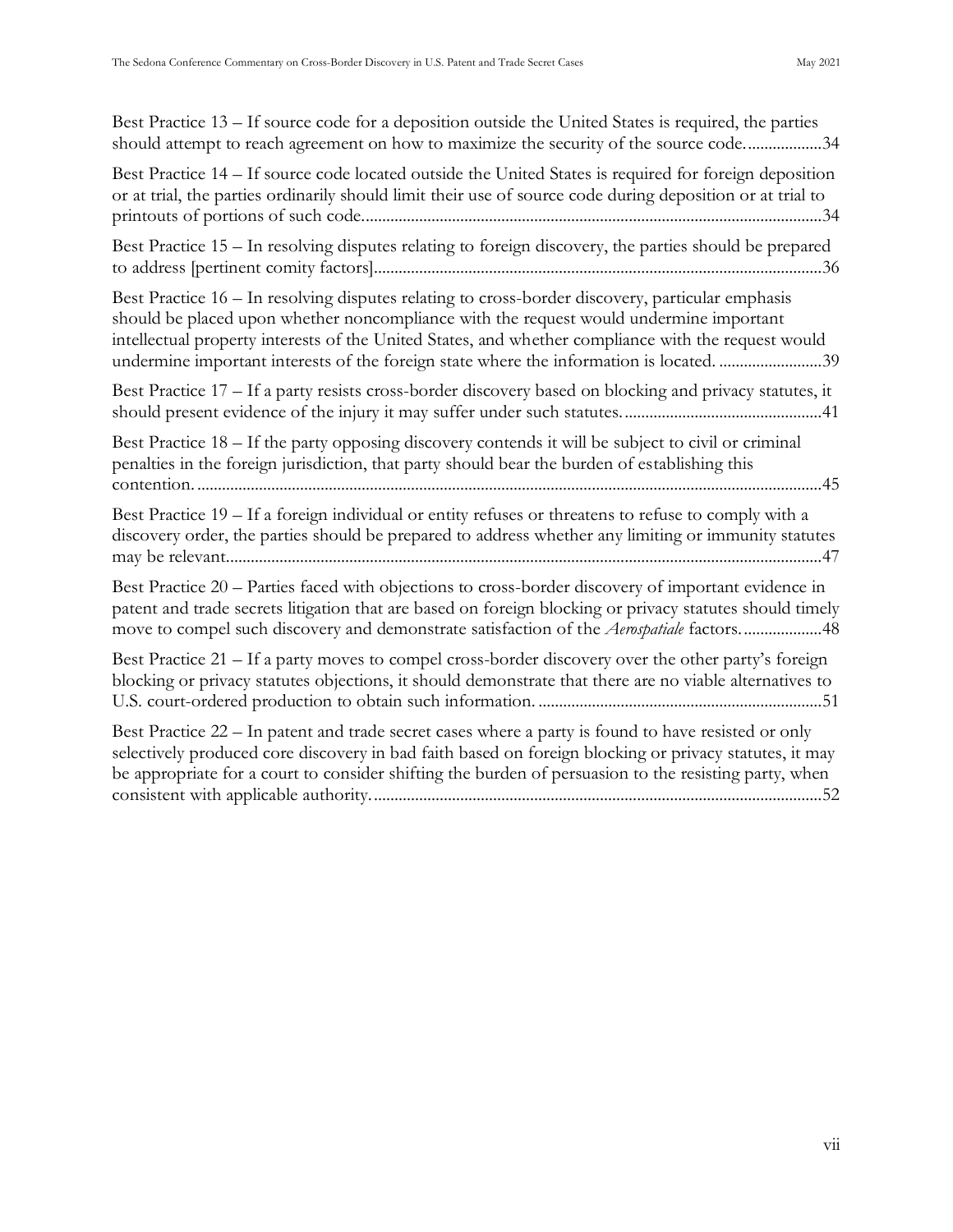### **I. Introduction**

<span id="page-9-0"></span>Advancements in technology are at the forefront of an increasingly global economy. Many companies increasingly have adopted comprehensive global patent, copyright, trademark, and trade secret strategies to maximize investments in, and to take advantage of, worldwide commercial opportunities. These strategies frequently include protection and assertion of intellectual property rights in litigation on a global scale. One consequence is that parties increasingly seek evidence relevant to intellectual property disputes adjudicated in the U.S. state and federal courts, agencies like the International Trade Commission (ITC), and complex arbitration proceedings from foreign sources. Simultaneously, the increased value of foreign intellectual property and the greater likelihood of securing injunctive relief in foreign courts has produced an increased focus on intellectual property litigation outside the United States, particularly in Europe and Asia. The socalled "global patent wars" have resulted in multinational corporations filing lawsuits in myriad jurisdictions across the globe to protect their rights.

The Sedona Conference, with its rich tradition of addressing cutting-edge discovery and intellectual property issues, formed a joint team from Working Group 10 on Patent Litigation Best Practices and Working Group 12 on Trade Secrets to draft this *Commentary*, comprised of jurists, in-house counsel, and thought leaders from several jurisdictions across the globe with expertise in the areas of patent and trade secrets litigation. The purpose of this *Commentary* is to identify what areas of international cross-border discovery in patent and trade secrets litigation could most benefit from the development of principles and best practices for balancing the complicated issues underlying the production of relevant foreign evidence, while encouraging consistency with the overriding comity issues that arise in international litigation.<sup>1</sup>

<span id="page-9-1"></span>WG10 and WG12 developed the following three Principles to guide the development of Best Practices for cross-border discovery in U.S. patent and trade secret cases in this *Commentary*:

**Principle No. 1 – Because of the complexities associated with cross-border discovery and the time sensitivity of certain case management deadlines in patent or trade secret litigation, the parties should engage with each other and the court at the earliest possible point in the litigation preferably before the case management conference—about what cross-border discovery may be required, what impediments to that discovery may exist, and how they and the court can work together to facilitate the discovery. The parties should continually reassess** 

<sup>1</sup> While the Best Practices set forth in this *Commentary* are focused on practice in the United States federal courts, they are equally applicable to litigation in the various state courts and arbitration proceedings. For instance, many trade secret cases are filed in the state courts, and those cases also have the potential to raise complex discovery questions related to foreign discovery. While the mechanisms utilized in these state cases and arbitrations for raising and obtaining discovery from foreign sources may differ procedurally from those used in the United States federal courts, these Best Practices nonetheless should provide useful guidance to the judges, arbitrators, and parties involved about what issues they may wish to consider when seeking such discovery.

Likewise, many of these Best Practices may be relevant to United States' copyright litigation, particularly with respect to disputes in which the underlying medium is software. However, copyright litigation generally is beyond the scope of this *Commentary*.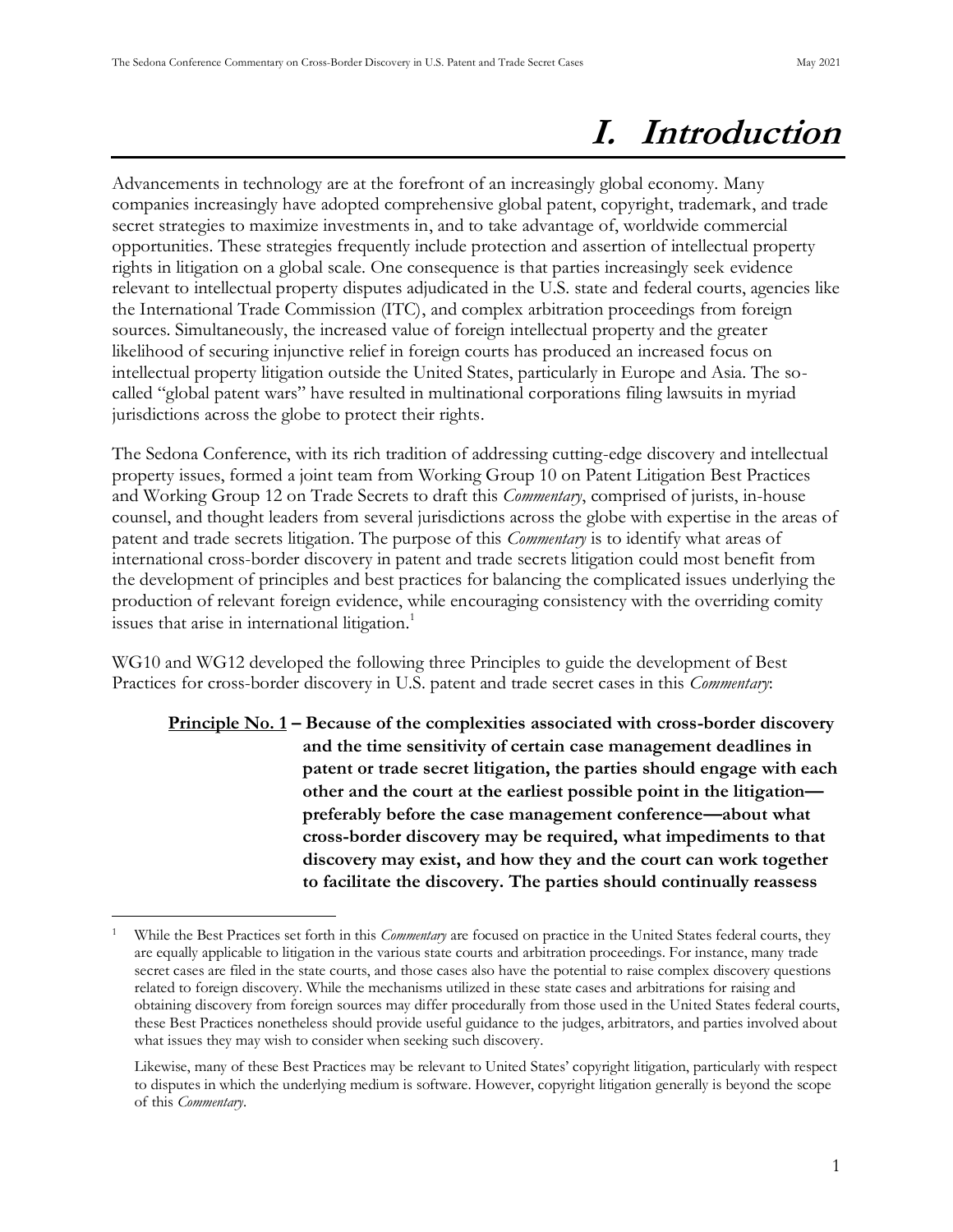**the need for such discovery throughout the litigation so that issues can be promptly identified and efficiently resolved.**

- <span id="page-10-0"></span>**Principle No. 2 – In setting and enforcing expectations throughout the litigation for the scope, timing, and mechanisms for cross-border discovery, the court may balance the proportionality of such discovery under Federal Rule of Civil Procedure 26(b)(1) with case management concerns, including: the impact on case management deadlines; the existence of legal impediments to the discovery in the country where the discovery is located; the cost and logistical challenges of international travel; and the importance of the discovery to the issues in the case.**
- <span id="page-10-1"></span>**Principle No. 3 – For cross-border discovery issues, the parties should be prepared to address with the court considerations of comity, especially where blocking statutes or data privacy concerns are at issue. The comity analysis may emphasize certain factors, such as whether noncompliance with the request would undermine important intellectual property interests of the United States, and whether compliance with the request would undermine important interests of the state where the information is located.**

The *Commentary* explores the challenges, legal frameworks, restrictions, and jurisprudence that underlie cross-border discovery and makes recommendations to inform parties how best to seek the evidence that is necessary for courts and agencies to make informed decisions about intellectual property disputes.

The *Commentary* also addresses some of the extraordinary challenges that judicial bodies throughout the world have had to deal with in the wake of the global pandemic related to the COVID-19 virus that emerged in late 2019 and spread worldwide thereafter. For example, the *Commentary* provides possible solutions to the problems that courts may confront when attempting to ensure that the parties can obtain an appropriate degree of access to sources of proof for a patent or trade secrets related cause of action, when the evidentiary sources, such as source code or other technical documents, exist in locations throughout the world—including, potentially, locations where international (or even domestic) travel is restricted and parties and the court are facing an even further shift towards remote or electronic discovery.

\*\*\*\*\*

The focus of this Part I of the *Commentary* is on "inbound" cross-border discovery for use in U.S. litigation. It presents issues such as: weighing the importance of the information to the relevant dispute; the foreign jurisdiction's national interest in the application of its own law; the extent to which compliance by the parties seeking discovery might undermine important U.S. interests; and whether violation of the foreign law would likely lead to a hardship upon the parties required to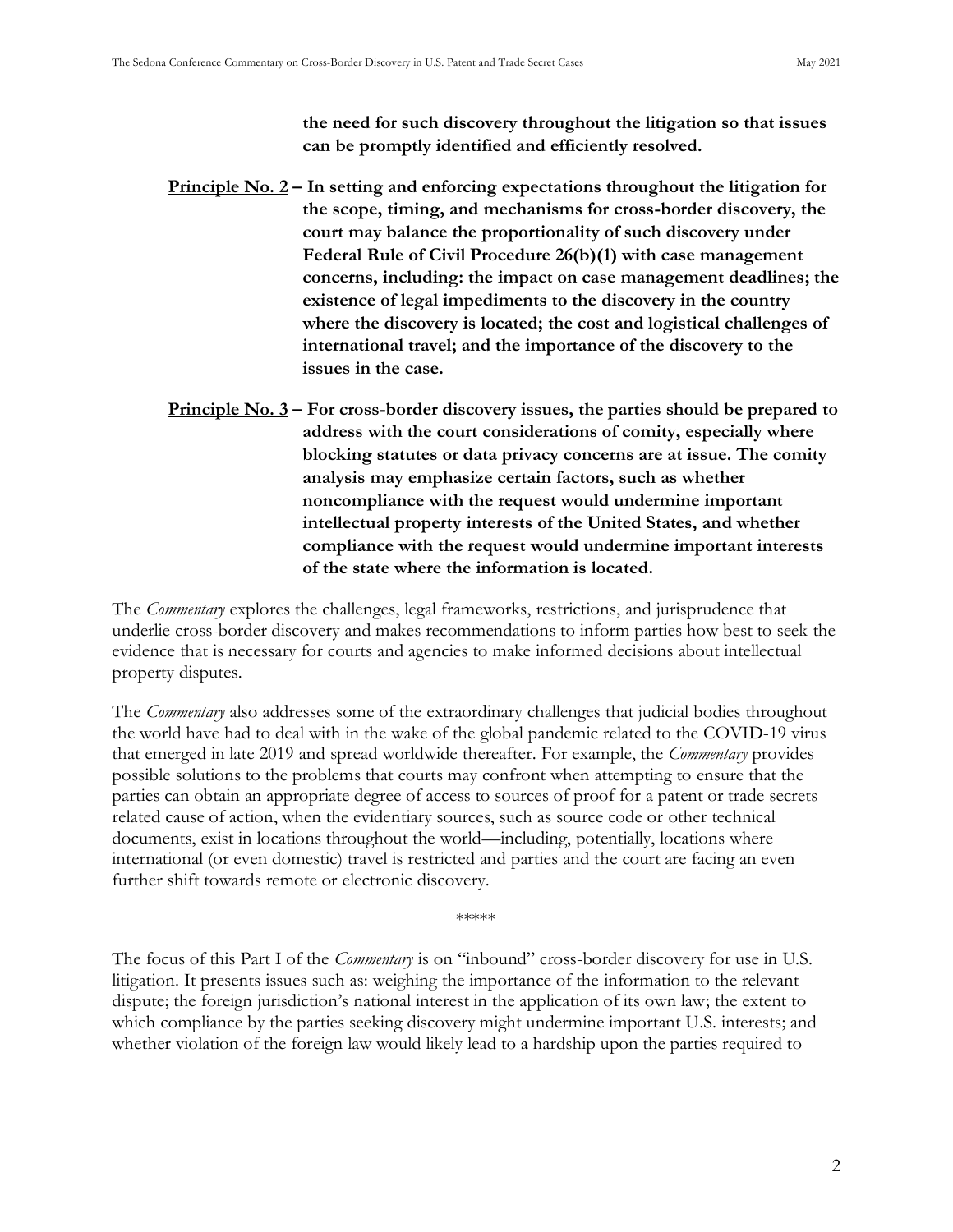produce the relevant evidence in the patent or trade secret dispute.<sup>2</sup> Part I presents Best Practices to assist the bench and bar in determining when documents, in electronic or hard copy, are in the custody and control of foreign entities that are litigants in domestic disputes, and how best to evaluate whether such documents should be made available to the parties to those actions, including what mechanisms exist to ensure production where it is warranted.<sup>3</sup>

A planned Part II of this *Commentary* will develop best practices for the bench and bar to consider in assessing whether communications by foreign in-house counsel and patent counsel should be protected in U.S. litigation even where such communications might not be deemed privileged in the overseas jurisdiction where they occurred. Part II will also develop best practices aimed at enabling parties appearing before foreign tribunals likewise to be able to secure adequate discovery from U.S. participants involved in international patent and trade secret disputes through mechanisms that include application of 28 U.S.C. § 1782. It is expected that such best practices will address how courts and parties may wish to assess the factors identified in cases like *Intel Corp v. Advanced Micro Devices, Inc.*<sup>4</sup> and *In re Posco*, 5 for determining whether and when the use of such discovery may be appropriate.

See generally RESTATEMENT (THIRD) OF THE FOREIGN RELATIONS LAW OF THE UNITED STATES § 442; The Sedona Conference, *International Principles on Discovery, Disclosure & Data Protection in Civil Litigation (Transitional Edition)* (Jan. 2017), *available at* [https://thesedonaconference.org/publication/International\\_Litigation\\_Principles](https://thesedonaconference.org/publication/International_Litigation_Principles) [hereinafter *Sedona WG6 International Principles*]; *see also* Republic Tech. (NA), LLC v. BBK Tobacco & Foods, Inc*.,* 2017 WL 4287205, at \*1 (N.D. Ill. Sept. 27, 2017) (a party relying on a foreign law to block production of relevant documents generally has the burden to prove that the identified foreign law actually necessitates the denial of production of the documents); Trade Development Bank v. Continental Insurance Co., 469 F.2d 35, 41 (2d Cir. 1972) (the district court did not abuse its discretion when ordering a Swiss bank to identify customer accounts in violation of Swiss bank secrecy law, but noting the district court could also have permissibly relied upon the law to deny the request for the customer account information); Karen A. Feagle, *Extraterritorial Discovery: A Social Contract Perspective*, 7 DUKE J. COMP. & INT'L L. 297 (1996).

<sup>3</sup> *See*, *e.g.*, The Sedona Conference, *Commentary on Rule 34 and Rule 45 "Possession, Custody, or Control,"* 17 SEDONA CONF. J. 467 (2016) [hereinafter *Sedona Commentary on Rule 34 and Rule 45 "Possession, Custody, or Control"*]; Hon. James C. Francis IV & Eric P. Mandel, *Limits on Inherent Authority: Rule 37(e) and the Power to Sanction*, 17 SEDONA CONF. J. 613 (2016); D.R. Distribs., LLC v. 21 Century Smoking, Inc., No. 12 CV 50324, 2021 WL 185082, at \*75 (N.D. Ill. Jan. 19, 2021) (evaluating pursuant to Rule 37(e) how to address the loss of relevant electronic discovery materials that were required to be preserved but which were not because reasonable steps were not taken, resulting in prejudice to the opposing party); Linde v. Arab Bank, PLC, 269 F.R.D. 186 (E.D.N.Y. 2010) (evaluating foreign bank's compliance with discovery obligations in light of foreign bank secrecy laws which the defendant argued prohibited the production of the requested documents, and concluding that an adverse inference instruction could be a proper sanction under Fed. R. Civ. P. 37(b) even where no evidence existed that the non-producing party had engaged in bad faith or willful conduct); Zenith Elecs. LLC v. Vizio, Inc., Misc. No. M8-85, 2009 WL 3094889, at \*1 (S.D.N.Y. Sept. 25, 2009) ("[i]n deciding whether a subpoenaed domestic corporation can be compelled to produce documents held by a foreign affiliate, a court must consider the nature of the relationship between the corporation and its affiliate").

<sup>4</sup> Intel Corp. v. Advanced Micro Devices, Inc., 542 U.S. 241 (2004).

<sup>5</sup> *In re* Posco, 794 F.3d 1372 (Fed. Cir. 2015).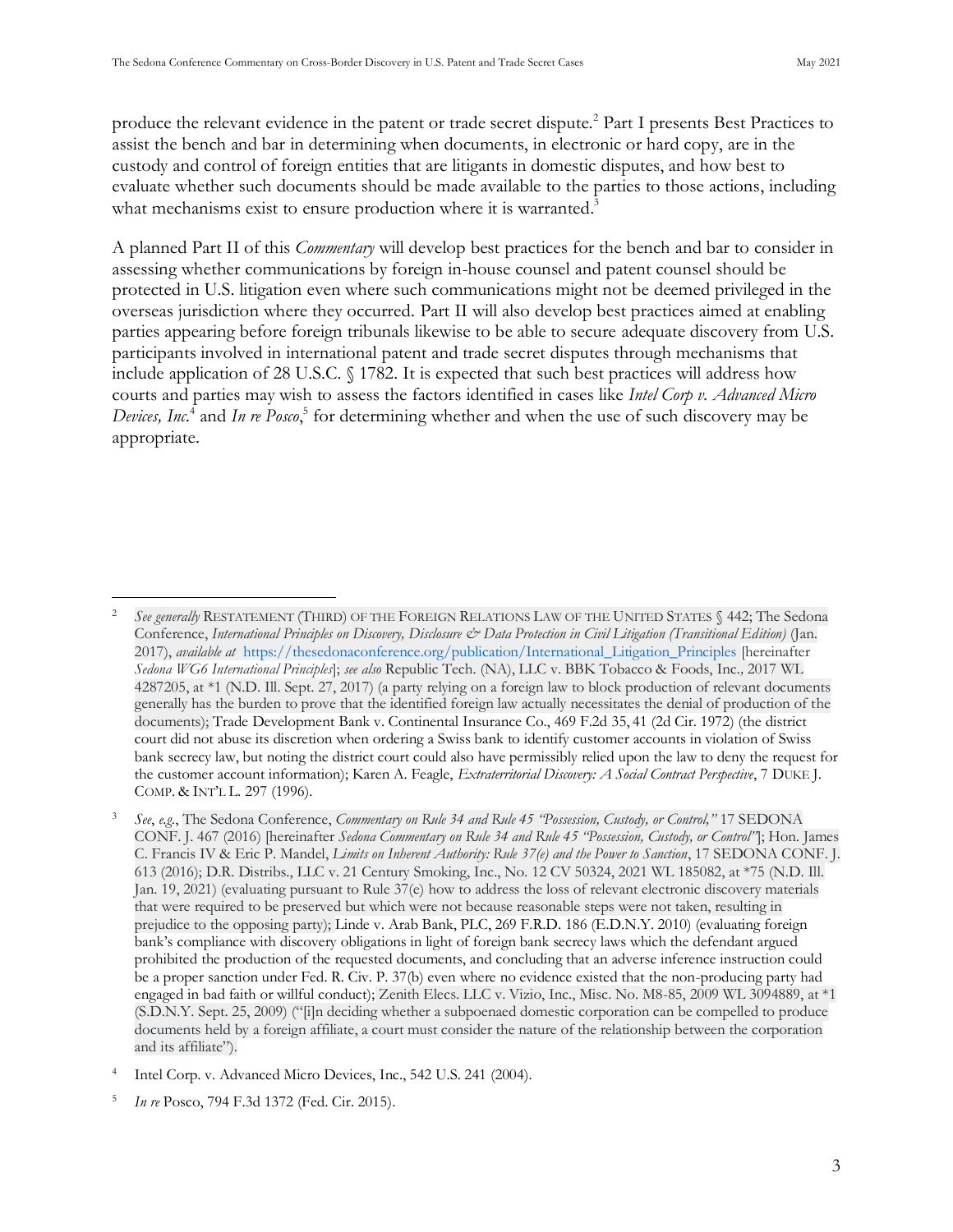### <span id="page-12-0"></span>**II. The Special Problems of Cross-Border Discovery in U.S. Patent and Trade Secret Cases**

The expansion of international intellectual property litigation has produced many circumstances where evidence that is relevant to patent and trade secret disputes brought in the U.S. court system exist in foreign jurisdictions. The underlying innovation that is the source of patented technology or trade secrets originated in whole or in part in countries outside the United States will likely trigger cross-border discovery. Company officers and employees involved with the decisions leading to the introduction, marketing, and sales of the accused products, along with other key sources of evidence needed for claims or defenses, are often located around the world. One prominent example is when critical source code necessary to prove infringement is generated, stored, and processed on foreign computer systems, and when electronic forms of evidence that may establish misappropriation of trade secrets are uploaded to storage outside the United States. In many trade secret scenarios, the misappropriation is alleged to have taken place at least in part in one or more other countries, such as when information was electronically downloaded to, or the trade secret was transferred onto, offsite cloud-based storage located in a foreign country.

#### <span id="page-12-1"></span>**A. IP LAWS ARE GENERALLY A MATTER OF NATIONAL AND LOCAL SOVEREIGNTY**

Adding to the complexity of global intellectual property litigation is the fact that patents, copyrights, trademarks, and trade secrets all are creatures of national and local sovereignty. In the United States, in order to enforce domestic intellectual property rights against a foreign entity or individual, a party seeking to enforce such rights frequently must (a) request a federal district court to impose procedural measures against the foreign defendant that ensures the foreign defendant will voluntarily comply with discovery demands; (b) attempt to obtain discovery from the defendant or relevant third parties in foreign courts via mechanisms such as letters rogatory (28 U.S.C. § 1781) and letters of request pursuant to the Hague Convention, i.e., the Convention on the Taking of Evidence Abroad in Civil or Commercial Matters (March 18, 1970); (c) initiate independent judicial proceedings involving the intellectual property rights in the foreign jurisdiction; or (d) in rare cases, employ the Walsh Act, 28 U.S.C. § 1783, and Federal Rule of Civil Procedure 45(b)(3) and ask a federal court to issue a subpoena for testimony or documents from a national or resident of the United States who is in a foreign country, if the evidence is "necessary in the interest of justice" and is "not possible to obtain . . . in any other manner." In any of these scenarios, however, the process of generating and producing discovery related to the intellectual property dispute introduces complexities beyond the already well-known problems of gathering evidence in cross-border litigation.

For example, in patent litigation, it is not uncommon for inventors to be domiciled outside the United States. If the inventors no longer are associated with the current patent owner (whether because they have changed employment, or the original assignee has transferred the patent-in-suit to a new owner), there may be significant problems in compelling inventor testimony or the production of invention-related documents such as lab notebooks on mere notice. Neither the patent owner nor the allegedly infringing defendant may be able to use a subpoena as a means of obtaining the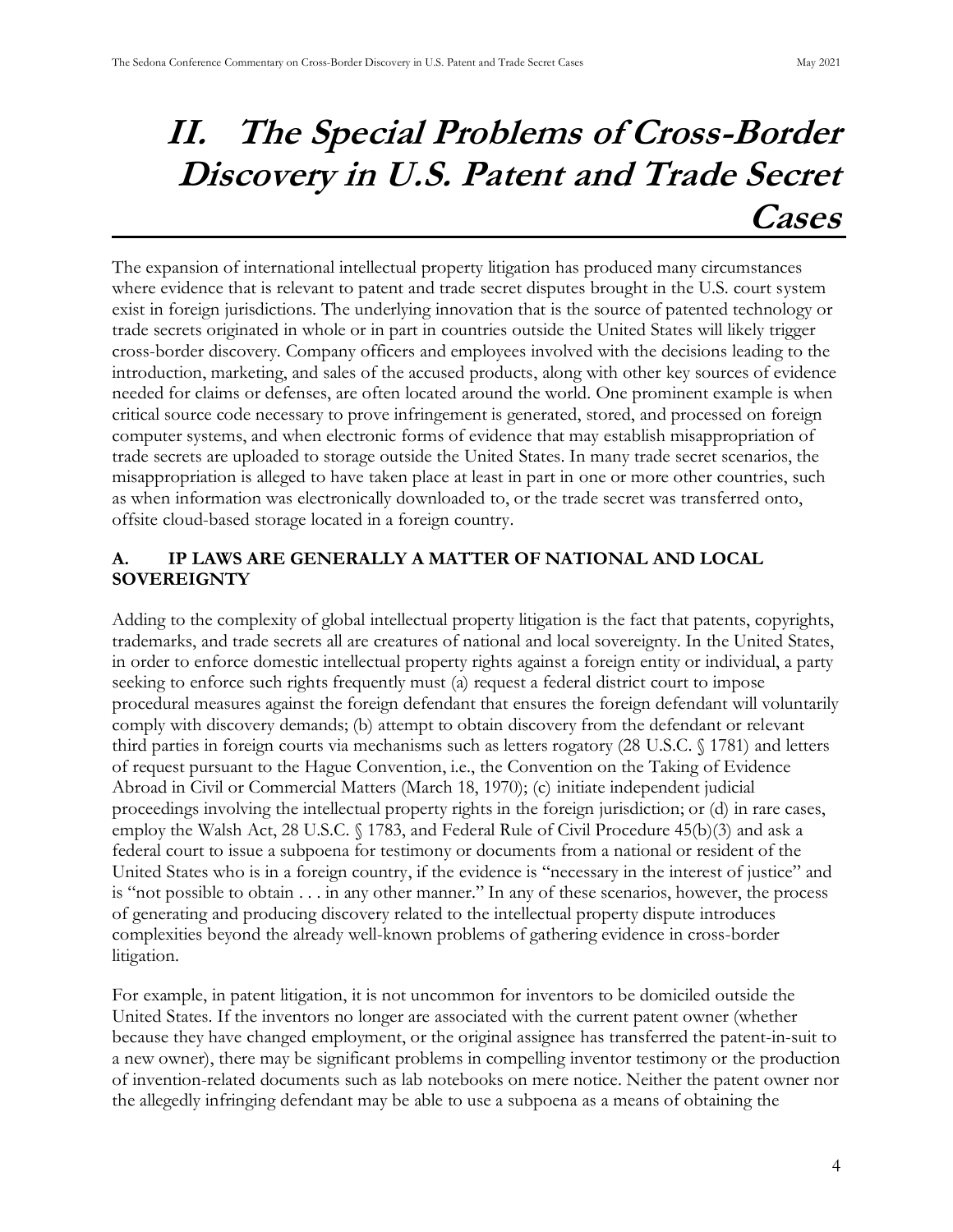requested testimony from a foreign-based inventor. Even the Hague Convention may not be an available means of generating discovery if the inventor's domicile nation has not ratified it or has opted out of key provisions allowing cross-border discovery. And even assuming that the relevant subpoena, letter of request, or letters rogatory are enforceable in the country of the inventor's residence, other obstacles, such as "blocking statutes" or privacy rules that limit where and how the inventors may be deposed or what information may be generated, can further complicate the process.

Similarly, international trade secret litigation introduces unique complexities related to obtaining discovery. Corporate financial, business, and technical secrets may be stored and transmitted in electronic form throughout a company's worldwide operations. This reality renders these trade secrets vulnerable to theft and misappropriation both by employees inside the company, as well as by third parties such as hackers. For this reason, allegations of trade secrets misappropriation frequently arise in contexts where the victim was unaware of the accused party's behavior until well after the alleged misappropriation occurred, and may not have any direct evidence of what happened, making access to secondary sources of evidence related to the alleged misappropriation critical to proving the victim's case. Yet, many civil law jurisdictions, including countries in Europe, South America, and Asia, have very limited or no provision for courts to order litigants to exchange information. This reality poses significant obstacles to obtaining proof of misconduct.

Questions of personal jurisdiction are similarly problematic in international trade secret litigation, and the underlying jurisdictional dispute can have ramifications for how and whether any discovery can be obtained from a foreign defendant, especially if the foreign defendant first demands evidence that trade secret theft actually has occurred. One area courts considering cross-border discovery in both trade secrets and patent cases are particularly sensitive to is the potential impact of complicated privacy and data security regulations in both the United States and foreign jurisdictions, such as the Health Insurance Portability and Accountability Act of 1976 (HIPAA),<sup>6</sup> the Gramm-Leach-Bliley Act (GLBA),<sup>7</sup> the California Consumer Privacy Act (CCPA),<sup>8</sup> and the European Union's General Data Protection Regulation (GDPR).<sup>9</sup> These privacy and security regulations, many of which were enacted relatively recently, can have extraterritorial reach and can potentially expose parties to material penalties for violations. 10

<sup>6</sup> Pub. L. 104-191 (Aug. 21, 1976), 110 Stat. 1937.

Pub. L. 106-102 (Nov. 12, 1999), 113 Stat. 1338.

<sup>8</sup> CAL. CIV. CODE § 1798.100, *et seq.*

<sup>9</sup> Regulation (EU) 2016/679 of the European Parliament and of the Council of 27 April 2016 on the protection of natural persons with regard to the processing of personal data and on the free movement of such data, and repealing Directive 95/46/EC (General Data Protection Regulation), OJ 2016 L 119/1 [implemented in 2018], *available at* <https://eur-lex.europa.eu/legal-content/EN/TXT/?uri=CELEX:32016R0679#PP3Contents> [hereinafter GDPR].

<sup>&</sup>lt;sup>10</sup> For a framework for the analysis of questions regarding the laws applicable to cross-border transfers of personal data, *see* The Sedona Conference, *Commentary and Principles on Jurisdictional Conflicts over Transfers of Personal Data Across Borders*, 21 SEDONA CONF. J. 393 (2020) [hereinafter *Sedona WG6 Jurisdictional Conflicts over Transfers of Personal Data Across Borders*]. For a more general analysis regarding on the issues of how best to determine when electronic and other discovery is under the custody and control of a foreign entity, *see Sedona Commentary on Rule 34 and Rule 45 "Possession, Custody, or Control," supra* note 3.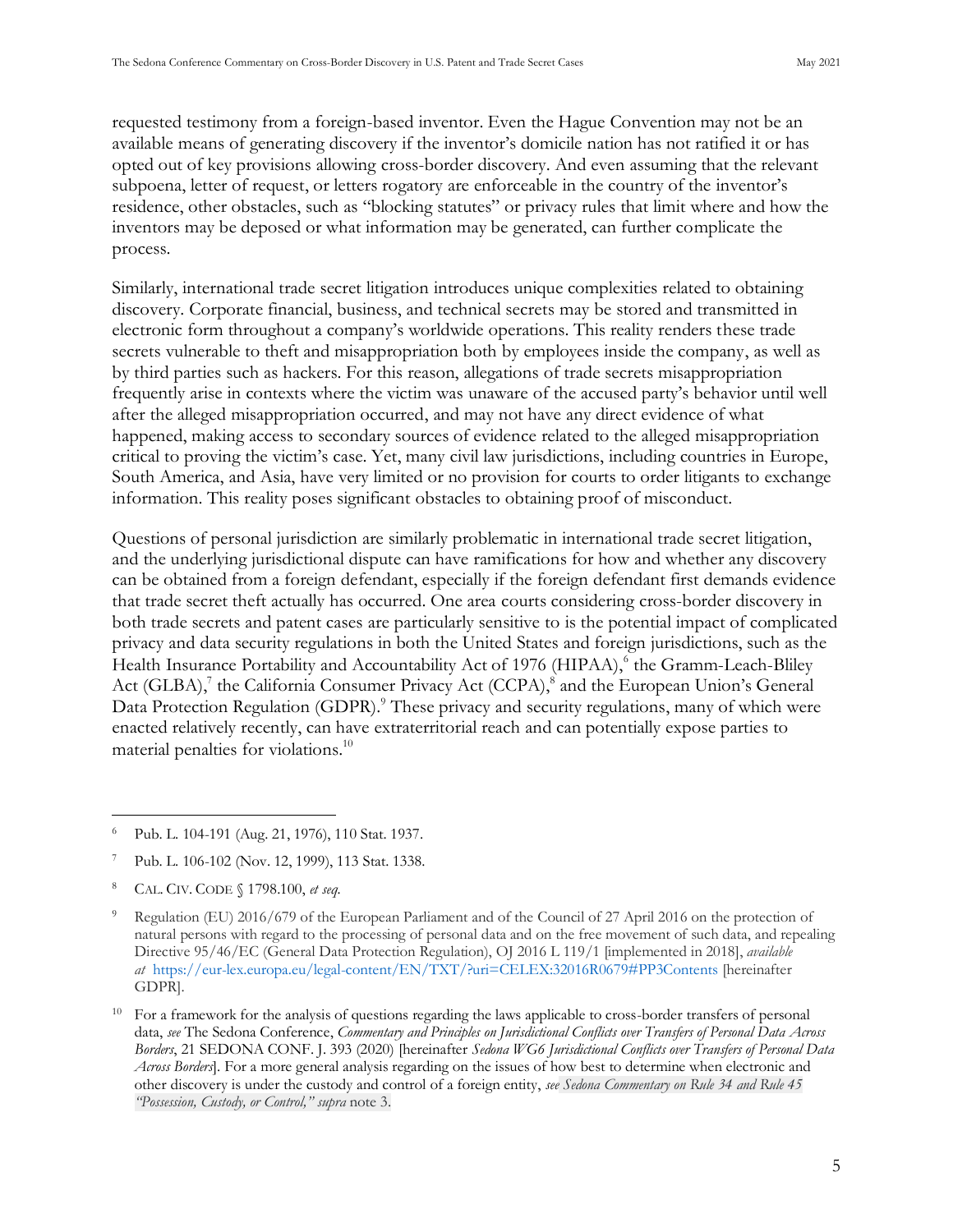#### <span id="page-14-0"></span>**B. CROSS-BORDER IP LITIGATION AND INTERNATIONAL COMITY**

Finally, in U.S. patent and trade secrets litigation, one fundamental issue that courts and litigators must always assess is the set of international comity concerns outlined by the U.S. Supreme Court in its landmark decision in *Société Nationale Industrielle Aerospatiale v. United States District Court for the Southern District of Iowa* ("*Aerospatiale*").<sup>11</sup> In *Aerospatiale*, the Supreme Court confirmed that it is the general rule that foreign laws precluding the disclosure of evidence "do not deprive an merican court of the power to order a party subject to its jurisdiction to produce evidence even though the act of production may violate that [foreign] statute."<sup>12</sup> The Court nonetheless also emphasized that it is always important for U.S. courts to assess international comity issues when evaluating whether to order such discovery. In particular, the Court set out five factors for consideration based on the Restatement [Third] of Foreign Relations Law: (1) the importance to the litigation of the documents or other information requested; (2) the degree of specificity of the request; (3) whether the information originated in the United States; (4) the availability of alternative means of securing the information; and (5) the extent to which noncompliance with the request would undermine important interests of the United States, or compliance with the request would undermine the important interests of the state where the information is located.<sup>13</sup>

In the Sedona Conference's *International Principles in Discovery, Disclosure & Data Protection in Civil Litigation (Transitional Edition)*, published in January 2017, the Sedona Conference provides Principles for the harmonization of U.S. discovery and data protection laws.<sup>14</sup> Principle No. 1 states:

With regard to data that is subject to preservation, disclosure, or discovery in a U.S. legal proceeding, courts and parties should demonstrate due respect to the Data Protection Laws of any foreign sovereign and the interests of any person who is subject to or benefits from such laws.<sup>15</sup>

These factors set out in *Aerospatiale* have profoundly impacted how U.S. courts balance whether to permit discovery from foreign sources in patent and trade secret cases. Since *Aerospatiale*, U.S. federal courts have set out additional comity considerations that must be addressed in such cases involving international intellectual property, including the potential hardship to the party or witness from whom discovery is sought, the good faith of the party resisting discovery, the extent and the nature of the hardship that inconsistent enforcement of the discovery would impose on the foreign state, and the extent to which enforcement by action of either state can reasonably be expected to achieve compliance with the rule prescribed by that state.<sup>16</sup>

<sup>11</sup> Société Nationale Industrielle Aerospatiale v. U.S. Dist. Court for S. Dist. of Iowa (*Aerospatiale*), 482 U.S. 522 (1987).

<sup>12</sup> *Id.,* 482 U.S. at 539–40 & 544 n.29.

<sup>&</sup>lt;sup>13</sup> *Id.* at 544 & n.28 (citing RESTATEMENT OF FOREIGN RELATIONS LAW OF THE UNITED STATES (REVISED) § 437(1)(c) (Tent. Draft No. 7, 1986) (approved May 14, 1986)).

<sup>14</sup> *Sedona WG6 International Principles*, *supra* note 2.

<sup>15</sup> *Id.* at 9. For a further discussion of the application of comity on these issues, *see Sedona WG6 Jurisdictional Conflicts over Transfers of Personal Data Across Borders, supra* note 10, at 404.

<sup>16</sup> *See*, *e.g.*, Richmark Corp. v. Timber Falling Consultants*,* 959 F.2d 1468, 1475 (9th Cir. 1992); Wultz v. Bank of China, Ltd., 910 F. Supp. 2d 548, 553 (S.D.N.Y. 2012).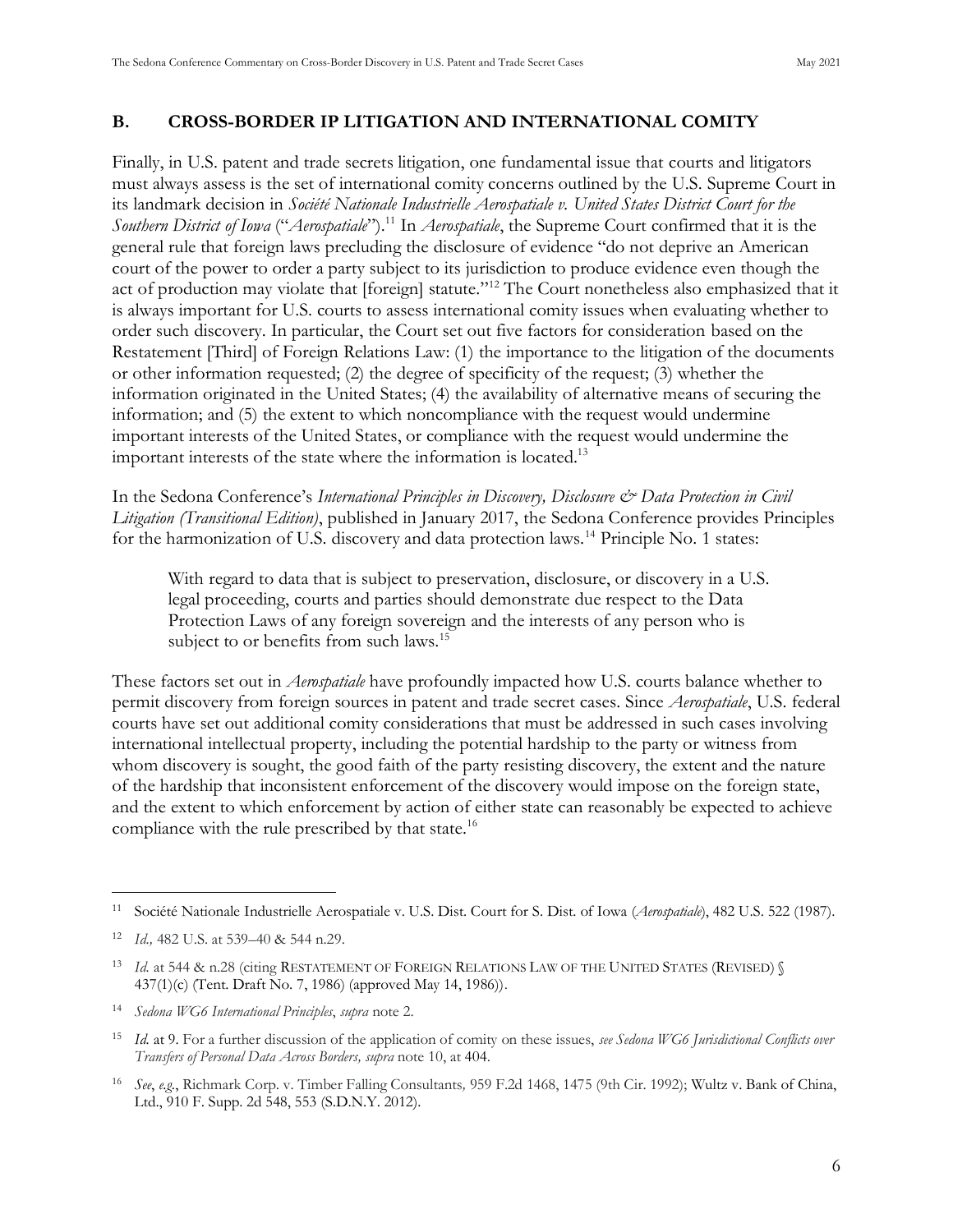### <span id="page-15-0"></span>**III. Case Management of Cross-Border Discovery Issues in Patent and Trade Secret Cases**

#### <span id="page-15-2"></span><span id="page-15-1"></span>**A. PRESENTING CROSS-BORDER DISCOVERY ISSUES EARLY**

#### **Best Practice 1 – If evidence from foreign sources is likely to be relevant, the parties should raise this to the other party and the court at the outset of the case.**

Parties involved in patent or trade secrets litigation should plan from the outset of litigation for the unique issues presented by seeking foreign evidence and be prepared to raise the issue of crossborder discovery and the mechanisms that will be required to obtain it during the initial stage of the case.

Because the processes for obtaining cross-border discovery are frequently cumbersome and slow, it is important that each party plan ahead and inform the other parties as soon as it believes that crossborder discovery is necessary. The parties should know what discovery is needed, from where (to the extent reasonably possible), and the exact process—and potential pitfalls—for obtaining such discovery.<sup>17</sup> As discussed at the outset of this *Commentary*, there are limited ways to obtain crossborder discovery, including: subpoenaing a U.S. affiliate of a foreign corporation; proceeding under the Hague Convention; applying for a letter rogatory from a federal judge; or seeking evidence using the legal procedures of the foreign jurisdiction directly. Each of these mechanisms has its own inherent drawbacks and limitations. Parties should research and understand the obstacles associated with seeking discovery using these mechanisms and have a plan for navigating them.

By raising the potential need for reliance on foreign sources of evidence at the outset of the case, the parties can plan for and resolve procedural and timing issues with the other parties and the court, if necessary. It is important to note that the burdens of discovery, including planning for and resolving issues with cross-border discovery, are not to be borne solely by the party seeking the discovery and are instead shared by the parties. As reflected in the Advisory Committee Notes to the 2015 Amendments to Federal Rule of Civil Procedure 26 (Rule 26), "[f]raming intelligent requests for electronically stored information, for example, may require detailed information about another party's information systems and other information resources."<sup>18</sup> Likewise, framing intelligent discovery requests for foreign sources of evidence requires the parties to discuss where the discovery resides.

<sup>17</sup> *See generally* The Sedona Conference, *The Sedona Principles, Third Edition: Best Practices Recommendations & Principles for Addressing Electronic Document Production*, 19 SEDONA CONF. J. 1 (2018); Ariana J. Tadler et al., *The Sedona Conference*  "Jumpstart Outline": Questions to Ask Your Client & Your Adversary to Prepare for Preservation, [Rule](http://www.westlaw.com/Link/Document/FullText?findType=L&pubNum=1000600&cite=USFRCPR26&originatingDoc=I02b4c8405afd11eb8cb3c4fde92c4669&refType=LQ&originationContext=document&vr=3.0&rs=cblt1.0&transitionType=DocumentItem&contextData=(sc.Search)) 26 Obligations, Court *Conferences & Requests for Production* (March 2016), *available at*  [https://thesedonaconference.org/publication/Jumpstart\\_Outline](https://thesedonaconference.org/publication/Jumpstart_Outline) [hereinafter *Sedona Jumpstart Outline*].

<sup>&</sup>lt;sup>18</sup> FED. R. CIV. P. 26(B) advisory committee's note to 2015 amendment.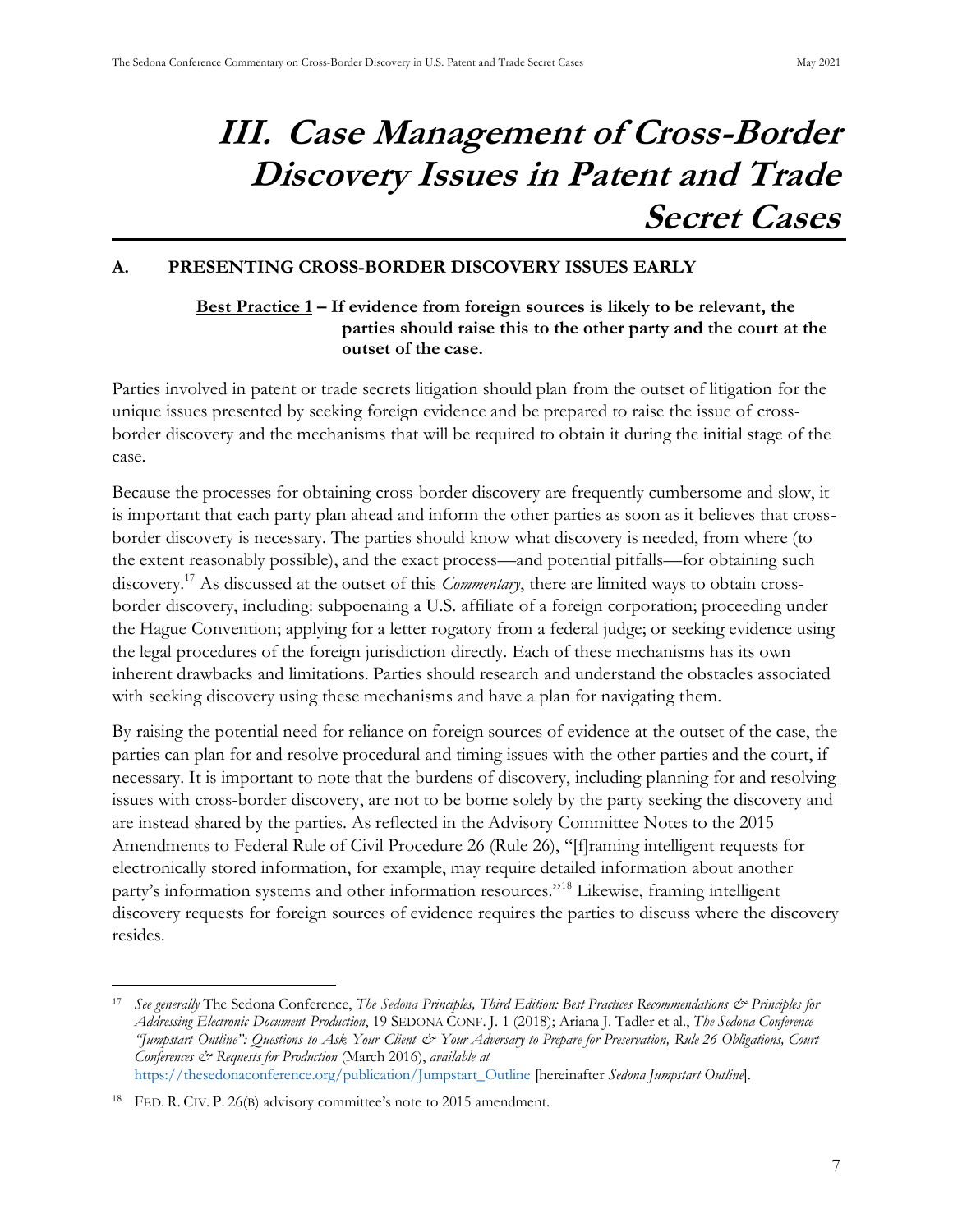Following from the guidance in the Advisory Committee notes, it is important that there be both diligence and transparency among the parties and with the court when cross-border discovery is likely to be relevant. In fact, diligence and transparency may be determinative of whether such discovery will be permitted by the courts at all. This has several aspects. One aspect is that the party from which cross-border discovery is likely to be sought must investigate and disclose the locations of foreign sources of evidence such as source code and other technical evidence.<sup>19</sup> Another aspect is that the parties must investigate and disclose likely or potential legal impediments to cross-border discovery such as blocking or privacy statutes. Furthermore, if the party from which cross-border discovery is sought is not transparent or forthcoming, then the court is encouraged to consider allowing discovery to be taken on the sources and location of such discovery (i.e., discovery about the process of discovery itself). $20$ 

After initial planning for cross-border discovery, the parties should reference cross-border discovery issues in Rule 26 initial disclosures and include them in the parties' Rule 26(f) discovery plan. Rule 26(f) requires that at the outset of the case, the parties meet and jointly prepare a discovery plan, a report of which is then submitted to the court within fourteen days after the conference.

A party seeking foreign sources of discovery should use the Rule 26(f) conference to discuss with the other parties the impact that seeking the foreign evidence could have on discovery and case management. For instance, if one party anticipates that foreign discovery is relevant to proving a claim or defense in a patent or trade secret case, that party should explain why it is confident that there will be a need for such discovery. The discussion should include specifics as to why the discovery is relevant to a particular claim or defense expected to be raised in the litigation. The parties should also discuss particulars of where the witness(es) reside or where the documentation is maintained and stored, how the expected testimony or information relates to particular patent or trade secrets claims, and why the party seeking the discovery believes it will be prejudiced if it cannot obtain it. Similarly, the party from whom foreign discovery may be sought should be prepared to discuss with specificity and candor whether it is likely to resist such discovery, and if so, why it believes the foreign discovery is burdensome, will be irrelevant to any particular issue in the patent and trade secret cases, or would be prohibited by applicable foreign law. Similarly, if a party believes a foreign entity related to a domestic plaintiff or defendant controls the documents or information that is likely to be sought in discovery, that fact also should be raised and discussed at the Rule 26(f) conference. The degree to which parties have done their homework and are transparent about all of these issues may significantly influence how the court addresses the issues at a later date, if the need for foreign discovery impedes the parties'—and the court's—ability to meet the deadlines initially imposed by the court. $^{21}$ 

<sup>&</sup>lt;sup>19</sup> This transparency also includes disclosure to the court if the parties become aware that cross-border discovery in a patent or trade secret case will likely create future issues that might need to be addressed by the court. If the parties raise this concern, the court should encourage early and consistent communication both among the parties, and with the court.

<sup>&</sup>lt;sup>20</sup> For a discussion of what steps a party ordinarily should take to ensure preservation, collection, and identification of potentially relevant electronic discovery, *see generally Sedona Jumpstart Outline*, *supra* note 17.

<sup>21</sup> For an extensive discussion of the pretrial requirements that parties and their counsel should address and consider when identifying and preserving electronic evidence, including what consequences (including sanctions) may result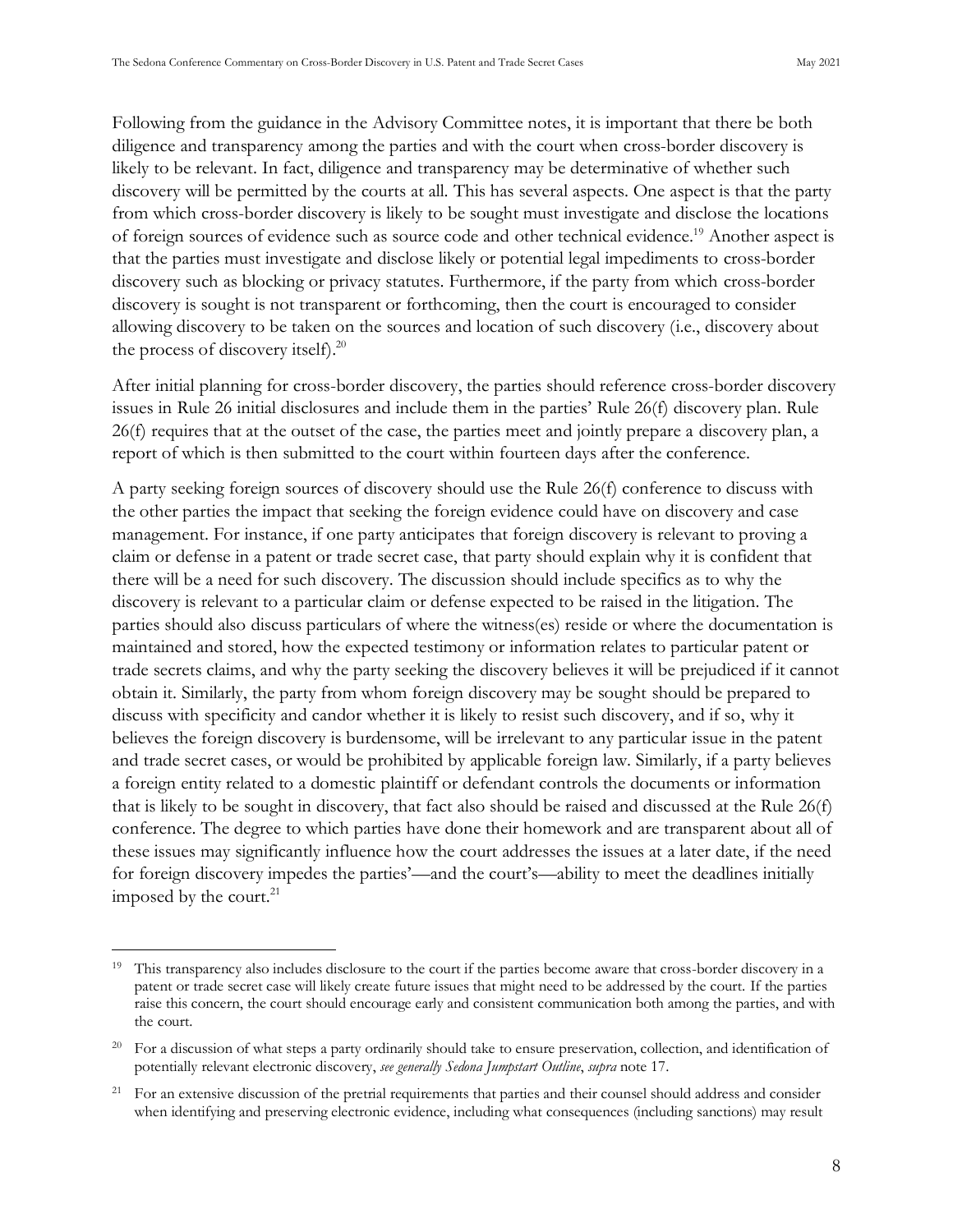The parties should also use the Rule 26(f) conference to attempt to reach agreements related to informal discovery designed to reduce costs and minimize burden. For instance, the parties may want to consider conducting joint interviews of witnesses located overseas in order to minimize the financial burden and time required to obtain cross-border discovery. This is particularly true if geopolitical or environmental conditions (the COVID-19 pandemic being one notable example) create severe restraints on foreign travel or access to sources of proof. Courts also expect the parties to use the Rule 26(f) conference to attempt to reach agreements that could minimize the cost of formal discovery, such as agreeing to take depositions over the telephone, by videoconference (such as Zoom or kype), and obtain expert affidavits that could be used to support the court's taking of judicial notice. These cost-saving and time-saving measures are particularly relevant to cross-border discovery, which often requires the use of translators and is frequently expensive and at times unwieldy.

At the Rule 26(f) conference, and later at the Rule 16(b) conference, the parties to a patent or trade secret case in which foreign evidence may be sought should also be prepared to explain to each other and to the court to what extent discovery of the evidence comports with the proportionality requirement set out in Rule  $26(b)(1)$ . That is, the parties should be prepared to address whether the proposed cross-border discovery is "proportional to the needs of the case, considering the importance of the issues at stake in the action, the amount in controversy, the parties' relative access to relevant information, the parties' resources, the importance of the discovery in resolving the issues, and whether the burden or expense of the proposed discovery outweighs its likely benefit."<sup>22</sup> In addition, the parties should be prepared to address the intersection of the proportionality factors set forth in Rule 26(b)(1), with the *Aerospatiale* factors used to determine whether a foreign statute excuses noncompliance with a discovery order: (1) the importance of the documents or other information requested to the litigation; (2) the degree of specificity of the request; (3) whether the information originated in the United States; (4) the availability of alternative means of securing the information; and (5) the extent to which noncompliance would undermine important interests of the United States. In all cases, courts can be expected to encourage the parties to make efforts to reduce the burdens associated with discovery and other litigation tasks, so the parties should be prepared to speak to the steps being taken to do so.

The parties in patent and trade secret cases in which electronic discovery may be sought from foreign sources should be prepared to discuss privacy-related aspects of seeking such discovery at both the Rule 26(f) conference and, if the court conducts one, at the court's initial case management conference.<sup>23</sup> As required by Rule  $26(f)(3)(B)$ , the parties should also address whether the types and amount of foreign evidence that will be sought make it appropriate to conduct discovery in phases or by focusing on specific issues.<sup>24</sup>

where such diligence is not exercised, *see* D.R. Distributors, LLC v. 21 Century Smoking, Inc., 2021 WL 185082 (N.D. Ill. Jan. 19, 2021).

<sup>&</sup>lt;sup>22</sup> FED. R. CIV. P.  $26(b)(1)$ .

<sup>&</sup>lt;sup>23</sup> *See* FED. R. CIV. P. 26(f)(3)(C) (requiring the parties' discovery plan to "state the parties' views and proposals on ... any issues about disclosure, discovery, or preservation of electronically stored information.").

<sup>24</sup> *See* FED. R. CIV. P. 26(f)(3)(B).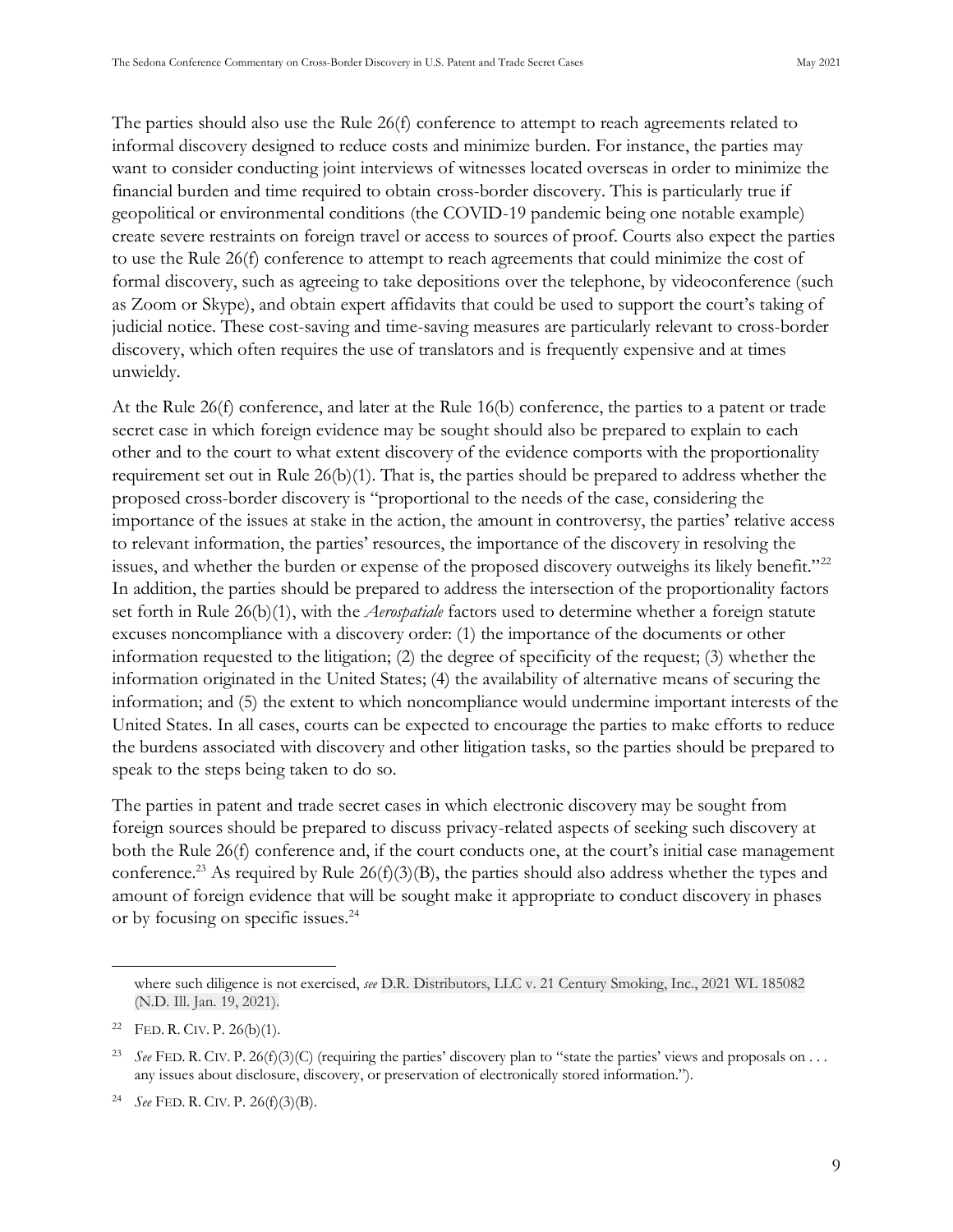Importantly, there are notable variations in judges' case management procedures across the U.S. federal court system, and some district courts follow separate local rules and practices for patent cases. It is therefore incumbent on litigants to consider how to address the need for cross-border discovery under the rubric of each court's specific local rules and procedures, as they affect the timing and forum for raising issues related to obtaining cross-border discovery.

A federal court must issue a scheduling order either after receiving the parties' Rule 26(f) report or after convening a scheduling conference.<sup>25</sup> Many federal courts require litigants to jointly submit a proposed scheduling order, which can be used for raising issues and proposing how to handle the collection of foreign evidence. Asking that the court address issues related to cross-border discovery in the Rule 16 scheduling order will allow for timing and procedural issues to be dealt with as efficiently as possible and increase the likelihood that the party seeking the foreign evidence will be able to obtain and rely on it in the litigation. Further, to the extent the court holds a scheduling conference, the parties should not consider it as perfunctory, but instead use it as an opportunity to address cross-border discovery needs and the associated procedural and timing requirements for such discovery.

In the context of providing information to a court about cross-border discovery, the parties seeking the discovery should be as specific as possible about the evidence they intend to seek from foreign jurisdictions. For example, if the court requires the parties to identify deponents in a proposed scheduling order, a deponent such as an inventor in a patent case or a departing employee in a trade secret case who is located in a foreign jurisdiction should be identified together with the specific information the party hopes to obtain from him or her. It would not be helpful for the party to describe such a deponent vaguely, using a label such as "witness to event" or "inventor with knowledge of the patent." Specificity will help the court assess whether the foreign evidence that is sought is proportional to the needs of the case and will also allow the court to consider issues of timing and case management (e.g., if all foreign deponents are expected to testify on a discrete issue related to damages, a court might decide to have a separate deadline for completing the foreign depositions).

Many jurisdictions employ patent local rules that set out specific deadlines for presenting claim construction arguments and for generating infringement, invalidity, and damages contentions. These deadlines often front-load many important milestones in the litigation. If a party knows it will need cross-border discovery to support claim construction, or infringement/invalidity/damages contentions, it is imperative that the court be advised of the need for such information at the earliest possible time. In considering and advising the court on these matters, the parties must consider not only their own documentation and evidence, but also whether information owned by third parties may be required, and if so, where it is and what laws may apply to it. For example, if a party believes it will need testimony from an inventor or documentation from a third-party manufacturer about foreign manufacturing processes to establish one or more claims or defenses, that party should be prepared to explain to the court why the evidence is crucial before any deadlines are set, or as soon as the need becomes known. This is because it may be months before a foreign court will act upon the request for such discovery. For the same reasons, parties need to inform the court at the earliest

<sup>&</sup>lt;sup>25</sup> FED. R. CIV. P.  $16(b)(1)$ .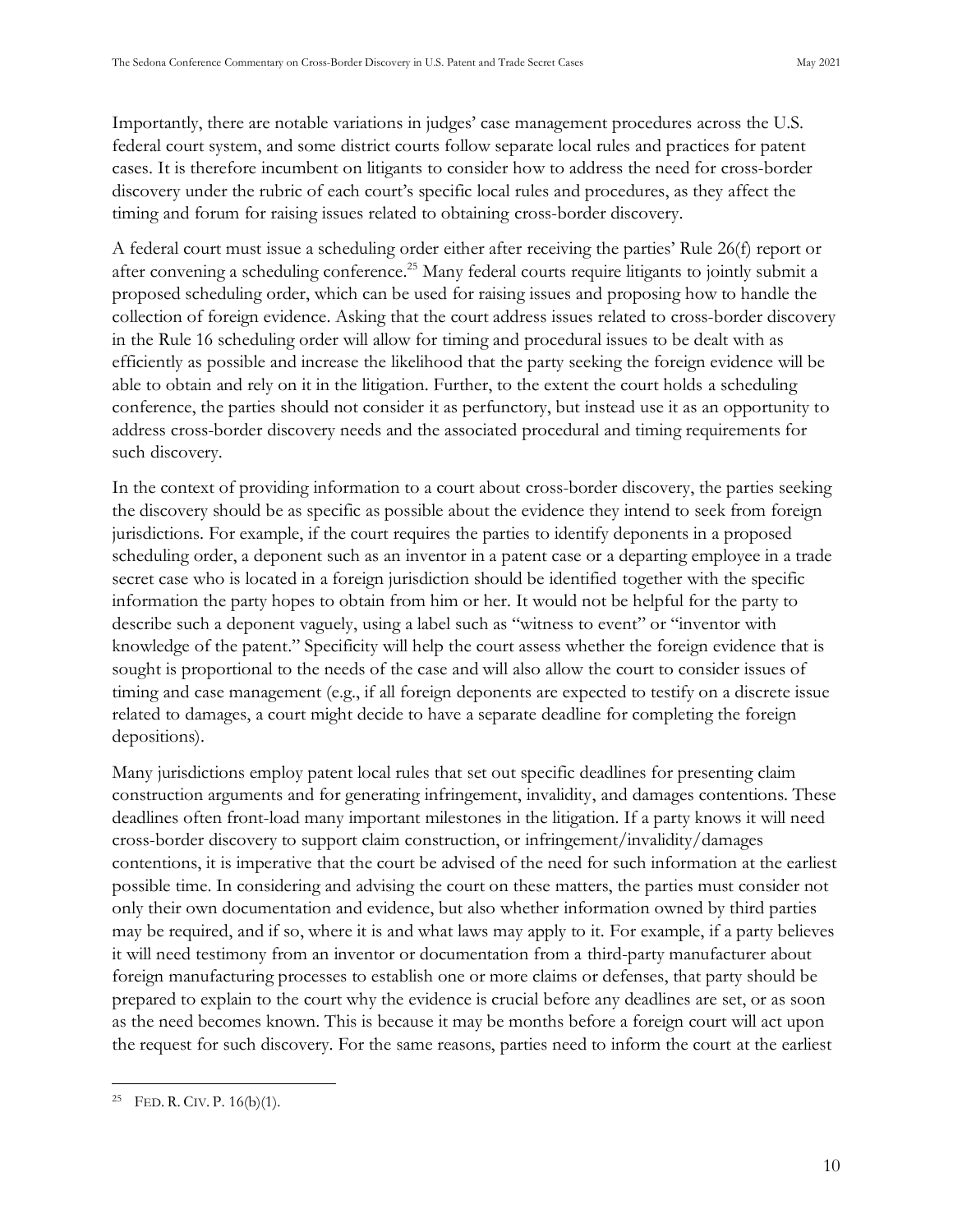possible point in the litigation of foreign sources of evidence, such as source code, attendant documentation, and employee records, that will be relevant to the dispute and how that may impact deadlines in the case. The parties will also need to investigate and advise the court whether foreign data privacy laws or blocking statutes may be implicated by the need for cross-border discovery, and what consequences (such as imposition of fines or other penalties by governmental entities) may result if those laws are violated.

The parties should also address with the court how timing and discovery deadlines for depositions and service of written discovery requests, as well as deadlines to amend the pleadings, join parties, conduct expert discovery, and file dispositive motions could be affected by the need for the foreign evidence. For example, if the court follows presumptive deadlines to amend the pleadings or add parties, these deadlines might be hard for a party to meet if related evidence is needed from a foreign jurisdiction where the procedures for obtaining the discovery take longer to navigate through than the timeframe under the presumptive deadline. If foreign evidence relates to a specific issue, claim, or defense in a patent or trade secret case, the court might stagger the case schedule so that progress is still being made on other issues or claims despite delays related to obtaining the cross-border discovery. In addressing timing and case scheduling issues, parties should also consider potential delays caused by foreign travel, different holiday schedules in the jurisdictions in which the evidence is located, local laws that mandate additional procedural steps prior to the taking of depositions in certain jurisdictions (or prohibit them altogether), and the time and expense associated with obtaining document translations.

The court will also be interested in any discovery taken in other, related patent or trade secrets matters and whether such discovery can be used in the current dispute to minimize the burden on the parties and the time required for the requisite discovery. Accordingly, the parties should consider whether and how to permit the use of discovery from other matters and jurisdictions, including foreign jurisdictions, in the underlying patent and trade secret case. For example, to the extent that a deposition of a foreign agent or witness may have been taken in an administrative proceeding involving patents or trade secrets, such as in an investigation before the U.S. International Trade Commission or a foreign action, the parties should discuss and advise the court as to whether the parties can use such testimony in an U.S. action, either pursuant to the Federal Rules of Civil Procedure and Federal Rules of Evidence or by stipulation of the parties. Similarly, to the extent that foreign documents have been disclosed in a different action (whether or not it also was a patent or trade secret case), the parties should discuss and advise the court if such documentary discovery can be used in the underlying U.S. action. This type of discovery sharing will likely implicate considerations of whether the parties from the different proceedings are sufficiently aligned; whether the parties in the current action had an adequate opportunity and motivation to examine or crossexamine any foreign witness; whether third-party documents or witnesses are at issue; whether the information is relevant to the patent or trade secrets issue raised in the U.S. action; and whether court orders are necessary to facilitate sharing, even if by stipulation of the parties.

The evidence-seeking party should also request that the court enter a protective order under Rule 26(c) to protect against the disclosure or misuse of categories of personal data and information that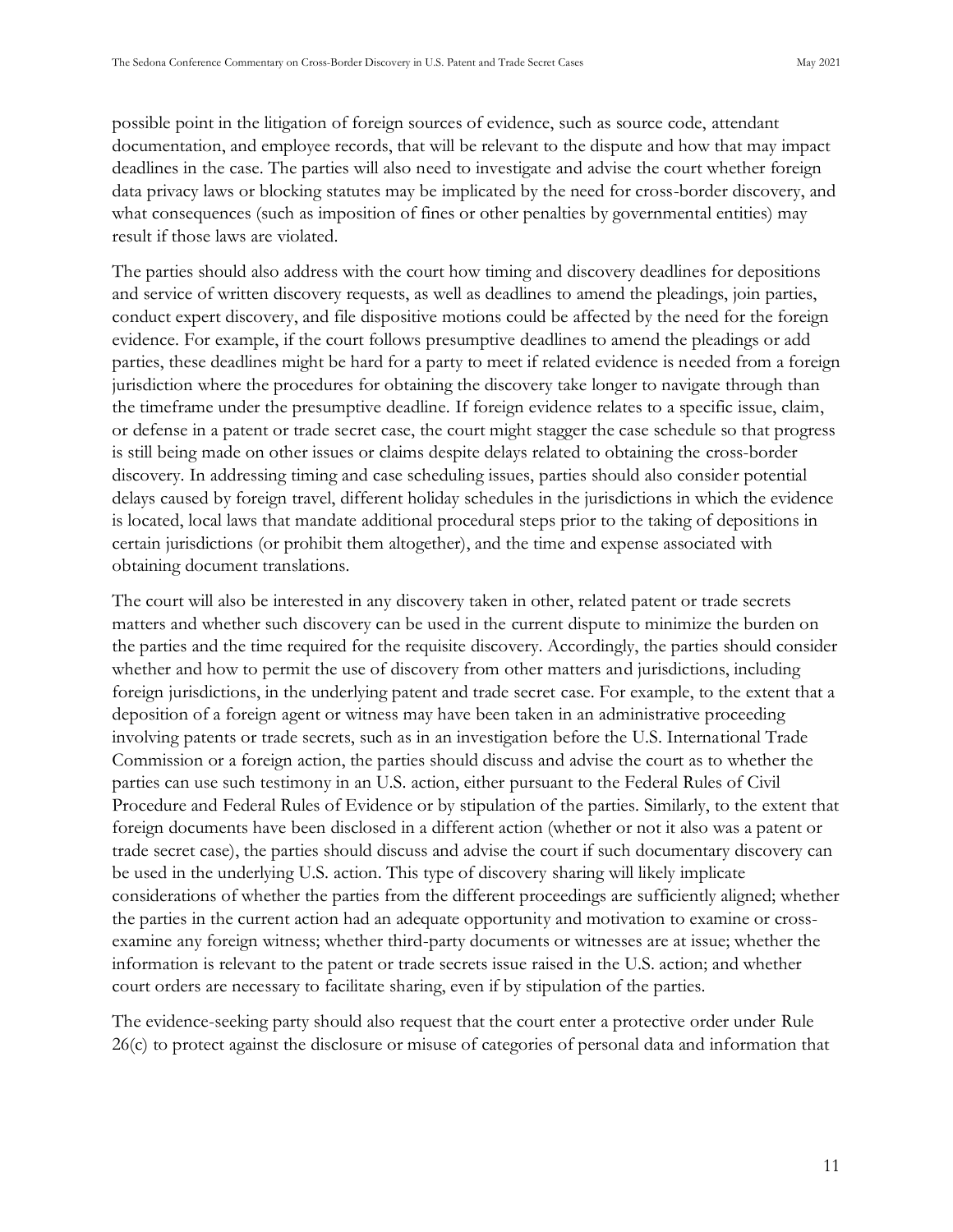are protected by data privacy laws in the countries where the foreign evidence is located.<sup>26</sup> Cases discussing issues related to obtaining foreign evidence often consider whether there is a protective order in place that protects the privacy concerns of individuals in the jurisdictions from which the evidence is sought.<sup>27</sup>

As set forth above, the aim of this Best Practice is to emphasize the need for early, informed, and transparent communications among the parties and the court from the beginning of the case and to highlight some of the issues that the parties should be prepared to address from the outset that could ultimately affect the parties' ability to obtain and use the sought-after discovery.

#### <span id="page-20-0"></span>**Best Practice 2 – If a party anticipates it may need to seek, or will argue that the other party must seek, discovery from foreign sources of evidence via the Hague Convention, it should alert the court at the first opportunity so this might be built into the initial case management and scheduling order.**

As mentioned frequently in this *Commentary*, mechanisms for obtaining cross-border discovery are time consuming and often require a significant amount of involvement and action by the court where the litigation is pending. This is particularly the case where the discovery is sought using mechanisms such as the Hague Convention or letters rogatory directed to non-Hague Convention countries. Use of such cross-border discovery mechanisms often take at least six months to one year or more to complete. This Best Practice builds on the broader discussion in Best Practice 1 and highlights additional specific considerations for parties who may utilize the Hague Convention or letters rogatory.

Raising the specific issue of the necessity of cross-border discovery using the Hague Convention or letters rogatory as early as practicable provides the opportunity for the court to decide whether and how to accommodate in the case schedule the time needed to obtain the discovery. It also serves as a starting point for dialogue with the court about what will be required, both from the parties and the court, in terms of content and process for preparing, transmitting, and responding to issues raised in reply to the letters of request or letters rogatory.

The Hague Convention is one of the most ubiquitous methods for obtaining cross-border discovery from third parties in civil litigation. It was enacted in 1970 to provide a uniform system for obtaining foreign discovery across borders between participating countries.<sup>28</sup> Under the Hague Convention, a court in one signatory country may issue letters rogatory (a "letter of request") for purposes of obtaining evidence from another signatory country.<sup>29</sup> The letter of request must be submitted by the

<sup>26</sup> For a model U.S. federal court order addressing cross-border discovery of electronically stored information (ESI), *see Sedona WG6 International Principles*, *supra* note 2, at Appendix B.

<sup>27</sup> *See In re* Mercedes-Benz Emissions Litig., No. 16-cv-881 (KM) (ESK), 2020 WL 487288, at \*8 (D.N.J. Jan. 30, 2020); Finjan, Inc. v. Zscaler, Inc., No. 17-cv-06946-JST (KAW), 2019 WL 618554 (N.D. Cal. Feb. 14, 2019).

<sup>28</sup> *See In re* Anschuetz & Co., GmbH, 754 F. 2d 602, 604 n.1 (5th Cir. 1985).

<sup>&</sup>lt;sup>29</sup> Hague Convention Art. 1 ("In civil or commercial matters a judicial authority of a Contracting State may, in accordance with the provisions of the law of that State, request the competent authority of another Contracting State, by means of a Letter of Request, to obtain evidence, or to perform some other judicial act."); see also In re Automotive Refinishing Paint Antitrust, 358 F. 3d 288, 299 (3d Cir. 2004) ("The Convention prescribes certain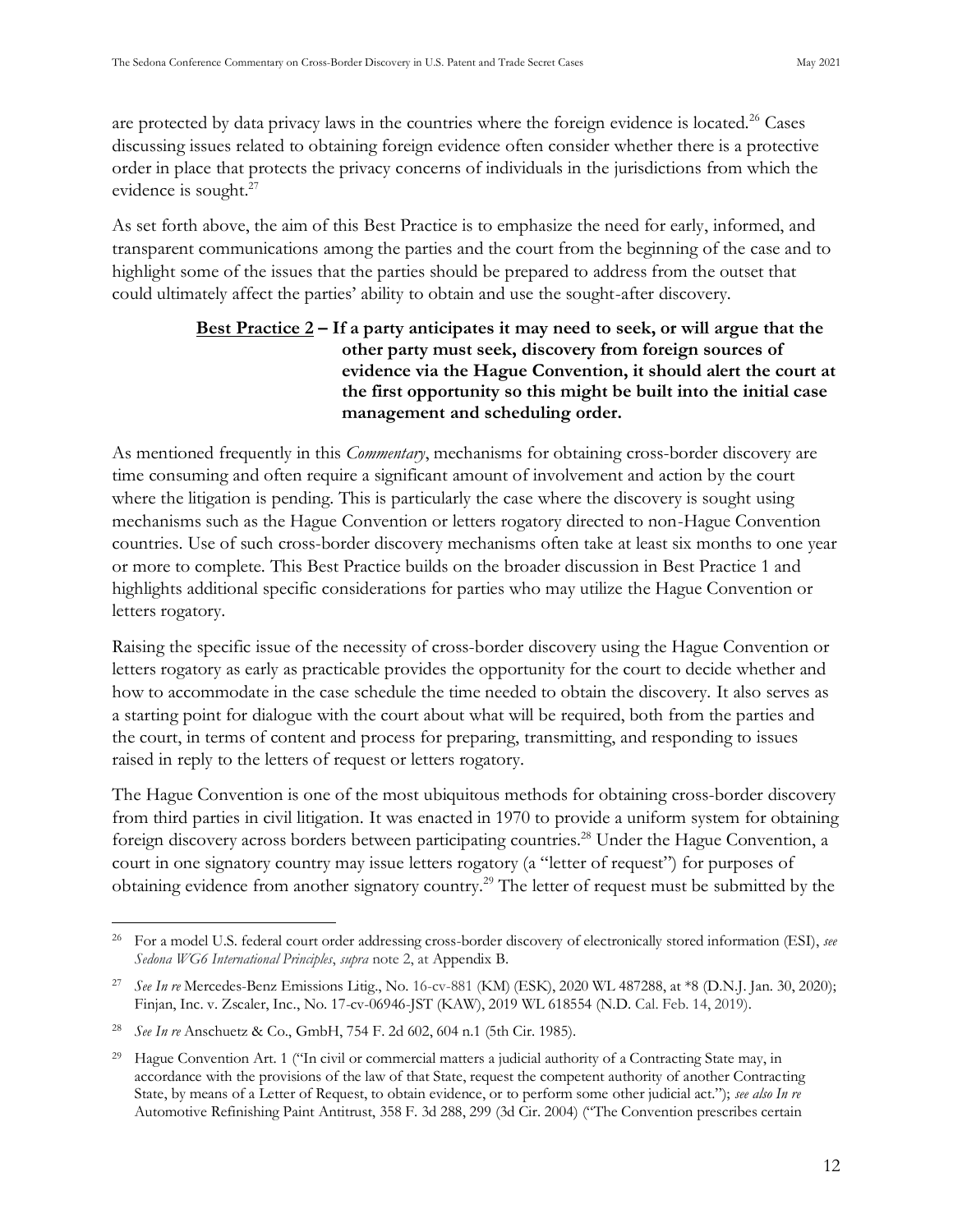evidence-seeking court to a designated central authority in the country where the discovery is located.<sup>30</sup> The central authority reviews the letter of request to determine whether it complies with the laws of the receiving country, and if so, transmits it to the appropriate judicial body for fulfillment of the requested discovery.<sup>31</sup> Alternatively, the Hague Convention allows for the appointment of a "commissioner" in the country where the discovery is located to oversee production of the requested discovery.<sup>32</sup>

A mechanism for obtaining cross-border discovery from a non-Hague Convention country is to obtain letters rogatory from the court where the litigation is pending to be presented to a court in the country where the discovery is located.<sup>33</sup> The use of letters rogatory in non-Hague Convention countries is a slower and sometimes more inefficient process than the Hague Convention, because enforcement of letters rogatory is not based on a treaty and instead relies on comity between courts and normally involves channeling such discovery through the U.S. Department of State.<sup>34</sup>

The parties should raise the need for this discovery early and ask that the time to obtain it be built into the case management schedule so that the cross-border discovery does not unnecessarily delay resolution of the case or, alternatively, get denied by the court if requested too late. Moreover, as discussed in the supporting discussion to Best Practice 1, the delays inherent in the letter of request or letters rogatory process can particularly affect the timing of patent and trade secret cases where certain types of evidence that could be located abroad might be needed for the resolution of threshold issues such as claim construction in a patent case or evidence related to the identification of a party's trade secrets, such as source code, other technical documentation, and employee information.

When considering how much time to request for discovery using the Hague Convention or letters rogatory and how to request that the court account for the procedure in the case management plan, a party should take into account the specific vehicle that will be used to obtain the discovery and historic data about how long the country where the cross-border discovery is located takes to process such requests. While the Hague Convention letter of request process is considered to be quicker and more streamlined than the use traditional letters rogatory, the time different receiving

procedures by which a judicial authority in one contracting nation may request evidence located in another nation."); Amram, Explanatory Report on the Convention on the Taking of Evidence Abroad in Civil or Commercial Matters, reprinted in message from the President transmitting the Convention on the Taking of Evidence Abroad in Civil or Commercial Matters, S. Exec. A., 92d Cong. 2d Sess. 1, 5 (1972) (U.S. Senate report on adoption of the Hague Convention, explaining that "[The Hague Convention] makes no major changes in United States procedure and requires no major changes in United States legislation or rules. On the other front, it will give the United States courts and litigants abroad enormous aid by providing an international agreement for the taking of testimony, the absence of which has created barriers to our courts and litigants.").

<sup>30</sup> Hague Convention Arts. 1 & 2.

<sup>31</sup> *Id*.

<sup>32</sup> Hague Convention Art. 17.

<sup>33</sup> 28 U.S.C. § 1781; *see* Lantheus Med. Imaging v. Zurich American Ins., 841 F. Supp. 2d 769, 775 (S.D.N.Y. 2012).

<sup>&</sup>lt;sup>34</sup> See, e.g., Da Rocha v. Bell Helicopter Textron, Inc., 451 F. Supp. 2d 1318, 1325 (S.D. Fla. 2006) ("To the extent the parties could employ treaty requests or letters rogatory, these vehicles are notoriously inefficient and tend to protract and make litigation more costly.").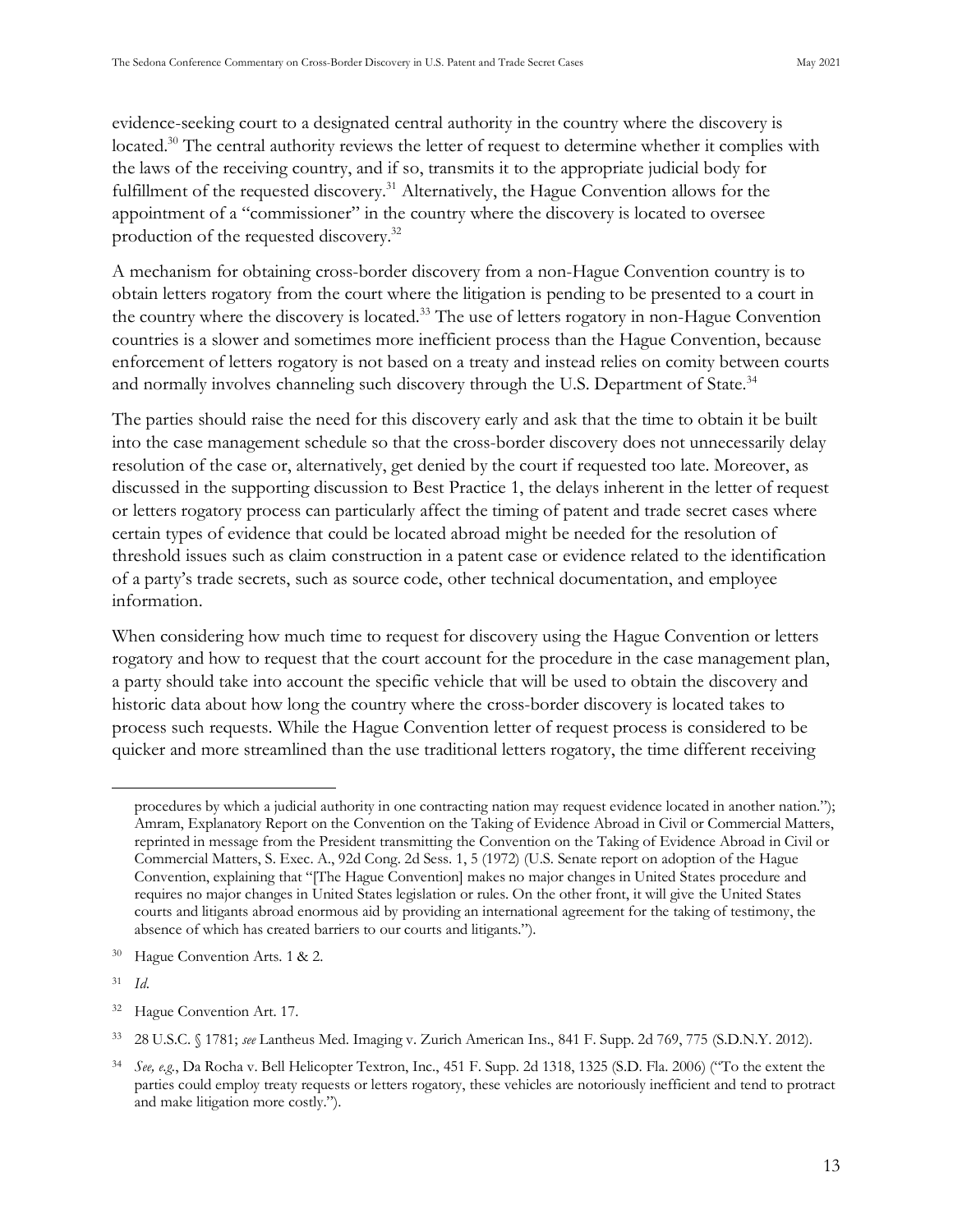jurisdictions take to process a letter of request or letters rogatory may vary greatly. For example, in France, the central authority has estimated that processing a letter of request takes two to six months. Other countries, such as the United Kingdom and China, estimate that processing a letter of request might take a year on average.<sup>35</sup>

When raising the need for discovery using the Hague Convention or a similar mechanism, the requesting party should be prepared to articulate to the court why the discovery is necessary and not cumulative of discovery available in the United States, therefore meriting the time and effort to obtain it abroad. The type and scope of information that is sought through cross-border discovery may impact the willingness of the court to issue the requested letter of request or letters rogatory, and many foreign countries take a narrower view of the extent and types of information that can be obtained in comparison to the scope of discovery allowed in the United States. <sup>36</sup> Accordingly, the issuing court and the receiving central authority or court may decline to authorize such discovery if it is perceived as a "fishing expedition."

Moreover, the Hague Convention permits signatory countries to opt out of the treaty's procedures for pretrial discovery and declare that they will restrict or refuse altogether to execute letters of request seeking such discovery.<sup>37</sup> As discussed in other sections of this *Commentary*, the parties requesting discovery, including by asking a court to issue a letter of request or other mechanism,

<sup>36</sup> *Aerospatiale*, 482 U.S. 522, 542 (1987) ("It is well known that the scope of American discovery is often significantly broader than is permitted in other jurisdictions . . . .").

<sup>37</sup> *See id.* at 537 (noting that Article 23 of the Hague Convention allows a requesting party to "revoke its consent to the treaty's procedures for pretrial discovery"); *see, e.g.*, Blagman v. Apple, Inc., No. 12 Civ. 5453(ALC)(JCF), 2014 WL 1285496, at \*4 (S.D.N.Y. Mar. 31, 2014) ("[T]he United Kingdom reserved its rights to impose stricter pretrial discovery standards when evaluating letters rogatory received from foreign nations." (internal citation omitted)).

WG10 and WG12 note, though, that Conclusions and Recommendations on the Special Commission on the practical operation of HCCH of 4 November 2003 underlined that Article 23, which permits a Contracting State to "*declare that it will not execute Letters of Request issued for the purpose of obtaining pretrial discovery of documents,*" is a continued source of misunderstanding by practitioners inside and outside the United States. In fact, Article 23 was intended to permit States to ensure that a request for the production of documents must be sufficiently substantiated so as to avoid requests whereby one party merely seeks to find out what documents may generally be in the possession of the other party to the proceeding. Therefore the Special Commission has suggested that States which have made a general, nonparticularized declaration under Article 23 revisit their declaration adopting a wording similar to that one used by UK (i.e., the proponent of the provision), i.e.: "In accordance with Article 23 Her Majesty's Government declare that the United Kingdom will not execute Letters of Request issued for the purpose of obtaining pretrial discovery of documents. Her Majesty's Government further declare that Her Majesty's Government understand 'Letters of Request issued for the purpose of obtaining pre-trial discovery of documents' for the purposes of the foregoing Declaration as including any Letter of Request which requires a person: a. to state what documents relevant to the proceedings to which the Letter of Request relates are, or have been, in his possession, custody or power; or b. to produce any documents other than particular documents specified in the Letter of Request as being documents appearing to the requested court to be, or to be likely to be, in his possession, custody or power." This recommendation repeated in 2009 and 2014 is still not followed by many States (Italy, for instance).

<sup>35</sup> Hague Conference on Private International Law Conférence de La Haye de droit international privé, *United Kingdom - Central Authority (Art. 2) & Practical Information*,<https://www.hcch.net/en/states/authorities/details3/?aid=526> (last visited May 16, 2021); Hague Conference on Private International Law Conférence de La Haye de droit international privé, *China - Central Authority (Art. 2) & Practical Information*, [https://www.hcch.net/en/states/authorities/details3/](https://www.hcch.net/en/states/authorities/details3/?aid=490) [?aid=490](https://www.hcch.net/en/states/authorities/details3/?aid=490) (last visited May 16, 2021). Conclusions and Recommendations on the Special Commission on the practical operation of HCCH of 20-23 May 2014 welcome practice to promptly inform the Requesting Authority and/or interested parties about the status of requests filed according to the Hague Convention.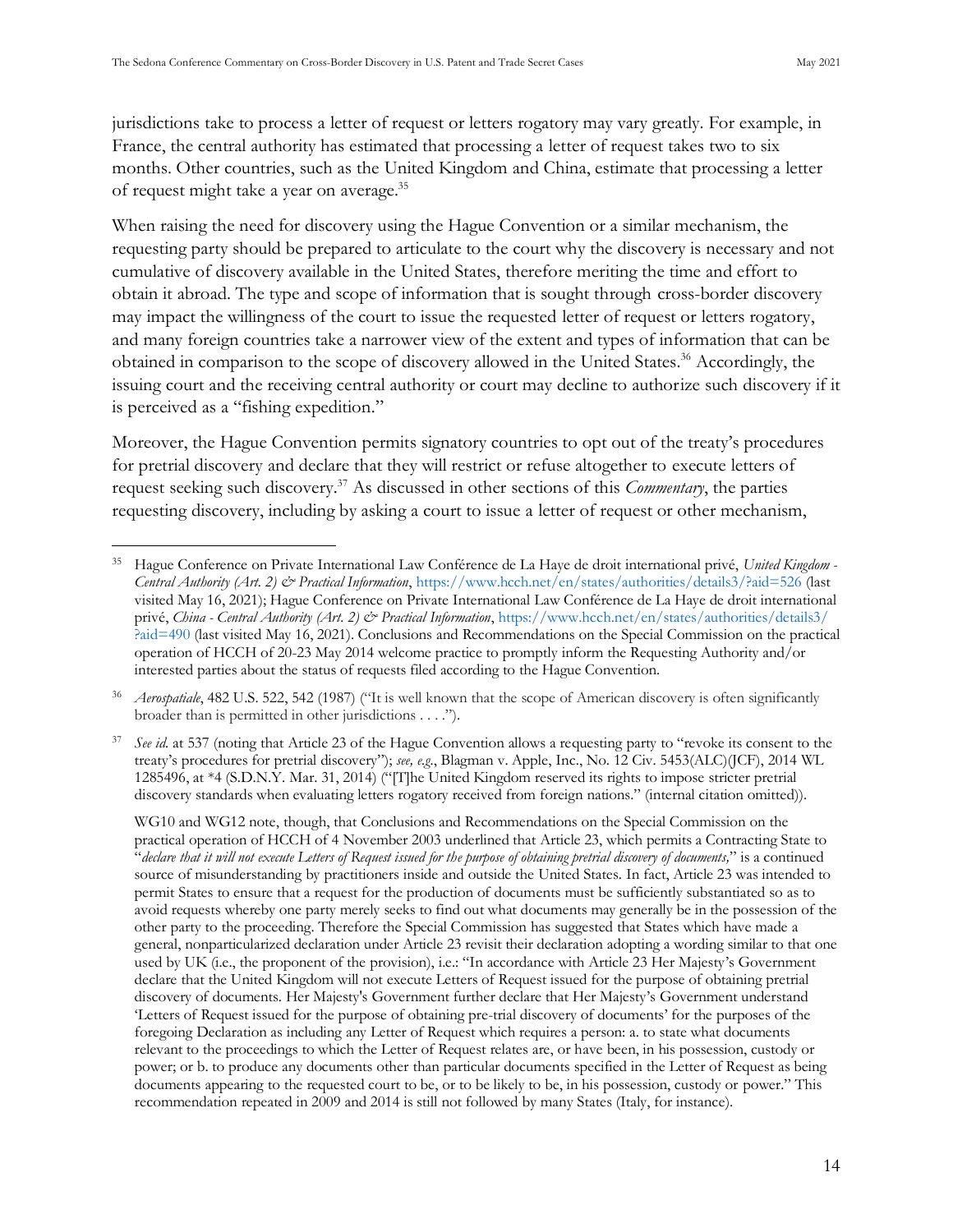should be prepared to justify the information they are seeking, including by addressing the comity analysis factors set forth in the U.S. Supreme Court's *Aerospatiale* decision.<sup>38</sup>

There may also be unique challenges that arise when seeking certain types of information from foreign countries. For example, there are complexities associated with trying to obtain litigation materials from a case in a civil law jurisdiction, where judges take and have ownership over the evidence, in contrast to common law systems such as the United States, where the parties are responsible for obtaining and managing discovery. Further, some countries, including China, have laws that prevent the exportation of information that the government considers to implicate on state secrets and national security interests without approval based on stringent government scrutiny.<sup>39</sup>

Parties seeking to obtain discovery using the Hague Convention or letters rogatory should fully familiarize themselves with the requirements for the process, including by understanding what will initially be required from the court issuing the letters, how the central authority, courts, and nonparties in the jurisdiction where the discovery is located will process and reply to the request, and what next steps may be necessary if the request is denied by the foreign authority. U.S. federal judges have differing amounts of experience with issues related to obtaining and using cross-border discovery in their courts, and a range of opinions on how self-effectuating discovery should be. Some courts may take a more hands-off approach to issues related to obtaining discovery from foreign sources, viewing the court as a place of last resort for discovery issues. Other courts may take a more involved approach to cross-border discovery issues. It is therefore important for parties who need cross-border discovery to raise the prospect of the need for cross-border discovery early and be prepared to provide necessary information for the court regarding the mechanisms that will be used, how long the process may take, and what types of evidence can be expected to be returned.

It is also incumbent on the party seeking the cross-border discovery to make sure that the letter of request or letters rogatory contain the correct substance and are transmitted in the proper format, so as not to waste the time of either the issuing court or the receiving jurisdiction. The requirements for the contents of the letters of request or letters rogatory may vary depending on the country where the discovery is located and the type of information that is sought.<sup>40</sup> For example, some jurisdictions may require that letters of request under the Hague Convention be in the language of the country where the request is located or be accompanied by a translation into that language.<sup>41</sup> As another example, some jurisdictions require that a request for witness examination include the specific questions to be used during witness examination, while others require only a list of the matters to be

<sup>38</sup> *See Aerospatiale,* 482 U.S. at 539–40 & 544 n.29; *see also* Best Practice 15.

<sup>39</sup> Law of the People's Republic of China on Guarding State Secrets (2010 Revision), [http://eng.mod.gov.cn/](http://eng.mod.gov.cn/publications/2017-03/03/content_4774216.htm) [publications/2017-03/03/content\\_4774216.htm](http://eng.mod.gov.cn/publications/2017-03/03/content_4774216.htm) (last visited May 16, 2021).

<sup>40</sup> For a model letter of request, *see* Hague Convention, Model for Letters of Request recommended for use in applying the Hague Convention of 18 March 1970 on the Taking of Evidence Abroad in Civil or Commercial Matters, <https://assets.hcch.net/docs/5407462f-6e0c-4da9-a316-73b554a8eef4.pdf> (last visited May 16, 2021).

<sup>41</sup> Hague Convention Art. 4; *see, e.g.*, Hague Conference on Private International Law, United Kingdom - Central Authority (Art. 2) & Practical Information, <https://www.hcch.net/en/states/authorities/details3/?aid=526> (last visited May 16, 2021).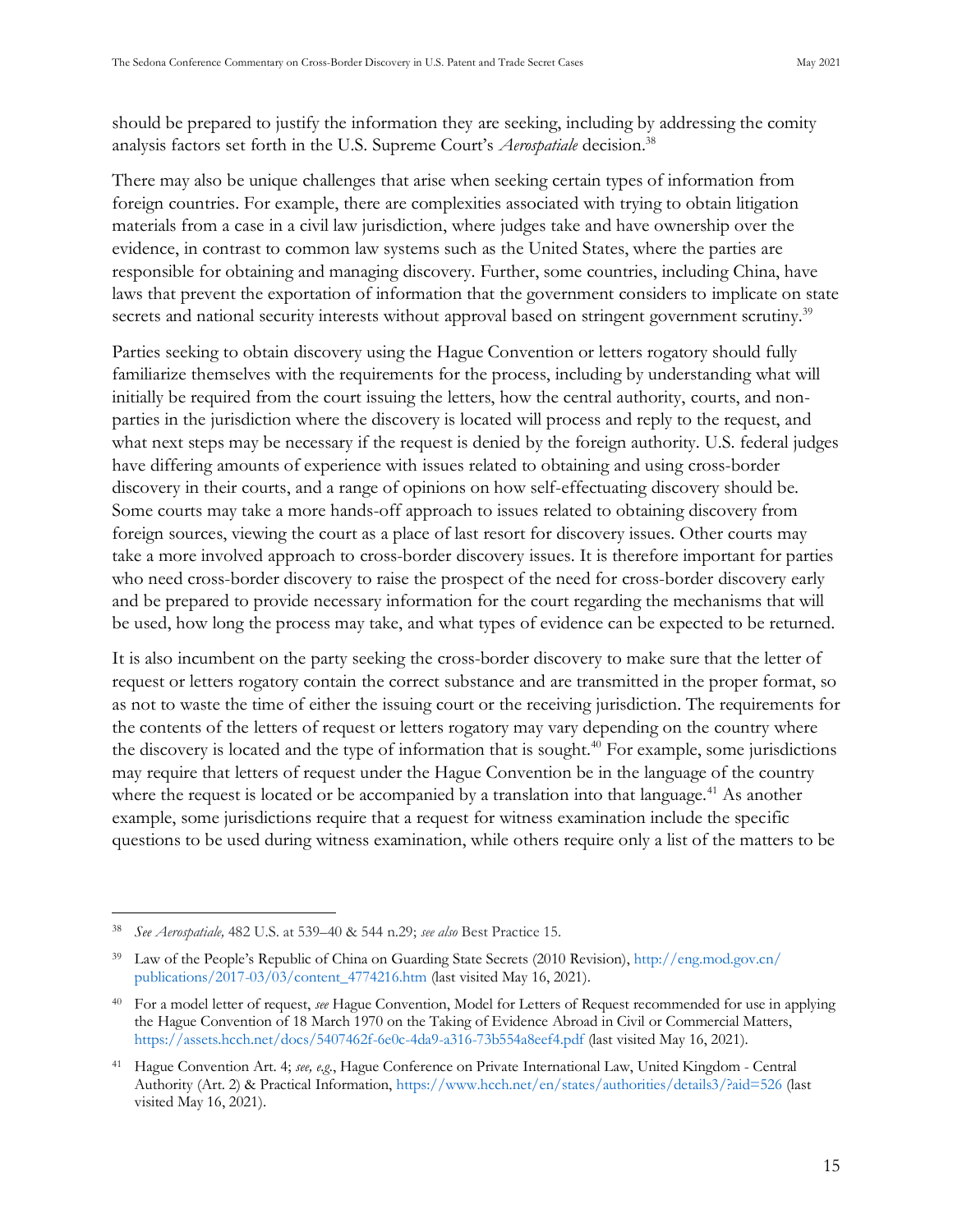addressed. The processing jurisdiction may also require a certain number of originals of the letters of request signed by the issuing court.

One of the most significant complexities related to pursuing cross-border discovery is the effect of blocking and privacy statutes. The term "blocking statute" typically refers to a statute enacted by a foreign country for the purpose of preventing the collection of evidence for use in U.S. litigation.<sup>42</sup> An issue to raise when discussing the need for cross-border discovery with the court and other parties is what will happen when the country where the discovery is located raises an objection to providing the requested discovery due to a blocking or privacy statute.<sup>43</sup>

As this Best Practice suggests, and consistent with the message of the Best Practice 1, timely raising the need for cross-border discovery using the Hague Convention or a similar process and being prepared in advance with an understanding of the procedural and substantive requirements for such a process will increase a party's likelihood of success in obtaining permission from the court where the case is pending and ultimately obtaining and being able to use the cross-border discovery.

#### <span id="page-24-0"></span>**Best Practice 3 – If the parties anticipate that evidence from foreign sources may be significant to the case, the parties should address in the Federal Rule of Civil Procedure 26(f) discovery plan any specific issues relating to foreign electronically-stored and other information, including any foreign privacy or other statutes that may restrict such discovery.**

Foreign sources of electronically stored information (ESI) and other documentation may be subject to privacy regimes that raise objections to U.S. discovery practice. Building upon Best Practice 1, this Best Practice encourages the parties to consider these privacy issues when preparing the Rule 26(f) discovery plan. Good-faith discussion of these issues should seek to foster a prompt and orderly resolution of concerns with foreign privacy rules on ESI or other discovery, to the extent they can be reasonably identified at this stage of the case.

Although this Best Practice is not limited to any jurisdiction or rule, it specifically considers the European Union (EU) General Data Protection Regulation (GDPR), <sup>44</sup> which has been a source of disputes about the extent to which U.S. discovery may be limited. The present discussion is meant to highlight potential applicability of the GDPR, but it is not intended as a comprehensive guide to

<sup>&</sup>lt;sup>42</sup> *See In re* Anscheutz & Co., 754 F.2d 602, 614 n.29 (5th Cir. 1985) ("A blocking statute is a law passed by the foreign government imposing a penalty upon a national for complying with a foreign court's discovery request.").

<sup>43</sup> For a discussion of the Hague Convention and blocking statutes, see The Sedona Conference, *Framework for Analysis of Cross-Border Discovery Conflicts*, at 17 (Aug. 2008 Public Comment Version), *available at* [https://thesedonaconfer](https://thesedonaconference.org/publication/Framework_for_Analysis_of_Cross-Border_Discovery_Conflicts) [ence.org/publication/Framework\\_for\\_Analysis\\_of\\_Cross-Border\\_Discovery\\_Conflicts.](https://thesedonaconference.org/publication/Framework_for_Analysis_of_Cross-Border_Discovery_Conflicts) At least one court, citing other Sedona Conference principles, has suggested that the appointment of a special master may provide one mechanism to resolve the thorny issue of how to address whether the existence of a blocking statute should prevent or impact cross-border discovery. *See* Behrens v. Arconic, Inc., No. 19-2664, 2019 WL 7049946, at \*5–6 (E.D. Pa. Dec. 20, 2019).

<sup>&</sup>lt;sup>44</sup> Though this *Commentary* refers to "the EU" for sake of simplicity, the GDPR is also applicable throughout the European Economic Area. For examples of national regimes that may raise similar issues, consider also Switzerland and the United Kingdom after Brexit.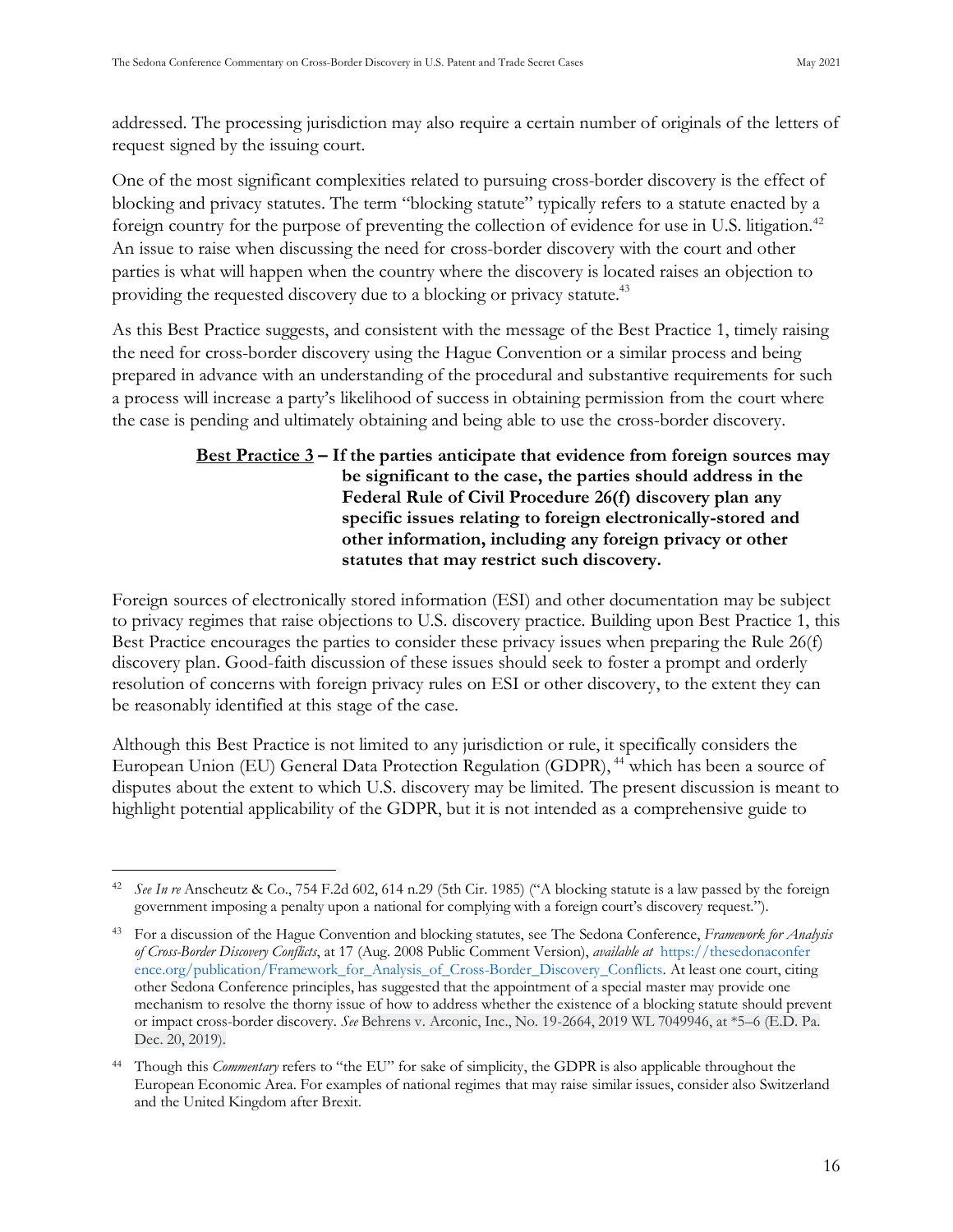potential interactions between the GDPR and U.S. rules, which remain the subject of other drafting efforts of Sedona Conference Working Group 6.<sup>45</sup>

The GDPR regulates the handling of personal data, including transfers of such data outside the EU. GDPR Article 4(1) defines personal data as covering "any information relating to an identified or identifiable natural person . . . ." Given the breadth of this definition, parties to U.S. litigation should consider potential applicability of the GDPR wherever such personal data may be present in the scope of discovery to be sought within the EU. Where the GDPR applies, cross-border transfers are extensively regulated, with many safeguards and applicable rights.<sup>46</sup> Complying with these obligations in context of U.S. discovery may, in some circumstances, be prohibitively difficult and expensive.

Under *Aerospatiale*, it is unlikely that the GDPR prevents a U.S. court from ordering reasonably tailored discovery. Within the *Aerospatiale* framework, however, the GDPR and its consequences may be considered as a basis for limiting or quashing discovery, depending on the facts at issue. Accordingly, the parties should use the discovery conference as an opportunity to explore potential resolution of any issues that may be presented by the GDPR or other foreign privacy regulations. Potential solutions for consideration may include, but are not limited to:

- whether discovery may be limited to avoid sources that contain GDPR "personal data";
- whether "personal data" may be identified and redacted without undue cost/burden;
- the extent to which a protective order may alleviate GDPR concerns; and
- <span id="page-25-0"></span>• whether costs of compliance should be shared or shifted.

#### **Best Practice 4 – If after the case management conference, a discovery dispute arises related to the need for cross-border discovery, the court may consider to what extent the parties diligently attempted to raise the issue to the court.**

As explained above in the supporting discussion to Best Practice 1, transparency and timeliness in raising issues related to cross-border discovery in U.S. patent or trade secrets litigation can directly impact a party's ability to obtain and use the sought-after discovery. For instance, many jurisdictions have patent local rules that require parties to be diligent in obtaining evidence in support of, and in amending, infringement and invalidity contentions, which requires good cause to establish why they did not make such amendments earlier in the litigation.<sup>47</sup> This good cause determination may rest on

<sup>45</sup> *See* The Sedona Conference, *Commentary on the Enforceability in U.S. Courts of Orders and Judgments Entered under GDPR,*  22 SEDONA CONF. J. 277 (forthcoming 2021)*, available at* [https://thesedonaconference.org/publication/](https://thesedonaconference.org/publication/Enforceability_in_US_Courts_under_GDPR) [Enforceability\\_in\\_US\\_Courts\\_under\\_GDPR;](https://thesedonaconference.org/publication/Enforceability_in_US_Courts_under_GDPR) *Sedona WG6 Jurisdictional Conflicts over Transfers of Personal Data Across Borders, supra* note 10.

<sup>46</sup> *See generally* GDPR, *supra* note 9, Chapter 5, Arts. 44-50.

<sup>&</sup>lt;sup>47</sup> *See*, *e.g.*, Utah Patent Local Rule 3.4 (noting that a party "may amend its Final Infringement Contentions ... only by order of the court upon a showing of good cause and absence of undue prejudice to the opposing parties, made no later than fourteen (14) days of the discovery of the basis for the amendment"); C.D. Cal. Patent Local Rule 3-6 (providing a "non-exhaustive" list of circumstances that may, absent undue prejudice to the nonmoving party, support a finding of "good cause" so as to allow a party to amend its infringement or invalidity contentions, including "recent discovery material prior art despite earlier diligent search").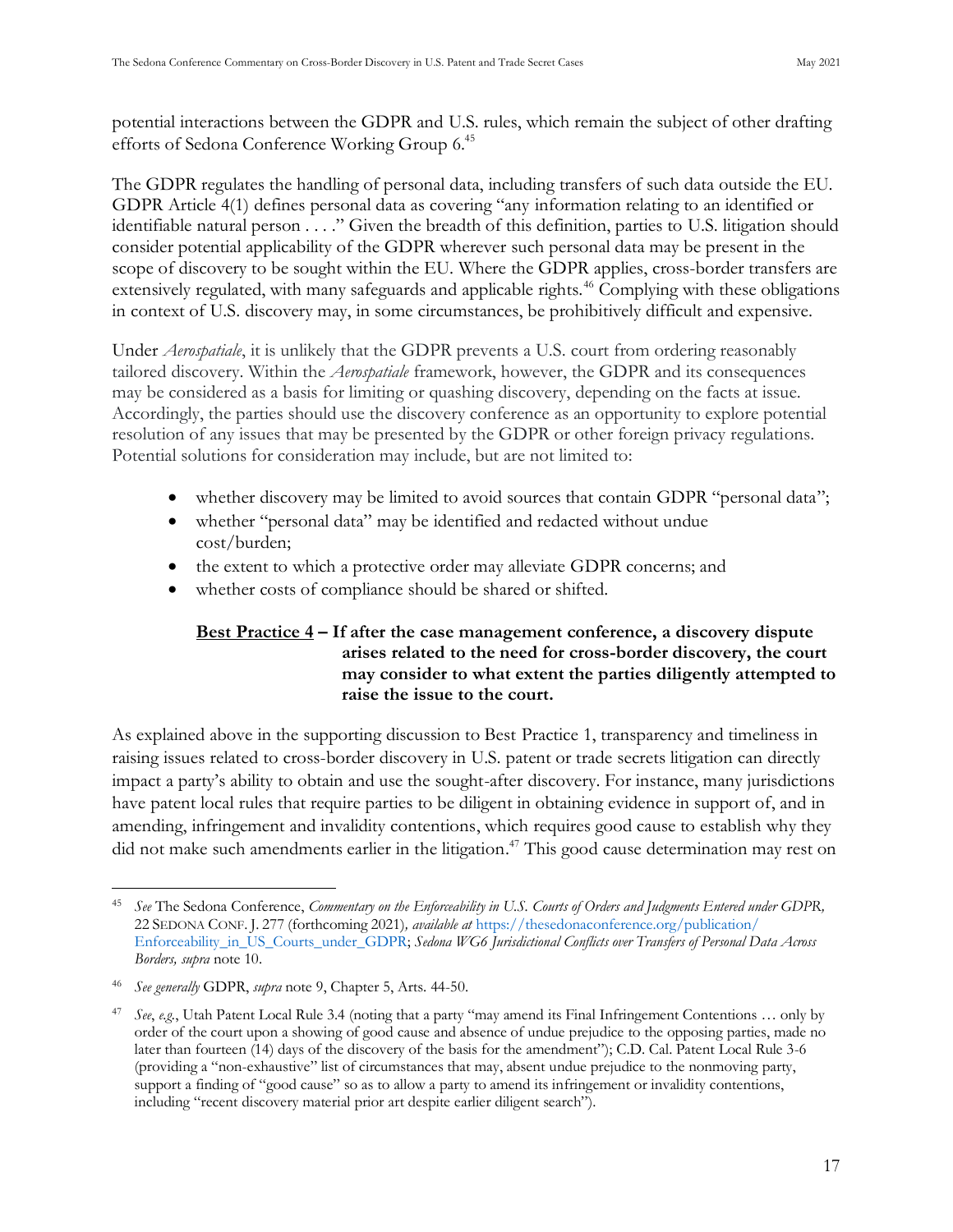a variety of factors, including the timing of when the parties first identified the need for, or existence of, discovery related to the infringement or invalidity contentions.<sup>48</sup> It should therefore come as no surprise to litigants that judges ruling on discovery disputes related to foreign sources of evidence may similarly consider, in addition to other factors, the extent to which the parties were forthcoming and proactive about issues related to planning for and obtaining the cross-border discovery at the outset of the case, including by anticipating and attempting to raise the issues at the Rule 26(f) conference and the case management conference.<sup>49</sup> This is particularly the case where a discovery dispute between the parties centers on whether obtaining and using the foreign evidence will unduly delay resolution of the case or impact case deadlines. This Best Practice therefore acknowledges and encourages litigants to consider the impact that their diligence, transparency, and timeliness in raising cross-border discovery issues will have on their success in navigating issues related to obtaining the discovery, even after the initial case management conference.

#### <span id="page-26-0"></span>**Best Practice 5 – In considering a request for foreign discovery, the court may consider the impact such discovery will have on case management deadlines under both its case management authority and when applying a proportionality analysis under Rule 26(b)(1).**

Rule 26(b)(1) allows for discovery of non-privileged matters that are both relevant and "proportional to the needs of the case, considering the importance of the issues at stake in the action, the amount in controversy, the parties' relative access to relevant information, the parties' resources, the importance of the discovery in resolving the issues, and whether the burden or expense of the proposed discovery outweighs its likely benefit." There is no "bright line test" under this standard for the temporal framework of when discovery, including jurisdictional discovery involving foreign parties, may be relevant to a dispute.<sup>50</sup> Nonetheless, in ruling on the proportionality of a demand for use of a letter of request or similar discovery device, a court may consider whether the cross-border discovery will negatively impact case management deadlines like those set forth in patent local rules or the case management order. To that end, the parties will always be in a better position than the court to determine whether any particular foreign discovery is likely to be relevant to a patent or

<sup>48</sup> *See*, *e.g.*, Tokai Corp. v. Easton Enterprises Inc., EDCV 07-00883-VAP (FMOx), 2009 WL 2047845, at \*4 (C.D. Cal. July 8, 2009 (evaluating factors set forth in C.D. Cal. Patent Local Rule 3-6 and denying leave for party to amend its contentions because it had not been diligent in doing so); INAG, Inc. v. RICHAR, LLC, Case No. 2:16-cv-00722- RFB-EJY, 2021 WL 1582766, at \*6 & n.10 (D. Nev. Apr. 22, 2021) (allowing plaintiff to amend its infringement contentions, where it was shown that plaintiff was "diligent" in its actions, noting that diligence in providing discovery disclosures and diligence in amending infringement contentions are two separate inquiries).

<sup>49</sup> *Cf. In re* Hornblower Fleet, LLC, Case No. 16CV2468-JM-LL, 2019 WL 246563, at \*3 (S.D. Cal. Jan. 16, 2019) (refusing to modify scheduling order to permit claimants to "retroactively" continue the fact discovery deadline where claimants' behavior reflected a "lack of diligence" in raising the discovery issue with the court; collecting cases); Santillan v. USA Waste of Cal., Inc., Case No. CV 14-0335 AB (SSx), 2019 WL 1715480, at \*5 (C.D. Cal. Mar. 27, 2019) (noting that court would be "inclined" to deny a motion to compel a continued deposition filed after the close of discovery where defendant was not "diligent" and "did not raise this discovery issue for nearly a year" after the court already had ruled on an earlier summary judgment motion leaving only damages in dispute).

<sup>50</sup> *In re* Diisocyanates Antitrust Litig., MDL No. 2862, 2020 WL 7424975, at \*3 (W.D. Pa. Dec. 18, 2020).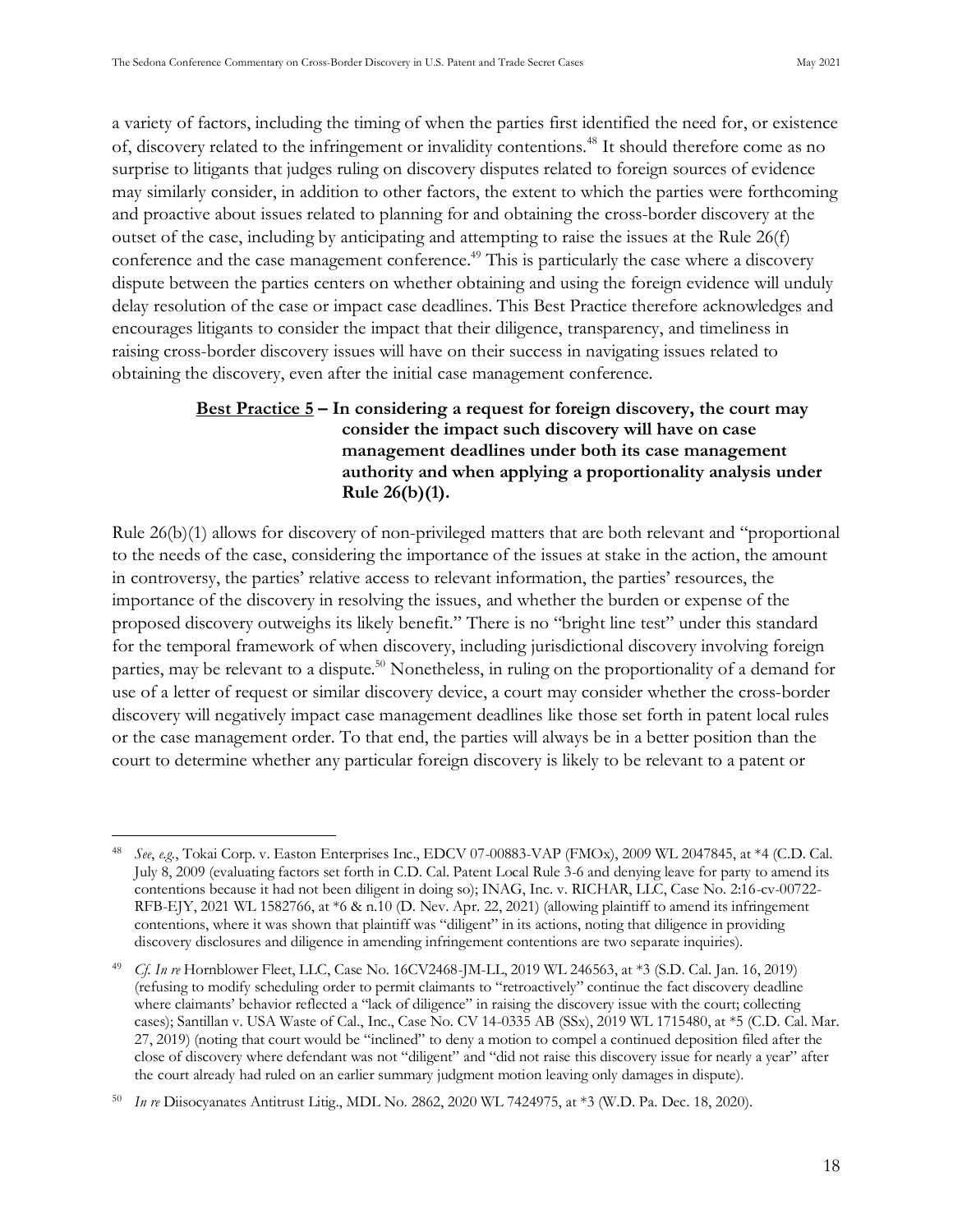trade secrets lawsuit.<sup>51</sup> As the Advisory Committee notes to Federal Rule of Civil Procedure 26(b)(1) point out, "the party claiming undue burden or expense ordinarily has far better information perhaps the only information—with respect to that part of the determination" of proportionality.<sup>52</sup> Accordingly, a relevant consideration in the Rule 26 proportionality analysis for cross-border discovery using a mechanism such as a letter of request is whether the process for obtaining the cross-border discovery would disrupt or prevent timely resolution of the case in a manner that outweighs the potential benefit of the discovery that is sought.<sup>53</sup> And the court may also consider the impact that such foreign discovery requests will have on case management deadlines under its inherent case management authority.

#### <span id="page-27-0"></span>**Best Practice 6 – If the parties expect that foreign sources of evidence may be significant to the case, the court may consider delaying an initial case management conference or holding a supplemental case management conference to address cross-border discovery issues.**

The Federal Rules of Civil Procedure place a premium on just, speedy, and economical adjudication of disputes.<sup>54</sup> For example, Rule 16(b)(2) directs trial courts to issue scheduling orders "as soon as practicable, but unless the judge finds good cause for delay, the judge must issue it within the earlier of 90 days after any defendant has been served with the complaint or 60 days after any defendant has appeared. To facilitate efficient adjudication in patent cases, many federal district courts have adopted presumptive deadlines for certain disclosures, such as infringement and invalidity contentions.<sup>55</sup> Generally, after the entry of a scheduling order, pretrial deadlines may only be amended upon a showing of good cause and with the court's consent.<sup>56</sup>

But because discovery into foreign sources of evidence can significantly affect the case schedule, supervising courts may need to diverge from or supplement traditional case management

<sup>51</sup> *Cf.* Babcock Power, Inc. v. Kapsalis, Civ. Act. No. 3:13-CV-717-CRS-CHL, 2017 WL 2837019, at \*27 (W. D. Ky. June 20, 2017) (in denying motion to compel discovery served outside court-ordered deadlines and also sanctioning party pursuant to Federal Rule of Civil Procedure 16, the court noted it applies a "common-sense concept of proportionality").

<sup>52</sup> FED. R. CIV. P. 26(b)(1) advisory committee's note to 2015 amendment.

<sup>53</sup> *Cf.* Hinds v. FedEx Ground Package Sys., Inc., Case No. 18-cv-01431-JSW (EDL), 2019 WL 11201544, at \*2–\*3 (N.D. Cal. Mar. 8, 2019) (noting that under the Northern District of California Local Rules, parties are expected to address the proportionality of any anticipated discovery before the case management conference, while setting forth new briefing procedures for future discovery disputes to ensure that "meet-and-confer efforts do not unnecessarily delay resolution of disputes"); *In re* Diisocyanates Litig., MDL No. 2862, 2020 WL 7427040, at \*2-3 (W.D. Pa. Dec. 18, 2020) (applying proportionality analysis to determining the time frame from which discovery should be produced).

<sup>54</sup> FED. R. CIV. P. 1.

<sup>55</sup> *See, e.g.* N.D. Cal., Patent Local Rules (rev. Jan. 17, 2017); D. Del., Default Standard For Discovery, including discovery of electronically stored information; N.D. Ill., Local Patent Rules (rev. Nov. 6, 2019); E.D. Tex. Patent Rules (eff. Feb. 22, 2005).

<sup>56</sup> FED. R. CIV. P. 16(b)(4).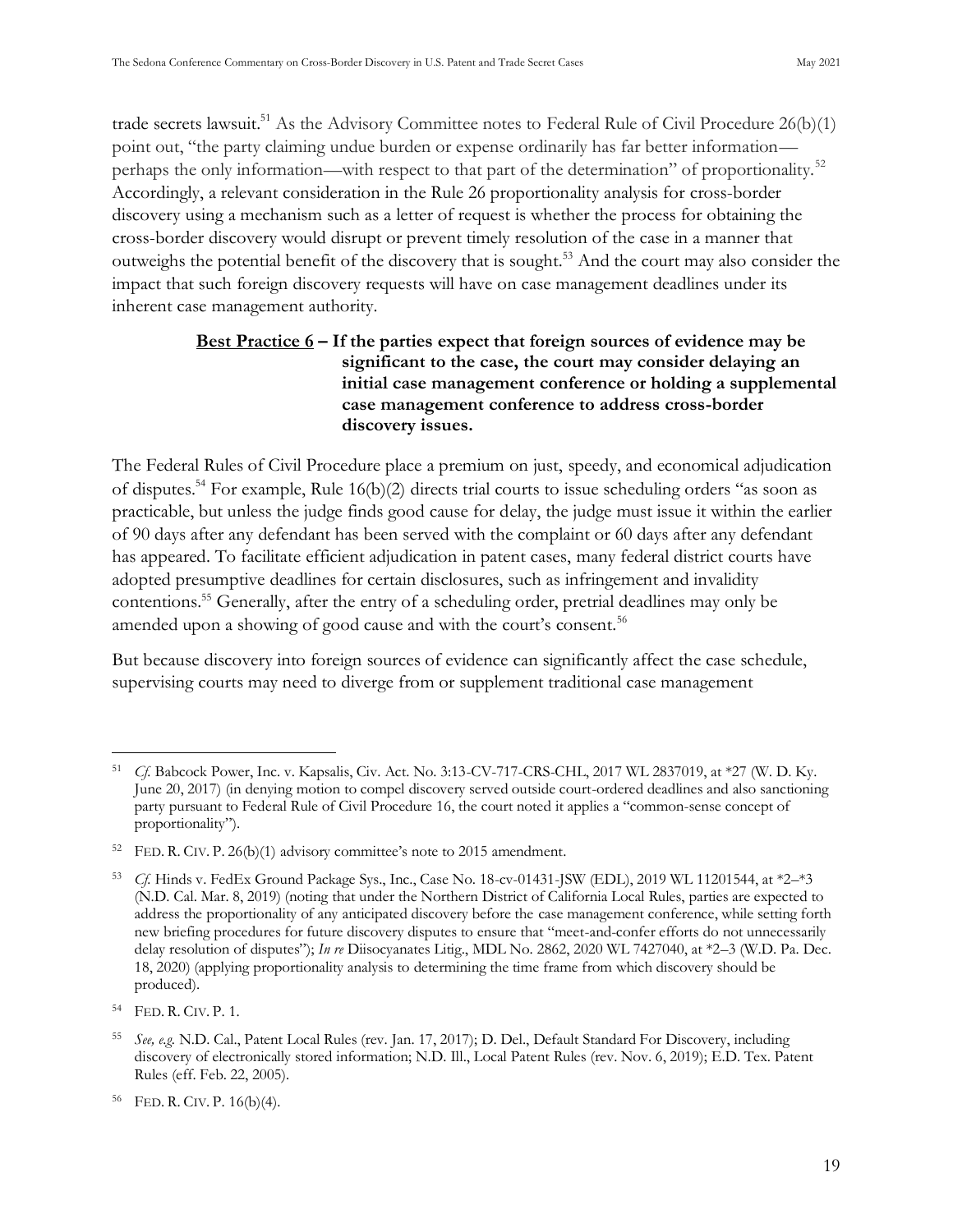procedures.<sup>57</sup> To that end, in appropriate circumstances, courts may consider delaying an initial case management conference, or holding one or more supplemental case management conferences before or after the initial scheduling conference in cases in which the parties indicate that they expect foreign sources of evidence to be significant to the presentation of their claims or defenses.<sup>58</sup> This additional time would allow the parties to develop and present specific information that will better inform not only timing but mechanics for cross-border discovery, with the goal of a more efficient process overall. Topics for discussion include: (1) the types of cross-border discovery likely to be sought; (2) the foreign jurisdiction(s) implicated; (3) the governing law of such jurisdiction(s) and anticipated procedural mechanisms to obtain discovery from the jurisdiction(s); (4) the anticipated timing associated with obtaining the cross-border discovery; (5) what role, if any, is required of the domestic court to secure the cross-border discovery; and (6) what disputes, if any, are anticipated.

#### <span id="page-28-1"></span><span id="page-28-0"></span>**B. FOCUSING CROSS-BORDER DISCOVERY REQUESTS**

#### **Best Practice 7 – A party seeking foreign sources of evidence via a foreign authority should first explore voluntary discovery and then, if needed, make detailed and narrowly tailored requests mindful of relevant foreign requirements and restrictions.**

Before seeking evidence via a foreign authority, a party should attempt to negotiate voluntary discovery, including but not limited to deposition of a witness in a neutral third country. Requests made through a foreign authority, such as letters rogatory or letters of request through the Hague Convention or a similar treaty, tend to be comparatively slow and resource-intensive.<sup>59</sup> Thus, it behooves parties to be thoughtful about what scope of evidence is truly necessary for their respective claims and defenses, and what compromises may be appropriate to secure voluntary compliance. For instance, where parties are pursuing information about invalidating prior art in a patent case, parties could agree to take the deposition of a single, third-party French witness in London, instead of pursuing multiple witnesses from that same third party, thus minimizing the burdens on the third party while securing necessary testimony without letters rogatory. Given the uncertainties surrounding cross-border discovery even through formal channels, the costs and time attendant to formal requests, and potential consequences such as evidence or theory preclusion, parties will be well served to consider whether alternatives to formal requests are available under the Hague Convention or similar.

<sup>57</sup> FED. R. CIV. P. 16(b)(2).

<sup>&</sup>lt;sup>58</sup> While the Advisory Committee recognized that in some complex cases, the parties might not be prepared to proceed with a meaningful Rule 26(f) conference within the time allotted. FED. R. CIV. P. 16(b) advisory committee's note to 2015 amendment. At the same time, the Advisory Committee observed that "in most cases it will be desirable to hold at least a first scheduling conference in the time set by the rule."

<sup>&</sup>lt;sup>59</sup> At this time, the other treaty most commonly discussed in this area, besides the Hague Convention, is the Inter-American Convention the Taking of Evidence Abroad. Transmission of letters rogatory is authorized by 28 U.S.C. § 1781, the mechanics of which are discussed in the subsequent Best Practice.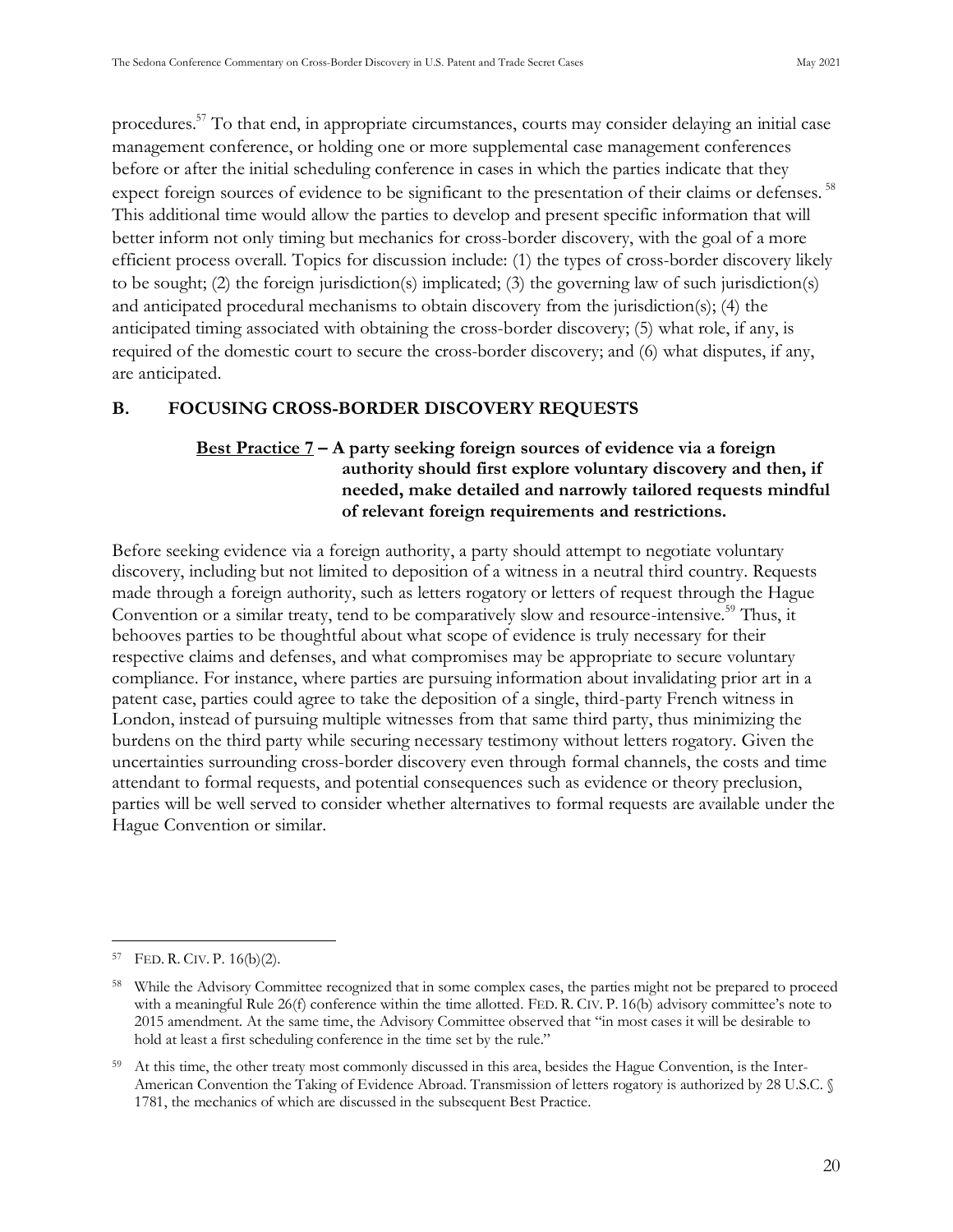But in those cases where a formal request proves necessary, requests to foreign authorities should be detailed, narrowly tailored, and consistent with applicable foreign requirements.<sup>60</sup> Simply forwarding U.S.-style discovery requests, without tailoring requests to the specific situation, is unlikely to be fruitful. The foreign authority may be in a country without a common law system similar to the United States, and many countries lack, or even prohibit to varying degrees, the comparatively broad pretrial discovery available in the U.S. Article 23 of the Hague Convention allows signatories to limit or refuse the extent of pretrial discovery possible. Similar restrictions may exist under other multilateral treaties or otherwise under the laws of recipients of letters rogatory. To the extent requests are enforced in the recipient jurisdiction, it will be in accordance with local procedure and practice for executing such requests, not U.S. discovery rules. Moreover, parties seeking the assistance of a foreign authority should be mindful that their requests use resources of the foreign country itself, not merely a private adversary, and limit their requests accordingly.

Detailed recommendations for implementation are beyond the scope of this *Commentary*, in view of the number of foreign jurisdictions, treaties, and laws at issue. Nevertheless, some general best practices are apparent. Requests made via foreign authority are most likely to succeed when they are detailed, narrowly tailored, and take into account the local practice and procedure. For example, the following guidelines from Department of State recommendations on letters rogatory are instructive:

- Letters rogatory should be written in simple, non-technical English and should not include unnecessary information which may confuse a court in the receiving foreign country.
- Many countries have different systems for obtaining evidence and may view U.S. discovery rules as overbroad.
- Requests for documents should be as specific as possible to avoid the appearance of being overbroad, which may result in refusal of the foreign country to execute the request.
- If particular procedures to be followed by the foreign court are preferable, include the specifics in the letters rogatory (for example, verbatim transcript, place witness under oath, permission for U.S. or foreign attorney to attend or participate in proceedings if possible, etc.) $61$

…

28 U.S.C. § 1781 authorizes transmission of letters rogatory provided for in treaties like the Hague Convention. It allows for more than one mechanism of transmission. For example, Section 1781(b)(2) allows for transmittal directly from a U.S. tribunal to a foreign tribunal. Alternatively, Section 1781(a)(2) also authorizes the Department of State to receive a letter rogatory issued, or request made, by a U.S. tribunal (e.g., a district court), to transmit it to a foreign authority, and to receive and return it after execution. The Department of State has significant knowledge, experience, and resources in this area, while courts tend to handle requests under this section only infrequently.

<sup>60</sup> Engaging counsel familiar with the requirements of the relevant country may therefore be advisable and should be considered.

<sup>61</sup> *See* U.S. Dept. of State, Bureau of Consular Affairs, Preparation of Letters Rogatory[, https://travel.state.gov/](https://travel.state.gov/content/travel/en/legal/travel-legal-considerations/internl-judicial-asst/obtaining-evidence/Preparation-Letters-Rogatory.html) [content/travel/en/legal/travel-legal-considerations/internl-judicial-asst/obtaining-evidence/Preparation-Letters-](https://travel.state.gov/content/travel/en/legal/travel-legal-considerations/internl-judicial-asst/obtaining-evidence/Preparation-Letters-Rogatory.html)[Rogatory.html](https://travel.state.gov/content/travel/en/legal/travel-legal-considerations/internl-judicial-asst/obtaining-evidence/Preparation-Letters-Rogatory.html) (last visited May 16, 2021).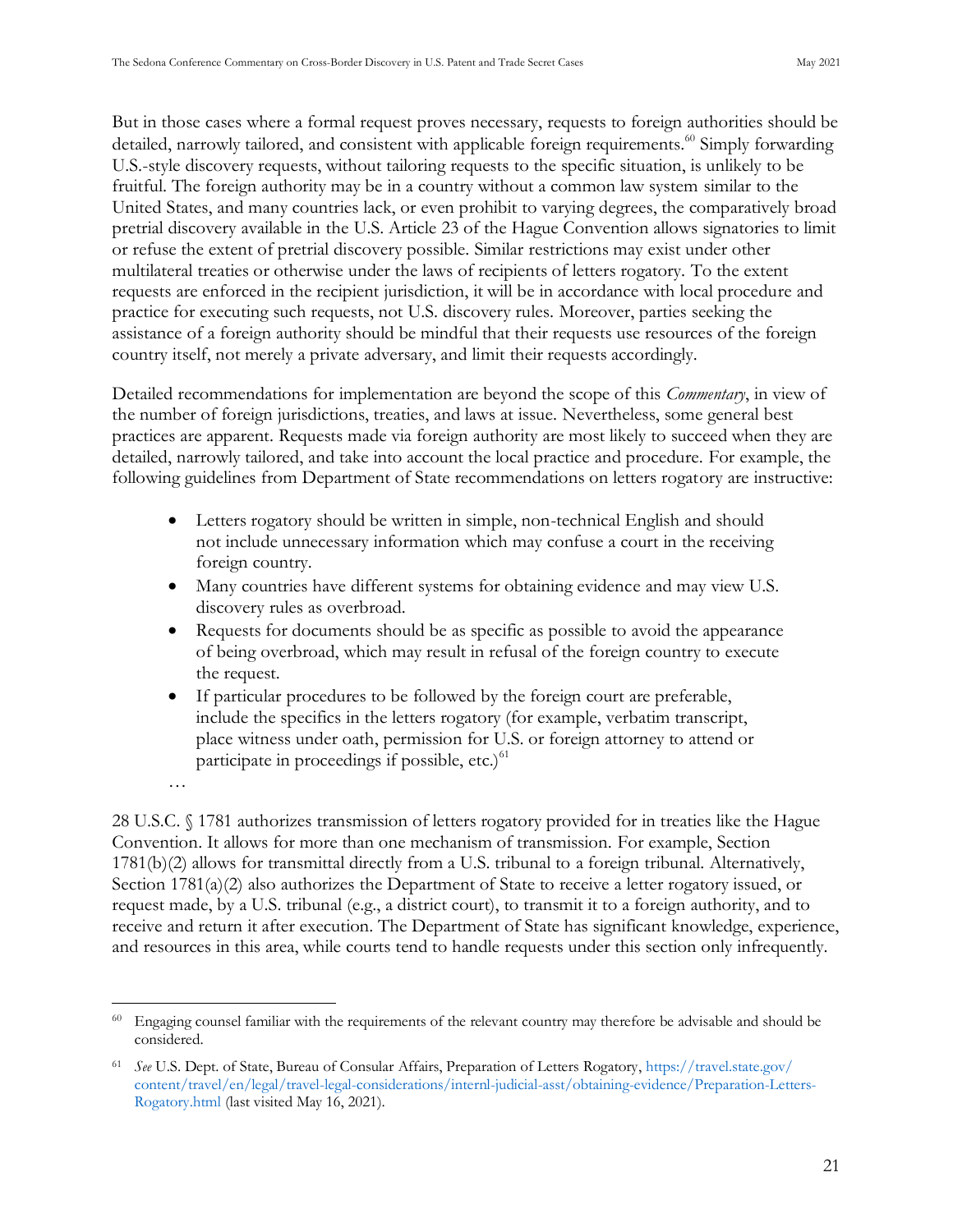Individual courts are also unlikely to have comparable breadth of experience regarding every possible jurisdiction to which requests could be directed.

#### <span id="page-30-1"></span><span id="page-30-0"></span>**C. DISCOVERY OF FOREIGN PARENT OR AFFILIATE CORPORATIONS**

#### **Best Practice 8 – A party seeking to compel evidence under Federal Rule of Civil Procedure 34 or 45 from a foreign parent or affiliate of a party or nonparty should first attempt to demonstrate to a court that the party or nonparty has "possession, custody, or control" of that evidence.**

 n today's digital world where evidence relevant to U.S. patent and trade secrets litigation may be stored or held across the globe by foreign parents or affiliated entities, or by current and former employees in different offices in disparate locations, there often arise complex questions of where and how to seek potentially relevant discovery. It often is not clear which entity or individual has control of the evidence for purposes of application of the Federal Rules of Civil Procedure, and issues of proportionality may further complicate this issue. For example, current and former employees residing in countries that have strong data privacy laws may use their own mobile devices and laptop computers for work purposes as well as personal use. Similarly, company representatives may use data management or customer service software on mobile devices issued by domestic entities, even though the actual software and data are managed through the parent's foreign headquarters. New technologies such as the growing use of cloud computing involving shared servers spread around the world, the rise of social media, and the growing practice of employees working remotely and using their own computer systems (including storage and Internet Service Provider services), make the determination of "control" even more challenging. Arguably, the relationship between the domestic parties and the persons or foreign entities having actual possession of the documents and information will be central in each case to determining who has custody and control when ascertaining how best to apply the Federal Rules of Civil Procedure.

Against this background, the Sedona Conference has previously noted that when attempting to address disputes about production of ESI and other discovery, the federal courts have taken differing approaches as to what constitutes "possession, custody, or control" for purposes of Rules 34 and 45 of the Federal Rules of Civil Procedure.<sup>62</sup> As a general matter, the federal courts have settled upon employing one of three "broad interpretations" of when the producing party will be deemed to have Rule 34 "control" over evidence such as documents, ESI, and other materials that otherwise exists within the systems of a third party.<sup>63</sup> Although there is variation in how even these three interpretations actually are applied by the courts that employ them, they nonetheless can be summarized as follows:

- (1) **Legal Right Standard:** When a party has the legal right to obtain the documents and ESI (the "Legal Right Standard");
- (2) **Legal Right Plus Notification:** When a party has the legal right to obtain the documents and ESI. Plus, if the party does not have the legal right to obtain the documents and ESI that have been specifically requested by its

<sup>62</sup> *See generally Sedona Commentary on Rule 34 and Rule 45 "Possession, Custody, or Control"*, *supra* note 3.

<sup>63</sup> *Id.* at 483, 492–98.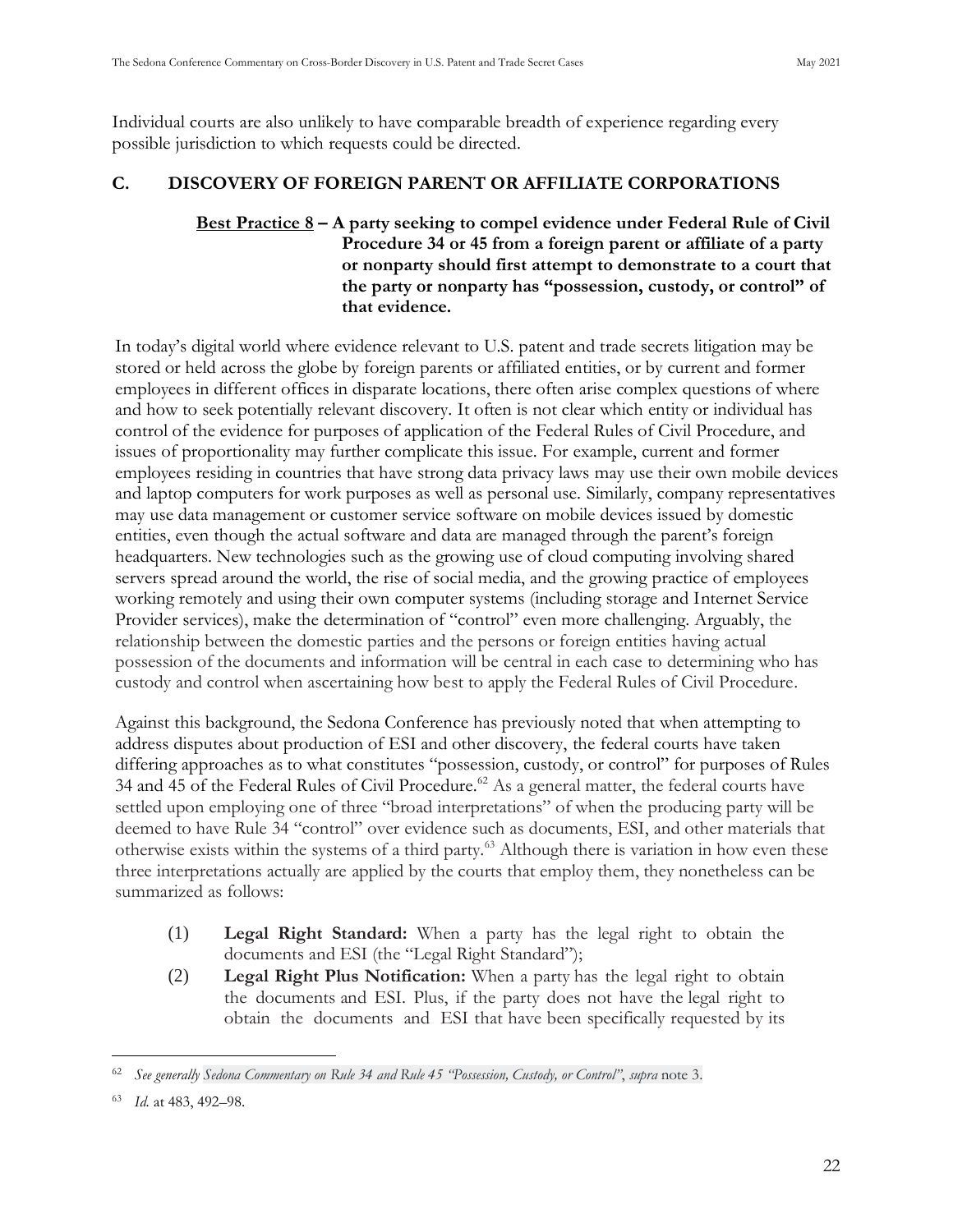adversary but is aware that such evidence is in the hands of a third party, it must so notify its adversary (the "Legal Right Plus Notification Standard"); and

(3) **Practical Ability Standard:** When a party does not have the legal right to obtain the documents and ESI but has the "practical ability" to do so (the "Practical Ability Standard" or "Practical Ability Test").<sup>64</sup>

The first of these approaches—the Legal Right Standard—requires a party to preserve, collect, search, and produce documents and electronic materials that the party has a legal right to obtain, and it has been employed by at least some federal courts within the Third, Fifth, Sixth, Seventh, Eighth, Ninth, Tenth, and Eleventh Circuits.<sup>65</sup> The second approach—the Legal Right Plus Notification Standard—has roots in case law developed in products liability litigation, and requires that a party preserve, collect, search, and produce materials that it has a legal right to obtain, but also requires that the party must notify other litigants about potentially relevant documents held by third parties. It has been adopted by at least some courts in the First, Fourth, Sixth, and Tenth Circuits.<sup>66</sup> The third approach—the Practical Ability Standard—requires a party to preserve, collect, search, and produce materials, including ESI, irrespective of that party's legal entitlement or actual physical possession of the documents if a party has the "practical ability" to obtain such materials. The Practical Ability Standard is followed by some courts in at least the Second, Fourth, Eighth, Tenth, Eleventh, and District of Columbia Circuits.<sup>67</sup>

As the 2016 Sedona Conference publication notes, a detailed evaluation of the decisions by courts employing each of the competing interpretations reveals that those courts that employ the Legal Right Standard approach "have given greater deference to international considerations, as well as corporate formalities that apply to legally distinct entities, especially when considering affiliate/'control' issues."<sup>68</sup> Accordingly, the Sedona Conference has proposed that courts try to harmonize their rulings concerning what constitutes "control" for purposes of Rules 34 and 45 and settle upon a principle whereby a responding party will be deemed to be in Rule 34 or Rule 45 "possession, custody, or control" of documents and ESI when that party has actual possession or the legal right to obtain and produce the documents and ESI on demand.<sup>69</sup> That principle is of particular relevance in the context of cross-border discovery involving patent and trade secrets litigation, where so much potentially relevant information will arguably reside in multiple digital repositories and international locations. It is the approach also adopted in this *Commentary*. 70

- <sup>67</sup> *Id.* at 488–89 & nn.16-21.
- <sup>68</sup> *Id.* at 505.

<sup>64</sup> *Id.*

<sup>65</sup> *Id.* at 484 & nn.10-11.

<sup>66</sup> *Id.* at 485–87 & nn. 12-15.

<sup>69</sup> *Id.* at 528.

Notably, the Federal Circuit, albeit in dicta, has suggested that the "legal rights" test is relevant to cross-border discovery disputes involving patent litigation. *See* Cochran Consulting, Inc. v. Uwatec USA, Inc., 102 F.3d 1224, 1229–30 (Fed. Cir. 1996) (in holding that Swiss entities did not control ROM code sought by a party alleging patent infringement, holding that "control" was "'defined not only as possession, but as the legal right to obtain the documents requested upon demand'"; *quoting* Searock v. Stripling*,* 736 F.2d 650, 653 (11th Cir.1984)).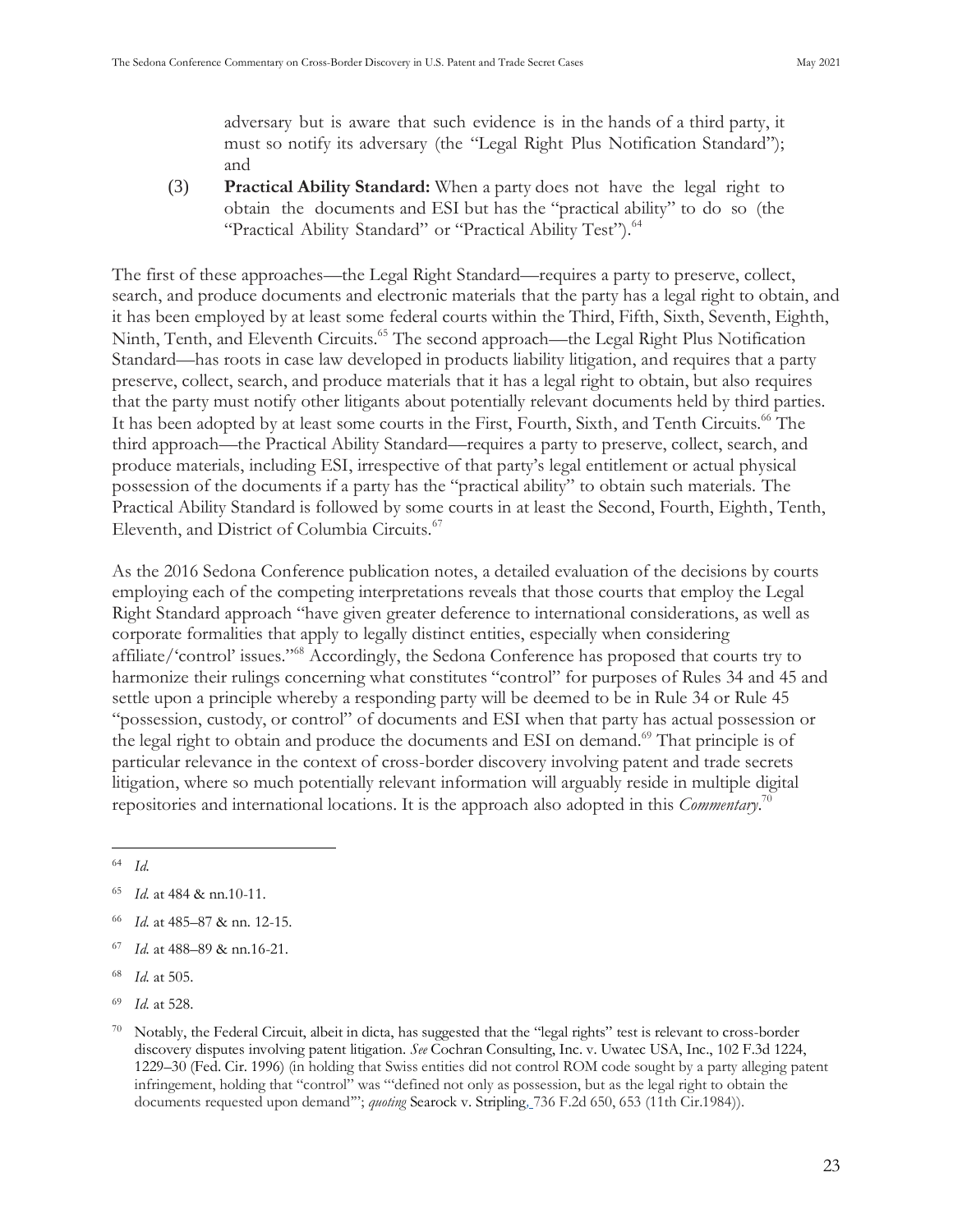Each case always will need to be assessed on its individual facts. However, the following is a nonexclusive list of illustrative examples where "control" for purposes of patent and trade secret disputes under Rules 34 and 45 will exist under the Sedona Conference's proposed, uniform standard: (1) when a party or entity has actual possession of data, including data that may reflect trade secret information, proof of invention or infringement, or prior art that may reflect the validity or invalidity of a patent; (2) where there exists a clear contractual right to access or obtain the data; (3) when there is shown to be the presence of a deliberate decision to outsource critical business data relevant to a patent or trade secret dispute; (3) when a deliberate decision is made to move data potentially relevant to a patent infringement or trade secret case to a foreign jurisdiction for a litigation advantage; (4) when an individual obtains information from its own Internet Service Provider account (email, Facebook, etc.); and (5) when a separate sister/parent-subsidiary corporation has a legal right to obtain documents and ESI from its sister corporation.<sup>71</sup>

By proposing this Best Practice, the drafting team does not intend to suggest that a party resisting discovery of a foreign parent or affiliate may not also raise other objections, including but not limited to proportionality and comity issues under *Aerospatiale*.

Similarly, the following reflects a non-exclusive list of illustrative examples where "control" of potentially relevant information to a patent or trade secret case does not exist by a party from which it is sought: (1) where there may arguably be customer relationships, but yet there is no legal right by the party to demand data from a customer; (2) where as a result of informal relationships the party can do no more than "ask" that the information or data relevant to the dispute be supplied; (3) where in the context of employer/employee relationships, such as those involving a departed employee or officer, the employer does not have the legal right to obtain personal documents and from the director, officer, or employee's personal cell phone, personal email account, or personal social networking sites; (4) where the current or former employee does not have the legal right to demand or to remove the requested data from his/her employer; (5) where in the context of former directors, officers, and employee relationships there exists no legal right by the individuals to demand particular data; (6) where it is established that a separate sister/parent-subsidiary corporation does not actually have a legal right to obtain documents and ESI from its sister corporation; (7) in partial ownership, minority control situations where no legal right to demand data exists; and (8) where an international affiliate proves it will be subject to repercussions arising from data privacy or blocking statutes (e.g., a company compelled to collect and produce documents and ESI or data establishes doing so would be impermissible and perhaps a crime in the country where the information is maintained). $^{72}$ 

<sup>71</sup> *Sedona Commentary on Rule 34 and Rule 45 "Possession, Custody, or Control"*, *supra* note 3, at 545; *see also* Flagg v. City of Detroit, 252 F.R.D. 346, 353 (E.D. Mich. 2008) (listing as examples of circumstances giving rise to control: contractual provisions granting legal access; documents in the possession of a party's agent; documents in possession of overseas affiliate (if a party "could so easily evade discovery by destroying its own copies and relying on copies maintained by its affiliate abroad, then every United States company would have a foreign affiliate for storing sensitive documents" (internal quotation marks, modification, and citation omitted)); documents in the possession of its officers or employees; and documents maintained by a third party on a company's behalf); J.S.T. Corp. v. Robert Bosch LLC, No. 15-13842, 2019 WL 2354631, at \*6 (E.D. Mich. June 3, 2019) (noting that the *Flagg* decision and the 6th Circuit's approach was consistent with the Sedona Conference's proposed uniform standard).

<sup>72</sup> *Sedona Commentary on Rule 34 and Rule 45 "Possession, Custody, or Control"*, *supra* note 3, at 545–46.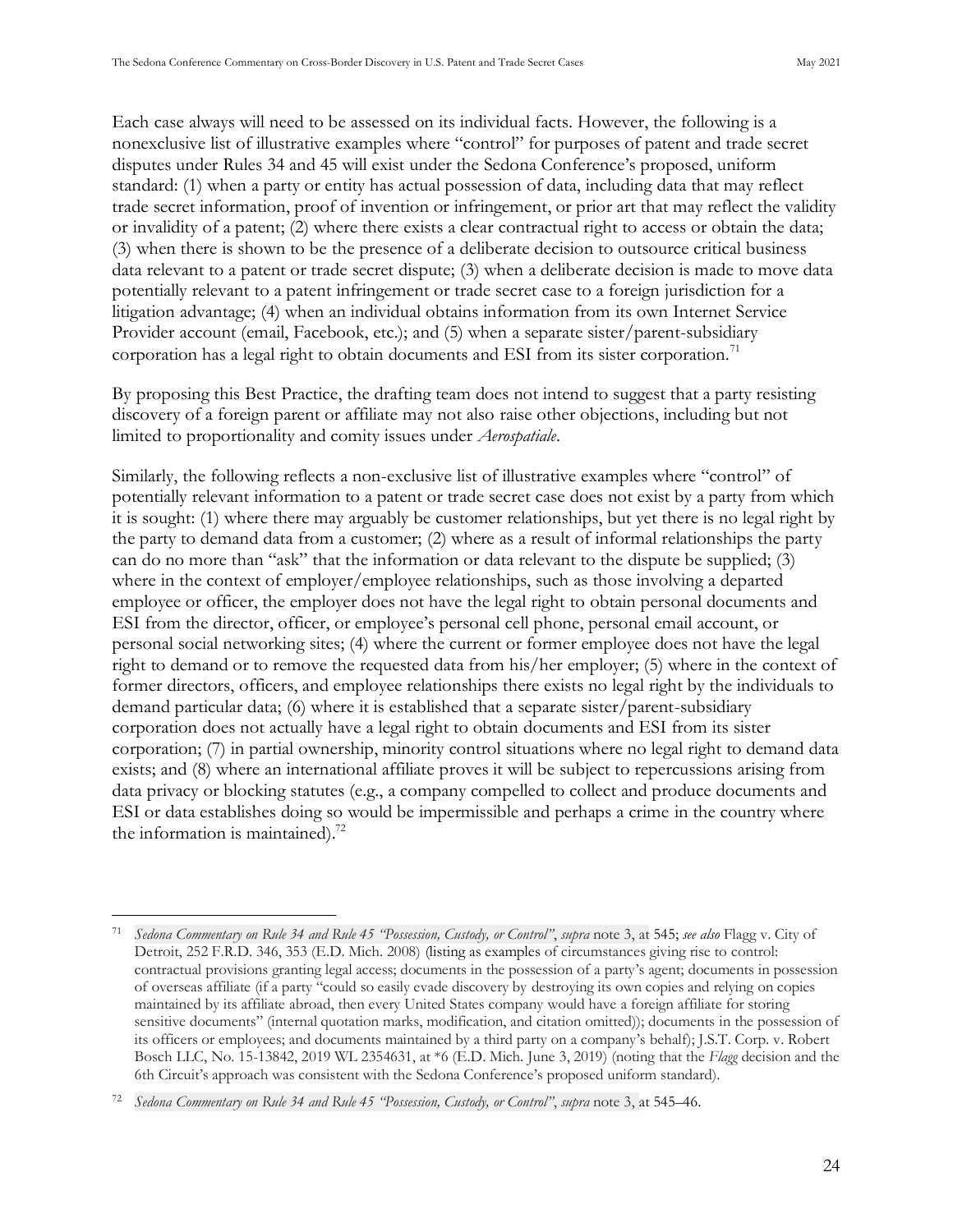#### <span id="page-33-0"></span>**Best Practice 9 – In disputes about whether evidence from a foreign parent or affiliate of a party or domestic nonparty may be relevant, the party opposing production should bear the initial burden of demonstrating to the court that there is no actual possession of the evidence by the parent or affiliate.**

Following on the approach espoused in Best Practice 8, the Sedona Conference also has previously suggested that "[t]he party opposing the preservation or production of specifically requested Documents and ESI claimed to be outside its control, generally bears the burden of proving that it does not have actual possession or the legal right to obtain the requested Documents and ESI.<sup>73</sup> Again, that is the approach also recommended in this *Commentary* where the underlying information is potentially relevant to a patent or trade secret case.

In a patent or trade secret case, it is a logical presumption that the responding party ordinarily will have access to the facts necessary to determine control.<sup>74</sup> This conclusion is implied by the language of Rule 26(b)(2)(B), which in the context of a motion to compel, specifically indicates that "the party from whom discovery is sought must show that the information is not reasonably accessible because of undue burden or cost." Similarly, Rule 34 places the burden on a party objecting to a discovery request to state the reason for such objection, including that it lacks possession or control of the documents. However, as the 2016 Sedona Commentary notes, the principle that the producing party generally bears the initial burden of demonstrating lack of actual possession "generally applies when the responding party has greater knowledge of or access to the information that bears upon the inquiry."<sup>75</sup> That's because where the requesting party has equal or superior access to the facts about whether the responding party has actual possession or the legal right to obtain the requested documents and ESI, "the burden should be applied accordingly."<sup>76</sup> Nor does this position on burdens prevent a requesting party from demonstrating through its own evidence that the responding party does have such control.<sup>77</sup>

The Sedona Conference also has suggested that courts apply a modified "business judgment rule" when resolving disputes about custody or control. That is, the Sedona Conference recommends that "[w]hen a challenge is raised about whether a responding party has Rule  $34$  or Rule  $45$  'possession, custody, or control' over Documents and ESI, the Court should apply modified 'business judgment rule' factors that, if met, would allow certain, rebuttable presumptions in favor of the responding party."<sup>78</sup> In order to overcome the presumptions of this modified business judgment rule, "the requesting party bears the burden to show that the responding party's decisions concerning the

*Id.* at 547 (Principle 2).

<sup>74</sup> *Id.*; *see also* In re Dunne, No. 3:17-cv-1399 (MPS), 2018 WL 4654698, at \*5 & n.4 (D. Conn. Sept. 27, 2018) ("It is commonly accepted that an individual has 'control' over emails in a personal email account hosted by a third-party company, and following the Trustee's specific evidence it became Dunne's burden to show that he did *not* have such ability") (citing *Sedona Commentary on Rule 34 and Rule 45 "Possession, Custody or Control," supra* note 3).

<sup>75</sup> *Sedona Commentary on Rule 34 and Rule 45 "Possession, Custody or Control," supra* note 3, at 548.

<sup>76</sup> *Id.*

<sup>77</sup> *Id.*

<sup>78</sup> *Id.* at 552 (Principle 3(a)).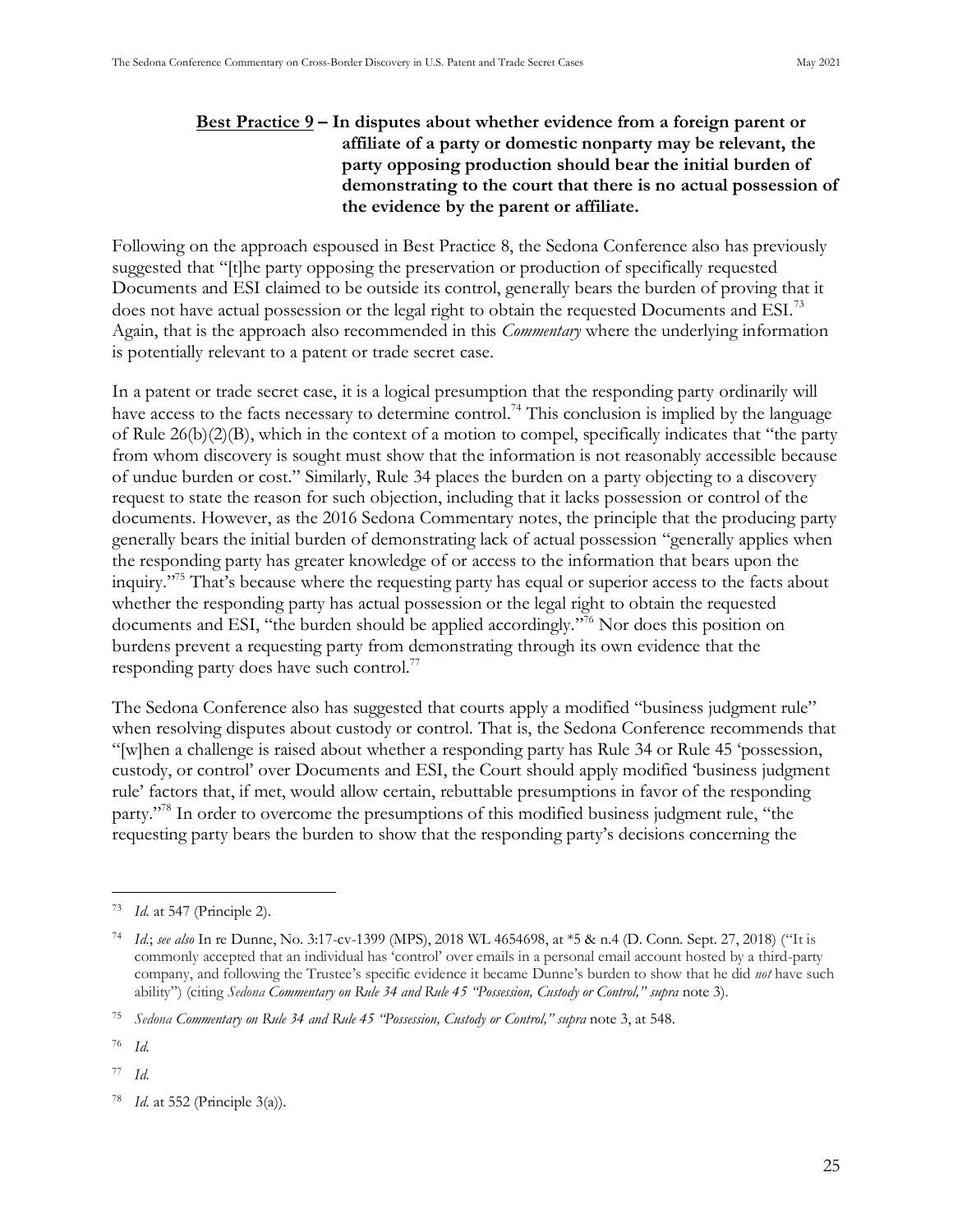location, format, media, hosting, and access to Documents and ESI lacked a good-faith basis and were not reasonably related to the responding party's legitimate business interests."<sup>79</sup>

As applied in the context of possession, custody, or control of documents and ESI, the Sedona Conference's proposed modified business judgment rule "would acknowledge the managerial prerogatives of an enterprise in managing its Documents and ESI if it acts on an informed basis, in good faith, and in the honest belief that the action taken was in the best interests of the organization." <sup>80</sup> Once this requisite showing is made, "absent demonstrable proof that decisions concerning the management of Documents and ESI lacked a good faith business basis, those decisions will be respected by the courts."<sup>81</sup> The burden is on the party challenging the decision to establish facts rebutting the presumption.<sup>82</sup> In that regard, courts may apply, in a slightly modified manner, the following "foundational principles" to adjudicate disputes concerning Rule 34 or 45 possession, custody, or control of documents and ESI by foreign entities: (1) there is a rebuttable presumption that good-faith decisions concerning the management of documents and ESI are not subject to discovery; (2) absent a colorable rebuttal of the presumption, courts will not substitute their judgment for that of the responding party if the decision can be attributed to a rational business purpose; (3) the presumption shields good-faith business decisions that are reasonably prudent and believed to be in the entity's best interest at the time they are made; (4) courts will not overturn decisions concerning the management of documents and ESI unless the decisions lack any rational business purpose; and (5) the rebuttable presumption shields entities from allegations of spoliation arising from good-faith business decisions made in an informed and deliberate manner (note, however, entities may be susceptible to a spoliation finding where their decisions demonstrate bad faith).<sup>83</sup>

This application of a modified business judgment rule would likewise be a prudent response by courts to cross-border discovery disputes in the context of patent and trade secret litigation, where potentially relevant information is often highly confidential digital or related to software and hardware that is subject to the control of multiple parties, including third parties, and where the cost of production can be substantial. t also limits "discovery on discovery," such as demands in trade secret cases for forensic evaluation of electronic data based solely on suspicions of what the electronic information may produce, rather than independent evidence of misappropriation.<sup>84</sup>

<sup>79</sup> *Id.* at 552 (Principle 3(b)).

<sup>80</sup> *Id.* at 552–53.

<sup>81</sup> *Id.* at 553.

<sup>82</sup> *Id.*

<sup>83</sup> *Id.* at 553–55.

<sup>84</sup> *See, e.g.*, Scotts Co., LLC v. Liberty Mut. Ins. Co., No. 2:06-CV-899, 2007 WL 1723509 (S.D. Ohio June 12, 2007) (mere suspicion that defendant was withholding ESI is an insufficient basis to permit discovery on discovery, including forensic searches of defendant's computer systems, network servers, and databases); Hubbard v. Potter, 247 F.R.D. 27 (D.D.C. 2008) (rejecting a request for additional discovery because speculation that other electronic documents existed does not overcome a Rule 26(g) certification).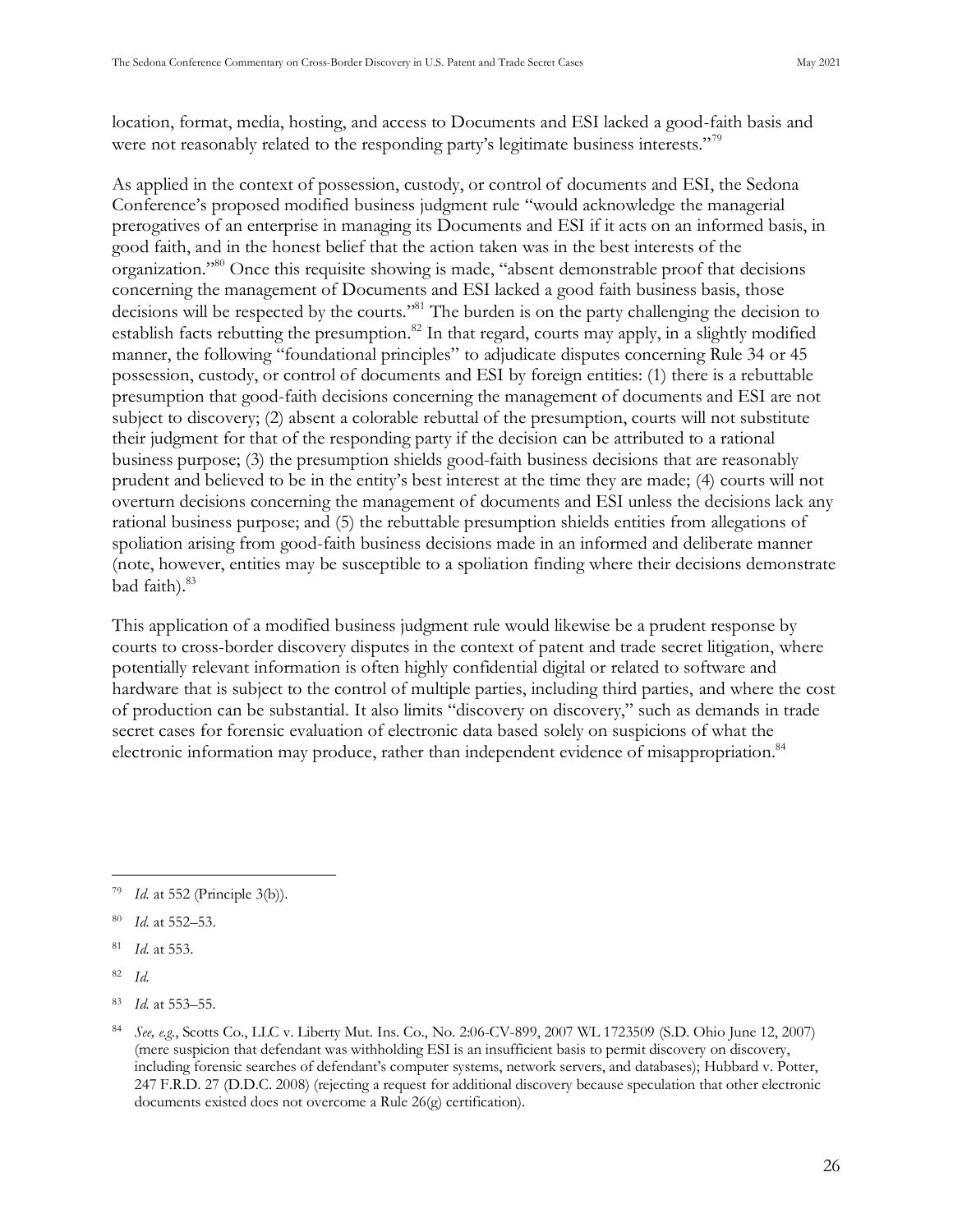In the context of patent or trade secret disputes, the presumption that an entity made good-faith prelitigation business decisions concerning the management of its documents and ESI "shall apply when: (1) after asserting an intention to rely upon the modified business judgment rule presumption, the entity meets its obligation to make good-faith Rule 26 disclosures concerning pre-litigation decisions that were made about Documents and ESI and (2) absent indicia of bad faith."<sup>85</sup> Once that requisite showing is made by the party opposing the discovery, "if the requesting party wants to challenge the presumption, it bears the burden to demonstrate that the producing party's prelitigation decisions about Documents and ESI were made in bad faith, i.e., the entity did not act on an informed basis, or in good faith, and in the honest belief that the action taken was in the best interests of the organization, by adducing actual evidence (not mere speculation) in support of such a claim in accordance with the mandates of Rules  $26(g)$  and  $11.^{86}$  Facts supporting an "improper purpose" attack against the presumption could include business decisions in the context of the patent and trade secrets litigation that render the information more difficult or expensive to access for purposes of such litigation, without offering a corresponding business advantage, or downgrading the "usability" of electronic information without a corresponding business reason for doing so.<sup>87</sup> For instance, in the context of trade secret misappropriation, the question why electronic information was downloaded by an employee in one country, and then apparently moved to another country, might be relevant to this inquiry.

The Sedona Conference has noted that the following "adjustments" must be made to the traditional application of the business judgment rule to make this framework workable. First, the business judgment rule's traditional "abuse of discretion" standard needs to be eliminated in this context, in favor of the "control" paradigm advanced earlier in this *Commentary*.<sup>88</sup> Second, the traditional form of the business judgment rule requires courts to honor the organization's directors' business judgment absent an abuse of their discretion. In the context of Rule 34 and Rule 45 possession, custody, or control, however, information technology executives, network administrators, and other personnel with decision-making authority over content that may be relevant to the patent or trade secret dispute are not directly analogous to members of boards of directors, who are company executives with associated company-wide administrative and executive power.<sup>89</sup> In contrast, personnel charged with decision making regarding the management of electronic or similar information typically occupy a lower rung in corporate managerial hierarchies.<sup>90</sup> Third, the traditional factors that courts have examined to determine whether a company properly exercised its business judgment should be adjusted for the Rules 34 and 45 context to reflect that (a) the formality of the decision is instead evaluated by the "business basis" of the decision, and (b) the impact of the decision is focused upon the possession, custody, or control of documents and ESI, rather than focused on the impact of the officers, directors and shareholders.<sup>91</sup> In this way, the focus always remains upon why the electronic information and other information are where it is, and what it is.

#### <span id="page-35-1"></span><span id="page-35-0"></span>**D. MANAGING CROSS-BORDER DISCOVERY TO COUNTRIES WITH TRAVEL RESTRICTIONS**

**Best Practice 10 – If one or more parties establish a need for cross-border discovery, but international travel or access to the witnesses and sources of proof is restricted or otherwise impractical, the court may facilitate access to the sources of proof by allowing the parties to use alternative technologies.**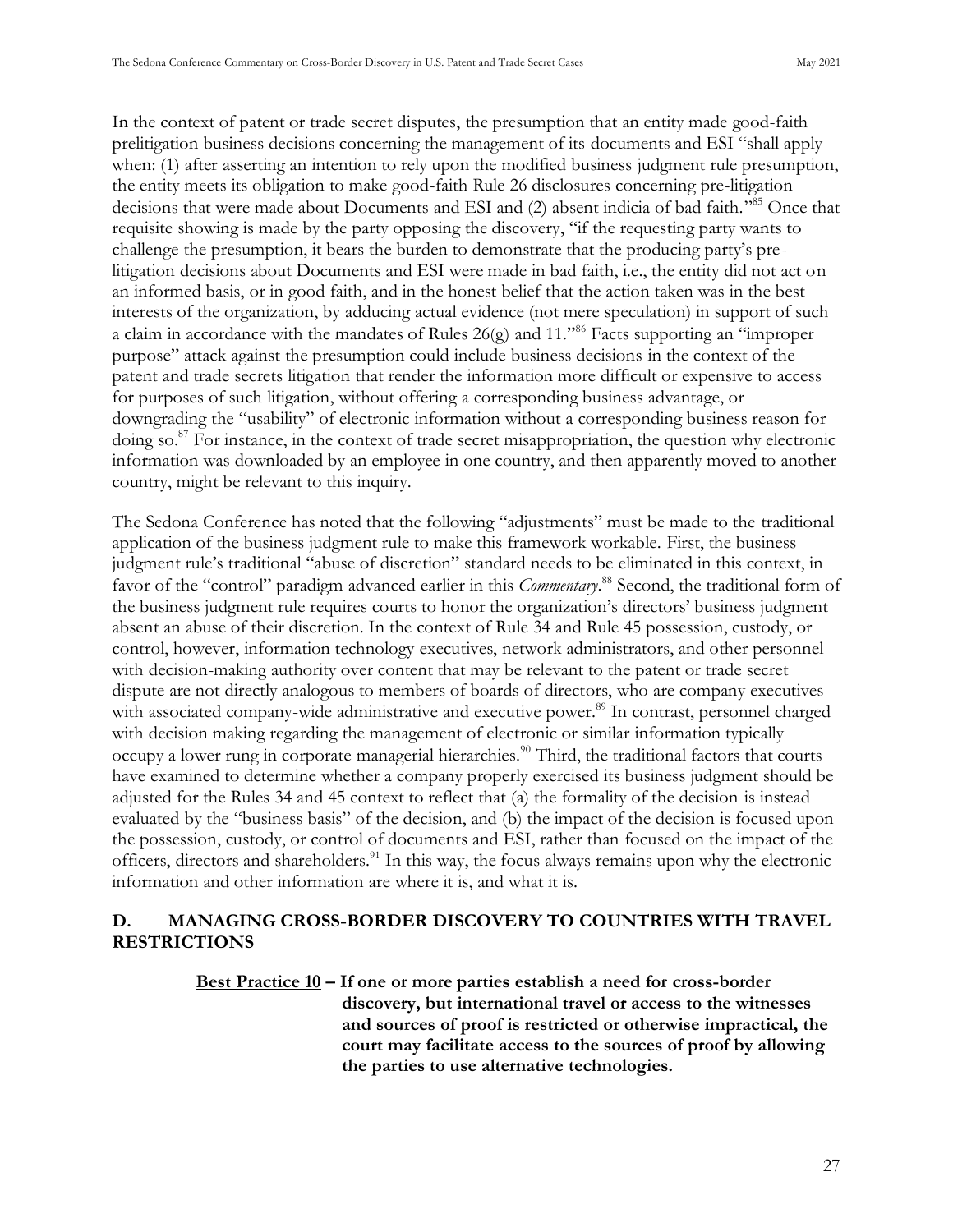Traditionally, cross-border discovery required foreign travel; often the retention of foreign counsel; and depending upon the type and location of discovery, special procedures to facilitate discovery. For instance, except in very rare circumstances, depositions of witnesses located in Japan must occur at the United States Embassy or Osaka Consulate.<sup>92</sup> Orders by U.S. courts "cannot compel the Government of Japan to amend or overlook its judicial regulations and procedures."<sup>93</sup> Given limited conference room space at the Embassy or Consulate, taking a deposition in Japan required an additional layer of coordination, even in the best of circumstances.

At times, including but not limited to the COVID-19 pandemic, restrictions on travel or other barriers to accessing discovery (such as technological limitations of sharing electronic information) have added further complexity to cross-border discovery. For instance, the dynamic nature of COVID-19 infection rates has made predicting the ability to travel to any country tenuous at best, even if the parties can coordinate such discovery.<sup>94</sup> But along with inconvenience, these limitations also offer opportunity, particularly when the parties and the court work collaboratively to consider and establish procedures for the use of alternative technologies—such as, for example, videoconferencing means for remote depositions<sup>95</sup>—to facilitate access to the sources of proof. Discussing and establishing such procedures in advance may facilitate a more orderly interaction; set expectations for scope and conduct; and avoid costly or time-consuming disputes, particularly in the circumstance when the court may not be logistically available to resolve disputes in real time. The procedures might touch on a wide range of issues, such as whether the time for a deposition should be extended *ex ante* given the nature of the examination; whether certain procedures should be implemented for the use of particularly sensitive information such as source code or design documents; whether a protective order specific to certain sources of proof is advisable to afford additional protections; and whether certain precautions are necessary to address any public health risks for a testifying witness or counsel. Such arrangements should take into account applicable U.S. and foreign law and regulations.

- <sup>89</sup> *Id.* at 559–60.
- *Id.* at 560.

<sup>93</sup> *Id.*

<sup>85</sup> *Sedona Commentary on Rule 34 and Rule 45 "Possession, Custody or Control," supra* note 3, at 557–58.

<sup>&</sup>lt;sup>86</sup> *Id.* at 558 (footnotes omitted).

<sup>87</sup> *Id.* at 558–59.

<sup>88</sup> *Id.* at 559.

<sup>91</sup> *Id.* at 560–61.

<sup>92</sup> U.S. Embassy & Consulates in Japan, Depositions in Japan, [https://jp.usembassy.gov/depositions-in-japan/\(](https://jp.usembassy.gov/depositions-in-japan/)last visited May 16, 2021).

<sup>&</sup>lt;sup>94</sup> As of this writing, the United States Embassy in Japan indicated that it was not accepting reservations for conference rooms in 2021 until further notice.

<sup>&</sup>lt;sup>95</sup> Rule 30(b)(4) of the Federal Rules of Civil Procedure allows parties to stipulate to taking a deposition by telephone or other remote means. With advances in technology, virtual depositions through videoconferencing platforms or court reporting services can allow participants to visualize each other as well as exhibits similar to a live deposition.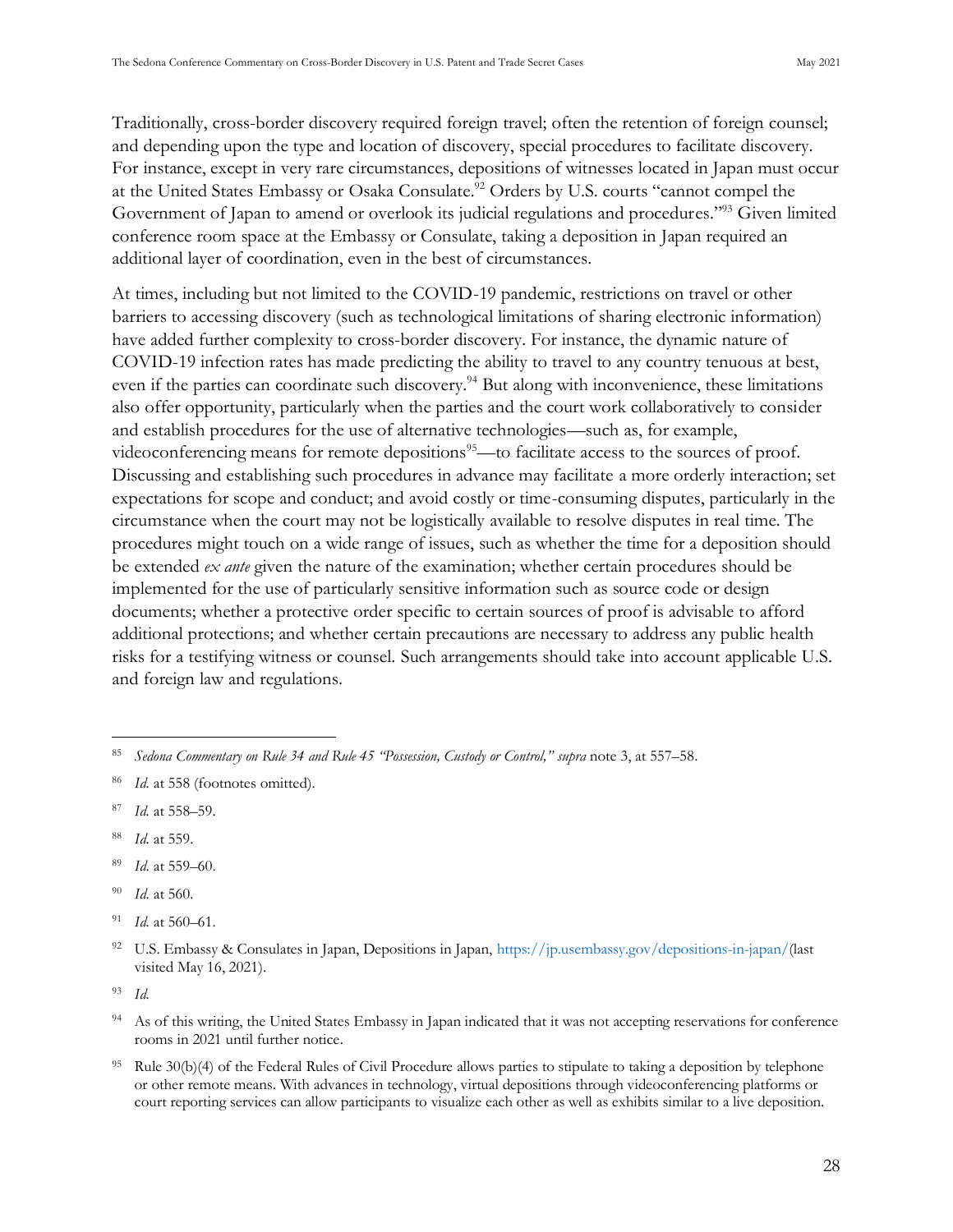#### <span id="page-37-0"></span>**Best Practice 11 – The parties should discuss with each other and then with the court special procedures that may be needed when obtaining remote access to particularly sensitive documents or information located in a foreign jurisdiction.**

As mentioned above, certain highly sensitive types of evidence when located in foreign jurisdictions may pose particular challenges, both logistically and legally, for parties and supervising courts, especially when the source of proof is at the core of the dispute or poses technological issues. Producing parties may be particularly concerned regarding unintended or inevitable disclosure, while requesting parties may be particularly concerned about the impact of limited access to their claims and defenses. These concerns are acute in actions that involve direct competitors who are still actively developing, marketing, and selling commercial products. To address these concerns, the disclosing party must be prepared to specifically articulate the potential risk(s) so that the parties and supervising courts may consider mechanisms that are tailored to address those risks, such as additional protective orders; restrictions on access (e.g., read-only); limitations on copying, download size, and format (e.g., no native file download); and costs. In crafting solutions, the parties and the court also must be aware and responsive to work product and privilege concerns.

One example of highly sensitive evidence that may pose unique challenges is design documents. Foreign design documents and communication about such design documents may require translation, which in turn requires a certified translator sufficiently versed in the technology to accurately translate the information. Another example reflected in Patent Local Rules across the country is source code.<sup>96</sup> A closer look at the challenges posed by source code appears in the sections that follow.<sup>97</sup>

<sup>96</sup> N.D. Cal., Patent Local Rules (rev. Jan 17, 2017); D. Del., Default Standard For Source Code Discovery.

<sup>97</sup> *See* Grupo Petrotemex, S.A.DE C.V. v. Polymetrix AG, Nos. 16-cv-2401 (SRN/HB) & 19-mc-092 (SRN/HB) (D. Minn. July 2, 2020 & Aug., 1. 2020): (Hague Convention authorization issued, and, over the plaintiffs' objection, court granted defendant's motion for an order pursuant to Federal Rule of Civil Procedure 30(b)(4) that the depositions proceed remotely using videoconferencing technology. While the Court recognized "the advantages of in-person depositions under ordinary circumstances," it noted that "these are not ordinary circumstances" and the necessary restrictions related to the COVID-19 pandemic would likely continue for an indeterminate amount of time); Panasonic Corp. v. Getac Tech. Corp., No. SA CV 19-01118-DOC (DFMx) (C.D. Cal. Aug. 6, 2020) (granting defendant's motion to compel plaintiff to make available for deposition its employee witnesses from Japan, with the Court ordering that the depositions shall take place on or before September 25, 2020 in the Central District of California, the District of Hawaii, or such other location as agreed upon by the parties); Bio-Rad Labs., Inc. v. Stilla Techs., Inc., No. 1:19-cv-11587-WGY (D. Mass. Aug. 20, 2020) (entering an order for a Commission to Take Foreign Deposition addressed to "Any Consular Officer of the United States Assigned to Paris, France" and requesting that oral depositions of witnesses from a French entity defendant be taken at the United States Embassy in Paris or remotely by videoconference," while also specifying that, "[i]n view of any current or potential COVID-19 related restrictions at the time of depositions, the parties and witnesses have consented and request to conduct the depositions remotely by videoconference at [defendant's] principal place of business or other location to be agreed upon by the parties.")

In Italy, special rules issued during the COVID-19 Emergency has provided for the possibility of dealing with civil hearings through remote connection, but only when they do not require the presence of persons other than the lawyers, the parties and the auxiliaries of the judge. Therefore hearing aimed to witnesses could not be held remotely. However, on April 16, 2020, the Permanent Bureau of the Hague Convention issued a Guide on Use of Video-Link under Evidence Convention, <https://www.hcch.net/en/news-archive/details/?varevent=728> (last visited May 16, 2021).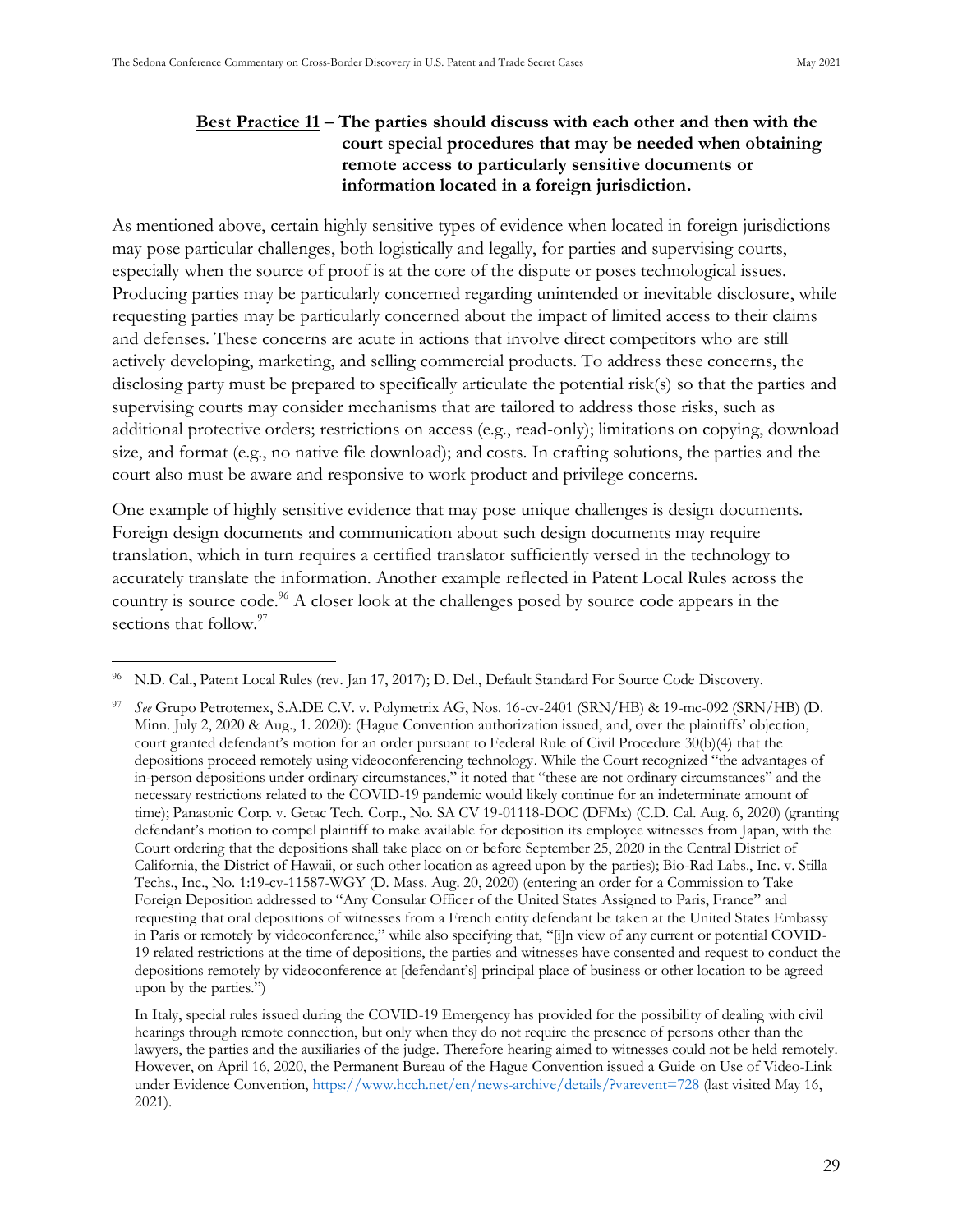#### <span id="page-38-1"></span><span id="page-38-0"></span>**E. MANAGING CROSS-BORDER DISCOVERY OF SOURCE CODE**

#### **Best Practice 12 – If access to source code located outside the United States is required, the parties should discuss with each other and then with the court how to facilitate access to the source code.**

The complexities surrounding parties gaining access to computer software—particularly the underlying source code for the software—presents some of the most significant logistical problems in patent, copyright, and trade secrets litigation. These complexities are further compounded when the underlying source code is located on computers located outside the United States, and can become particularly problematic when there are restrictions on international travel, such as during the COVID-19 pandemic of 2020.

Source code can generally be thought of as "a computer program written in a high level human readable language," examples of which include the well-known C, C++ and Java programming languages.<sup>98</sup> Source code is compiled into what is known as "object code," which can be thought of as machine language "required for the program's execution by a computer."<sup>99</sup> It is not uncommon for sophisticated source code programs to include millions of lines of code, and the software typically is deemed extraordinarily confidential by the companies that develop and license it. As a result, source code can be protected simultaneously as patentable subject matter, copyrightable content, and as a trade secret. In some circumstances, it may even be subject to national security concerns. <sup>100</sup>

One particularly important characteristic of source code is that it frequently is deemed the single most valuable asset to both Fortune 500 companies and technology start-ups alike, impacting their valuations.<sup>101</sup> Not surprisingly, therefore, companies whose business models are rooted in the use, development, licensing, exploitation, or marketing of computer software can be particularly sensitive about how parties are allowed to review the underlying source code. Nonetheless because source code analysis can be integral to establishing or defending against a claim of patent infringement, copyright infringement, or misappropriation of trade secrets, it is critical that both the plaintiff and

<sup>98</sup> Reiffin v. Microsoft Corp., 214 F.3d 1342, 1344 (Fed. Cir. 2000).

<sup>99</sup> *Id.*

<sup>100</sup> *See*, *e.g.*, United States v. Sinovel Wind Group Co. Ltd., 794 F.3d 787, 789 (7th Cir. 2015) (denying mandamus and review under the collateral order doctrine of a denial by the district court of a motion to quash service on a Chinese corporation by the United States through its 100% domestic controlled subsidiary, where the Chinese company was accused of attempting to steal computer source code protected both by copyright and trade secrets that the government contended the Chinese company intended to use to assist in operating its own wind turbines); Karn v. United States Dep't of State, 925 F. Supp. 1 (D.D.C. 1996) (upholding State Department's designation of computer diskette containing cryptographic software as a "defense article" subject to export limitations), *remanded on other grounds*, 107 F.3d 923 (D.C. Cir. 1997).

<sup>101</sup> High Tech start-ups that achieve investor valuations of one billion dollars even have their own nickname—i.e., "unicorn." One publication estimated that as of 2020, there were more than 400 such "unicorns" worldwide, many of which provided computer-software related services in areas like Artificial Intelligence (AI), e-commerce, cybersecurity, and Fintech. *See* CBInsights, *The Global Unicorn Club* (2020), [https://www.cbinsights.com/research](https://www.cbinsights.com/research-unicorn-companies)[unicorn-companies](https://www.cbinsights.com/research-unicorn-companies) (last visited May 16, 2021).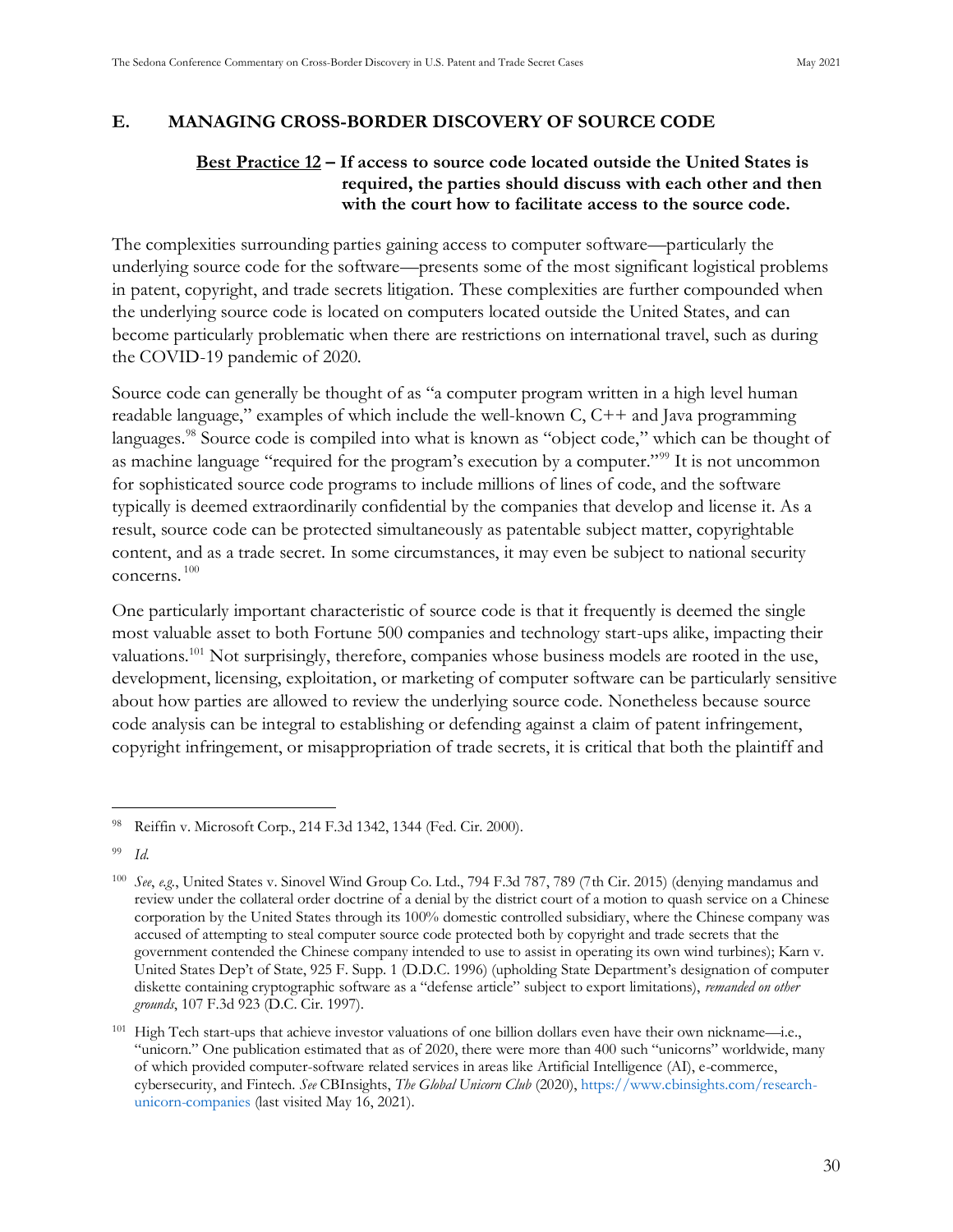the defendant be permitted to engage source code experts or forensic software analysts to review the source code and to assist the lawyers in preparing expert reports directed to the underlying claims.

One consequence of this practice is that some district courts in the United States, as well as the ITC and individual judges, have developed model (default) protective orders that include unique provisions governing production of source code for use in patent, copyright and trade secret litigation.<sup>102</sup> Because the need for the source code in the underlying cases is fact specific, these model protective orders frequently are further modified by the attorneys to add (or delete) particular conditions related to how and where the source code will be produced, and who can view it (including in what form). Typical restrictions pertaining to source code that are contained in both model and modified protective orders include: (a) provisions governing what place(s) and times the source code may be reviewed electronically (*e.g.*, normal business hours at counsel's office or a source code repository); (b) limitations on what individuals may review the source code (typically restricted to counsel, court personnel, and experts); (c) the conditions by which the source code may be accessed, including what tools or media devices may be used to analyze the code; (d) provisions establishing whether electronic copying or printing of the code is permitted (including how many pages may be copied), and in what form(s); (e) requirements ensuring that any access by experts can be monitored, and that logs are maintained to reflect what individuals accessed the electronic versions of source code, and when; (f) restrictions on how the source code may be produced as exhibits and referenced in court filings and expert reports; (g) provisions governing how the source code may be accessed and produced at depositions or made available as evidence at trial (sometimes requiring the courtroom to be closed); and (h) conditions setting the remedies for inadvertent, intentional, or unauthorized disclosures of the source code. Moreover, some protective orders also include provisions restricting any attorney with access to source code from prosecuting patent applications related to the technology covered by the source for a period of time after such access, which often may be one or more years.

It is important to note that even such typical restrictions on source code access set forth in model protective orders may not be appropriate in every case, regardless of where the source code will be accessed. For instance, in copyright and trade secret cases (and even some patent infringement actions), where access and copying may be critical elements of the underlying claims, it may be critical for the parties to ascertain via forensic or other means **when** and by **whom** the source code was developed, and how. Such forensic analysis may require more robust access to the electronic source code by parties than situations in other cases where expert evaluation of the software is focused solely on how the source code functions. Every case is somewhat fact dependent.

Nonetheless, when source code that is relevant to a patent, copyright, or trade secrets action resides on foreign computers, courts and counsel need to be cognizant that many prominent features of

<sup>102</sup> *See*, *e.g.*, N.D. Cal. Patent Local Rule 2-2 Interim Model Protective Order, § 7.3; N.D. Cal. Model Protective Order for Litigation Involving Patents, Highly Sensitive Confidential Information and/or Trade Secrets, § 7.3; E.D. Tex. Sample Protective Order for Patent Cases, § 10; Source Code Provision To Be Inserted in Model Commission APO; *see also* Sedona Conference, *Commentary on Patent Litigation Best Practices: Case Management Issues from the Judicial Perspective Chapter*, *available at* [https://thesedonaconference.org/publication/Commentary\\_on\\_Patent\\_Litigation\\_Best\\_](https://thesedonaconference.org/publication/Commentary_on_Patent_Litigation_Best_‌Practices_Case_Management_Issues_from_the_Judicial_Perspective) [Practices\\_Case\\_Management\\_Issues\\_from\\_the\\_Judicial\\_Perspective,](https://thesedonaconference.org/publication/Commentary_on_Patent_Litigation_Best_‌Practices_Case_Management_Issues_from_the_Judicial_Perspective) Best Practice 19 ("The court should require the parties to address in the Rule 26 joint discovery plan how and where they believe any computer source code production should be made available to the parties and experts.").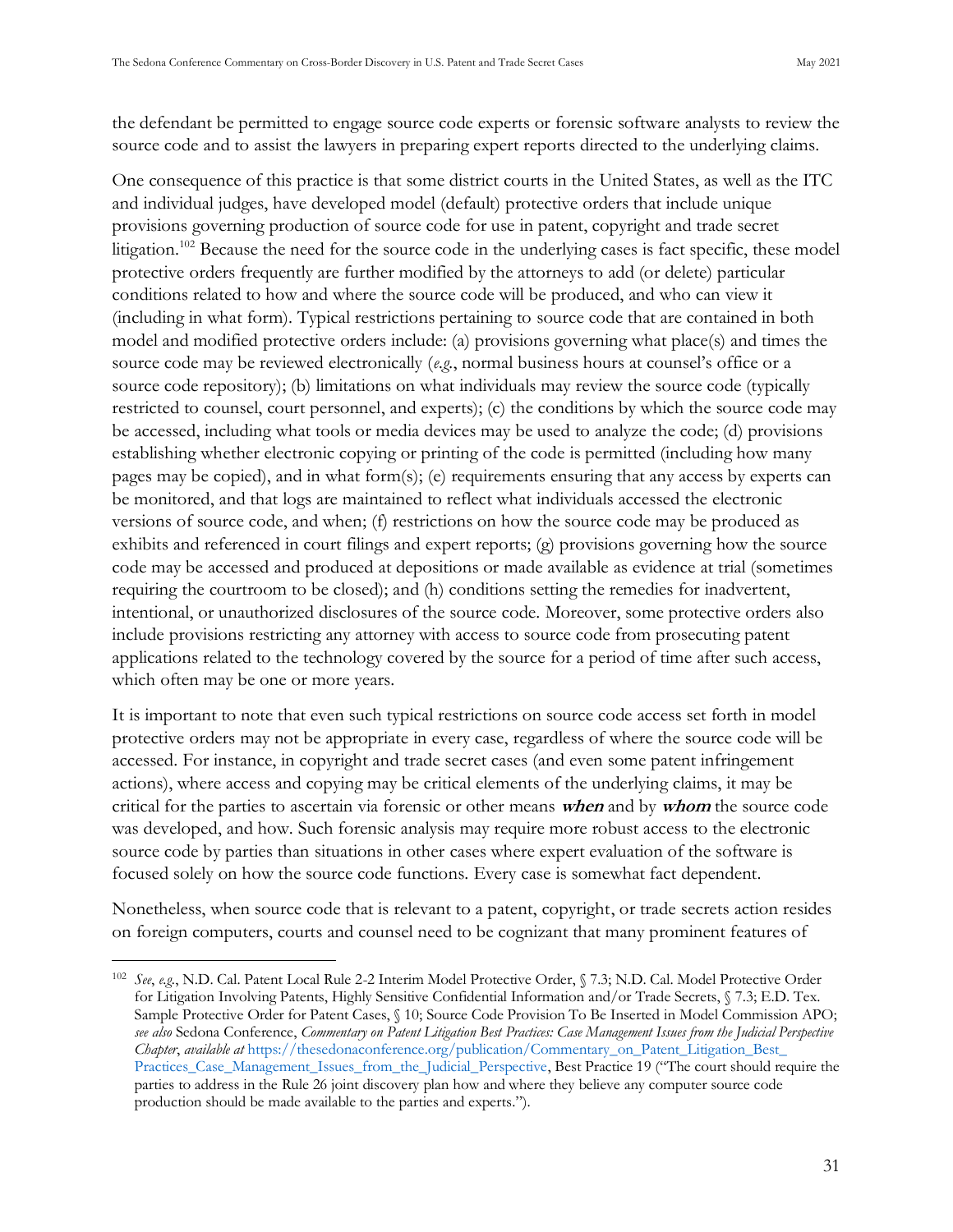existing or typical protective orders will need to be modified. Indeed, if the source code resides on the computers of a third party located in a foreign jurisdiction, it may not even be feasible to impose any of the conditions of a U.S. protective order without the cooperation of the judicial authorities located in that country.<sup>103</sup>

One particularly important situation that will necessitate the courts and counsel to consider amending model or typical protective orders exists when international travel is restricted or is not feasible, such as during the COVID-19 crisis of 2020.<sup>104</sup> This likely will require the parties to initiate a dialogue to determine what logistical obstacles need to be overcome, and how. Where those discussions do not resolve all the problems with security, travel, recording of the witnesses, etc., the court may need to weigh in on the issue.<sup>105</sup>

In such situations, the courts and parties likely will need to ensure that some of the more restrictive conditions typically included in model or stipulated protective orders governing the use of source code do not wholly prevent access to critical sources of proof, or impair how software-related evidence can be used at depositions or trial. <sup>106</sup>

<sup>104</sup> *Cf.* Gracenote, Inc. v. Free Stream Media Corp., C.A. No. 1:18-cv-01608-RGA (D. Del. Sept. 22, 2020) (entering joint stipulation to stay case in part because plaintiff's both parties' technical experts designated for conducting inperson review of source code resided in foreign countries, one of whom was from the Netherlands and was barred from entry into the United States pursuant to the entry ban on travelers from Europe, and one of whom was subject to a substantial risk that he would be prohibited from returning to Chile (where he resided) if he traveled to the United States for such an inspection).

<sup>103</sup> *Cf.* Sun Group U.S.A. Harmony City, Inc. v. CRCC Corp. Ltd., No. 17-cv-02191-SK, 2019 WL6134958 (N.D. Cal. Nov. 19, 2019) (refusing motion to require production of source stored on servers in China occur in accordance with procedures established by the Hague Convention, and instead finding that the defendant could access the source code via computers maintained by subsidiaries in the United States, thereby allowing the Federal Rules of Civil Procedure to govern production); Autodesk, Inc. v. ZWCAD Software Co. Ltd., No. 5:14-cv-01409-EJD, 2015 WL 1928184 (N.D. Cal. Mar. 27, 2015) (in case where plaintiff brought action for copyright infringement and misappropriation of trade secrets, denying defendant's motion to require all evaluation of source code deposited in China be conducted under the Hague Convention, or to modify the protective order to require all inspection of the source code occur in China, where the code had been deposited).

<sup>105</sup> *Cf.* Coolpo Licensing LLC v. Festa, No. CV-19-05473-PHX-DWL, 2020 WL 3192421 (D. Az. June 15, 2020) (denying plaintiff jurisdictional discovery in a patent litigation directed to potential sources of evidence purported to be located in the ongoing COVID-19 pandemic," plaintiff's "request is based on nothing more than a hunch that it might, if allowed to pursue discovery in China, locate information relevant to the question of jurisdiction"); Sanho Corp. v. Kaijet Tech. Int'l Ltd., Inc., No. 1:18-cv-05385-SDG (N.D. Ga. Mar. 30, 2020) (in a patent infringement action, denying motion to compel Taiwanese resident to appear for deposition in Atlanta during COVID-19 epidemic, and instead ordering the deposition to occur by videoconference or teleconference).

<sup>106</sup> *Cf.* Regal Beloit Am., Inc. v. Broad Ocean Motor LLC, No. 4:16-cv-00111-JCH, 2017 WL 35702 (E.D. Mo. Jan. 4, 2017) (refusing to provide a requirement in a protective order governing a patent infringement action would necessitate that all discovery related to documentation in China be conducted in accordance with the Hague Convention, in part because defendant could not identify any documentation that, if produced under the Federal Rules of Civil Procedure, would necessarily contradict China's Declaration on accession to the Hague Convention); Bell North Research, LLC v. Samsung Electronics Co. Ltd., No. 2:19-cv00286-RBG (E.D. Tex. July 30, 2020) (entering Addendum To The Stipulated Supplemental Protective Order and providing for remote Source Code review using "specially-configured source code discovery laptops . . . which can be shipped to reviewers who are sheltering in place, and enable the recipient . . . to review code in an environment designed to approximate the security precautions that have become a longtime standard at the [producing party's] dedicated source code discovery facility"; each reviewer provided with a laptop must "use the shipping container and/or packing materials" in which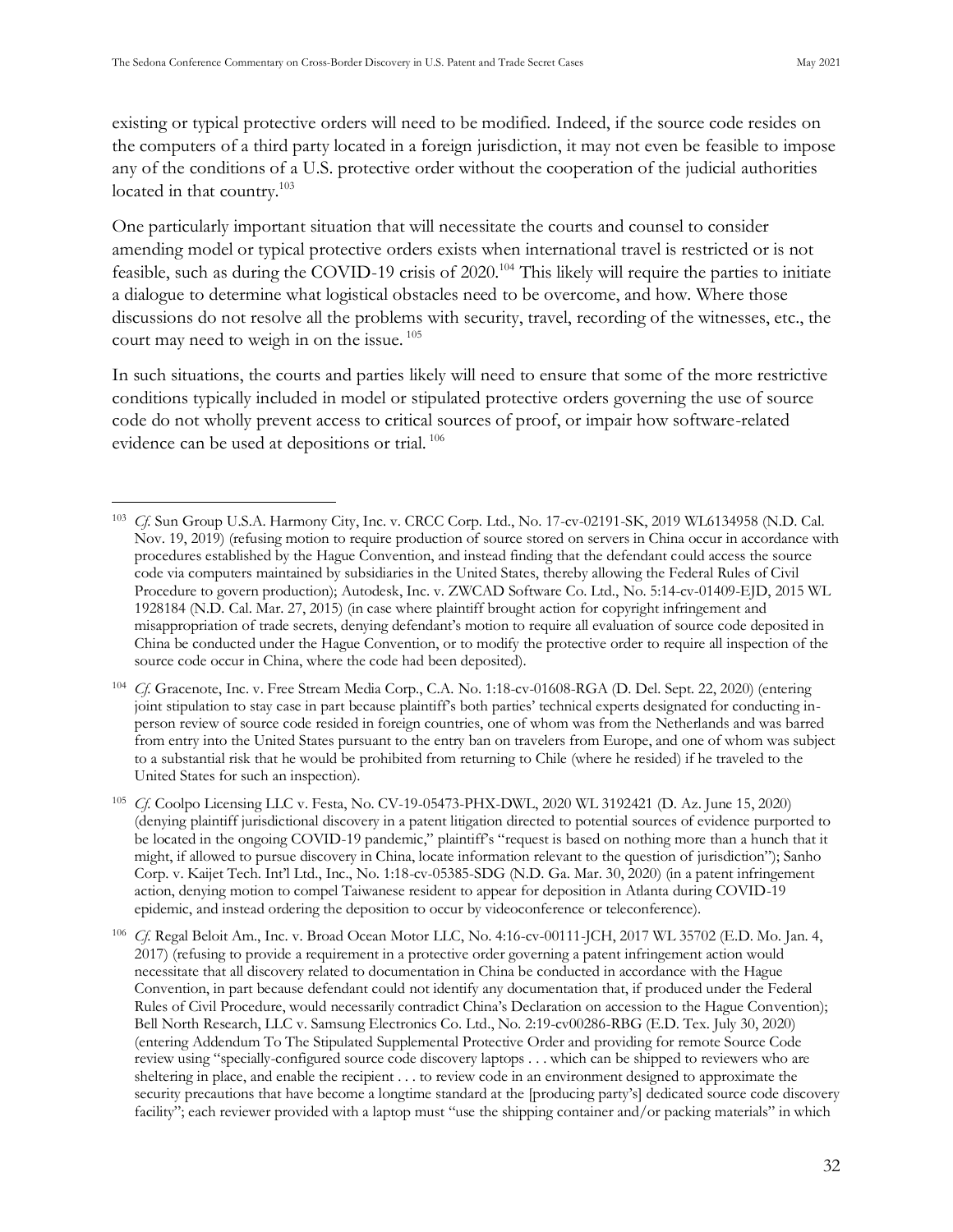For instance, in such situations, it may be necessary to permit access to the source code in ways not typically contemplated by model protective orders used in patent, copyright, and trade secret cases.<sup>107</sup> On the other hand, the need for security to protect the source code must also remain a paramount concern.

In that regard, the court may need to order that copies of the electronic source code can be shipped to and maintained by a party's primary consultant on a stand-alone and encrypted laptop with no internet connection, and no connections to a printer.<sup>108</sup> Where the consultant resides overseas, or where the source code originates from an overseas location, additional restrictions may be warranted, including how the code is electronically transmitted. In such circumstances, it may be necessary to effect a transfer of the code from the overseas locations by a trusted third party, such as a source code escrow service, perhaps placing the costs of such transfer on the party demanding its production. Where the consultant will be permitted access to the code on a stand-alone and encrypted computer, limitations requiring access to the source code at particular times, such as normal business hours, also may need to be relaxed, subject to new protections such as requiring that advance notice be made to the producing party when the consultant will be reviewing the code outside business hours. Measures likely will need to be designed to ensure that all evaluations and printings of the code are logged.<sup>109</sup> In lieu of typical live monitoring of consultants during their access to the source code, provisions ensuring video monitoring (such as via webcam) also may need to be employed.<sup>110</sup> Provisions must exist that ensure of the code cannot be used in any way outside the immediate litigation. In all situations, however, the modifications required to existing source code protections may be necessitated by unusual facts and circumstances of the case.

the laptop was received to return the laptop "following the completion of their review, but in no event later than 14 days after delivery").

<sup>107</sup> *See*, *e.g.*, Fisher-Rosemount Sys., Inc. v. ABB Ltd., No. 4:18-cv-00178-KPE (S.D. Tex. Aug. 6, 2020) (in the wake of COVID-19, entering stipulated source code protocol whereby the producing party was required to load its source code on a securely hosted virtual machine and to provide access to an authorized reviewer through either a network server with a publicly facing API or a source code review laptop wherein the only functionality was to access the source code virtual machine through the network server); Impact Engine, Inc. v. Google LLC, No. 19-cv-01301- CAB-BGS (S.D. Cal. May 18, 2020) (denying motion to compel relate to discovery concerning source code located within the San Francisco Bay area that was subject to shelter-in-place conditions, and instead ordering the parties to "meet and confer to propose an alternative method for parties to inspect source code, whether it involve remote access with a secure network or any other alternative method that would be compatible while following COVID-19 guidelines.")

<sup>108</sup> *See, e.g.,* Intellectual Pixels Ltd. v. Sony Interactive Entertainment LLC, No. 8:19-cv-01432-JVS-KES (C.D. Cal. May 21, 2020) (modifying protective order entered in patent litigation due to COVID-19, noting that since public health orders and advisories issued during the pandemic made it impossible for the parties to inspect source code pursuant to the in-person review procedures of the existing protective order, the court would permit certain alternative provisions for where and how the source code could be accessed, as well as procedures for using the source code during depositions).

<sup>109</sup> *Id.*

<sup>&</sup>lt;sup>110</sup> Id.; see also SkyHawke Tech., LLC v. DECA Int'l Corp., No. CV 18-1234-GW (PLAx) (C.D. Cal. June 1, 2020) (in addition to impose strict conditions how access to source code would occur in a clean room during the COVID-19 pandemic, requiring monitoring of inspections by remote camera).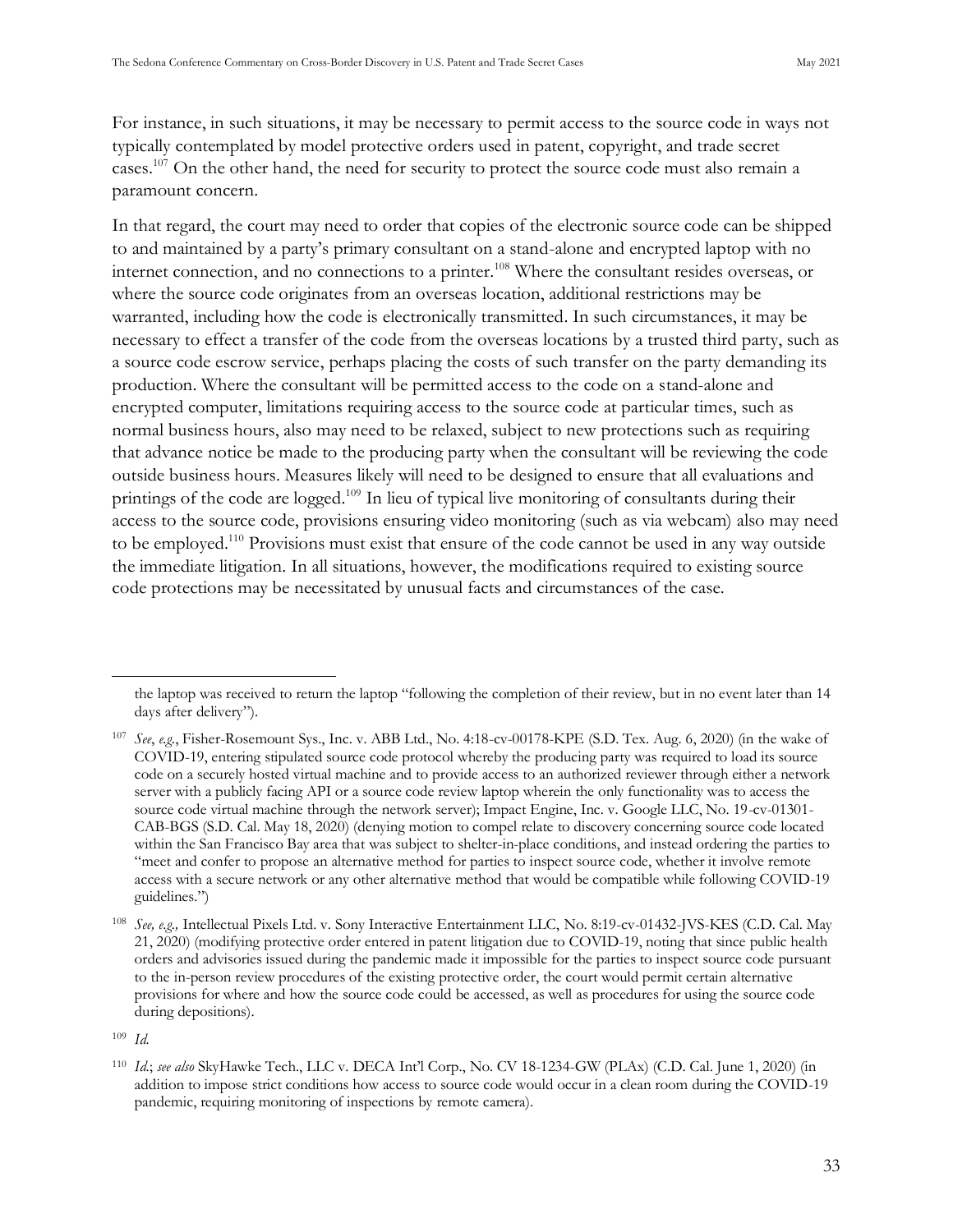#### **Best Practice 13 – If source code for a deposition outside the United States is required, the parties should attempt to reach agreement on how to maximize the security of the source code.**

<span id="page-42-0"></span>Because software may consist of millions of lines of source code whose functions can be called from many different and widely separated parts of the underlying programming, it will not always be feasible for the parties to rely upon written copies of the code as exhibits at depositions or trial. As a result, there may be situations where the witnesses and experts will need to have access to the electronic version of the source code so that they can swiftly and with greater certainty locate particular lines or modules that exist in different parts of the programming. In such situations, if the deposition (or even trial testimony) requires the witnesses or experts to testify from a foreign location, or to access source code that is located on computers located outside the United States, it will be essential that the parties attempt to work out in advance how they expect the electronic version of the code to be made available to all participants, including the court.

When feasible and without compromising substantive discovery, efforts should be made to minimize use of electronic source code at remotely conducted foreign depositions. The parties should be mindful of the high degree of confidentiality associated with the source code and take appropriate measures to ensure its security. For instance, private chat functions should be disabled, and breakout room features should only be employed when the foreign witness is not being deposed and the parties are off the record. Counsel should not have access to mobile devices or email during the deposition, thereby preventing any live communications between counsel and the witness, or counsel and third parties, that might privately disclose the content or functionality of the source code. Attempts also should be made to ensure that the videoconference feed itself is secure, and that unless absolutely necessary, no video recording is made that reflects the actual content of the source code being reviewed by the witness. It may be prudent for the parties to agree to a "test run" of the videoconference platform used for the foreign deposition, to ensure that there are no issues about source code security (let alone the deposition itself). Provisions also should be made to ensure the deposition can be suspended due to unforeseen technical issues.

#### <span id="page-42-1"></span>**Best Practice 14 – If source code located outside the United States is required for foreign deposition or at trial, the parties ordinarily should limit their use of source code during deposition or at trial to printouts of portions of such code.**

As noted in the commentary to Best Practice 13, it is common for courts and counsel in patent, copyright, and trade secrets litigation to include restrictions on when, where, how, and by whom source code may reviewed, whether the source code is produced electronically or by paper copies. For instance, it is not uncommon for the protective order in a patent, copyright, or trade secret case to require all electronic versions of source code to be maintained on a single standalone computer without an internet connection or  $\mathrm{USB}^{111}$  access, and for any depositions requiring access to this code to be taken at the location of the standalone computer. It also is not uncommon for protective

<sup>111</sup> Universal Serial Bus. *See The Sedona Conference Glossary: eDiscovery & Digital Information Management, Fifth Edition*, 21 SEDONA CONF. J 263 (2020).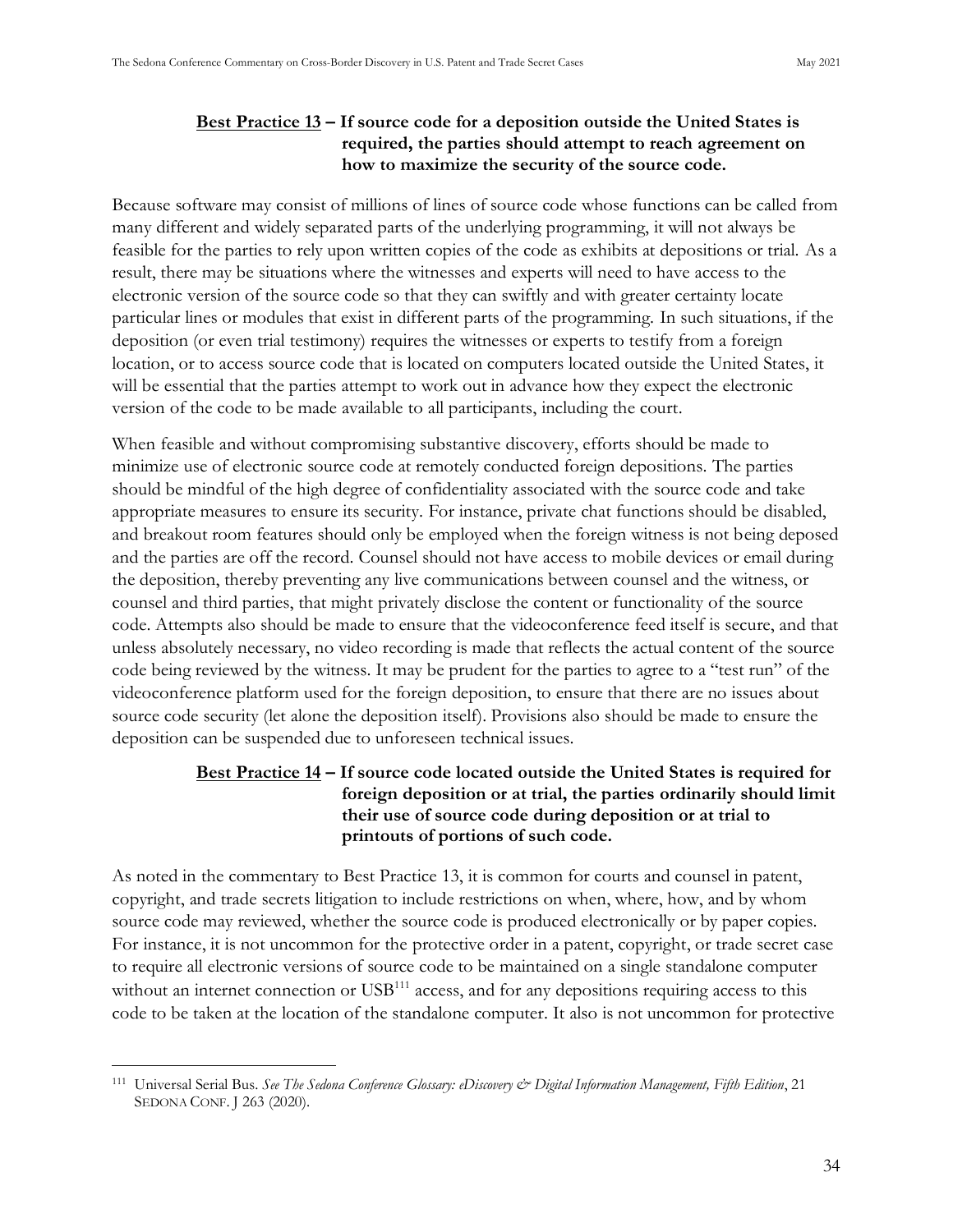orders to incorporate additional requirements that further restrict the use of source code at trial to written copies of the code.

Many of these conditions may prove to be unworkable when deposition or trial witnesses crucial to explaining how the code functions or originally was programmed are located in foreign countries subject to international travel restrictions, or where the source code itself only exists on computer(s) located within a foreign jurisdiction and the local authorities refuse to allow the parties access to the relevant computer(s) or software. In such cases, in addition to potentially modifying how any deposition itself will be conducted (i.e., determining what measures will be employed to ensure the video feed itself is secure, how the exhibits will be introduced, how any translation issues will be handled, and where testimony from the witnesses will be recorded), the parties should wherever possible try to stipulate to limit the use of source code to written examples to ensure the maximum protection and confidentiality of the source code.

In particular, counsel for any party who expects to use source code during a deposition occurring in a foreign jurisdiction should expect that he/she will be required to notify counsel for the opposing party and any third parties in advance of deposition as to what portions of the source code he/she may use and mark as exhibits at the deposition. If one or both of the parties will not stipulate to this condition, the court should place the burden on the individual(s) opposed to providing advance notice to develop procedures that ensure the source code can be used as exhibits in real time while also remaining secure. Where advance notice is required, courts should as a general rule state in the protective order (or any modification to an existing protective order) that compliance with such a condition shall not be deemed a waiver of attorney work-product privilege.

Further, precautions should be considered and taken to ensure that even the use of written source code at foreign depositions (or trial) is minimized, and cannot be used to impair the extreme confidentiality of the code itself. For instance, to maximize source code security, the parties also should consider whether it will be necessary for either party to provide the court reporter with actual copies of the source code as exhibits, or whether offering Bates numbers (or a similar identifier, such as the name of the source code module and relevant source code line numbers) will suffice. This solution may be particularly appropriate if the court reporter is transcribing the deposition remotely. Because the party taking the deposition may be required to provide advance notice of what portions of the source code will need to be printed, the party in custody of the source code will in all probability need to be responsible for copying it, even where the printed copies are not used at the deposition. To the extent there are any issues about printing costs arising from such procedures, they should be worked out by the parties in advance of the deposition(s). Any copies of the source code not marked as exhibits should be ordered destroyed promptly and in a secure fashion following the conclusion of the deposition.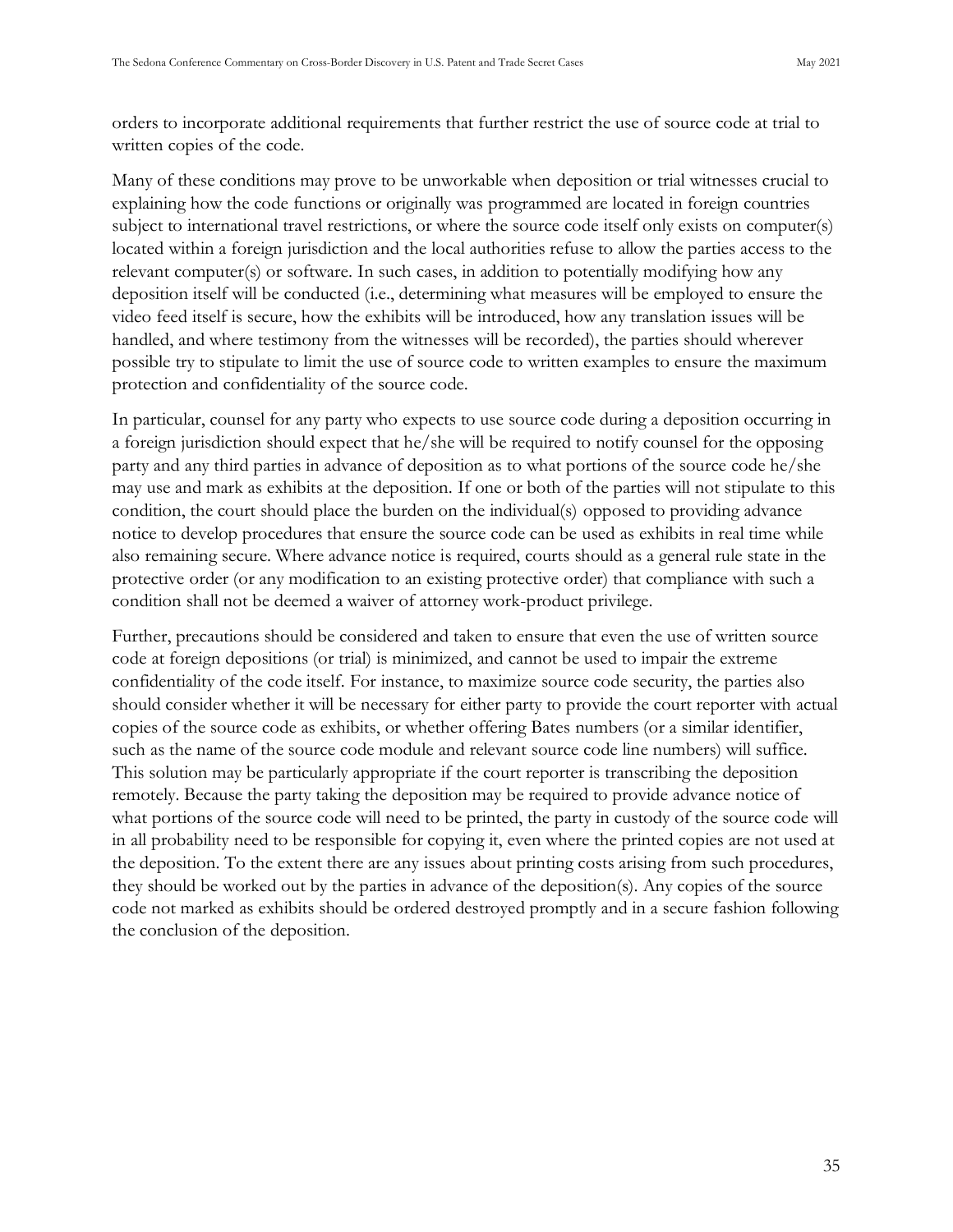### <span id="page-44-0"></span>**IV. Enforcing Access to Proof in Cross-Border Discovery in Patent and Trade Secret Cases**

#### <span id="page-44-2"></span><span id="page-44-1"></span>**A. FOREIGN STATE INTERESTS AND COMITY**

**Best Practice 15 – In resolving disputes relating to foreign discovery, the parties should be prepared to address at least the following comity factors:** 

**(1) the importance to the litigation of the information requested;** 

**(2) the degree of specificity of the request, especially as it relates to the relevant intellectual property;** 

**(3) whether the information originated in the United States;**

**(4) the availability of alternative means of securing the information;**

**(5) the extent to which noncompliance with the request would undermine important interests of the United States in enforcing patent and trade secrets rights, or compliance with the request would undermine important interests of the state where the information is located;**

**(6) the extent and the nature of the hardship that inconsistent enforcement of the discovery would impose on the foreign state;** 

**(7) the extent to which enforcement by action of either state can reasonably be expected to achieve compliance with the rule prescribed by that state;**

**(8) the compliance hardship on the party or witness from whom discovery is sought;**

#### **(9) the good faith of the party resisting discovery.**

In its seminal decision that evaluates how comity interests should be addressed when discovery as permitted under the Federal Rules of Civil Procedure is in clear tension with the applicability of a foreign blocking statute, the U.S. Supreme Court in *Aerospatiale* admonished that foreign laws precluding the disclosure of evidence "do not deprive an merican court of the power to order a party subject to its jurisdiction to produce evidence even though the act of production may violate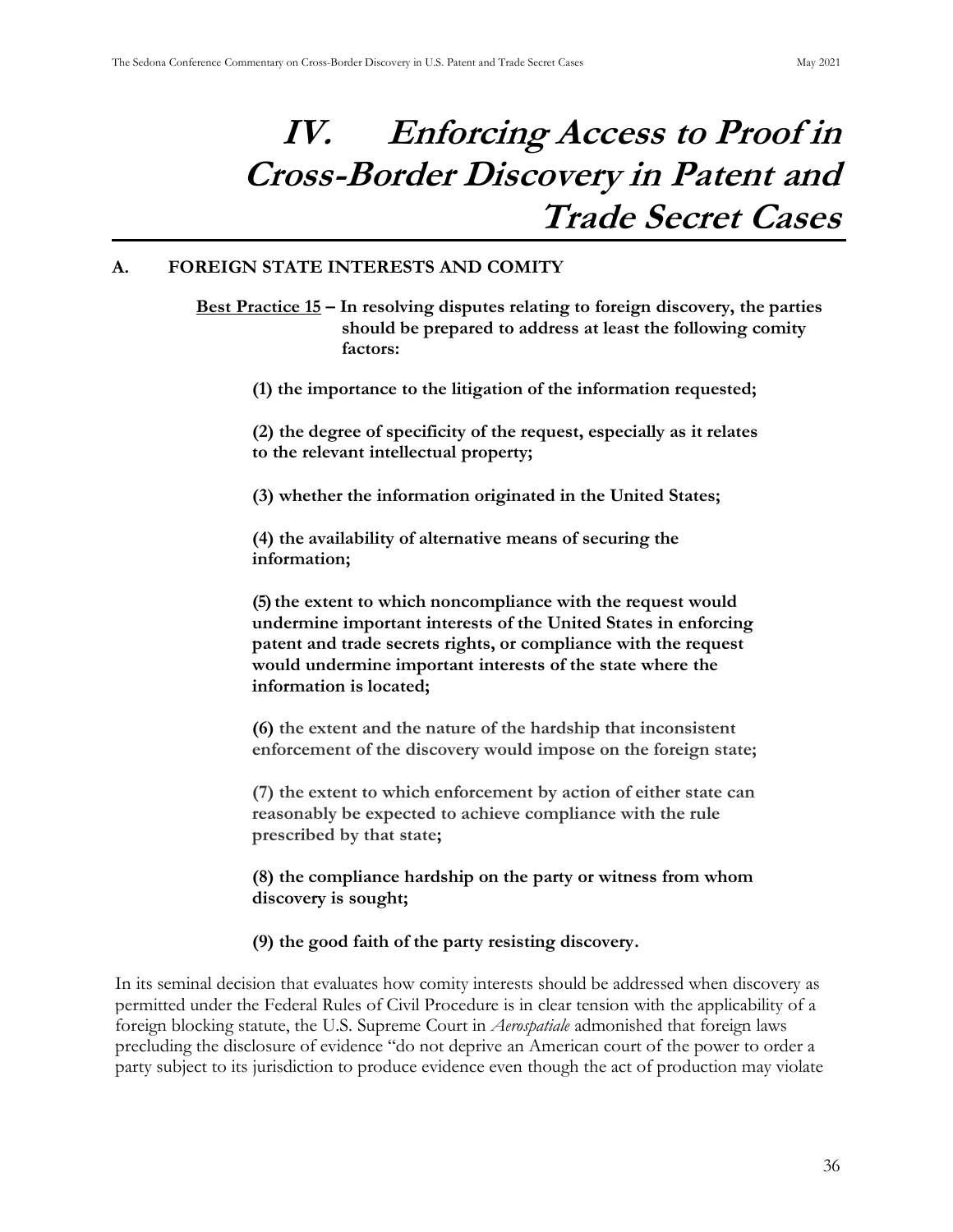that statute."<sup>112</sup> Rather, "[e]xtraterritorial assertions of jurisdiction are not one sided."<sup>113</sup> When a United States district court has jurisdiction over the subject matter of civil litigation, the Supreme Court observed that Federal Rules of Civil Procedure ordinarily will apply, and the district court may not need to resort to more onerous mechanisms like the Hague Convention to require the production of relevant discovery.<sup>114</sup> According to the Court, an interpretation of the Hague Convention as the exclusive means for obtaining evidence located abroad "would effectively subject every American court hearing a case involving a national of a contracting state to the internal laws of that state."<sup>115</sup>

On the other hand, the Supreme Court in *Aerospatiale* also was sensitive to the importance that other foreign jurisdictions place on their internal discovery practices, as well as the disadvantages that application of the Federal Rules of Civil Procedure creates for foreign defendants. The Court emphasized that "judicial supervision of discovery should always seek to minimize its costs and inconvenience, and to prevent improper uses of discovery requests."<sup>116</sup> The Court also cautioned that trial courts should ensure cross-border discovery does not engender discovery abuse.<sup>117</sup>

*Aerospatiale* therefore instructs trial courts to conduct a careful comity analysis whenever an argument is raised that civil discovery pursuant to the Federal Rules of Civil Procedure arguably conflicts with foreign law. In particular, the *Aerospatiale* Court set out five factors derived from the Restatement of Foreign Relations Law of the United States (Revised) § 437(1)(c) for district courts to consider in such situations: (1) the importance to the litigation of the documents or other information requested; (2) the degree of specificity of the request; (3) whether the information originated in the United States; (4) the availability of alternative means of securing the information; and (5) the extent to which noncompliance with the request would undermine important interests of the United States, or compliance with the request would undermine the important interests of the state where the information is located.<sup>118</sup> However, as the Ninth Circuit has observed, these five factors are not exhaustive.<sup>119</sup> Accordingly, the Ninth Circuit and some district courts have expanded on the *Aerospatiale* factors by suggesting that it also may be appropriate to consider (6) the extent and the nature of the hardship that inconsistent enforcement would impose upon the person; and (7) the extent to which enforcement by action of either state can reasonably be expected to achieve

<sup>112</sup> *Aerospatiale,* 482 U.S. at 539–40, 544 n.29.

<sup>113</sup> *Id.*

<sup>&</sup>lt;sup>114</sup> *Id.* (stating that "enactment of [a statute like France's blocking statute] by a foreign nation [cannot] require American courts to engraft a rule of first resort onto the Hague Convention, or otherwise to provide the nationals of such a country with a preferred status in our courts"; rather, "[i]t is clear that merican courts are not required to adhere blindly to the directives of such a statute').

<sup>115</sup> *Id.* at 539.

<sup>116</sup> *Id.* at 546.

<sup>117</sup> *Id.*

<sup>118</sup> *Id.* at 544 n.28; *see also* RESTATEMENT OF FOREIGN RELATIONS LAW OF THE UNITED STATES (REVISED) § 437(1)(c).

<sup>119</sup> Richmark Corp. v. Timber Falling Consultants, 959 F.2d 1468, 1475 (9th Cir. 1992).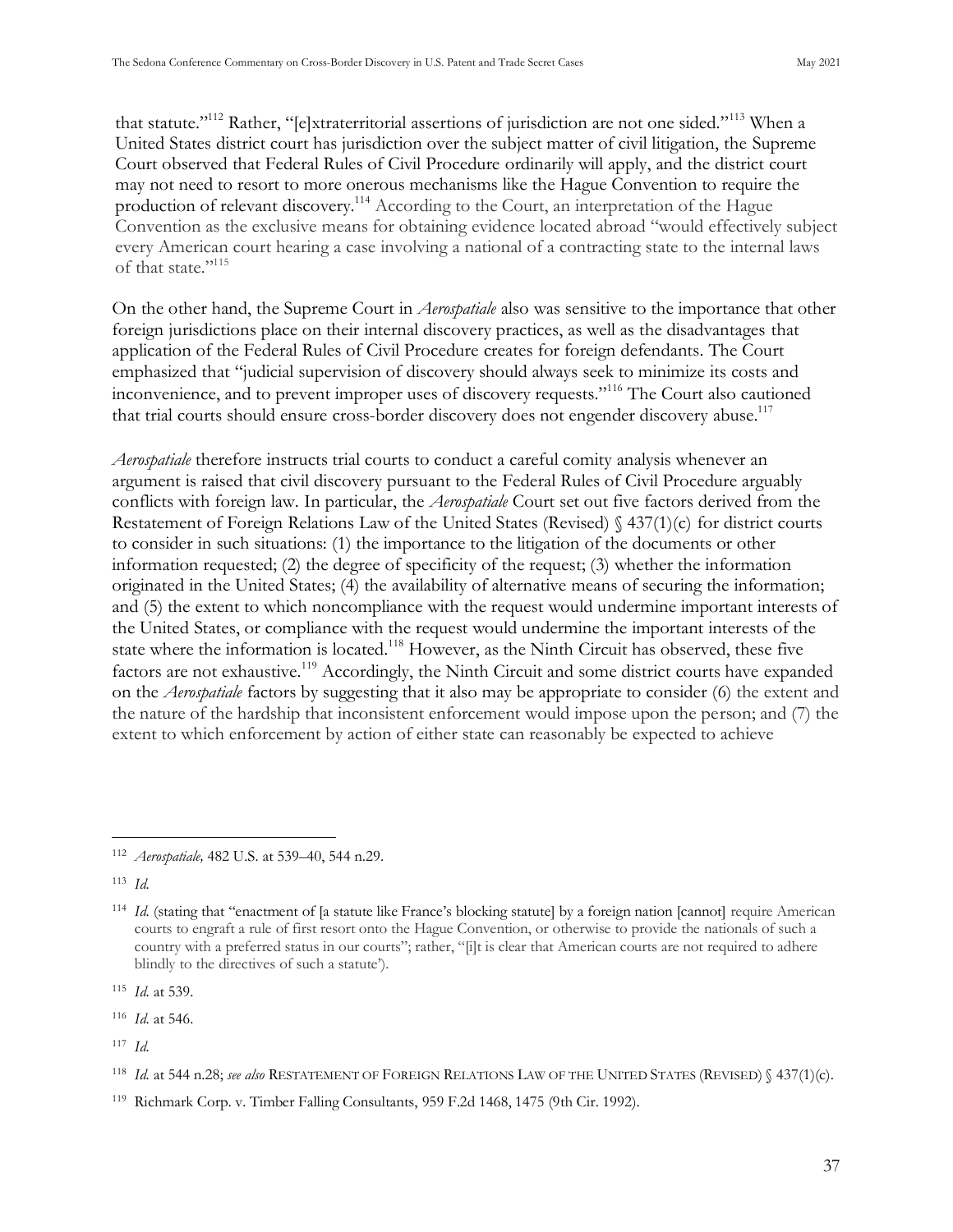compliance with the rule prescribed by that state.<sup>120</sup> Likewise, several district courts have suggested that in addition to the five factors identified by the Supreme Court in *Aerospatiale*, trial courts considering compelling production of discovery under the Federal Rules of Civil Procedure from foreign sources should also weigh (8) the hardship of compliance on the party or witness from whom discovery is sought; and  $(9)$  the good faith of the party resisting discovery.<sup>121</sup>

Clearly, it may not be necessary for a court to balance all nine factors identified as being relevant to the comity analysis, and no court appears to have ever analyzed all of them in an opinion.<sup>122</sup> Rather, the applicability of additional factors beyond the original five identified by *Aerospatiale* may depend upon the facts of a particular case and the nuances of the underlying discovery dispute. For instance, it might matter if the dispute arose *ex post*, after a party refused to produce discovery under the Federal Rules, as opposed to *ex ante*, where the question is whether a particular statute, convention, or treaty governing a pending request is mandatory or optional.<sup>123</sup> In an appropriate situation, a trial court handling a patent or trade secrets matter also might want to consider some of the unique comity factors set forth in the Clarifying Lawful Overseas Use of Data (CLOUD) Act, 18 U.S.C. § 2703(h). That statute, enacted in 2018, governs United States law enforcement orders issued under the Stored Communications Act that may reach certain data located in other countries. As a result, the CLOUD Act's comity factors might prove useful to courts addressing whether to compel production under the Federal Rules of Civil Procedure of electronic data stored in a foreign jurisdiction, particularly where the underlying facts suggest that the alleged unlawful activities might implicate U.S. statutes criminalizing the behavior (such as a criminal trade secrets issue).<sup>124</sup>

- <sup>123</sup> *Cf.* St. Jude Medical S.C., Inc. v. Janssen-Counotte, 104 F. Supp. 3d 1150, 1161 (D. Or. 2015) (in the context of trade secret dispute, evaluating whether cross-border discovery would be allowed the Hague Convention, and noting that the dispute was arising *ex ante* whereas the question in *Aerospatiale* arose *ex post*).
- <sup>124</sup> 18 U.S.C. §2703(h)(3) reads as follows:
	- (3) COMITY ANALYSIS.—For purposes of making a determination under paragraph (2)(B)(ii), the court shall take into account, as appropriate—
		- (A) the interests of the United States, including the investigative interests of the governmental entity seeking to require the disclosure;
		- (B) the interests of the qualifying foreign government in preventing any prohibited disclosure;
		- (C) the likelihood, extent, and nature of penalties to the provider or any employees of the provider as a result of inconsistent legal requirements imposed on the provider;
		- (D) the location and nationality of the subscriber or customer whose communications are being sought, if known, and the nature and extent of the subscriber or customer's connection to the United States, or if the

<sup>120</sup> *Id.*; *see also* Behrens v. Arconic Inc., Civ. Act. No. 19-2664, 2020 WL 1250956, at \*4, n.8 (E.D. Pa. Mar. 13 2020) (noting that the two factors applied in the Ninth Circuit might be relevant, but not considering them since the parties did not brief them).

<sup>121</sup> *In re* Grand Jury Investigation of Possible Violations of 18 U.S.C. § 1956 and 50 U.S.C. § 1705, 381 F. Supp. 3d 37, 66 (D.D.C. 2019), *aff'd sub nom.*, *In re* Sealed Case, 932 F.3d 915 (D.C. Cir. 2019); Wultz v. Bank of China Ltd., 910 F. Supp. 2d 548, 553 (S.D.N.Y. 2012); Strauss v. Credit Lyonnais, S.A., 249 F.R.D. 429, 454–56 (E.D.N.Y. 2008); . . . v. tanford nt'l Bank, Ltd., 776 F. Supp. 2d 323, 330 (N.D. Tex. 2011); *In re* Global Power Equip. Corp., 418 B.R. 833, 837 (Bankr. D. Del. 2009).

<sup>122</sup> *Cf. Aerospatiale*, 482 U.S. at 544 n.28 (noting that the estatement comity factors might not "represent a consensus of international views on the scope of the district court's power to order foreign discovery in the face of objections by foreign states," but it supplied factors that were "relevant to any comity analysis.").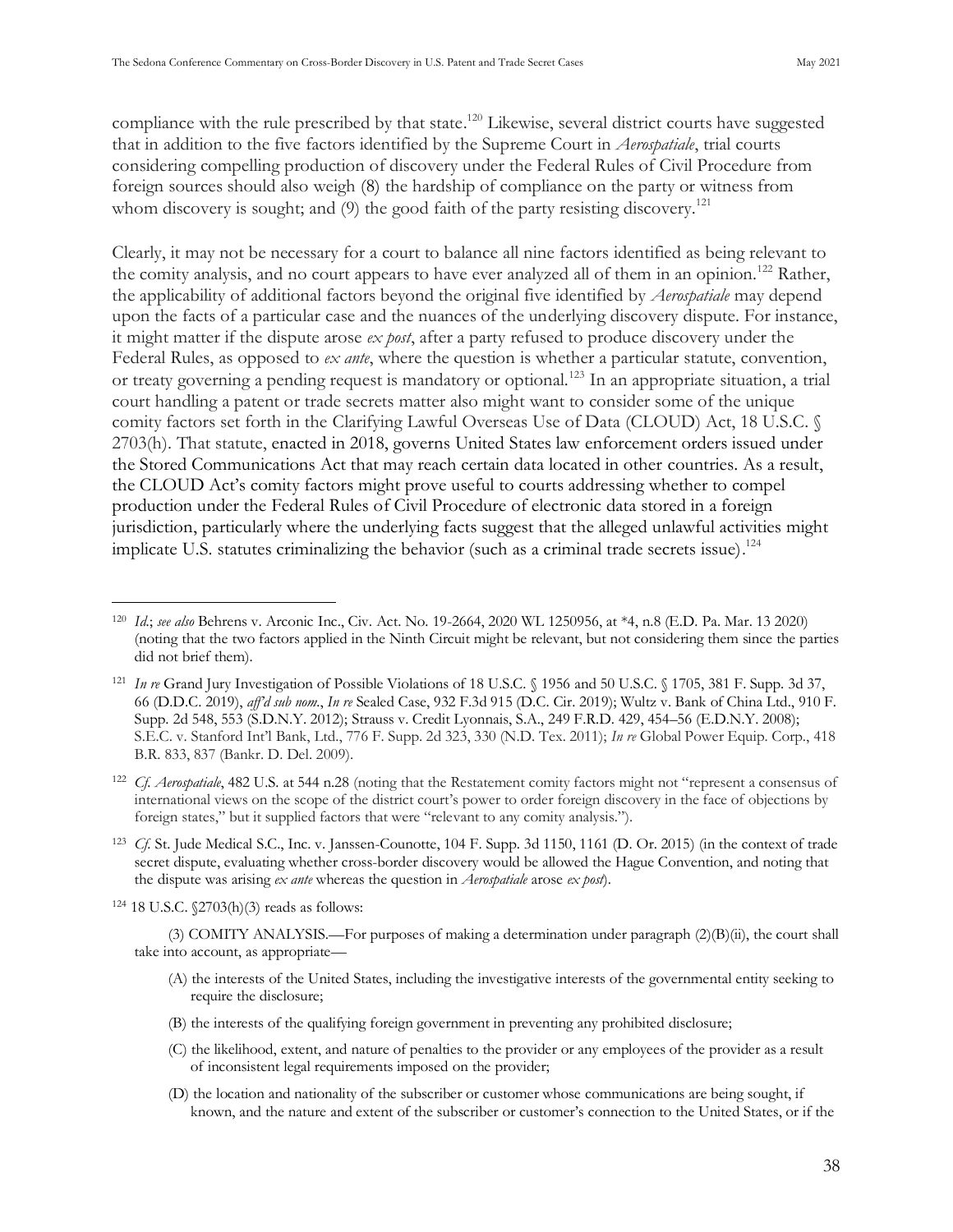Regardless, whenever a discovery dispute that implicates *Aerospatiale* arises in the context of a U.S. patent or trade secret case, it would be prudent for the court to suggest that the parties in their motion papers address at least the nine factors identified by Supreme Court and other courts as being potentially relevant to the analysis, even if some of the factors ultimately prove to be irrelevant or redundant. The unique nature of intellectual property disputes also likely will require that the factors be tailored so that the court may assess the interests of the foreign nation's own intellectual property statutes, including to what extent those foreign laws permit discovery to assess patent infringement, patent invalidity, or the misappropriation of trade secrets.<sup>125</sup>

#### <span id="page-47-0"></span>**Best Practice 16 – In resolving disputes relating to cross-border discovery, particular emphasis should be placed upon whether noncompliance with the request would undermine important intellectual property interests of the United States, and whether compliance with the request would undermine important interests of the foreign state where the information is located.**

Many courts have suggested that the fifth comity factor cited by *Aerospatiale*—that is, the balance of national interests—is the most important factor in determining whether a court should order discovery despite the presence of a blocking statute or similar obstacle to production.<sup>126</sup> To resolve this important question, the Restatement suggests that courts should assess the interests of each nation in requiring or prohibiting the disclosure, and determine whether disclosure would affect important substantive policies or interests of either the United States or the foreign country involved.<sup>127</sup> Further, when assessing the strength of a foreign country's interest, the court may consider expressions of interest by the foreign state, the significance of disclosure in the regulation of the activity in question, and indications of the foreign state's concern for confidentiality prior to

- (E) the nature and extent of the provider's ties to and presence in the United States;
- (F) the importance to the investigation of the information required to be disclosed;
- (G) the likelihood of timely and effective access to the information required to be disclosed through means that would cause less serious negative consequences; and
- (H) if the legal process has been sought on behalf of a foreign authority pursuant to section 3512, the investigative interests of the foreign authority making the request for assistance.

legal process has been sought on behalf of a foreign authority pursuant to section 3512, the nature and extent of the subscriber or customer's connection to the foreign authority's country;

<sup>&</sup>lt;sup>125</sup> *Cf.* Tulip Computs. Int'l B.V. v. Dell Comput. Corp., 254 F. Supp. 2d 469, 474–75 (D. Del. 2003) (granting request in patent infringement action for issuance of Letters of Request directed to two citizens of Netherlands alleged to have knowledge relevant to the invalidity and noninfringement defenses of defendant, despite plaintiff's arguments that the Netherlands had made reservations to the Hague Convention that allegedly conflicted with the discovery requests included in the proposed Letters of Request).

<sup>126</sup> *See*, *e.g.*, Richmark Corp. v. Timber Falling Consultants, 959 F.2d 1468, 1476 (9th Cir. 1992); *In re* Xarelto (Rivaroxaban) Products Liability Litig., MDL No. 2592, 2016 WL 3923873, at \*17 (E.D. La. July 21, 2016); Rotstain v. Trustmark Nat'l Bank, No. 3:09-CV-2384-N-BG, 2015 WL 13031698, at \*3 (N.D. Tex. Dec. 9, 2015) (noting that the hardship of compliance on the party or witnesses from whom discovery is sought also carries significant importance); Laydon v. Mizuho Bank, Ltd., 183 F. Supp. 3d 409, 422–23 (S.D.N.Y. 2016).

<sup>127</sup> RESTATEMENT (THIRD) OF FOREIGN RELATIONS LAW § 442 cmt. c.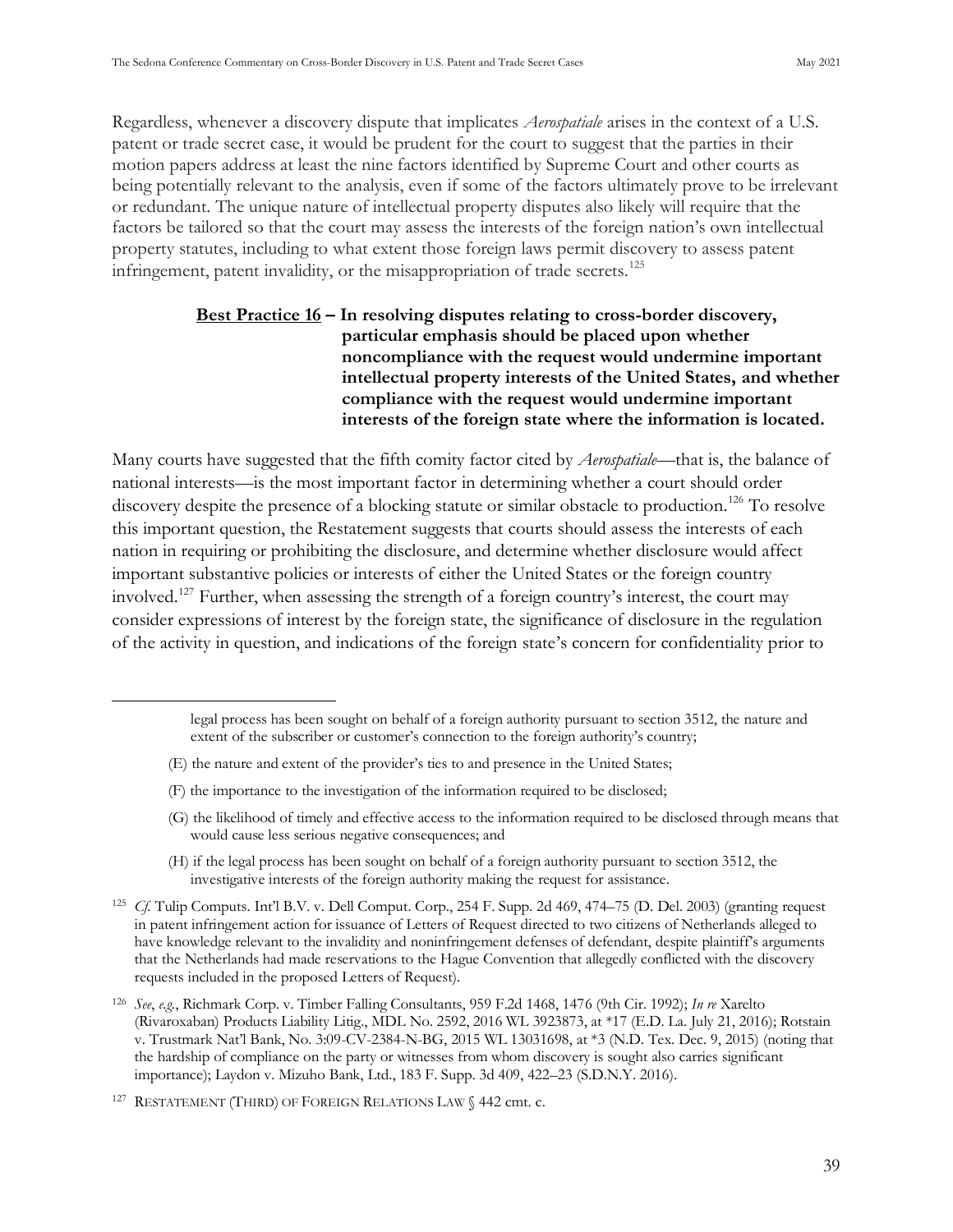the controversy.<sup>128</sup> As the Ninth Circuit has noted, "[w]here the outcome of litigation does not stand or fall on the present discovery order, or where the evidence sought is cumulative of existing evidence, courts have generally been unwilling to override foreign . . . laws."<sup>129</sup> On the other hand, where the evidence is directly relevant, courts have found this factor to weigh in favor of disclosure.<sup>130</sup>

These concerns take on particular importance in patent and trade secret cases, which implicate the importance of the United States' intellectual property protections, as well as its interests in civil discovery, as weighed against important foreign interests such as data privacy, the nation's own trade secret protections, or national security.<sup>131</sup> By way of example, for both patent and trade secret cases, jurisdictional discovery may be outcome determinative of the action to the extent that the central issue in the case is not whether a particular product infringes the relevant patent, or whether some kind of unlawful misappropriation occurred, but rather *where* such activities happened. On the other hand, foreign nations whose citizens or business entities are at the heart of such questions of locale may object to being subject to any discovery directed at the underlying activity based on issues such as the sensitive relationship between the government and the parties involved. As a result, courts faced with such conflicting interests among the parties sometimes have been willing to permit the requested discovery under the Federal Rules of Civil Procedure based on the paramount interest of the United States in protecting intellectual property rights, even where the production of the information might conflict with important independent national interests of the foreign jurisdiction.<sup>132</sup> Similarly, district courts have compelled discovery in patent infringement and trade

<sup>128</sup> Richmark, 959 F.2d at 1476 (citing RESTATEMENT (THIRD) OF FOREIGN RELATIONS LAW § 442 cmt. c).

<sup>129</sup> *Richmark*, 959 F.2d at 1475 (quotation marks and citation omitted); *cf.* Synthes (U.S.A.) v. G.M. dos Reis Jr. Ind. Com. De Equip. Medico, Civ. No. 07-CV-309-L(AJB), 2008 WL 81111, at \*5 (S.D. Cal. Jan. 8, 2008) ("filf the court determines it has personal jurisdiction, the case will continue, and if it determines personal jurisdiction is lacking, the case will be dismissed"); *In re* Air Crash at Taipei, Taiwan on October 31, 2000, 211 F.R.D. 374, 377–78 (C.D. Cal. 2002) (where "[m]ost of th[e] information [wa]s crucial to plaintiffs' ability to prosecute their claims . . . this factor weigh[ed] in favor of disclosure").

<sup>130</sup> *Richmark*, 959 F.2d at 1475; Reinsurance Co. of Am., Inc. v. Administratia Asigurarilor de Stat (Admin. of State Ins.), 902 F.2d 1275, 1280 (7th Cir. 1990) (the requested materials "were not vital to the case in chief"); *In re* Westinghouse Elec. Corp. Uranium Contracts Litig., 563 F.2d 992, 999 (10th Cir. 1977) (outcome of litigation did not "stand or fall" based on the requested discovery).

<sup>131</sup> *Cf.* AstraZeneca LP v. Breath Ltd., No. 08-1512 (RMB/AMD), 2011 WL 1421800 (D.N.J. Mar 31, 2011) (compelling communications from Swedish inhouse counsel and employees related to prosecution of foreign patent applications because the communications did not have a sufficient connection to United States activities to be subject to attorney-client protections, and because any concerns arising from the disclosure of Swedish trade secrets could be adequately addressed via confidentiality provisions in a governing protective order).

<sup>132</sup> *See* Gould, Inc. v. Pechiney Ugine Kuhlman, 853 F.2d 445, 452 & n.6 (6th Cir. 1988), *overruled on other grounds by* Republic of Argentina v. Weltover, Inc., 504 U.S. 607, 618 (1992) (reversing denial of motion to dismiss misappropriation of trade secrets action in which defendants raised the defense of being subject to Foreign Sovereign Immunity Act, but citing *Aerospatiale* while also noting that the district court on remand could permit jurisdictional discovery and that its "formulation of discovery procedures need not require conformity to the Hague Convention evidence procedures" despite the defendants' argument that plaintiff was required to use the Hague Convention and that the discovery was situated in a country with a blocking statute; *Synthes (U.S.A.)*, 2008 WL 81111, at \*5 (United States interests in vindicating the rights of American plaintiffs and protecting patents issued by its Patent Office warranted allowing jurisdictional discovery despite the fact Brazil had laws limiting how discovery could be obtained, and by whom); Minnesota Mining & Mfg. Co., Inc. v. Nippon Carbide Indus. Co., Inc., 171 F.R.D. 246, 249–251 (N.D. Minn. 1997) (ordering inspection of defendant Japanese company's overseas production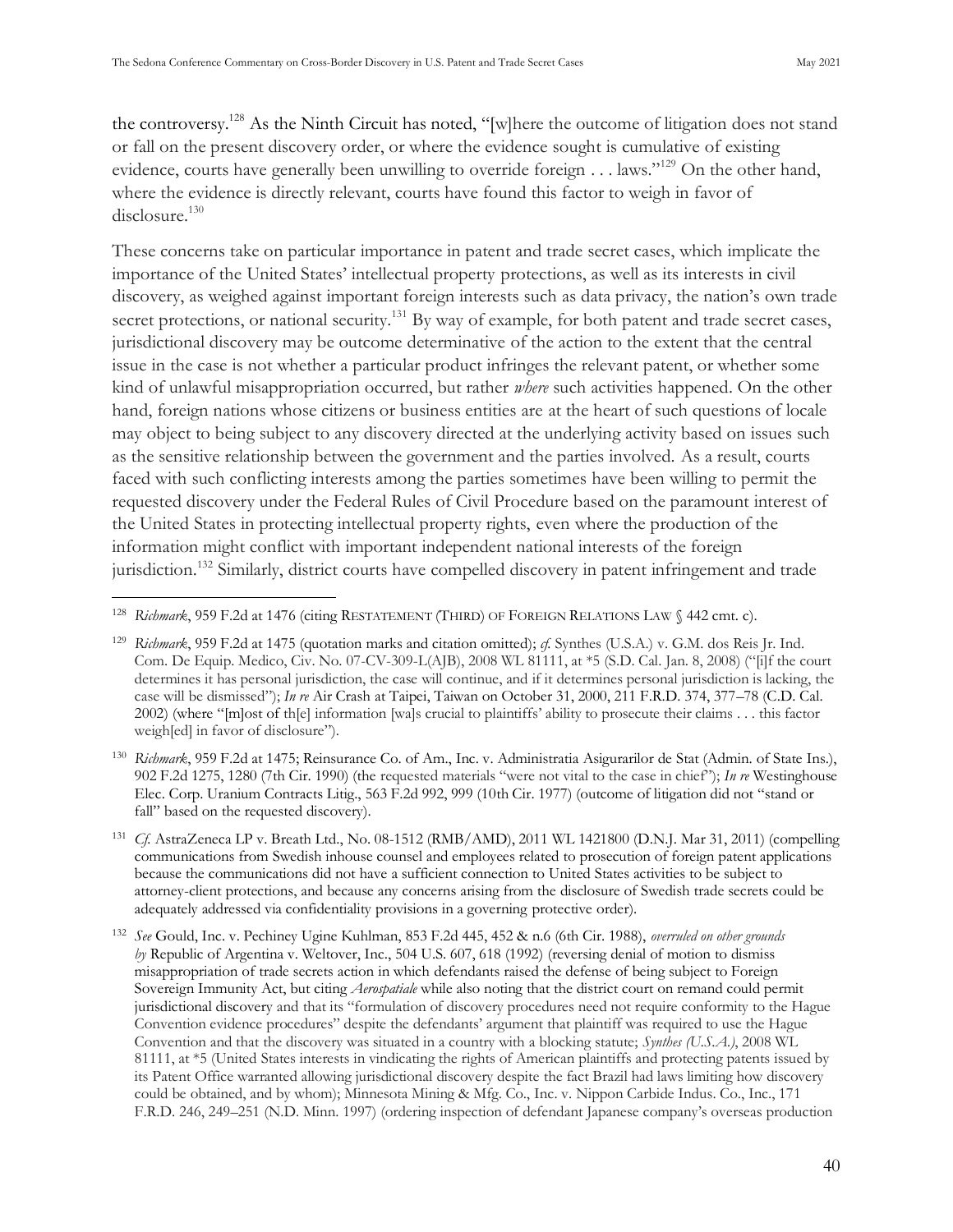secret actions despite concerns that the discovery could implicate foreign data privacy laws like GDPR,<sup>133</sup> or that the discovery would be cumulative to that which already had occurred.<sup>134</sup> Courts also have ordered cross-border discovery in trade secret actions under the Federal Rules, including in situations where the discovery arguably was located in jurisdiction subject to a foreign blocking statute, and the defendant argued the trade secrets had not been identified with sufficient particularity.<sup>135</sup> These cases reflect when evaluating whether to order cross-border discovery, the court should place particular emphasis on whether noncompliance with the request would undermine important intellectual property interests of the United States, including particularly with respect to sensitive company trade secrets or national security concerns compared to the similar interests of the foreign nation.

#### <span id="page-49-1"></span><span id="page-49-0"></span>**B. APPLICATION OF FOREIGN BLOCKING STATUTES AND IMMUNITIES**

#### **Best Practice 17 – If a party resists cross-border discovery based on blocking and privacy statutes, it should present evidence of the injury it may suffer under such statutes.**

When a party resists cross-border discovery based on blocking and privacy statutes, the courts likely will inquire into whether there are serious consequences under foreign law for requiring the foreign entity to comply with U.S. discovery orders. Those consequences could be in the form of criminal prosecution, monetary sanctions, or administrative penalties.

This Best Practice recognizes that in performing the comity balancing that the Supreme Court directed in the *Aerospatiale* decision, courts supervising patent and trade secret cases require concrete evidence of the injury, hardship, or burden that may occur from the requirement that cross-border discovery be produced in potential violation of foreign blocking or privacy statutes.<sup>136</sup> The party

facilities alleged to be producing infringing goods in violation of a settlement agreement, despite the pendency of a motion to dismiss based on *forum non conveniens* grounds); Rich v. KIS California, Inc., 121 F.R.D. 254, 259 (M.D.N.C. 1998) (compelling jurisdictional discovery subject to foreign blocking statute, noting that "when plaintiff can show that discovery is necessary in order to meet defendant's challenge to personal jurisdiction, a court should ordinarily permit discovery on that issue unless plaintiff's claim appears to be clearly frivolous").

<sup>133</sup> Finjan, Inc. v. Zscaler, Inc., Case No. 17-cv-06946-JST (KAW), 2019 WL 618554 at \*3 (N.D. Cal. Feb. 14, 2019) ("considering the significant American interest in protecting its patents and the reduced U.K. interest in protecting the privacy of its citizens," application of *Aerospatiale* factors favored production of emails alleged to be subject to GDPR, especially since privacy interests could be address by a protective order); Knight Capital Partners Corp. v. Henkel Ag & Co. KGaA, 290 F. Supp. 3d 681, 686–91 (E.D. Mich. 2017) (compelling production of discovery under the Federal Rules of Civil Procedure in action raising breach of confidentiality and tortious interference with a business expectancy, despite objections of defendant that its compliance with discovery would conflict with Germany's data privacy laws).

<sup>134</sup> Dyson, Inc. v. SharkNinja Operating LLC, No. 1:14-cv-779, 2016 WL 5720702, at \*3 (N.D. Ill. Sept. 30, 2016) ("non-compliance with the discovery request would undermine the United States' interests in ensuring that patent suits are fully and fairly litigated").

<sup>135</sup> Proofpoint, Inc. v. Vade Secure, Inc., No. 19-cv-04238-MMC (RMI), 2020 WL 1911195, at \*4–6 (N.D. Cal. Apr. 20, 2020).

<sup>136</sup> Such evidence can include sources permitted under Federal Rules of Civil Procedure 44.1 and 53, and Federal Rule of Evidence 706, such as testimony from foreign attorneys and experts to substantiate the potential harms associated with compliance with U.S. discovery requests. *See*, *e.g.*, Animal Science Prods., Inc. v. Hebei Welcome Pharm. Co., Ltd., 138 S. Ct. 1865, 1869-1870, 1873 (2018) ("In determining foreign law, the court may consider any relevant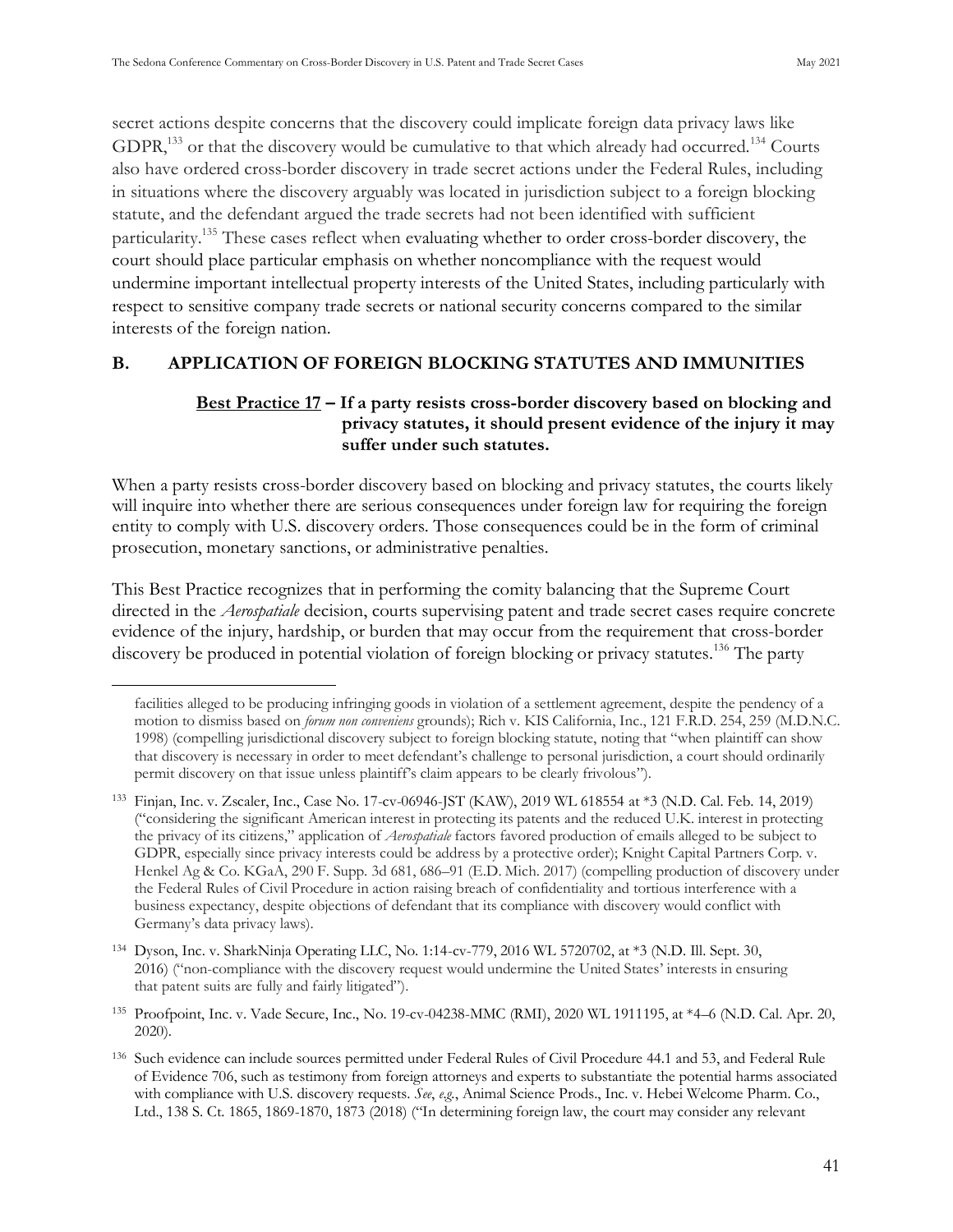resisting the cross-border discovery should raise the issue with opposing counsel and notify the court as soon as reasonably possible about the perceived problems with compliance, so that the court may consider whether relief is warranted.

A survey of decisions considering the comity and hardship factors of the *Aerospatiale* test demonstrates that the courts at times are not presented with concrete evidence of enforcement and penalties under foreign statutes associated with compliance with U.S. discovery orders. For example, in a trade secret case where a German party objected to the production of documents in the U.S. proceeding as a violation of Germany's Federal Data Protection Law, which arguably subjected the European party to civil or criminal sanctions, the court held the resisting party had not met its burden of showing the foreign law prohibited disclosure.<sup>137</sup> The court rejected the argument that there was undue hardship in the case, concluding that because the party deleted U.S. records that might otherwise be discoverable in the United States, any hardship was of its own making.<sup>138</sup> Similarly, in an antitrust action, *In re Grand Jury Investigation of Possible Violations of 18 U.S.C. § 1956 and 50 U.S.C. § 1705*, the court rejected speculative arguments that certain banks might face administrative fines under Chinese bank secrecy laws if they complied with U.S. subpoenas.<sup>139</sup> As the court explained:

[W]hile the banks list laws authorizing severe administrative penalties and insist their ties to the government are not immunizing, none points to any example in which a state-owned Chinese enterprise has faced severe repercussions for responding to the order of a foreign  $\text{count}^{140}$ 

In performing the balancing test under *Aerospatiale* and weighing the comity and hardship factors (i.e., factors 5 and 6), courts will also often look to whether there is a history of actual enforcement and penalties under the foreign blocking or privacy law. In one trade secret case, the court overruled an objection to production of documents alleged to be in violation of the French blocking statute.<sup>141</sup> The court relied on a series of decisions by federal courts noting lack of enforcement of the French blocking statute against French companies and explained "there is no evidence that France's interest

<sup>138</sup> *Id*.

material or source; [including testimony], whether or not submitted by a party" or "admissible under the Federal Rules of Evidence"); Reinsurance Co. of Am., Inc., 902 F.2d at 1281 (holding that Restatement comity factors weighed in favor of denying cross-border discovery, citing in support of that conclusion testimony from a Romanian attorney reflecting that government officers would face criminal sanctions for revealing "service" secrets as classified by the Romanian government and also stating that the law protecting state and "service" secrets is vigorously enforced); Behrens v. Arconic, Inc., No. 19-2664, 2019 WL 7049946, at \*5–6 (E.D. Pa. Dec. 20, 2019) (appointing an expert on French law as a special master to evaluate to what extent a French blocking statute applies to a crossborder discovery dispute).

<sup>137</sup> St. Jude Medical SC v. Janssen-Cournotte, 104 F. Supp. 3d 1150, 1167 (D. Or. 2015).

<sup>139</sup> *In re* Grand Jury Investigation of Possible Violations of 18 U.S.C. § 1956 and 50 U.S.C. § 1705, 381 F. Supp. 3d 37, 74 (D.D.C. 2019).

<sup>140</sup> *Id.*

<sup>141</sup> Proofpoint v. Vade Secure Inc., No. 19-cv-04238, 2020 WL 1911195, at \*6 (N.D. Cal., April 20, 2020).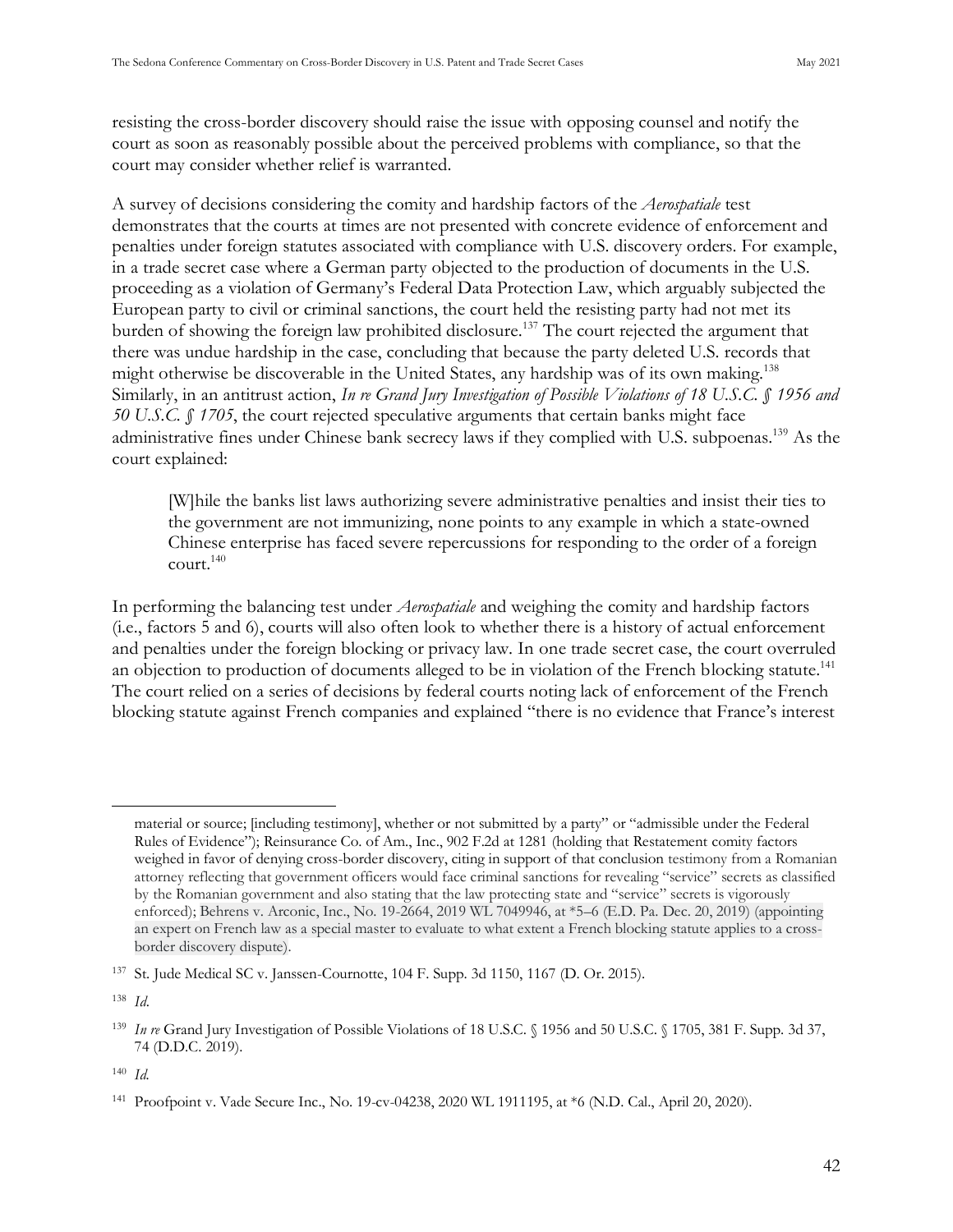in its blocking statute has changed or that France has become more vigorous in enforcing its blocking statute in recent years."<sup>142</sup>

Similarly, another court rejected a request that a plaintiff be required to use the Hague Convention rather than the Federal Rules of Civil Procedure to seek document production from foreign banks that allegedly might violate the United Kingdom's (UK) data protection law.<sup>143</sup> In assessing the hardship of complying with the U.S. discovery, the court rejected the resisting party's objection based on potential exposure to "fines, enforcement action, and potential prosecution . . . ", explaining:

Notably, however, the Moving Defendants are unable to cite a single instance in which a UK enforcement action was taken against an entity for violating DPA by complying with discovery demands in the United States; nor have they provided an instance where a UK financial institution was found liable for damages for producing otherwise confidential customer information pursuant to an order by a United States  $\text{count}$ ."144

Further, in one of the few reported decisions thus far to address objections to U.S. discovery based on the EU's General Data Protection Regulation, the court rejected the objection.<sup>145</sup> In considering the hardship factor, the court noted:

Other courts have found that the burden of showing that the law bans production is not satisfied where there is no evidence of the extent to which the government enforces its laws.<sup>146</sup>

Consistent with Best Practices 15 and 16, the party resisting discovery also should be prepared to address the balancing factors set forth in *Aerospatiale*,<sup>147</sup> including particularly the fifth factor:

[T]he extent to which noncompliance with the request would undermine important interests of the United States, or compliance with the request would undermine important interests of the state where information is located.<sup>148</sup>

<sup>148</sup> *Id*. at 1475.

<sup>142</sup> *Id*. *But see In re* Advocat Christopher X, Cour de Cassation, Chambre Criminelle, Paris, Dec. 12, 2007, No. 07-83228, for which a Matter of Christopher X (Bull. Crim. 2007, no. 309, French Supreme Court, Criminal Section, No. 07- 83228, December 12, 2007) French language text [https://www.legifrance.gouv.fr/affichJuriJudi.do?idTexte=](https://www.legifrance.gouv.fr/affichJuriJudi.do?idTexte=‌JURITEXT000017837490) [JURITEXT000017837490](https://www.legifrance.gouv.fr/affichJuriJudi.do?idTexte=‌JURITEXT000017837490) (last visited May 16, 2021) (the French Supreme Court upholding the conviction of and imposed a  $€10,000$  fine against a French lawyer for violating the French blocking statute after the French lawyer contacted in France, and outside of Hague Convention procedures, a former director of a company being investigated by California insurance regulators. *See* FBI Press Release, Credit Lyonnais and Others to Plead Guilty and Pay \$771 Million in Executive Life Affair, Dec. 18, 2003, [https://archives.fbi.gov/archives/news/pressrel/](https://archives.fbi.gov/archives/news/pressrel/press-releases/credit-lyonnais-and-others-to-plead-guilty) [press-releases/credit-lyonnais-and-others-to-plead-guilty](https://archives.fbi.gov/archives/news/pressrel/press-releases/credit-lyonnais-and-others-to-plead-guilty) (last visited May 16, 2021).

<sup>143</sup> Laydon v. Mizuhuo Rack, 183 F. Supp. 3d 409, 427 (S.D.N.Y. 2016).

<sup>144</sup> *Id*. at 425.

<sup>145</sup> Finjan v. Zscaler, No. 17-cv-06946, 2019 WL 618554 at \*3 (N.D. Cal., Feb. 14, 2019).

<sup>146</sup> *Id*. (citations omitted).

<sup>147</sup> Richmark Corp. v. Timber Falling Consultants, 959 F.2d 1468, 1474–75 (9th Cir. 1992).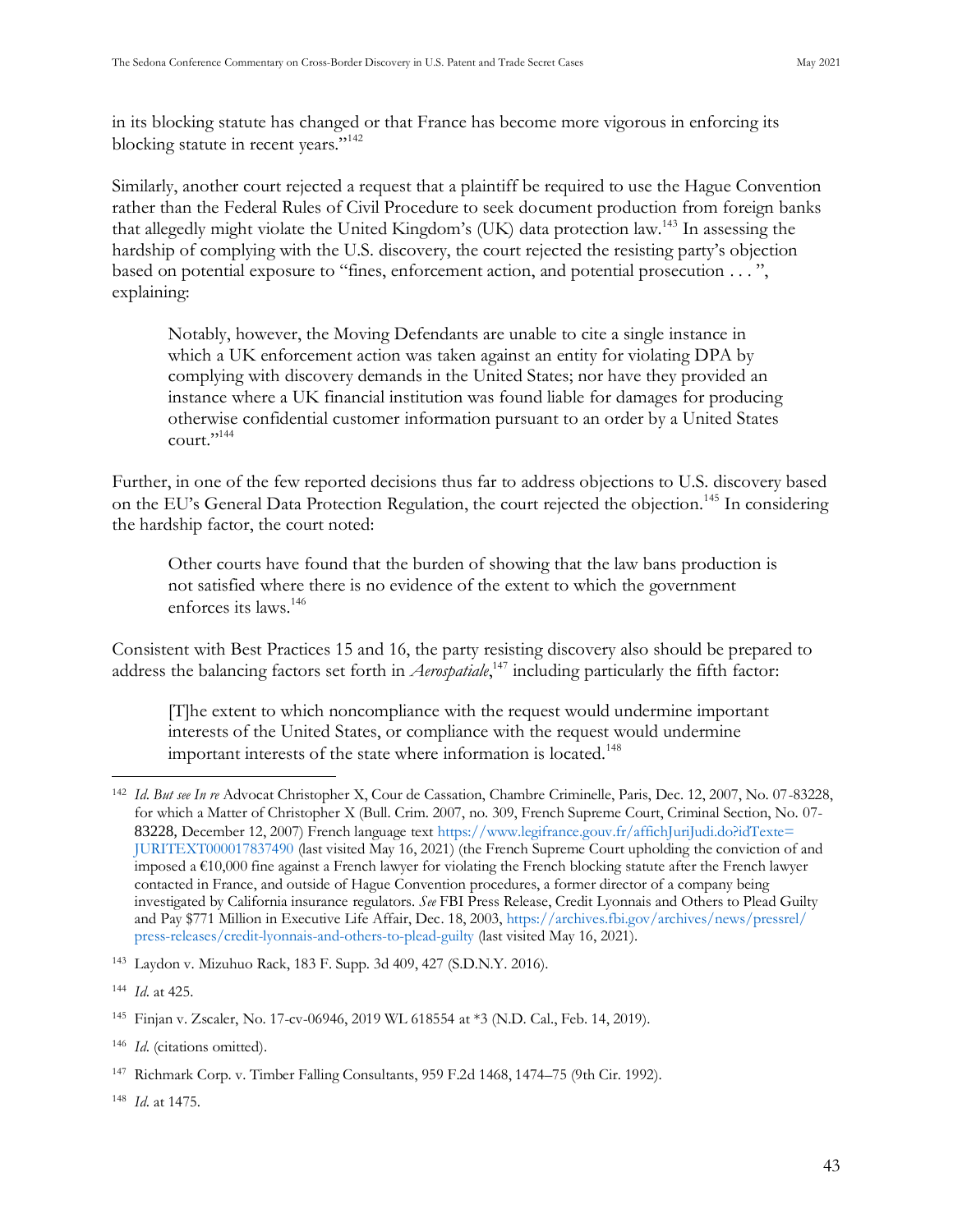Because this comity factor has been referred to as "the most important factor,"<sup>149</sup> consistent with Best Practice 16, it will be necessary to address to what extent the intellectual property laws of the United States giving rise to the underlying patent or trade secret suit also should be deemed impaired by noncompliance with the request. Likewise, the party resisting discovery should be prepared to address the additional comity factor discussed in Best Practice 15 that requires evaluation of "the extent and nature of the hardship that inconsistent enforcement would impose on the person  $\dots$ ."<sup>150</sup>

To the extent that U.S. courts have not always afforded a great deal of deference to European blocking statutes and bank secrecy laws, this appears to be based in large part on a view that such statutes were enacted primarily to provide European entities with an excuse to avoid production in U.S. courts."<sup>151</sup> For example, some U.S. courts' "experience with the French Blocking statute [taught] that there is little likelihood these threats [of prosecution] will ever be carried out," and concluded that a "speculative possibility of prosecution is insufficient to displace the Federal Rules . . . .<sup>"152</sup> Accordingly, in some cases U.S. courts had shown a tendency to order parties to U.S. litigation to produce materials located outside of the United States directly, without any requirement that the discovering party comply with Hague Convention procedures.

To a far greater extent than any blocking statute, the sanctions under the GDPR are sufficiently concrete to warrant consideration by courts in evaluating whether to compel discovery under the Federal Rules of Civil Procedure. A party objecting to production of discovery that may be subject to GDPR (or similar privacy statutes) should present evidence of such sanctions as part of a motion for a protective order. Since the GDPR took effect in 2018, fines in the tens of millions of Euros have been relatively common. The penalty for violation of rules prohibiting transfers of personal data to a recipient in a third country—the types of violations that would arise in the U.S. discovery context—are subject to fines of up to €20 million or 4 percent of total worldwide annual turnover, whichever is *higher.*<sup>153</sup> In January 2019, Google LLC was fined €50 million for GDPR violations connected to insufficient disclosure leading to invalid consents with respect to its "Ads Personalization" section.<sup>154</sup> By March 2020, the aggregate total for final fines publicly imposed under the GDPR approached  $\epsilon$ 153 million (\$170 million).<sup>155</sup> In addition, fines of  $\ell$ ,99 million and  $\epsilon$ 183

<sup>149</sup> *Id*. at 1476.

<sup>150</sup> *Id.* at 1475.

<sup>151</sup> *See, e.g.,* Minpeco, S.A. v. Conticommodity Servs., Inc., 116 F.R.D. 517, 524 (S.D.N.Y. 1987); Adidas Ltd. v. S.S. Seatrain Bennington, Nos. 80 Civ. 1911 (PNL), 82 Civ. 0375 (PNL), 1984 WL 423, at \*3 (S.D.N.Y., May 30, 1984), *cited in* Compagnie Francaise d'Assurance Pour le Commerce Exterieur v. Phillips Petroleum Co. 105 F.R.D. 16 (S.D.N.Y. 1984).

<sup>152</sup> *In re* Vivendi Universal, S.A. Securities Litigation, No. 02 Cv. 5571, 2006 WL 3378115, at \*4 (S.D.N.Y., Nov. 16, 2006).

<sup>153</sup> GDPR, *supra* note 9, Art. 83(5).

<sup>154</sup> *See* Commission Nationale de l'Informatique et des Libertés, *The CNIL's restricted committee imposes a financial penalty of 50 Million euros against GOOGLE LLC*, [https://www.cnil.fr/en/cnils-restricted-committee-imposes-financial-penalty-](https://www.cnil.fr/en/cnils-restricted-committee-imposes-financial-penalty-50-million-euros-against-google-llc)[50-million-euros-against-google-llc](https://www.cnil.fr/en/cnils-restricted-committee-imposes-financial-penalty-50-million-euros-against-google-llc) (last visited May 16, 2021).

<sup>&</sup>lt;sup>155</sup> Fines against individual companies ranged from as little as  $\epsilon$ 28, to as much as  $\epsilon$ 50 Million. *See* <https://www.privacyaffairs.com/gdpr-fines/> (last visited May 16, 2021).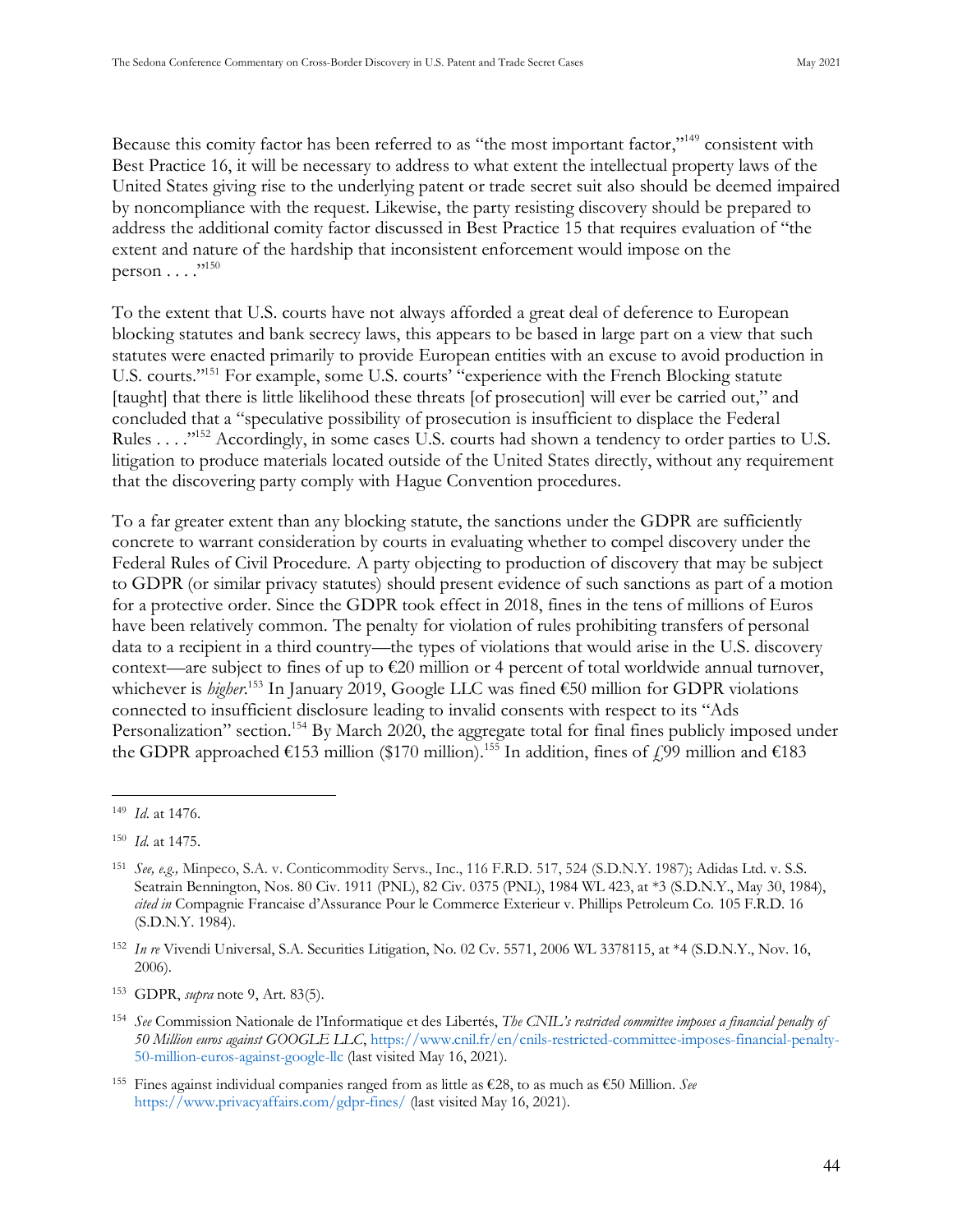million have been assessed by the UK data regulator against Marriott<sup>156</sup> and British Airways,  $157$ respectively, although these fines are not yet final. A party in a patent or trade secret case should be prepared to present this type of tangible evidence to a court whenever a question arises as to if it is appropriate to compel discovery via the Federal Rules of Civil Procedure, as opposed to alternative mechanisms like the Hague Convention.

Reinforcing the point that the GDPR was neither enacted nor enforced in order to shield European entities from U.S. discovery, it may be noted that the GDPR fines generally relate to insufficient security or inadequate management of data breaches, or misuse of personal data (including disclosure without sufficient authentication, or sale of that data to a third party), as opposed to having anything to do with litigation production.<sup>158</sup>

As all these examples reflect, it ordinarily will be prudent for the party resisting cross-border discovery to retain both local foreign counsel and expert witnesses on foreign law to substantiate its claims of hardship or risk of criminal prosecution. The engagement of local foreign counsel also may be invaluable in protecting the party, if it ultimately is compelled by the court to produce the crossborder discovery, from the imposition of any potential sanctions that might result from its compliance with the U.S. court order.

#### **Best Practice 18 – If the party opposing discovery contends it will be subject to civil or criminal penalties in the foreign jurisdiction, that party should bear the burden of establishing this contention.**

<span id="page-53-0"></span>Following the practice of a number of courts in applying the comity test under *Société Internationale Pour Participations Industrielles et Commerciales v. Rogers*, the burden of showing that civil or criminal penalties may result from compliance with U.S. discovery orders should fall on the party resisting discovery.<sup>159</sup> Since the Supreme Court endorsed the comity or balancing test based on the Restatement (Third) of Foreign Relations Law §§442(1)(c), a number of courts have chosen to place the burden of demonstrating the likelihood of civil or criminal penalties on the party resisting discovery.

For example, in *Richmark Corp. v. Timber Falling Consultants*, the Ninth Circuit affirmed sanctions and contempt against a Chinese company that failed to cooperate in cross-border discovery.<sup>160</sup> The

<sup>&</sup>lt;sup>156</sup> Information Commissioner's Office, *Intention to fine Marriott International*, Inc more than £99 million under GDPR for data *breach* (July 9, 2019)[, https://ico.org.uk/about-the-ico/news-and-events/news-and-blogs/2019/07/statement](https://ico.org.uk/about-the-ico/news-and-events/news-and-blogs/2019/07/statement-intention-to-fine-marriott-international-inc-more-than-99-million-under-gdpr-for-data-breach/)[intention-to-fine-marriott-international-inc-more-than-99-million-under-gdpr-for-data-breach/.](https://ico.org.uk/about-the-ico/news-and-events/news-and-blogs/2019/07/statement-intention-to-fine-marriott-international-inc-more-than-99-million-under-gdpr-for-data-breach/)

<sup>&</sup>lt;sup>157</sup> Information Commissioner's Office, *Intention to fine British Airways £183.39 Million under GDPR for data breach* (July 8, 2019), [https://ico.org.uk/about-the-ico/news-and-events/news-and-blogs/2019/07/ico-announces-intention-to](https://ico.org.uk/about-the-ico/news-and-events/news-and-blogs/2019/07/ico-announces-intention-to-fine-british-airways/)[fine-british-airways/.](https://ico.org.uk/about-the-ico/news-and-events/news-and-blogs/2019/07/ico-announces-intention-to-fine-british-airways/)

<sup>158</sup> *See* Finjan v. Zscaler, No. 7-cv-06946, 2019 WL 618554 (N.D. Cal., Feb. 14, 2019) (compelling the disclosure of emails stating that the defendant had failed to produce evidence that disclosure of those emails would lead to hardship or an enforcement action from an EU data protection supervisory authority for breach of the GDPR (it has to be kept in consideration, anyway, that in this case, the U.S. Court entered also a protective order preventing disclosure of the secret information included in the emails).

<sup>159</sup> Société Internationale Pour Participations Industrielles et Commerciales v. Rogers, 357 U.S. 197 (1958).

<sup>160</sup> Richmark Corp. v. Timber Falling Consultants, 959 F.2d 1468 (9th Cir. 1992).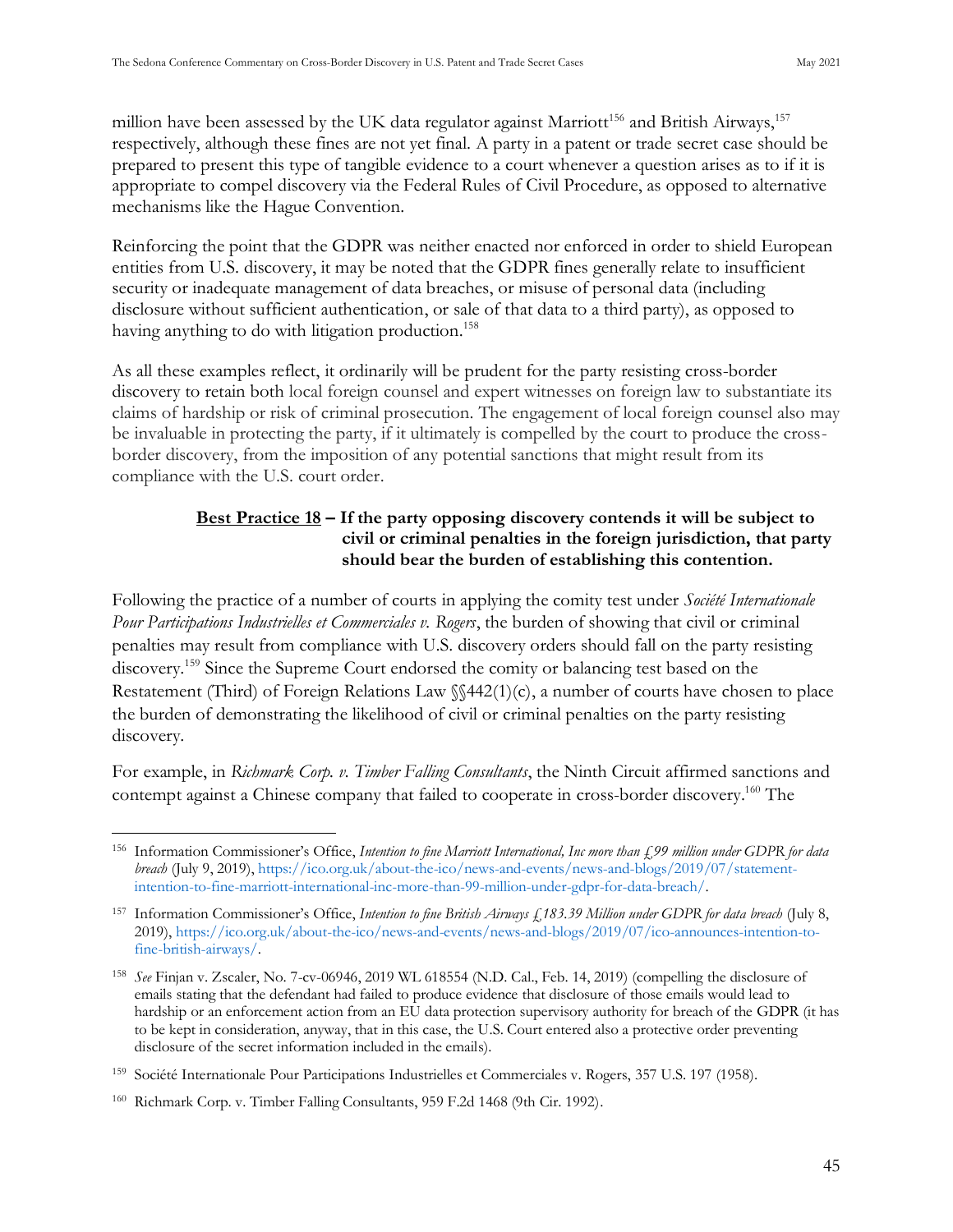Chinese company contended that People's Republic of China state secrecy laws prohibited it from complying with district court discovery orders and that, if it complied, it would be subject to criminal prosecution.<sup>161</sup> Although the Ninth Circuit acknowledged that the Chinese government threatened criminal prosecution for compliance, the court concluded that the hardship was selfimposed or avoidable.<sup>162</sup> The court thus imposed the burden on the party resisting discovery to demonstrate that the risk of criminal or civil penalties could not be avoided.

Another more recent decision, *In re Xarelto (Rivaroxaban) Products Liability Litigation*, <sup>163</sup> illustrates imposing the burden on the party resisting cross-border discovery. In this products liability case arising from the manufacture and sale by Bayer of an anticoagulant medication, the court was presented with objections to discovery based on the German Data Protection Act.<sup>164</sup> Bayer argued that it risked criminal and civil penalties if it produced limited personnel files relating to, among other things, performance and compensation of personnel who may have rushed the drug to market.<sup>165</sup> The district court concluded:

Defendants carry the burden of providing evidence that Germany has enforced the German Data Protection Act when German personal data has been produced pursuant to a United States court order . . . . Bayer failed to meet this burden. When questioned at oral argument, counsel for Bayer failed to cite any examples of a German entity being civilly or criminally prosecuted for production of personal data pursuant to a United States discovery order.<sup>166</sup>

Although the district court acknowledged that interests of Germany were strong, it found the party resisting cross-border discovery failed to carry its burden with respect to showing likelihood of criminal or civil penalties.

Another recent decision also illustrates that the burden of showing potential civil or criminal penalties should fall on the party resisting legitimate cross-border discovery. In *Phoenix Process Equipment Co. v. Capital Equipment Trading Corp.*, a defendant objected to discovery on the grounds it would expose it to civil and criminal liability under Russian law.<sup>167</sup> The defendant submitted a 21page declaration from a Russian attorney describing Russian civil and criminal law relating to commercial secrecy. The district court noted that the party claiming "shelter of foreign law" bears the burden of showing that foreign law in fact bars production.<sup>168</sup> The court found that the

<sup>161</sup> *Id*. at 1474.

<sup>162</sup> *Id*. at 1477.

<sup>163</sup> MDL No. 2592, 2016 WL 3923873 (E.D. La. July 21, 2016).

<sup>164</sup> *Id*. at \*5.

<sup>165</sup> *Id*. at \*4.

<sup>&</sup>lt;sup>166</sup> *Id.* at \*18 (citation omitted).

<sup>167</sup> No. 3:16CV-00024-RGJ-RSE, 2019 WL 1261352, at \*9 (W.D. Ky. Mar. 19, 2019).

<sup>168</sup> *Id*. at \*11.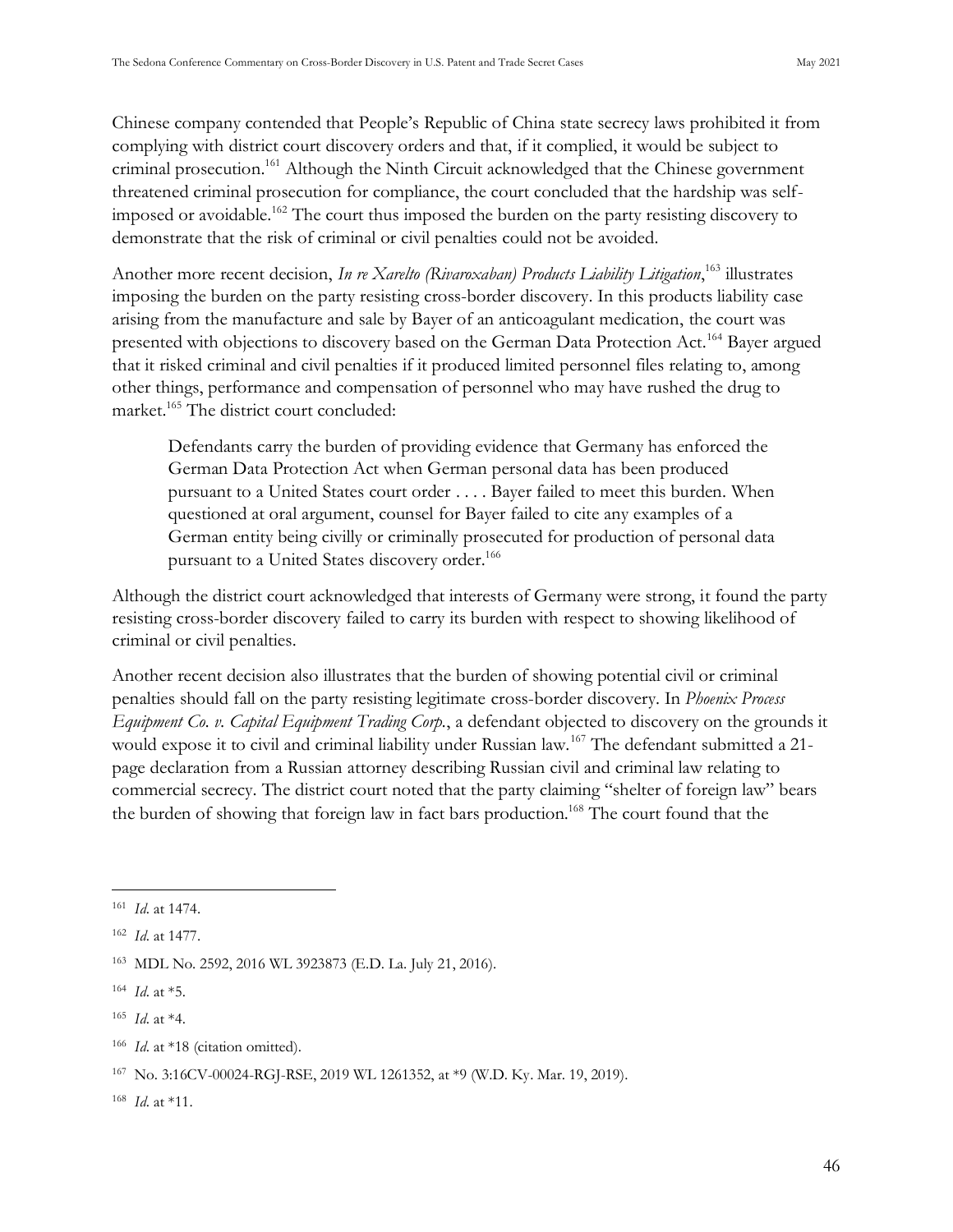declaration was insufficient in discharging the defendants' burden because it merely alleged compliance "may" cause defendants to face criminal or civil penalties.<sup>169</sup>

On the other hand, in contrast to cases where the burden was not met, in *In re Payment Card Interchange Fee and Merch. Disc. Antitrust Litigation*, <sup>170</sup> plaintiffs sought information from an investigation conducted by the EU Commission. The court in evaluating the *Aerospatiale* factors indicated that the EU Commission has "strong and legitimate reasons to protect the confidentiality" of the investigation which it considered to outweigh the "plaintiffs' interest in discovery of the European litigation documents."<sup>171</sup> The confidentiality of the EU Commission "importantly" encouraged "third parties to cooperate with the Commission's investigations."<sup>172</sup> The court believed that the EU Commission's interests thus would be significantly undermined if its confidentiality rules were disregarded, particularly since the plaintiffs had other avenues for obtaining the information, including access to another credit card entity's submissions to the Commission, and an unredacted copy of an extensive opinion published by the Commission.<sup>173</sup>

The consensus of WG10 and WG12 is that those decisions properly impose the burden of showing concrete evidence of civil or criminal penalties from compliance with U.S. discovery orders on the party resisting discovery. Accordingly, we recommend that other courts applying the comity test pursuant to *Aerospatiale* follow the same approach and impose the burden on the party resisting discovery.

#### <span id="page-55-0"></span>**Best Practice 19 – If a foreign individual or entity refuses or threatens to refuse to comply with a discovery order, the parties should be prepared to address whether any limiting or immunity statutes may be relevant.**

Despite the comity analysis that presumptively will occur in conjunction with Best Practices 15-18, cross-border discovery nonetheless may present scenarios where a party defies a U.S. court's order in a patent or trade secret case due to claimed immunities or the need to comply with foreign rules. For example, because the Supreme Court has acknowledged that foreign laws precluding the disclosure of evidence "do not deprive an American court of the power to order a party subject to its jurisdiction to produce evidence even though the act of production may violate that [foreign] statute,<sup>"174</sup> it is conceivable that a court may order discovery from a party that has claimed doing so will violate foreign law. In such situations, a party may request sanctions, which likely will necessitate analysis of whether any limiting or immunity statutes preclude the relief. Similarly, in some circumstances the Foreign Sovereign Immunities Act may also be raised by parties that assert status

<sup>169</sup> *Id.* at \*13.

<sup>170</sup> No. 05-MD-1720 (JG) (JO), 2010 WL 3420517 (E.D.N.Y. Aug. 27, 2010).

<sup>171</sup> *Id.* at \*9.

<sup>172</sup> *Id.*

<sup>173</sup> *Id.* at \*10. Other cases likewise have reached similar holdings. *See*, e.g.*, In re* Rubber Chems. Antitrust Litig., 486 F. Supp. 2d 1078, 1084 (N.D. Cal. 2007) (declining to compel the production of EU Commission (EC) investigative documents because "[a]lthough [the] investigation is completed, the Commission argues that production of the EC documents would undermine its ability to initiate and prosecute future investigations").

<sup>174</sup> *Aerospatiale,* 482 U.S. at 539–40 & 544 n.29.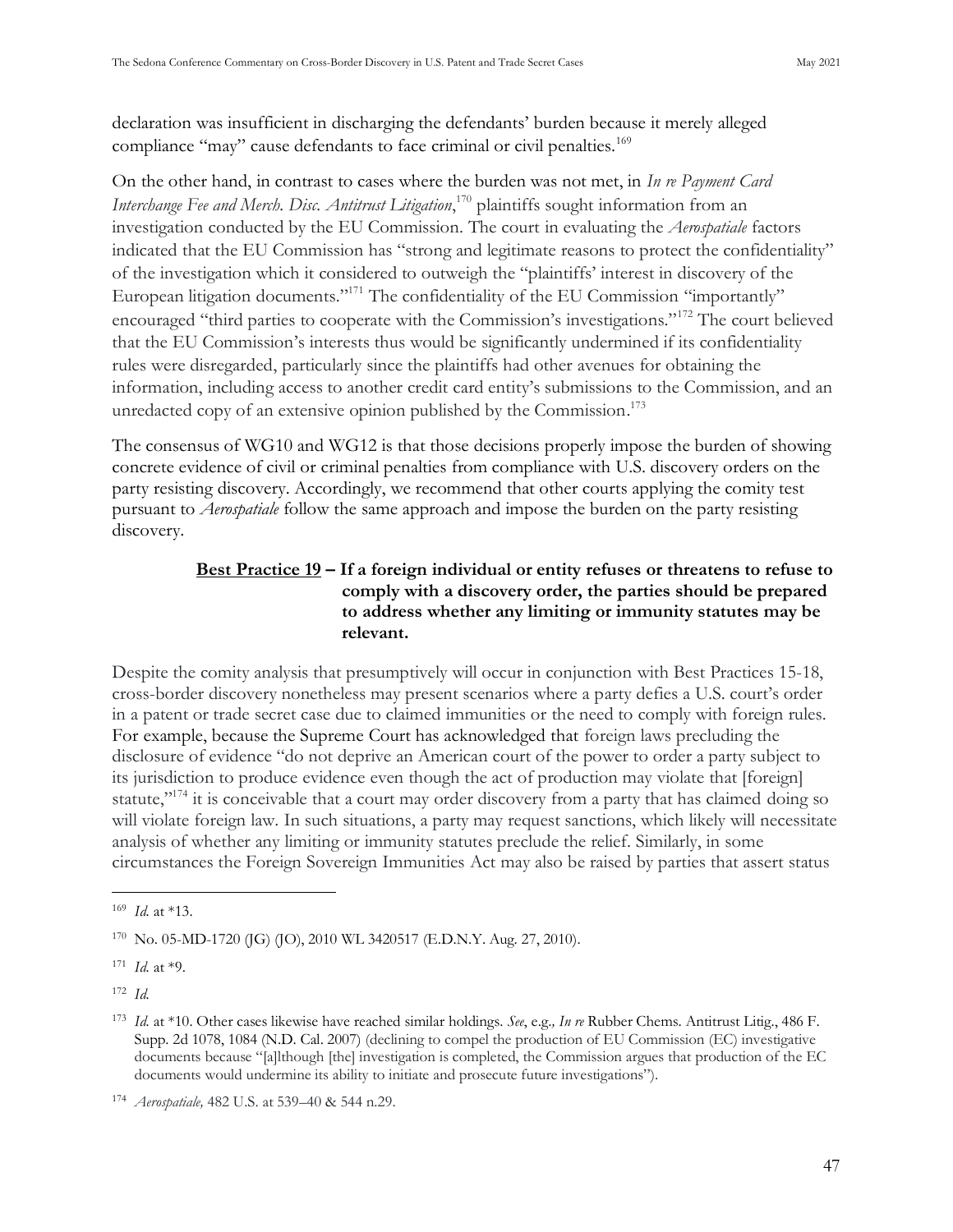as a foreign state, a political subdivision of a foreign state, or an agency or instrumentality of a foreign state.<sup>175</sup> The manner in which any immunity defense will be raised may vary. In some instances this inquiry will result as part of the comity analysis prior to any discovery being ordered (in which case it should be considered a special case for the application of Best Practice 15), whereas in others it may be raised in a sanctions request after a court ordered production of discovery has been defied.

This Best Practice encourages the court and parties to address these issues when considering the appropriateness of sanctions in any situation where a party refuses (or threatens to refuse) to cooperate in producing the relevant evidence. The Best Practice also recognizes the issue of sanctions may raise complex and fact-specific factors in the context of international comity, which are not readily addressed in full in this *Commentary*. For an example of the wide range of considerations that may apply when a foreign country's own statements regarding its law are raised as evidence, the court and parties may find helpful considerations explained in *Animal Science Products, Inca., v. Hebei Welcome Pharmaceutical Co.*:

Given the world's many and diverse legal systems, and the range of circumstances in which a foreign government's views may be presented, no single formula or rule will fit all cases in which a foreign government describes its own law. Relevant considerations include the statement's clarity, thoroughness, and support; its context and purpose; the transparency of the foreign legal system; the role and authority of the entity or official offering the statement; and the statement's consistency with the foreign government's past positions.<sup>176</sup>

#### <span id="page-56-0"></span>**Best Practice 20 – Parties faced with objections to cross-border discovery of important evidence in patent and trade secrets litigation that are based on foreign blocking or privacy statutes should timely move to compel such discovery and demonstrate satisfaction of the Aerospatiale factors.**

As noted above, the framework for whether cross-border discovery is warranted was formulated by the Supreme Court in *Aerospatiale* and adopted by the Restatement (Third) of Foreign Relations Law of the United States.

In deciding whether to issue an order directing production of information located abroad, and in framing such an order, a court or agency in the United States should take into account the importance to the investigation or litigation of the documents or other information requested; the degree of specificity of the request; whether the information originated in the United States; the availability of alternative means of securing the information; and the extent to which noncompliance with the request would undermine **important interests of the United States, or compliance with** 

<sup>175</sup> *See* 28 U.S.C 1603.

<sup>176</sup> *Animal Science Prods.*, 138 S. Ct. at 1873–74; *see also* Funk v. Belneftekhim, 861 F.3d 354 (2d Cir. 2017) (sustaining discovery sanctions in spite of a foreign sovereign immunity claim).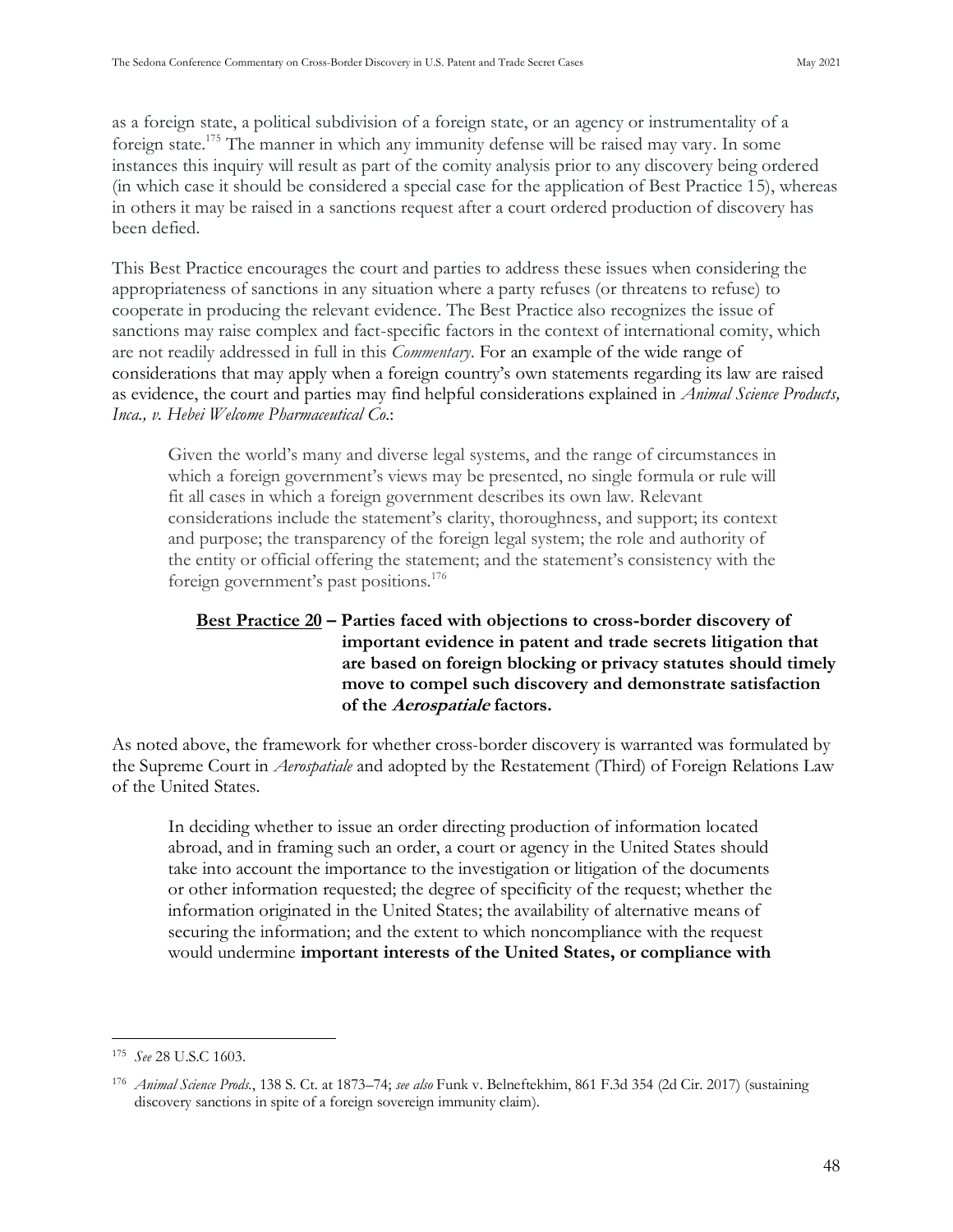#### **the requests would undermine important interests of the state where the information is located.**<sup>177</sup>

This last factor is based on the principle of comity and boils down to a balancing of the interests of the United States and the interests of the foreign jurisdiction. In most cases, U.S. courts find in favor of the interests of the United States.<sup>178</sup> One notable exception to this trend concerns so-called foreign blocking and privacy statutes. Broadly speaking, these are foreign laws that (a) make it a crime to collect evidence from that foreign jurisdiction for use outside that jurisdiction<sup>179</sup> or (b) prohibit disclosure of confidential information in violation of foreign privacy laws. Blocking and privacy statutes represent the primary means by which parties resist discovery under the Hague Evidence Convention.

Simply invoking a blocking or privacy statute, however, by no means guarantees that a U.S. court will find against discovery. Indeed, a recent study of 56 cases analyzing the *Aerospatiale* factors concluded that "(1) courts display a pro-forum bias; (2) there has been an exponential increase in litigants seeking court-ordered violations of foreign law; and (3) courts might have an additional bias against non-Western nations."<sup>180</sup> Nevertheless, according to the study, blocking statutes have prevented cross-border discovery in at least five cases.<sup>181</sup> Accordingly, the party seeking discovery should promptly counter a blocking or privacy statute objection through a motion to compel or similar mechanism.

While parties seeking cross-border discovery should attempt to satisfy all five *Aerospatiale* factors, in the face of a blocking statute, a party should focus specifically on two. First, the party seeking discovery should establish that there is no "availability of alternative means of securing the information." This is not a high bar. While a mere showing that cross-border discovery would yield different—not superior—information compared to domestic discovery is insufficient,<sup>182</sup> a requesting party generally need only demonstrate that there is no means similar in speed, cost, and effectiveness to a U.S. court ordering the production of documents or taking of a deposition. 183

<sup>&</sup>lt;sup>177</sup> RESTATEMENT (THIRD) OF FOREIGN RELATIONS LAW OF THE UNITED STATES § 442(1)(c) (emphasis added).

<sup>178</sup> *See, e.g.*, Steven R. Swanson, *Comity, International Dispute Resolution Agreements, and the Supreme Court*, 21 L. & POL'Y INT'L BUS. 333, 362 (1990) ("balancing approaches almost always have an inherent bias favoring the forum state's laws."); Geoffrey Sant, *"Aerospatiale" Factors on Discovery in Violation of Foreign Laws*, N.Y. L.J., Dec. 8, 2014, at 2 ("[i]t is no surprise that U.S. courts usually find that U.S. discovery wins in this comparison.").

<sup>179</sup> Mark A. Cotter, *The Hague Evidence Convention: Selfish U.S. Interpretation Aggravates Foreign Signatories and Mandates Changes to Federal Discovery Rules*, 6 FLA. J. INT'L L. 233, 243 (1991).

<sup>180</sup> Geoffrey Sant, *Court-Ordered Law Breaking: U.S. Courts Increasingly Order the Violation of Foreign Law*, 81 BROOK. L. REV. 181, 197 (2015).

<sup>181</sup> *See* Tiffany (NJ) LLC v. Andrew, 276 F.R.D. 143, *aff'd,* No. 10 Civ. 9471(WHP), 2011 WL 11562419 (S.D.N.Y. Nov. 4, 2011); Tiffany (NJ) LLC v. Forbse, No. 11 Civ. 4976(NRB), 2012 WL 1918866 (S.D.N.Y. May 23, 2012); S.E.C. v. Stanford Int'l Bank, Ltd., 776 F. Supp. 2d 323 (N.D. Tex. 2011); *In re* Baycol Prods. Litig., MDL No. 1431 (MJD/JGL), 2003 WL 22023449 (D. Minn. Mar. 21, 2003); Motorola Credit Corp. v. Uzan, 73 F. Supp. 3d 397 (S.D.N.Y. 2014).

<sup>182</sup> Weidenhamer v. Expedia, Inc., No. C14-1239RAJ, 2015 WL 7158212, at \*3 (W.D. Wash. Nov. 13, 2015).

<sup>183</sup> *Cf.* Estate of Vaughn v. Kia Motors Am., Inc., No. 3:05-cv-0038-WHB-JCS, 2006 WL 8454647 (S.D. Miss. May 19, 2006) (ordering deposition of foreign officers to be taken in the United States, noting that the factors that the plaintiff had raised and which it agreed with included the "cost and expense to the parties, openness of discovery in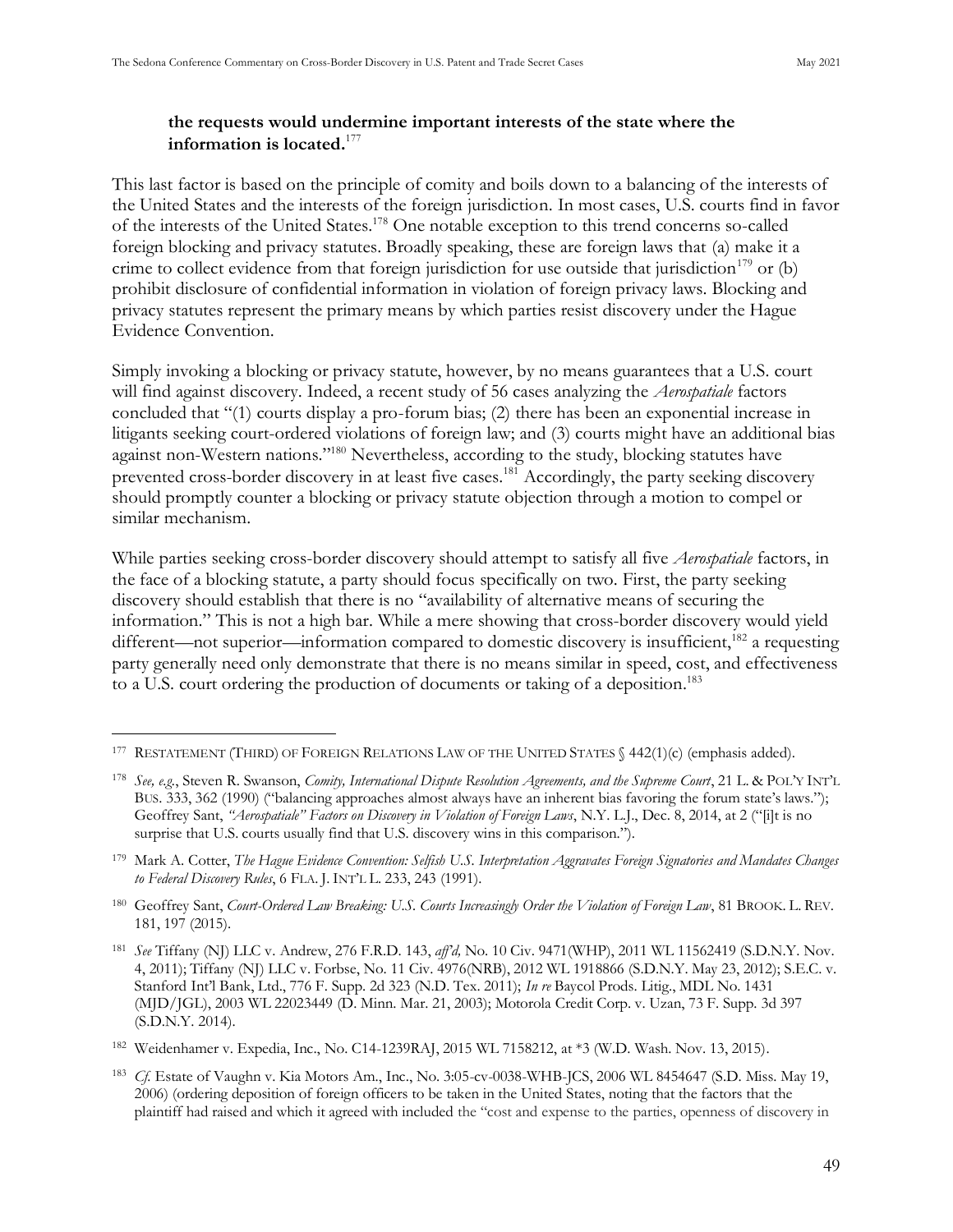Second, and more importantly, the party seeking discovery must demonstrate that comity weighs in favor of permitting discovery. A recent study found that the most important evidence relating to comity is whether the foreign jurisdiction enforces its blocking and privacy statutes.<sup>184</sup> Even though the burden rests with the party resisting discovery to demonstrate that the blocking statute or privacy statute actually is a barrier to discovery and will subject it to civil or criminal liability,<sup>185</sup> the opposing party that is seeking such discovery should still attempt to demonstrate that the invoked blocking statute is minimally—or, ideally, has never been—enforced. As discussed in Section II.2 above, WG10 and WG12 recommend that parties arguing for and against the comity and hardship factors present courts with concrete documentary evidence of proof of consistent enforcement of such statutes. To the extent that the resisting party provides concrete evidence of enforcement, the party seeking discovery should rebut such evidence by demonstrating through concrete, documented evidence that such enforcement is out of date or not seriously pursued.

*Motorola Credit Corp. v. Uzan* is illustrative. In that case, the defendant attempted to resist crossborder discovery in four jurisdictions by invoking each of those jurisdictions' blocking statutes.<sup>186</sup> The court, noting that "the extent to which the relevant country has actually enforced the prohibition is a strong indicator of the strength of the state interest," permitted discovery notwithstanding blocking statutes in the United Arab Emirates, Jordan, and France.<sup>187</sup> Critically, however, the court denied discovery in the face of Switzerland's blocking statute because of "28 prosecutions" between 1987 and 1996 and "anecdotal evidence presented to the Court indicat[ing] ongoing, vigorous, and serious enforcement."<sup>188</sup>

WG10 and WG12 recommend that parties faced with objections to cross-border discovery based on foreign blocking or privacy law should timely move to compel such discovery following necessary meet-and-confer requirements. Subject to local rules and practices, it is important that issues relating to cross-border discovery be brought to the court's attention promptly, because such issues often involve the need for foreign law expertise and evidence and thus can be time-consuming to obtain and consider. As noted in the previous Best Practice discussion, WG10 and WG12 recommend that the court be furnished with concrete, documentary evidence of information such as the how often criminal prosecutions and civil penalties are imposed for complying with U.S. discovery orders. It will likely take extensive time and effort to obtain such evidence in many cases, and thus it is

the foreign nation, issues of comity and foreign judicial sovereignty, and the ability of the forum court to resolve disputes arising during the deposition"; collecting cases that had ruled similarly); Murphy v. Reifenhauser KG Maschinenfabrik, 101 F.R.D. 360, 363 (D. Vt. 1984) (declining to require use of Hague Convention and ordering production of discovery from German source, noting that among other issues affecting the comity analysis, "we should not tolerate further unnecessary delay in discovery in this case"). Going as far to show that the parties attempted to seek discovery through alternate means also is not required. *In re* Air Crash at Taipei, Taiwan on Oct. 31, 2000, 211 F.R.D. 374, 378 (C.D. Cal. 2000). *But see* M.J. Hoda, *The Aerospatiale Dilemma: Why U.S. Courts Ignore Blocking Statutes and What Foreign States Can Do About It*, 106 CAL. L. R. 231, 207–10 (2018) (criticizing courts for not being more sensitive to the foreign nation's own comity interests, and collecting cases) [hereinafter *The Aerospatiale Dilemma*].

<sup>184</sup> *The Aerospatiale Dilemma: supra* note 183, at 245–46.

<sup>185</sup> *See* Best Practice 18 and associated commentary.

<sup>186</sup> Motorola Credit Corp. v. Uzan, 73 F. Supp. 3d 397 (2014).

<sup>187</sup> *Id*. at 402.

<sup>188</sup> *Id*. at 404.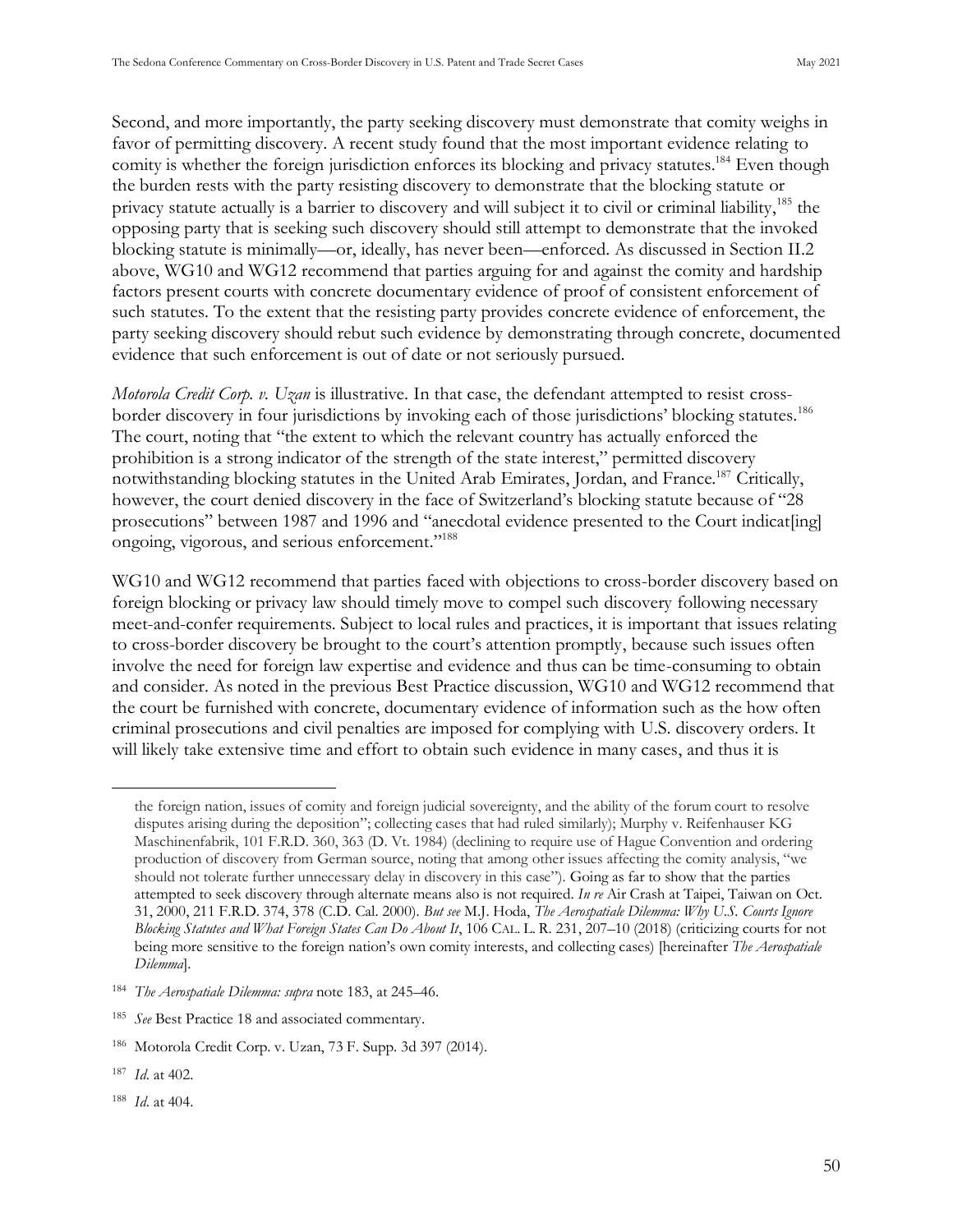<span id="page-59-0"></span>recommended that such evidence be presented in a timely manner through a motion to compel, properly supported.

#### **Best Practice 21 – If a party moves to compel cross-border discovery over the other party's foreign blocking or privacy statutes objections, it should demonstrate that there are no viable alternatives to U.S. court-ordered production to obtain such information.**

In instructing lower courts how to conduct a comity analysis directed to whether to compel crossborder discovery utilizing United States Federal Rules of Civil Procedure as opposed to the Hague Convention, the Supreme Court in *Aerospatiale* suggested that the lower courts consider the availability of alternative means of securing the information.<sup>189</sup> This determination is heavily fact dependent, and is a particularly sensitive issue in patent and trade secrets cases, when a foreign blocking or privacy statute is at issue. Such information may even implicate the national defense interests of a foreign jurisdiction, such as where a trade secret relates to security protection mechanisms. Therefore, an important consideration for courts and parties is whether there exist alternative means exist to produce the discovery without impairing such important foreign interests.

Some courts assess whether there are any feasible "alternative means" available in the first place.<sup>190</sup> This factor may largely collapse into an analysis of whether the foreign nation is a signatory of the Hague Convention, and whether that mechanism itself will produce the requested relief despite the existence of the privacy or blocking statute. That being said, the *Aerospatiale* case itself recognized that the availability of seeking discovery via the Hague Convention might not be a sufficient "alternative means" where it appears that it would be futile given the known impact of the relevant foreign statute.

Therefore, another consideration is whether the alternative form of obtaining discovery achieves the same cost, speed, and effectiveness as U.S. procedures. This assessment may be particularly relevant in patent or trade secret litigation, given the existence of time-sensitive deadlines such as those imposed by patent local rules and case management concerns related to resolving injunctions and other interim relief.<sup>191</sup> For instance, potential irreparable injury to a plaintiff from misappropriation of a trade secret should be ordinarily considered as part of the evaluation of whether there are viable alternatives to the U.S. Federal Rules of Civil Procedure. Likewise, the value of the foreign discovery in determining the likelihood of infringement, validity, and enforceability of a patent also should be considered as part of the evaluation of alternative discovery mechanisms. Essentially, if the discovery clearly is important to the outcome of a particular patent or trade secret case, there may be a heightened probability that there are no viable alternatives outside the Federal Rules of Civil Procedure for obtaining the discovery.

Nonetheless, in order to ensure that a foreign jurisdiction's privacy, intellectual property protection, and confidentiality interests are adequately balanced against a U.S. patent and trade secret owner's

<sup>189</sup> *Id. Aerospatiale,* 482 U.S. at 544 n.28. *See also* RESTATEMENT OF FOREIGN RELATIONS LAW OF THE UNITED STATES (Revised)  $\sqrt{437(1)(c)}$ .

<sup>190</sup> *See*, *e.g.*, *In re* Air Crash at Taipei, 211 F.R.D. at 374–78*; In re* Global Power Equip. Grp. Inc., 418 B.R. 833, 848 (D. Del. 2009).

<sup>191</sup> *See* Best Practices 4 & 5, and associated commentary.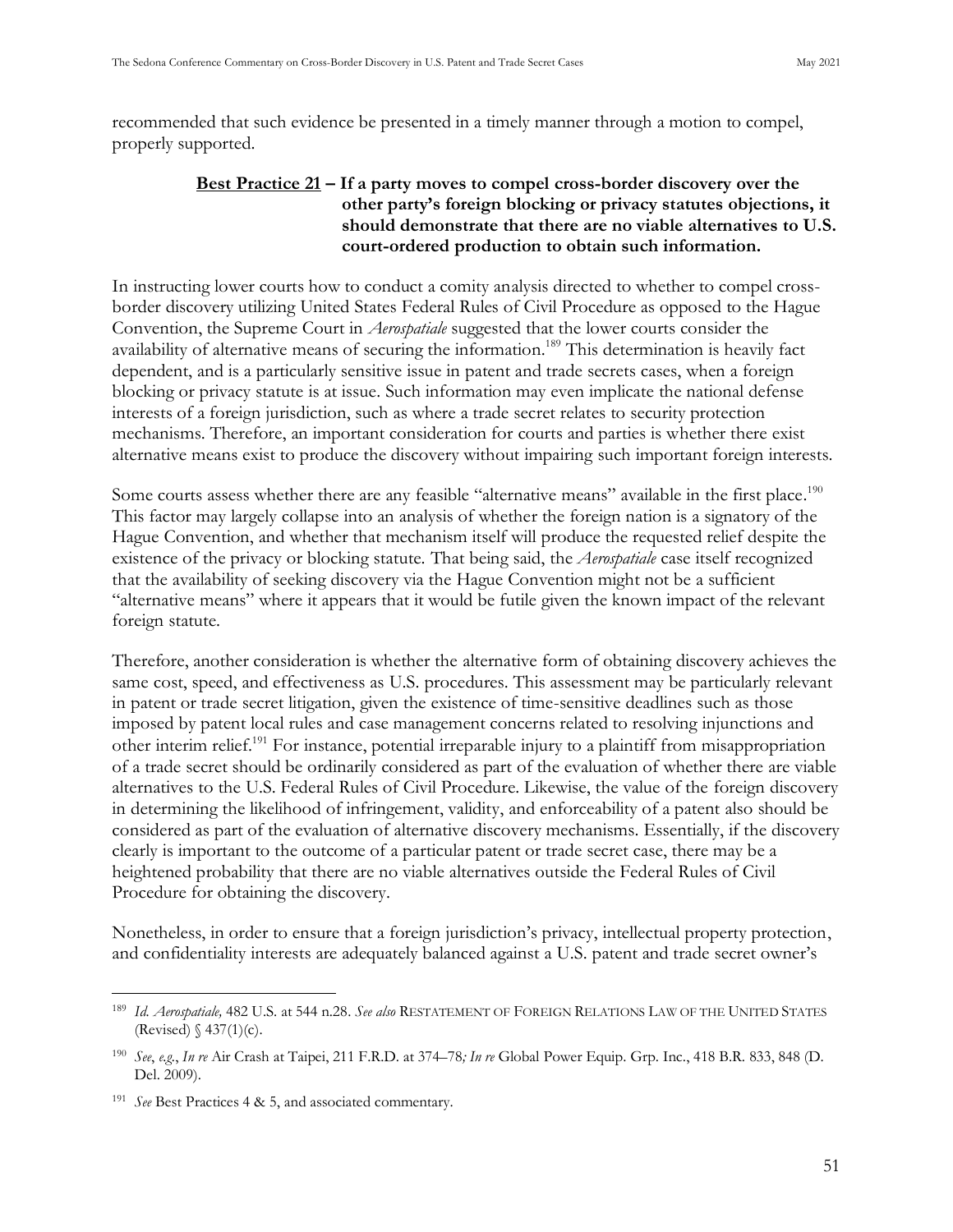own significant interests, a party that seeks to compel cross-border discovery should always be prepared to demonstrate (1) why there are no viable alternatives to U.S. court-ordered production of such information; and (2) why such information is important to the case. This evaluation considers not only whether there are potential alternatives to the Federal Rules of Civil Procedure for obtaining cross-border discovery, but also whether the requested discovery is likely to produce important information regardless of whatever discovery mechanism is employed. A foreign privacy or blocking statute should not be ignored or circumvented via the Federal Rules of Civil Procedure merely because it is inconvenient to the discovery process.

In cases where it is not clear that the cross-border discovery will be important to the merits of a case, comity might suggest that the foreign nation's interest in its own sovereign laws should prevail. The existence of mechanisms like those offered by the Hague Convention thus should be employed. On the other hand, such mechanisms still may not be a viable alternative if they negatively impact the cost or speed of production, so as to effectively prevent the court from weighing the underlying importance of the discovery to the merits of the case. As noted, every case is likely to be different, and dependent upon the facts.

#### <span id="page-60-0"></span>**Best Practice 22 – In patent and trade secret cases where a party is found to have resisted or only selectively produced core discovery in bad faith based on foreign blocking or privacy statutes, it may be appropriate for a court to consider shifting the burden of persuasion to the resisting party, when consistent with applicable authority.**

In many trade secret cases, evidence of misappropriation may exist solely or primarily outside the United States, and therefore cross-border discovery may be essential. However, as discussed previously in this *Commentary*, the laws of other nations may restrict or prevent such discovery, putting responding parties in the awkward position of choosing whether to abide by discovery obligations in the United States or abide by the laws of their native country, with potential penalties either way. Cross-border discovery raises significant legal and logistical issues, and responding parties may appropriately resist such proposed discovery if it presents genuine conflicts with foreign blocking statutes, bank secrecy laws, privileges, or data privacy regulations.<sup>192</sup>

Parties resisting cross-border discovery are required under Rule  $34(b)(2)(B)$  to state "with specificity" their grounds for objecting; to respond to the extent the request is not objectionable; and to state clearly whether they are withholding any documents on the basis of such objections. Furthermore, if that party moves for a protective order under Rule 26(c) to limit or prohibit such discovery, or opposes a motion to compel brought under Rule 37(a), that party bears the burden of persuasion that "good cause" exists to overcome the presumption that otherwise relevant,

<sup>192</sup> This dilemma is discussed at length in the flagship publication of Sedona Conference Working Group 6, *International Principles on Discovery, Disclosure & Data Protection in Civil Litigation (Transitional Edition)*, *available at* [https://thesedonaconference.org/publication/International\\_Litigation\\_Principles,](https://thesedonaconference.org/publication/International_Litigation_Principles) which provides practical guidance for litigants and courts seeking to balance these conflicting duties and obligations.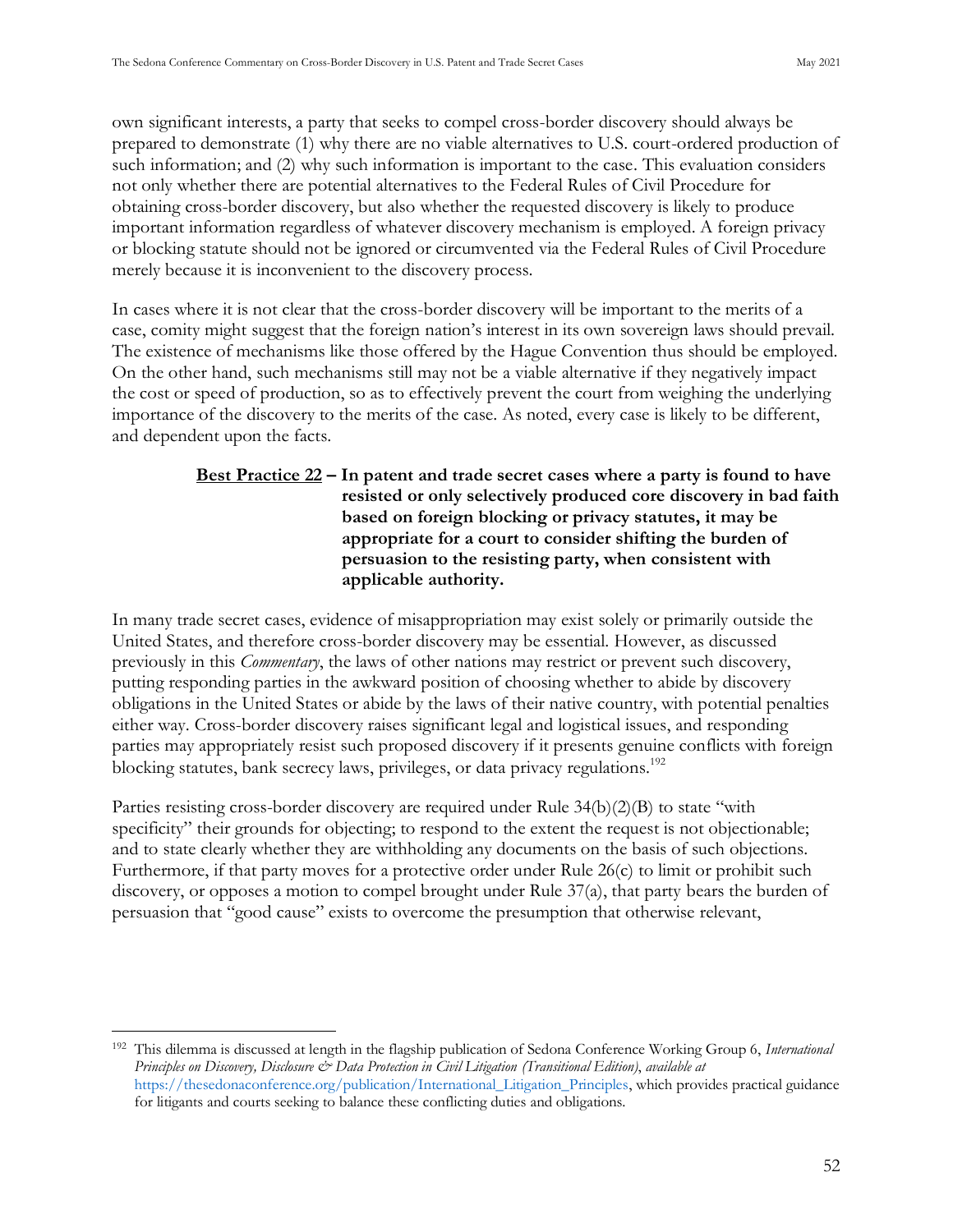nonprivileged, and proportional discovery proceed. The court will then consider the request and objections, applying the factors enunciated by the Supreme Court in *Aerospatiale*. 193

But the *Aerospatiale* factors may prove inadequate when parties raise objections to cross-border discovery in bad faith and seek to limit or prevent production of otherwise discoverable important evidence, and, in egregious cases, destroy evidence under color of foreign law. In those exceptional cases of bad-faith resistance, this Best Practice recommends that courts consider whether sanctions, such as the imposition of adverse inferences, are appropriate under the Federal Rules of Civil Procedure.

The first problem is defining "bad faith," which seldom comes with a clear label, requiring the assessment of circumstantial evidence. On one end of the spectrum, there may be evidence that a party, anticipating litigation, intentionally placed the discoverable material in a jurisdiction from which discovery would be difficult or impossible.<sup>194</sup> Or, a party may produce evidence favorable to its position but selectively withhold unfavorable evidence on the grounds that it is blocked by foreign law, without being able to articulate a legitimate basis for making that distinction. More commonly, a party simply asserts that the proposed discovery is prohibited by foreign law, without providing any support for its objection, let alone any facts to assist the court in its *Aerospatiale* analysis. The resisting party may refuse to negotiate a solution or may raise its objection too late in the pretrial process for a solution to be implemented. Whether such actions are evidence of bad faith or bad lawyering depends on the circumstances of each case.<sup>195</sup>

Courts have several sources of authority to address discovery misconduct. Rule 37 and its subdivisions are the most comprehensive, but Rule 16(f) authorizes sanctions for a party failing to participate in good faith in pretrial planning, Rule  $26(g)(3)$  requires the court to sanction a party for an improper discovery certification, and inherent authority is available to sanction discovery misconduct not contemplated in the rules.<sup>196</sup>

Courts have broad discretion to fashion sanctions appropriate to the misconduct, taking into consideration both the degree of culpability and the prejudice to the opposing party.<sup>197</sup> Rule  $37(b)(2)(A)$  provides a range of potential sanctions:

If a party or a party's officer, director, or managing agent—or a witness designated under Rule 30(b)(6) or 31(a)(4)—fails to obey an order to provide or permit discovery, including an

<sup>193</sup> *Aerospatiale,* 482 U.S. at 544 n.28 (approving factors identified in RESTATEMENT OF FOREIGN RELATIONS LAW OF THE UNITED STATES (Revised) § 437(1)(c)).

<sup>194</sup> *See, e.g.,* WeRide Corp. v. Kun Huang, No. 5:18-cv-07233-EJD, 2020 WL 1967209 at \*8 (N.D. Cal. Apr. 24, 2020) (defendant instructed employees to use a Chinese-based text messaging app because it would be "more secure").

<sup>195</sup> In one narrow situation—the spoliation of otherwise discoverable electronically stored information—the Judicial onference avoided characterizations such as "bad faith" or "willful" by specifying that severe sanctions are only available if the court finds "that the party acted with the intent to deprive another party of the information's use in the litigation . . . " FED. R. CIV. P. 37(e)(2).

<sup>&</sup>lt;sup>196</sup> For an extensive discussion of all the potential powers that a Court may possess to ensure compliance by a party with its discovery obligations, *see* DR Distribs., LLC v. 21 Century Smoking, Inc., No. 12 CV 50324, 2021 WL 185082, at \*69–78 (Jan. 19, 2021 W.D. Ill).

<sup>197</sup> For a discussion of how some of these powers, and their limits, *see* Hon. James C. Francis IV & Eric P. Mandel, *Limits on Limiting Inherent Authority: Rule 37(e) and the Power to Sanction*, 17 SEDONA CONF. J. 613 (2016).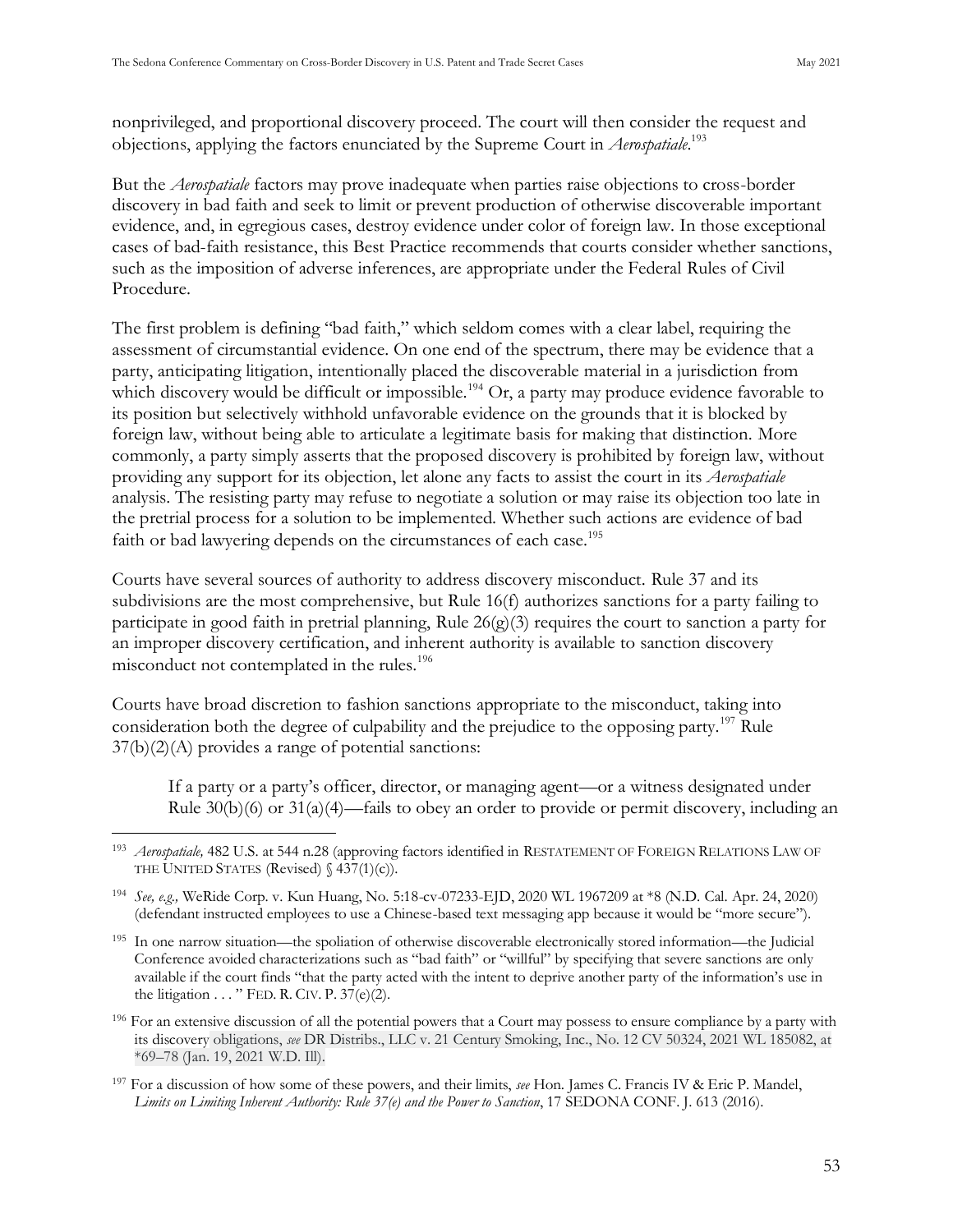order under Rule 26(f), 35, or 37(a), the court where the action is pending may issue further just orders. They may include the following:

(i) directing that the matters embraced in the order or other designated facts be taken as established for purposes of the action, as the prevailing party claims;

(ii) prohibiting the disobedient party from supporting or opposing designated claims or defenses, or from introducing designated matters in evidence;

- (iii) striking pleadings in whole or in part;
- (iv) staying further proceedings until the order is obeyed;
- (v) dismissing the action or proceeding in whole or in part;
- (vi) rendering a default judgment against the disobedient party; or

(vii) treating as contempt of court the failure to obey any order except an order to submit to a physical or mental examination.

In the federal system, circuit law prescribes the factors that the trial court must consider when selecting the appropriate sanction. For instance, in the Ninth Circuit, the *Leon v. IDX Systems Corp.* decision holds that courts should consider "(1) the public's interest in expeditious resolution of litigation; (2) the court's need to manage its dockets; (3) the risk of prejudice to the party seeking sanctions; (4) the public policy favoring disposition of cases on their merits; and (5) the availability of less drastic sanctions."<sup>198</sup>

The sanctioning power is tempered by a strong presumption that cases would be decided on the merits and not on procedural shortcuts. The most severe sanctions for discovery misconduct dismissal or default judgment—end the case without getting to the merits. The adverse inference jury instruction, which creates a presumption that evidence unavailable because of a party's misconduct is unfavorable to that party, can end a case for all practical purposes. The striking of particular pleadings or defenses may have the same effect, if they go to the heart of the case, as would the shifting burdens of persuasion or proof.

 n the spoliation context, because of the strong presumption against potentially "case-ending" sanctions, the Federal Circuit has held that such severe sanctions "should not be imposed unless there is clear evidence of both bad-faith spoliation and prejudice to the opposing party."<sup>199</sup> To make a determination of bad faith, a district court must find the destroying party intended to impair the ability of the other party to support its claims or defenses.<sup>200</sup> "The fundamental element of bad faith spoliation is advantage-seeking behavior by the party with superior access to information necessary for the proper administration of justice."<sup>201</sup> While spoliation is not an exact analogy to a refusal to

<sup>198</sup> 464 F.3d 951, 958 (9th Cir. 2006) (quotation and citation omitted).

<sup>199</sup> Micron Tech, Inc. v. Rambus Inc., 645 F.3d 1311, 1328–29 (Fed. Cir. 2011).

<sup>200</sup> *Id.* at 1326.

<sup>201</sup> *Id*.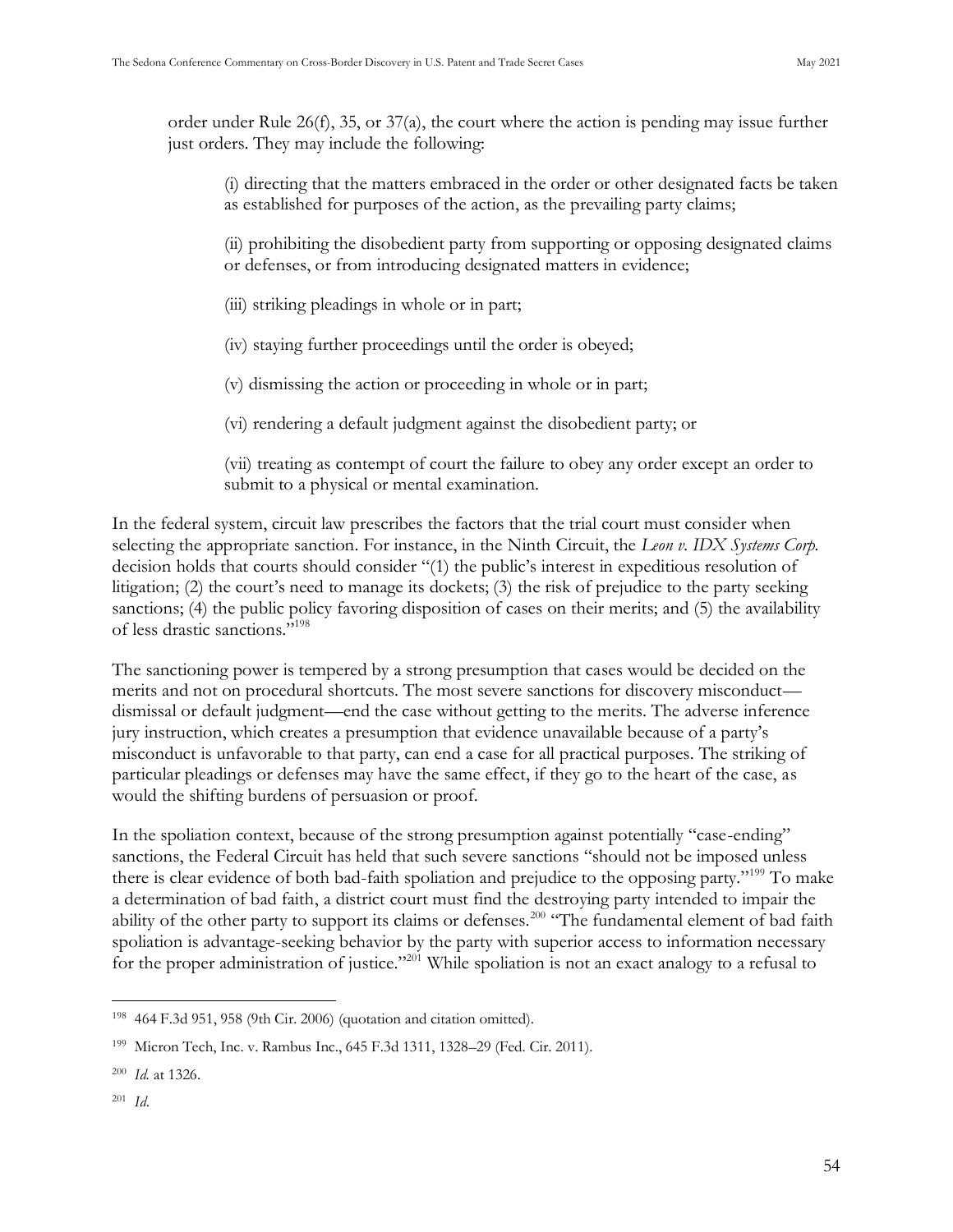engage in cross-border discovery, there is ample support for the notion that bad-faith discovery misconduct, resulting in material prejudice to the opposing party, is subject to severe sanctions, including an adverse inference or a shift in the burden of persuasion.

A corollary to the presumption against "case-ending" sanctions is the requirement that the sanction selected must be specifically related to the discovery affected by the misconduct.<sup>202</sup> For instance, if the prevented discovery was related to a particular claim or defense, a sanction of adverse inference or burden shifting must be limited to that claim or defense.

Outside of the federal court system, another source of guidance for seeking potential adverse inferences in appropriate patent and trade secret cases are several determinations of the International Trade Commission (ITC), pursuant to Section 337, involving spoliation in trade secret cases. Although the ITC rarely imposes adverse inferences, since Section 337 proceedings involve nonjury administrative hearings,<sup>203</sup> the ITC has sanctioned parties in several trade secret cases by granting default determinations where it is was found that evidence had been destroyed. The ITC has held that under its Rules "spoliation sanctions may be imposed as long as the destruction of evidence was 'blameworthy' (i.e., with fault), with the degree of culpability impacting the severity of the sanction." The ITC has held that the party seeking spoliation sanctions must show (1) that the party having control over the evidence had an obligation to preserve it at the time it was destroyed or materially altered; (2) that the records were destroyed or materially altered with a "culpable state of mind"; and (3) that the destroyed or materially altered evidence was "relevant" to the claim or defense of the party that sought the discovery of the spoliated evidence, to the extent that a reasonable fact finder could conclude that it would support that claim or defense.<sup>204</sup>

The amount of evidence needed to impose a severe sanction is also a matter of circuit law. The Federal Circuit has held that terminating sanctions require findings by "clear and convincing" evidence.<sup>205</sup> The Seventh Circuit has held that the usual "preponderance of the evidence" standard should apply,<sup>206</sup> which appears to be the majority view.<sup>207</sup>

A court cannot "demand the impossible," and under Rule  $37(b)(2)(C)$ , certain sanctions cannot be imposed if the failure to provide discovery or obey a court order was "substantially justified." But

<sup>202</sup> Clientron Corp. v. Devon IT, Inc., 894 F.3d 568, 581 (3d Cir. 2018).

<sup>&</sup>lt;sup>203</sup> ITC Rule 210.33(b) authorizes Administrative Law Judges (ALJs) for failure to comply with an order regarding discovery to "infer that the admission, testimony, documents or other evidence would have been adverse to the party . . . ." 19 210.33(b)(1). ALJs have drawn adverse inferences under this Rule. *See* Certain Nut Jewelry and Parts Thereof, Inv. No 337-TA-229, Final ID, 1986 WL 379339 (July 30, 1986) (drawing adverse inference of substantial importation based on failure to provide discovery); Certain Agricultural Tractors Under 50 Power Take-Off Horsepower, Inv. No. 337-TA-380, Order No. 52, 1996 WL 965408 at \*6 (Sept. 7, 1996) (imposing certain adverse inferences for failure to comply with discovery order).

<sup>&</sup>lt;sup>204</sup> Certain Stainless Steel Products, Inv. No. 337-TA-933, Comm'n Op at 14-15 (June 9, 2016) (quoting Opaque Polymers).

<sup>205</sup> *Micron Tech, Inc.*, 645 F.3d at 1328.

<sup>206</sup> Ramirez v. T&H Lemont, Inc., 845 F.3d 772, 777 (7th Cir. 2016).

<sup>207</sup> WeRide Corp. v. Kun Huang, No. 5:18-cv-07233-EJD, 2020 WL 1967209 at \*9 (N.D. Cal. Apr. 24, 2020) (collecting cases).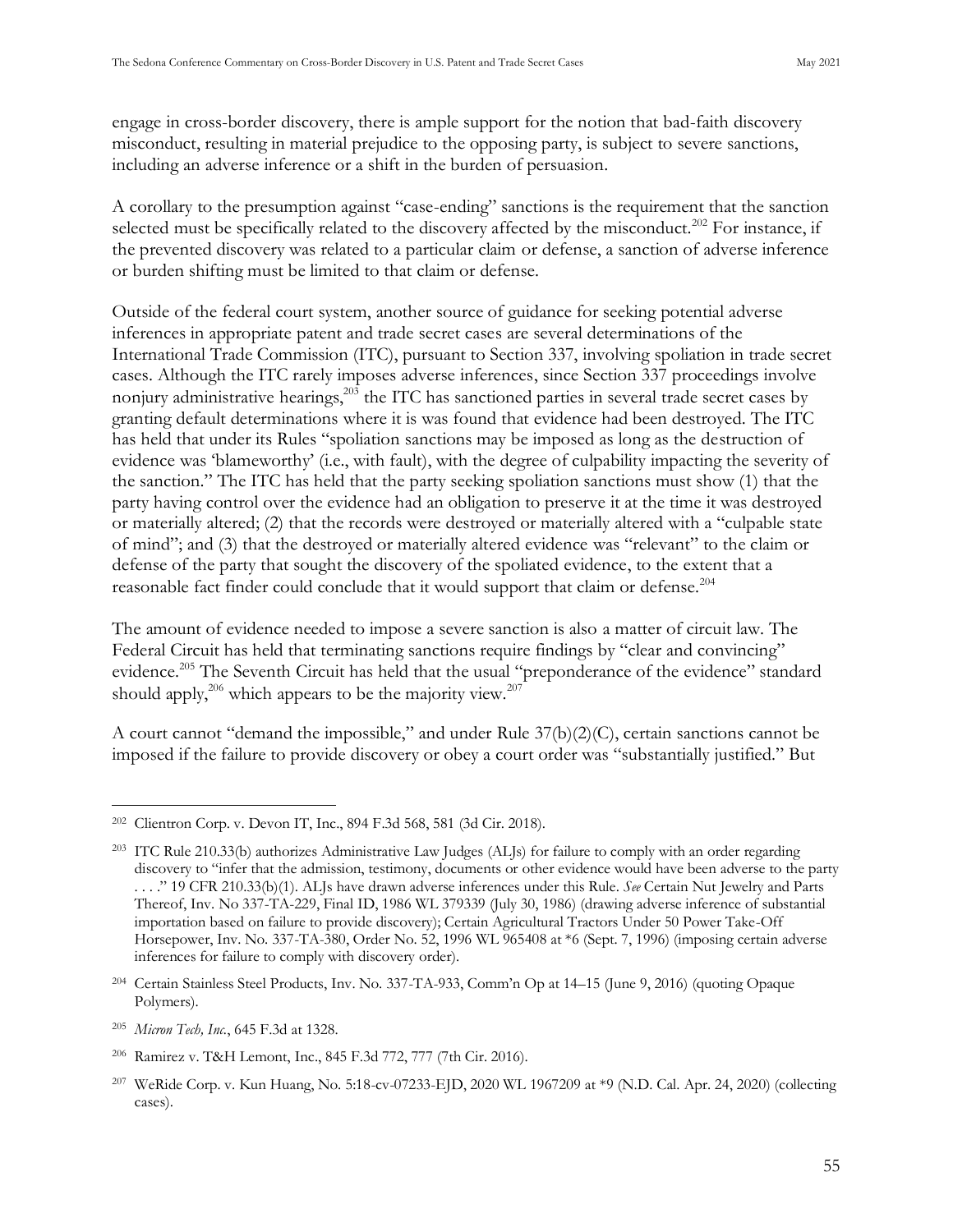even if a party may escape sanctions for failing to engage in cross-border discovery, counsel may be sanctioned if it contributed substantially to that failure with bad-faith conduct.<sup>208</sup>

<sup>208</sup> *See, e.g.,* Sali v. Corona Reg'l Med. Ctr., 884 F.3d 1218 (2018) (sanctioning counsel for failing to cooperate in securing a nonparty's attendance at a deposition).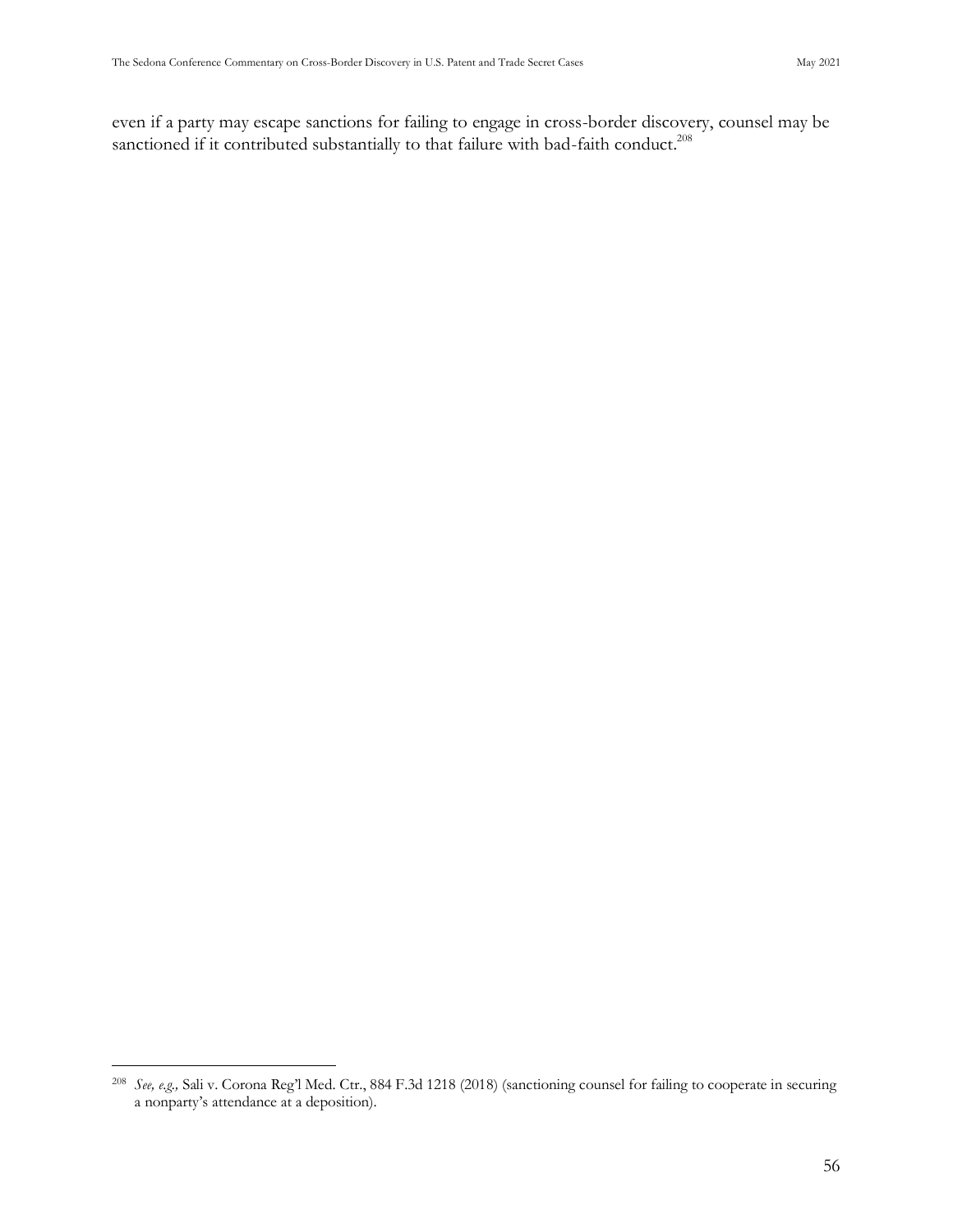### **The Sedona Conference Working Group Series & WGS Membership Program**

**"DIALOGUE DESIGNED TO MOVE THE LAW FORWARD IN A REASONED AND JUST WAY."**

The Sedona Conference was founded in 1997 by Richard Braman in pursuit of his vision to move the law forward in a reasoned and just way. Richard's personal principles and beliefs became the guiding principles for The Sedona Conference: professionalism, civility, an open mind, respect for the beliefs of others, thoughtfulness, reflection, and a belief in a process based on civilized dialogue, not debate. Under Richard's guidance, The Sedona Conference has convened leading jurists, attorneys, academics, and experts, all of whom support the mission of the organization by their participation in conferences and the Sedona Conference Working Group Series (WGS). After a long and courageous battle with cancer, Richard passed away on June 9, 2014, but not before seeing The Sedona Conference grow into the leading nonpartisan, nonprofit research and educational institute dedicated to the advanced study of law and policy in the areas of complex litigation, antitrust law, and intellectual property rights.

The WGS was established to pursue in-depth study of tipping point issues in the areas of antitrust law, complex litigation, and intellectual property rights. It represents the evolution of The Sedona Conference from a forum for advanced dialogue to an open think tank confronting some of the most challenging issues faced by our legal system today.

A Sedona Working Group is created when a "tipping point" issue in the law is identified, and it has been determined that the bench and bar would benefit from neutral, nonpartisan principles, guidelines, best practices, or other commentaries. Working Group drafts are subjected to a peer review process involving members of the entire Working Group Series including—when possible—dialogue at one of our regular season conferences, resulting in authoritative, meaningful, and balanced final commentaries for publication and distribution.

The first Working Group was convened in October 2002 and was dedicated to the development of guidelines for electronic document retention and production. Its first publication, *The Sedona Principles: Best Practices Recommendations & Principles Addressing Electronic Document Production*, has been cited favorably in scores of court decisions, as well as by policy makers, professional associations, and legal academics. In the years since then, the publications of other Working Groups have had similar positive impact.

Any interested jurist, attorney, academic, consultant, or expert may join the Working Group Series. Members may participate in brainstorming groups, on drafting teams, and in Working Group dialogues. Membership also provides access to advance drafts of WGS output with the opportunity for early input. For further information and to join, visit the "Working Group Series" area of our website,<https://thesedonaconference.org/wgs>.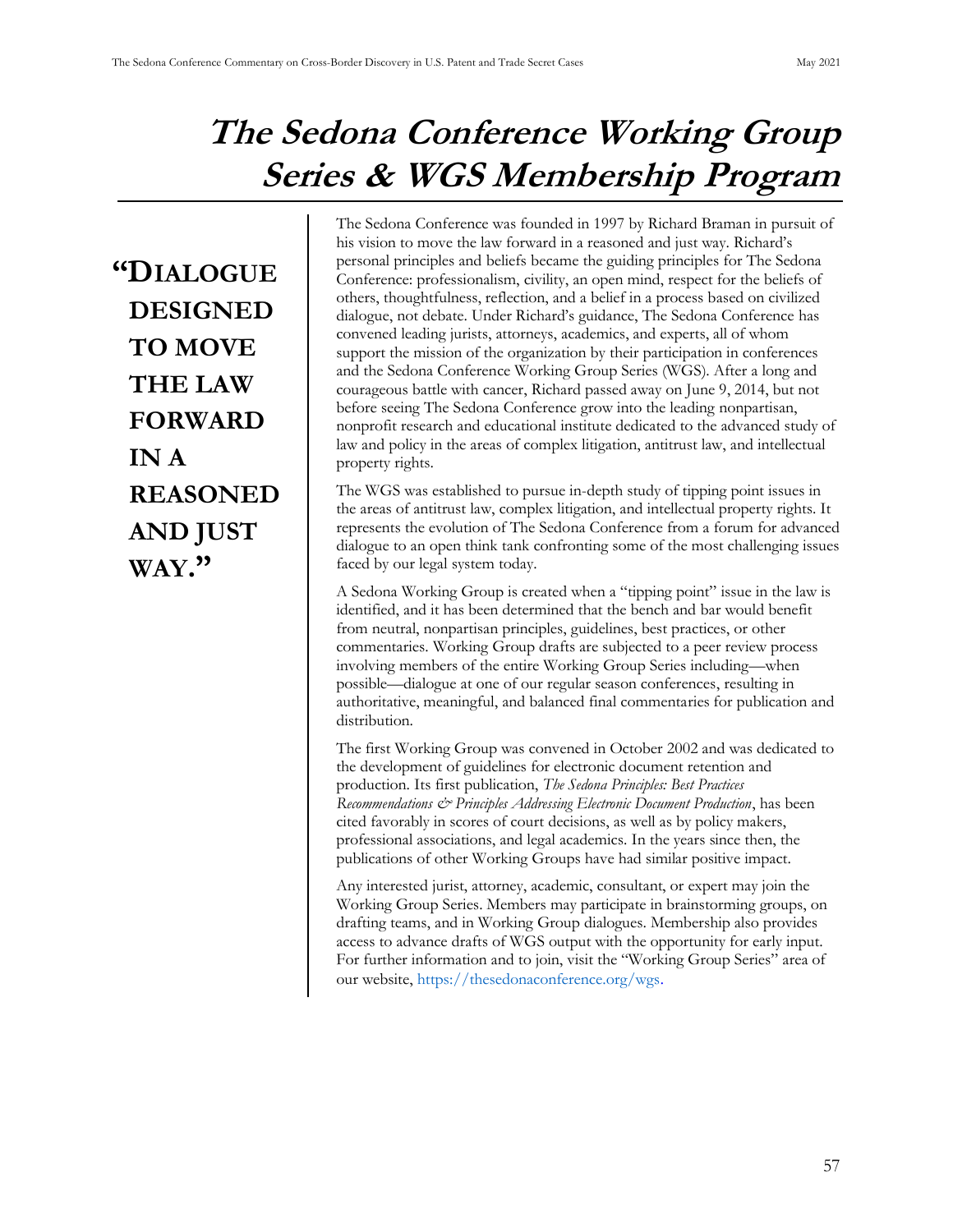### **The Sedona Conference Working Group 10 on Patent Litigation Best Practice—List of Steering Committee Members and Judicial Advisors**

The Sedona Conference's Working Group 10 on Patent Litigation Best Practices Steering Committee Members and Judicial Advisors are listed below. Organizational information is included solely for purposes of identification.

The opinions expressed in publications of The Sedona Conference's Working Groups, unless otherwise attributed, represent consensus views of the Working Groups' members. They do not necessarily represent the views of any of the individual participants or their employers, clients, or any organizations to which they may belong, nor do they necessarily represent official positions of The Sedona Conference. Furthermore, the statements in each publication are solely those of the nonjudicial members of the Working Group; they do not represent judicial endorsement of the opinions expressed or the practices recommended.

#### **Steering Committee Members**

[Matthew Powers, Tensegrity Law Group LLP](https://u8221274.ct.sendgrid.net/wf/click?upn=soZ2-2BfFx4Uc27K3BJAwRFflW-2BRI3vQ3CkKMRTTe5UpSO3wFlEEfsG5ypiAXwoYR7MluS7eIImuRL3u6YJhIbVmMJ-2FGxYZMBgu3Kl-2FKSQXDcUlZTxZ98JweTQokq5L-2FoL3RN0m4LwTdVI6dzjcGbykQ-3D-3D_V7ovksdxbfBvNJWVyAA6qZs3ND-2F9l2qfB9jBKPZmShaKE0xUlcdQdN-2F5v5OqNZP36nf-2B1rgXMCCnrx8FLaSMKVkHS2qMd6WdHtvRHkZANb8eccJLh7agSZlQ97PFjwnNUM3E9-2BDWOrKi3yJFYkauaP-2FFfh3nZaZ-2F2MlMC6i2WTJq9qW7ym1-2BptrcCzBQJ1rxbCAXDpaYeje5Lve-2FCYoDLf-2FQLOIw1gbGI24ljSVIt0Q-3D) - WG10 Chair & WG9 Vice-Chair [R. Eric Hutz, Reed Smith LLP](https://u8221274.ct.sendgrid.net/wf/click?upn=soZ2-2BfFx4Uc27K3BJAwRFflW-2BRI3vQ3CkKMRTTe5UpSO3wFlEEfsG5ypiAXwoYR7MluS7eIImuRL3u6YJhIbVmMJ-2FGxYZMBgu3Kl-2FKSQXDeRDfSXLY6A3jSmDYcw5KWoopJOcyPgXGMnPGCHA4Qj7A-3D-3D_V7ovksdxbfBvNJWVyAA6qZs3ND-2F9l2qfB9jBKPZmShaKE0xUlcdQdN-2F5v5OqNZP36nf-2B1rgXMCCnrx8FLaSMKbXvJ3Eo9HcQnDHKTVkjuESR22OaRBuQvx84AEtxTb6zNj5NKlAOwe1JxUsST9kad8GzbQn-2FhVnhJSWuMVrGJ3NJCWc4lhG-2BZMCJ1XimvB-2FA6zOi5nxvKvonRU7rkFO4AQwr9i8qLQx1ECgNZq118Wg-3D) - WG9 Chair [Teresa Rea, Crowell & Moring LLP](https://u8221274.ct.sendgrid.net/wf/click?upn=soZ2-2BfFx4Uc27K3BJAwRFflW-2BRI3vQ3CkKMRTTe5UpSO3wFlEEfsG5ypiAXwoYR7MluS7eIImuRL3u6YJhIbVmMJ-2FGxYZMBgu3Kl-2FKSQXDe6SyVu7t4Xv3NU8RLxwFbODHaImgrSqSC8Jilm07X62w-3D-3D_V7ovksdxbfBvNJWVyAA6qZs3ND-2F9l2qfB9jBKPZmShaKE0xUlcdQdN-2F5v5OqNZP36nf-2B1rgXMCCnrx8FLaSMKYJ6QeWSydnlhQuruM9pMN2UugmGBzpXRB6g0kr8iDkDEE5VHbJBWeQF7mwicAo5KWlQKnQDK0YDNbydYwTyB14IB1nMoJFRBwDHh0kZu0kwJf-2B-2B0aKl5yw4-2BrqS-2B-2BNuw-2B7qG8mfJUy2ao2tbruR4-2BY-3D) - WG10 Vice-Chair [Ronald A. Antush, Nokia of Americas Corp.](https://u8221274.ct.sendgrid.net/wf/click?upn=soZ2-2BfFx4Uc27K3BJAwRFflW-2BRI3vQ3CkKMRTTe5UpSO3wFlEEfsG5ypiAXwoYR7MluS7eIImuRL3u6YJhIbVmMJ-2FGxYZMBgu3Kl-2FKSQXDc0iTeUEEsPDWBTmkChXKOkFA4u88xHXcHrYU0kZhccew-3D-3D_V7ovksdxbfBvNJWVyAA6qZs3ND-2F9l2qfB9jBKPZmShaKE0xUlcdQdN-2F5v5OqNZP36nf-2B1rgXMCCnrx8FLaSMKble7qIbBwsODscR4bCGpr0KXhrLL-2BmtSjh9abWaCPMlRCHDM-2BaLzSH8SqXnlOqjfMbwea-2FuddsPeie-2B0gV7i3zZRB2r-2BghqOUtBgXsfo8VqIhe0EGepm81stso2jSea20s0jkmpG4DXvwB8mPVdgSk-3D) Donald R. Banowit, Sterne, Kessler, Goldstein & Fox PLLC Thomas A. Brown, Dell [Neel Chatterjee, Goodwin Proctor LLP](https://u8221274.ct.sendgrid.net/wf/click?upn=soZ2-2BfFx4Uc27K3BJAwRFflW-2BRI3vQ3CkKMRTTe5UpSO3wFlEEfsG5ypiAXwoYR7MluS7eIImuRL3u6YJhIbVmMJ-2FGxYZMBgu3Kl-2FKSQXDcSCdOWL82fz-2FeS5V0RQn9-2F8QPu9WmiOf0rFdJRoPSO3A-3D-3D_V7ovksdxbfBvNJWVyAA6qZs3ND-2F9l2qfB9jBKPZmShaKE0xUlcdQdN-2F5v5OqNZP36nf-2B1rgXMCCnrx8FLaSMKfM-2BAUyo6IcGPvyoANDX-2FUhAYSlhElLXrzAfWrsTEoO8p0-2FgKYbyZih0SAZo3-2BH0jU7ZShTPm8MiKmt2Vg-2BSQzT2plkert9zjMlEAD8cY9-2BYv0nyzdElelAwcVaNCZwhzuYgZ6YUg60zn80VEnzO0l8-3D) Nicholas Groombridge, Paul, Weiss, Rifkind, Wharton & Garrison LLP Benjamin Grzimek, Fieldfisher (Germany) Haifeng Huang, Jones Day (China) [Eley O. Thompson, Foley & Lardner LLP](https://u8221274.ct.sendgrid.net/wf/click?upn=soZ2-2BfFx4Uc27K3BJAwRFflW-2BRI3vQ3CkKMRTTe5UpSO3wFlEEfsG5ypiAXwoYR7MluS7eIImuRL3u6YJhIbVmMJ-2FGxYZMBgu3Kl-2FKSQXDea3cUUZg0m34BJV1bEavNzOK4feUk6Cim9iDXNuAbJdw-3D-3D_V7ovksdxbfBvNJWVyAA6qZs3ND-2F9l2qfB9jBKPZmShaKE0xUlcdQdN-2F5v5OqNZP36nf-2B1rgXMCCnrx8FLaSMKWWbp6Z28CMU9UzhsWNgC-2B9W974oxqqa4fzCV3XoAKKIb2YiUhL3fqJnIuj3PQUSFpzPg8b23bkH-2FPsqr-2BrQbTAIR6CHcuWMutDOzVfkqb90Su98vo8yDtvbys1HkKHC3JDJIsI-2Bfl2q99TClJKN12A-3D) Anthony Trenton, WilmerHale LLP (UK)

#### **Judicial Advisors**

Hon. Cathy Ann Bencivengo, U.S. District Judge, Southern District of California Hon. Cathy Bissoon, U.S. District Judge, Western District of Pennsylvania Hon. Hildy Bowbeer, U.S. Magistrate Judge, District of Minnesota Hon. Stanley R. Chesler, U.S. District Judge, District of New Jersey Hon. Joy Flowers Conti, Senior U.S. District Judge, Western District of Pennsylvania Hon. Leonard E. Davis (ret.), Fish & Richardson; Chief U.S. District Judge, Eastern District of Texas Hon. Theodore R. Essex (ret.), Hogan Lovells; Administrative Law Judge, U.S. International Trade Commission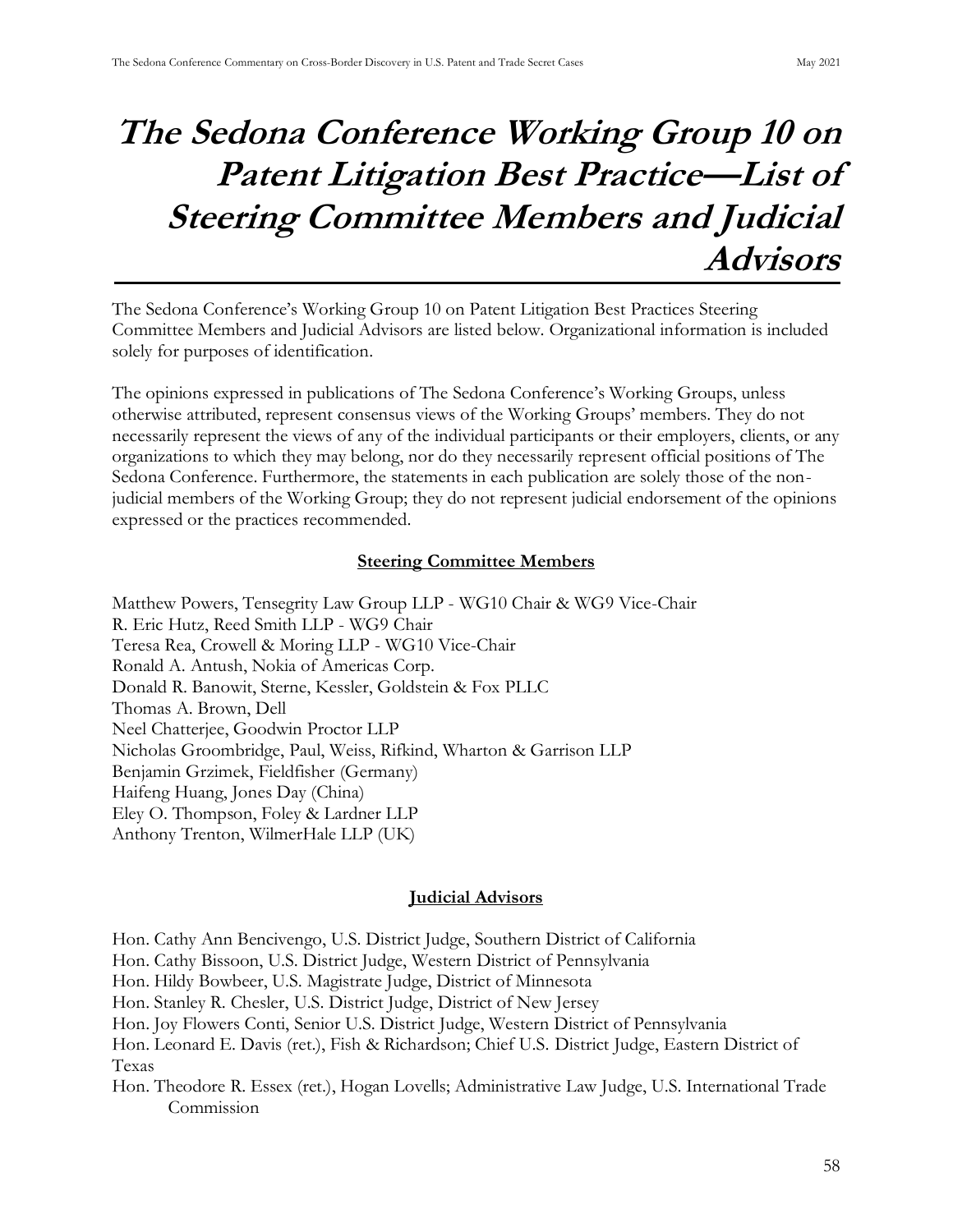Hon. Marvin J. Garbis (ret.), U.S. District Judge, District of Maryland

- Hon. Paul Grewal (ret.), Coinbase Global, Inc.; U.S. Magistrate Judge, Northern District of California
- Hon. Andrew J. Guilford (ret.), U.S. District Judge, Central District of California
- Hon. Faith S. Hochberg (ret.), Hochberg ADR, LLC; U.S. District Judge, District of New Jersey
- Hon. James F. Holderman (ret.), JAMS
- Hon. Susan Illston, U.S. District Judge, Northern District of California
- Hon. Kent Jordan, U.S. Circuit Judge, Court of Appeals for the Third Circuit
- Hon. Barbara M. G. Lynn, Chief U.S. District Judge, Northern District of Texas
- Hon. Paul R. Michel (ret.), U.S. Circuit Judge, Court of Appeals for the Federal Circuit
- Hon. Kathleen M. O'Malley, U.S. Circuit Judge, Court of Appeals for the Federal Circuit
- Hon. Maryellen Noreika, U.S. District Judge, District of Delaware
- Hon. James L. Robart, U.S. District Judge, Western District of Washington
- Hon. Sue Robinson (ret.), Farnan LLP; Chief U.S. District Judge, District of Delaware
- Hon. Gail J. Standish, U.S. Magistrate Judge, Central District of California
- Hon. Nina Y. Wang, U.S. Magistrate Judge, District of Colorado
- Hon. Leda Dunn Wettre, U.S. Magistrate Judge, District of New Jersey
- Hon. Ronald M. Whyte (ret.), U.S. District Judge, Northern District of California

#### **WG10 Chair Emeriti**

- Gary M. Hoffman, Pillsbury Winthrop Shaw Pittman LLP
- Hon. Paul R. Michel (ret.), U.S. Circuit Judge, Court of Appeals for the Federal Circuit Robert G. Sterne, Sterne, Kessler, Goldstein & Fox P.L.L.C.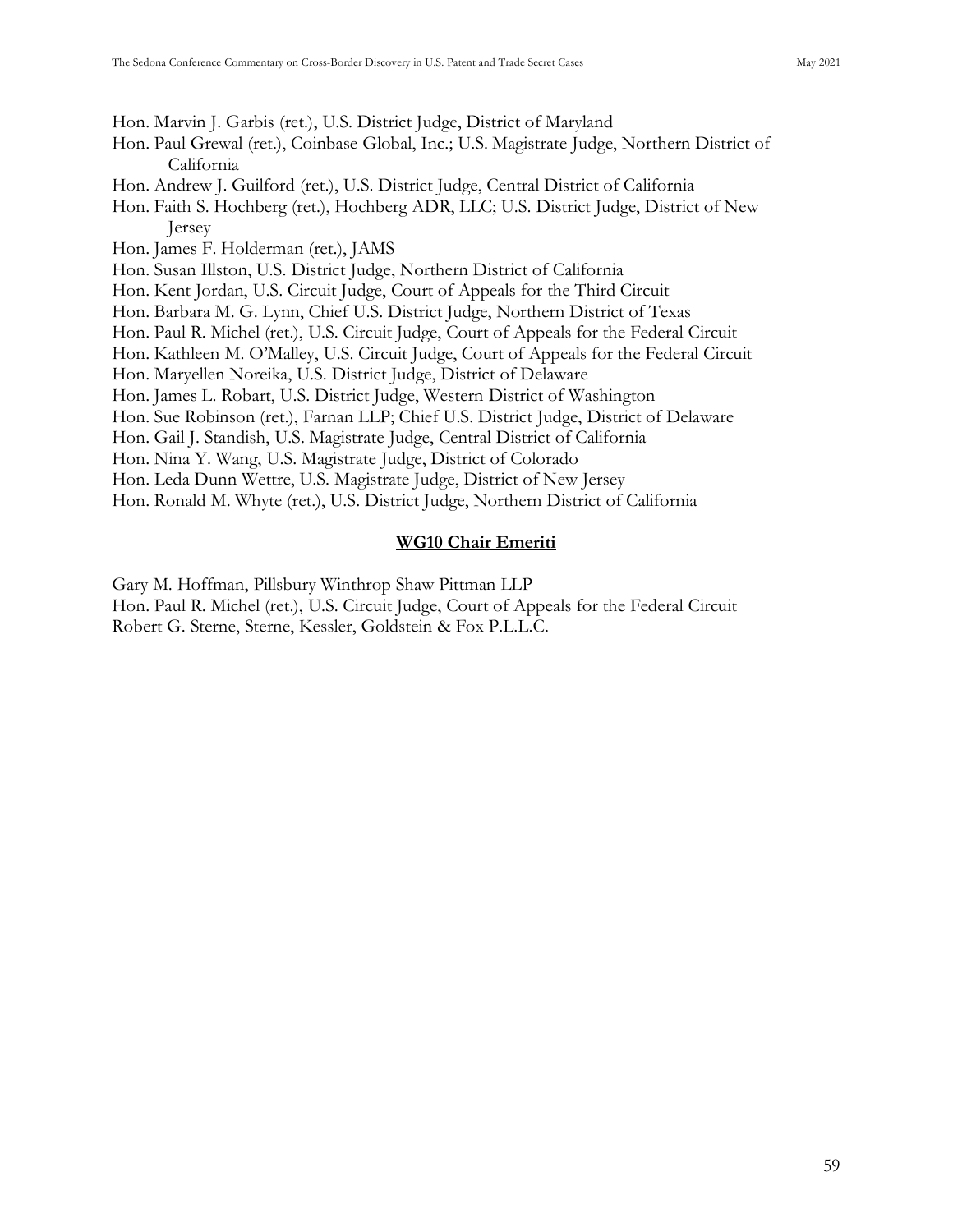## **The Sedona Conference Working Group 12 on Trade Secrets—List of Steering Committee Members and Judicial Advisors**

The Sedona Conference's Working Group 12 on Trade Secrets Steering Committee Members and Judicial Advisors are listed below. Organizational information is included solely for purposes of identification.

The opinions expressed in publications of The Sedona Conference's Working Groups, unless otherwise attributed, represent consensus views of the Working Groups' members. They do not necessarily represent the views of any of the individual participants or their employers, clients, or any organizations to which they may belong, nor do they necessarily represent official positions of The Sedona Conference. Furthermore, the statements in each publication are solely those of the nonjudicial members of the Working Group; they do not represent judicial endorsement of the opinions expressed or the practices recommended.

#### **Steering Committee Members**

James Pooley, James Pooley PLC—WG12 Chair Victoria Cundiff, Paul Hastings—WG12 Vice-Chair Monte Cooper, Goodwin Procter LLP—WG10-WG12 Steering Committee Liaison David Almeling, O'Melveny Russell Beck, Beck Reed Riden LLP Thomas A. Brown, Dell Nicole D. Galli, ND Galli Law LLC Charles Tait Graves, Wilson Sonsini Randall E. Kahnke, Faegre Drinker Elizabeth McBride, Applied Materials, Inc. Robert Milligan, Seyfarth Shaw Patrick J. O'Toole, Jr., Weil, Gotshal & Manges LLP Elizabeth Rowe, University of Florida, Levin College of Law

#### **Judicial Advisors**

Hon. Gail A. Andler (ret.), JAMS; Superior Court of California Hon. Laurel Beeler, U.S. Magistrate Judge, Northern District of California Hon. Hildy Bowbeer, U.S. Magistrate Judge, District of Minnesota Hon. Denise Cote, U.S. District Judge, Southern District of New York Hon. James L. Gale, North Carolina Business Court Hon. Paul Grewal (ret.), Facebook, Inc.; U.S. Magistrate Judge, Northern District of California Ron Hedges, former U.S. Magistrate Judge, District of New Jersey